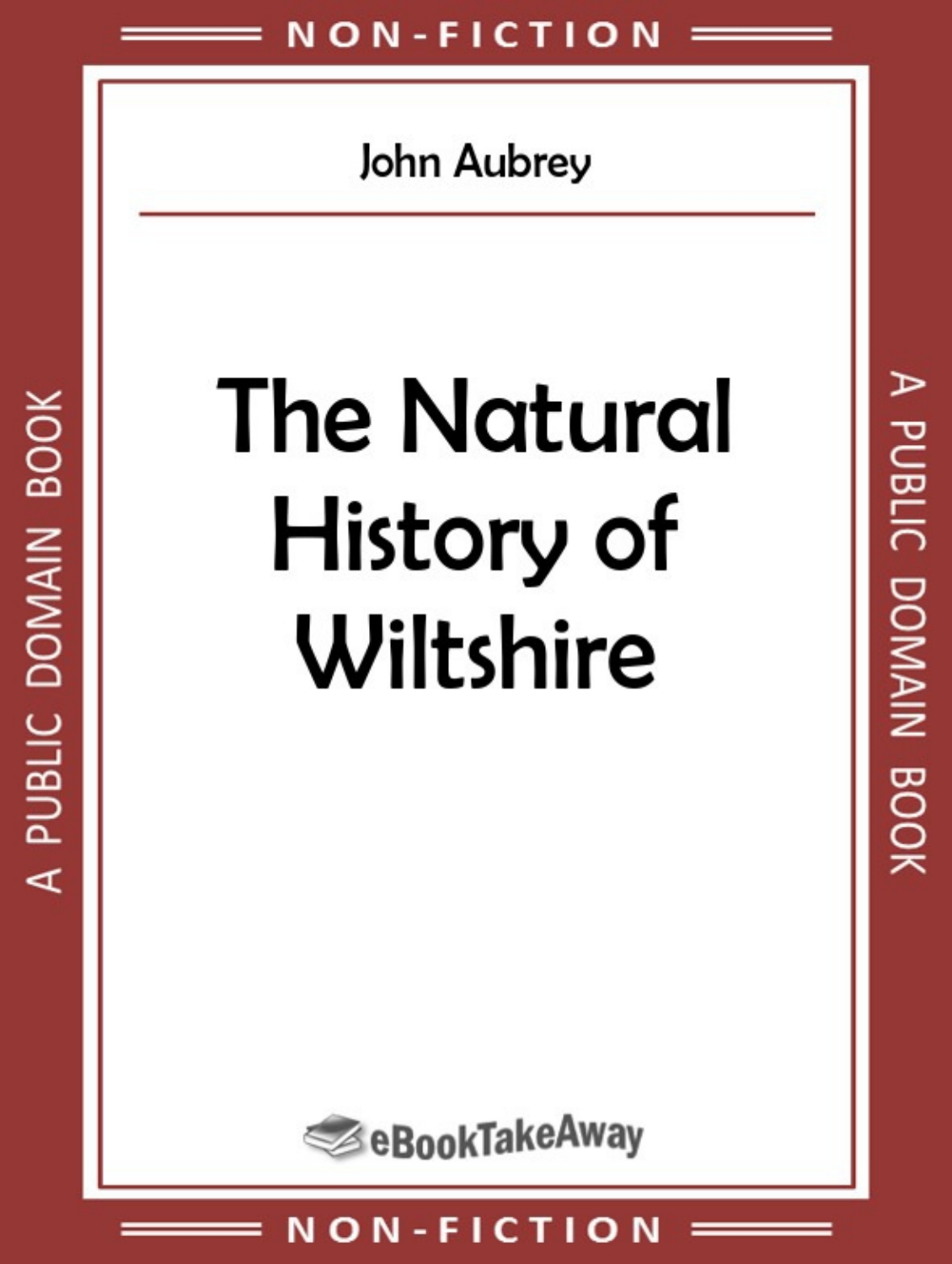# **THE NATURAL HISTORYOF WILTSHIRE**

#### **JOHN AUBREY**

#### **TO**

**GEORGE POULETT SCROPE, ESQ. M.P.,**

 $\&c, \&c. \&c.$ 

#### **MYDEAR SIR,**

BYinscribing this Volume to you I ammerely discharging a debt of gratitude and justice. But for you I believe it would not have been printed; for you not only advocated its publication, but have generously contributed to diminish the cost of its production to the "WILTSHIRE TOPOGRAPHICALSOCIETY", under whose auspices it is now submitted to the public.

Though comparatively obsolete as regards its scientific, archaeological, and philosophical information, AUBREY'S "NATURAL HISTORYOF WILTSHIRE" is replete with curious and entertaining facts and suggestions, at once characterising the writer, and the age in which he lived, and illustrating the history and topography of his native county. Had this work been revised and printed by its author, as he wished and intended it to have been, it would have proved as useful and important as Plot's "Staffordshire" and "Oxfordshire"; Burton's "Leicestershire"; Morton's "Northamptonshire"; Philipott's "Kent"; or any others of its literary predecessors or contemporaries. It could not have failed to produce useful results to the county it describes; as it was calculated to promote inquiry, awaken curiosity, and plant seeds which might have produced a rich and valuable harvest of Topography.

Aubrey justly complained of the apathy which prevailed in his time amongst Wiltshire men towards such topics ; and, notwithstanding the many improvements that have since been made in generalscience, literature, and art, I fear that the gentry and clergy of the county do not sufficiently appreciate the value and utility of local history; otherwise the Wiltshire Topographical Society would not linger for want of adequate and liberalsupport. Aubrey, Bishop Tanner, Henry Penruddocke Wyndham, Sir Richard Colt Hoare, and the writer of this address, have successively appealed to the inhabitants of the county to produce a history commensurate to its wealth and extent, and also to the many and varied objects of importance and interest which belong to it: but, alas ! all have failed, and I despair of living to see my native county amply and satisfactorily elucidated by either one or more topographers.

By the formation of the Society already mentioned, by writing and superintending this volume and other preceding publications, and by various literary exertions during the last half century, I have endeavoured to promote the cause of Topography in Wiltshire ; and in doing so have often been encouraged by your sympathy and support. For this I am bound to offer you the expression of my very sincere thanks; and with an earnest wish that you may speedily complete your projected "History of Castle Combe,"

I am,

My dear Sir,

Yours very truly,

**JOHN BRITTON.**

Burton Street, London. 1st September, 1847.

#### **EDITOR'S PREFACE.**

IN the "Memoir of John Aubrey", published by the Wiltshire Topographical Society in 1845, I expressed a wish that the "NATURAL HISTORYof WILTSHIRE", the most important of that author's unpublished manuscripts, might be printed by the Society, as a companion volume to that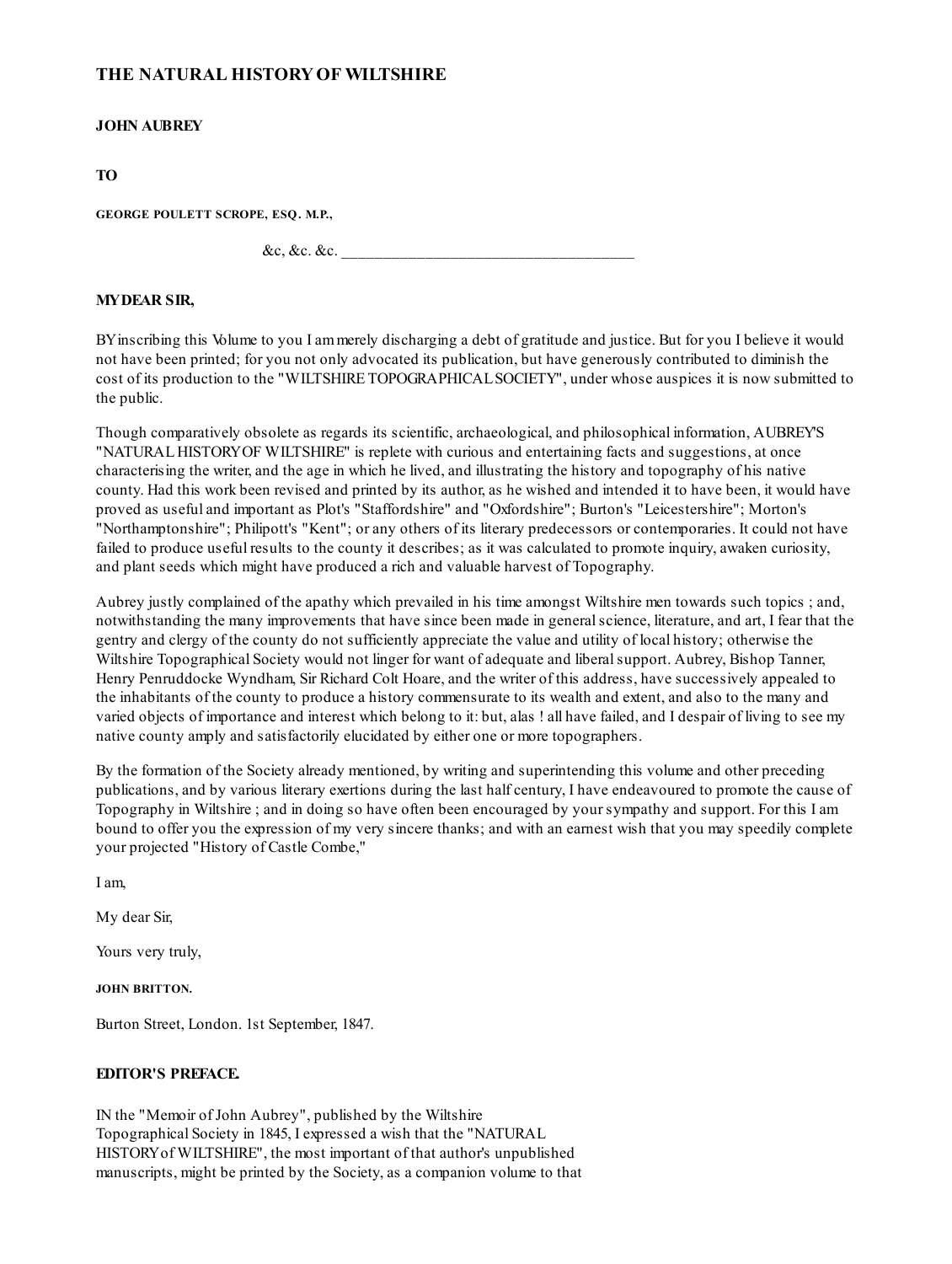Memoir, which it is especially calculated to illustrate.

The work referred to had been then suggested to the Council of the Society by George Poulett Scrope, Esq. M.P., as desirable for publication. They concurred with himin that opinion; and shortly afterwards, through the kind intervention of the Marquess of Northampton, an application was made to the Council of the Royal Society for permission to have a transcript made for publication fromthe copy of the " Natural History of Wiltshire" in their possession. The required permission was readily accorded; and had not the printing been delayed by my own serious illness during the last winter, and urgent occupations since, it would have been completed some months ago.

When the present volume was first announced, it was intended to print the whole of Aubrey's manuscript; but after mature deliberation it has been thought more desirable to select only such passages as directly or indirectly apply to the county of Wilts, or which comprise information really useful or interesting in itself, or curious as illustrating the state of literature and science at the time when they were written.

Before the general reader can duly understand and appreciate the contents of the present volume it is necessary that he should have some knowledge of the manners, customs, and literature of the age when it was written, and with the lucubrations of honest, but "magotie- headed" John Aubrey, as he is termed by Anthony a Wood. Although I have already endeavoured to portray his mental and personal characteristics, and have carefully marked many of his merits, eccentricities, and foibles, I find, froma more careful examination of his "Natural History of Wiltshire" than I had previously devoted to it, many anecdotes, peculiarities, opinions, and traits, which, whilst they serve to mark the character of the man, afford also interesting memorials of his times. If that age be compared and contrasted with the present, the difference cannot fail to make us exult in living, breathing, and acting in a region of intellect and freedom, which is allsunshine and happiness, opposed to the gloomand illiteracy which darkened the days of Aubrey. Even Harvey, Wren, Flamsteed, and Newton, his contemporaries and friends, were slaves and victims to the superstition and fanaticismof their age.

It has long been customary to regard John Aubrey as a credulous and gossiping narrator of anecdotes of doubtful authority, and as an ignorant believer of the most absurd stories. This notion was grounded chiefly upon the prejudiced testimony of Anthony a Wood, and on the contents of the only work which Aubrey published during his lifetime,- an amusing collection of "Miscellanies" relating to dreams, apparitions, witchcraft, and similar subjects. Though his " History of Surrey" was of a more creditable character, and elicited the approval of Manning and Bray, the subsequent historians of that county, an unfavourable opinion of Aubrey long continued to prevail. The publication of his " Lives of Eminent Men" tended, however, to raise himconsiderably in the estimation of discriminating critics; and in my own " Memoir" of his personal and literary career, with its accompanying analysis of his unpublished works, I endeavoured (and I believe successfully) to vindicate his claims to a distinguished place amongst the literati of his times.

That he has been unjustly stigmatised amongst his contemporaries as an especial votary of superstition is obvious, even on a perusal of his most objectionable work, the "Miscellanies" already mentioned, which plainly shews that his more scientific contemporaries, including even some of the most eminent names in our country's literary annals, participated in the same delusions. It would be amusing to compare the "Natural History of Wiltshire" with two similar works on "Oxfordshire" and " Staffordshire," by Dr. Robert Plot, which procured for their author a considerable reputation at the time of their publication, and which still bear a favourable character amongst the topographical works of the seventeenth century. It may be sufficient here to state that the chapters in those publications on the Heavens and Air, Waters, Earths, Stones, Formed stones, Plants, Beastes, Men and Women, Echoes, Devils and Witches, and other subjects, are very similar to those of Aubrey. Indeed the plan of the latter's work was modelled upon those of Dr. Plot, and Aubrey states in his Preface that he endeavoured to induce that gentleman to undertake the arrangement and publication of his "Natural History of Wiltshire". On comparing the writings of the two authors, we cannot hesitate to award superior merits to the Wiltshire antiquary.

A few passages may be quoted fromthe latter to shew that he was greatly in advance of his contemporaries in general knowledge and liberality of sentiment:-

" I have oftentimes wished for a mappe of England coloured according to the colours of the earth; with markes of the fossiles and minerals." (p. 10.)

"As the motion caused by a stone lett fall into the water is by circles, so sounds move by spheres in the same manner; which, though obvious enough, I doe not remember to have seen in any booke." (p. 18.)

"Phantomes. Though I myselfe never saw any such things, yet I will not conclude that there is no truth at all in these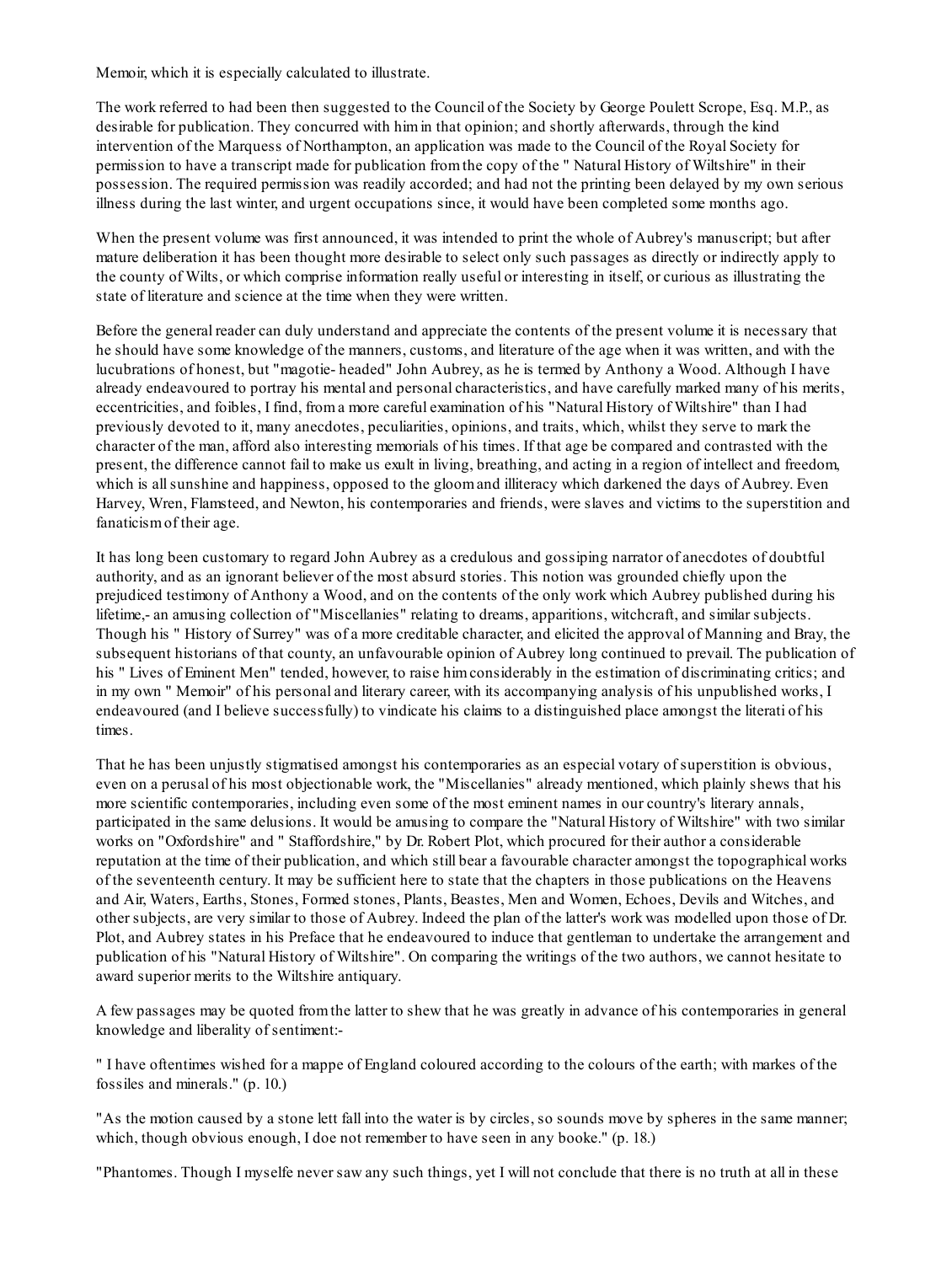reports. I believe that extraordinarily there have been such apparitions; but where one is true a hundred are figments. There is a lecherie in lyeing and imposing on the credulous, and the imagination of fearfull people is to admiration." [In other words, timid people are disposed to believe marvellous stories.] (p. 122.)

"Draughts of the Seates and Prospects. If these views were well donn, they would make a glorious volume by itselfe, and like enough it might take well in the world. It were an inconsiderable expence to these persons of qualitie, and it would remaine to posterity when their families are gonn and their buildings ruined by time or fire, as we have seen that stupendous fabric of Paul's Church, not a stone left on a stone, and lives now only in Mr. Hollar's Etchings in Sir WilliamDugdale's History of Paul's. I amnot displeased with this thought as a desideratum, but I doe never expect to see it donn; so few men have the hearts to doe public good to give 4 or 5 pounds for a copper-plate." p. 126.)

With regard to the history of the work now first published, it may be stated that it was the author's first literary essay; being commenced in 1656, and evidently taken up fromtime to time, and pursued "con amore". In 1675 it was submitted to the Royal Society, when, as Aubrey observed in a letter to Anthony a Wood, it "gave themtwo or three dayes entertainment which they were pleased to like." Dr. Plot declined to prepare it for the press, and in December 1684 strongly urged the author to "finish and publish it" himself; he accordingly proceeded to arrange its contents, and in the month of June following (in the sixtieth year of his age) wrote the Preface, describing its origin and progress. He states elsewhere that on the 21st of April 1686, he "finished the last chapter," and in the same year he had his portrait painted by "Mr. David Loggan, the graver," expressly to be engraved for the intended publication.

On the 18th of August 1686 he wrote the following Will: " Whereas I, John Aubrey, R.S.S., doe intend shortly to take a journey into the west; and reflecting on the fate that manuscripts use to have after the death of the author, I have thought good to signify my last Will (as to this Naturall History of Wilts): that my will and desire is, that in case I shall depart this life before my returne to London again, to finish, if it pleaseth God, this discourse, I say and declare that my will then is, that I bequeath these papers of the Natural History of Wilts to my worthy friend Mr. Robert Hooke, of GreshamColledge and R.S.S., and I doe also humbly desire him, and my will is, that the noble buildings and prospects should be engraven by my worthy friend Mr. David Loggan, who hath drawn my picture already in order to it"

This document\* shews at once the dangers and difficulties which attended travelling in Aubrey's time, and also that he seriously contemplated the publication of his favourite work.

\* [It has been already printed in my Memoir of Aubrey. A note attached to it shews that the author intended to incorporate with the present work some portions of his MS. "Monumenta Britannica"; which was also dedicated to the Earl of Pembroke.]

Neither his fears of death nor his hopes of publication were however then realized: probably the political disturbances attending the Revolution of 1688 interfered with the latter. In the November of the year following that event Aubrey's friend and patron Thomas, Earl of Pembroke, was elected President of the Royal Society, which distinguished office he held only for one year. During that period the author dedicated the " Natural History of Wiltshire " to his Lordship; and there is little reason to doubt that the fair copy, now in the Society's Library, was made by the author, and given to it in the year 1690. About the same time he had resolved to present his other manuscripts, together with some printed books, coins, antiquities, &c., to the Ashmolean Museumat Oxford; and most of themwere accordingly deposited there. He however appears to have retained his original manuscript of the " Natural History," in which he made several observations in the year 1691; that being the latest date attached by himto any of the additions.+

+ [Some of these additions of 1691 Aubrey afterwards transcribed into certain blank spaces in the Royal Society's copy.]

On the 15th of September in the same year Aubrey sent this work to his learned and scientific friend, John Ray, for his perusal. The latter made a number of notes upon various parts of the manuscript, which he retained till the 27th of the ensuing month; when he returned it with the very judicious letter which will be found printed in this present publication (p. 7.) He had acknowledged the receipt of the work in a previous letter, in which he says: "I have read it over with great pleasure and satisfaction. You doe so mingle "utile dulci" {the useful with the sweet} that the book cannot but take with allsorts of readers: and it is pity it should be suppressed; which, though you make a countenance of, I cannot persuade myself you really intend to do:" and then proceeds to criticise a few pedantic or "new-coyned " words, and also the contents of Chapter VIII. (Part I.) It was probably soon afterwards that Evelyn perused and added some notes to the manuscript; ++ and in February 1694 Aubrey also lent the work to Thomas Tanner (afterwards Bishop of St Asaph), at his earnest request. He seems to have become acquainted with his fellow county-man, Tanner, only a short time before this. The latter, although then only in his twenty-first year, and pursuing his studies at Oxford, had acquired a reputation for knowledge of English antiquities, and with the ardour and enthusiasmof youth evinced much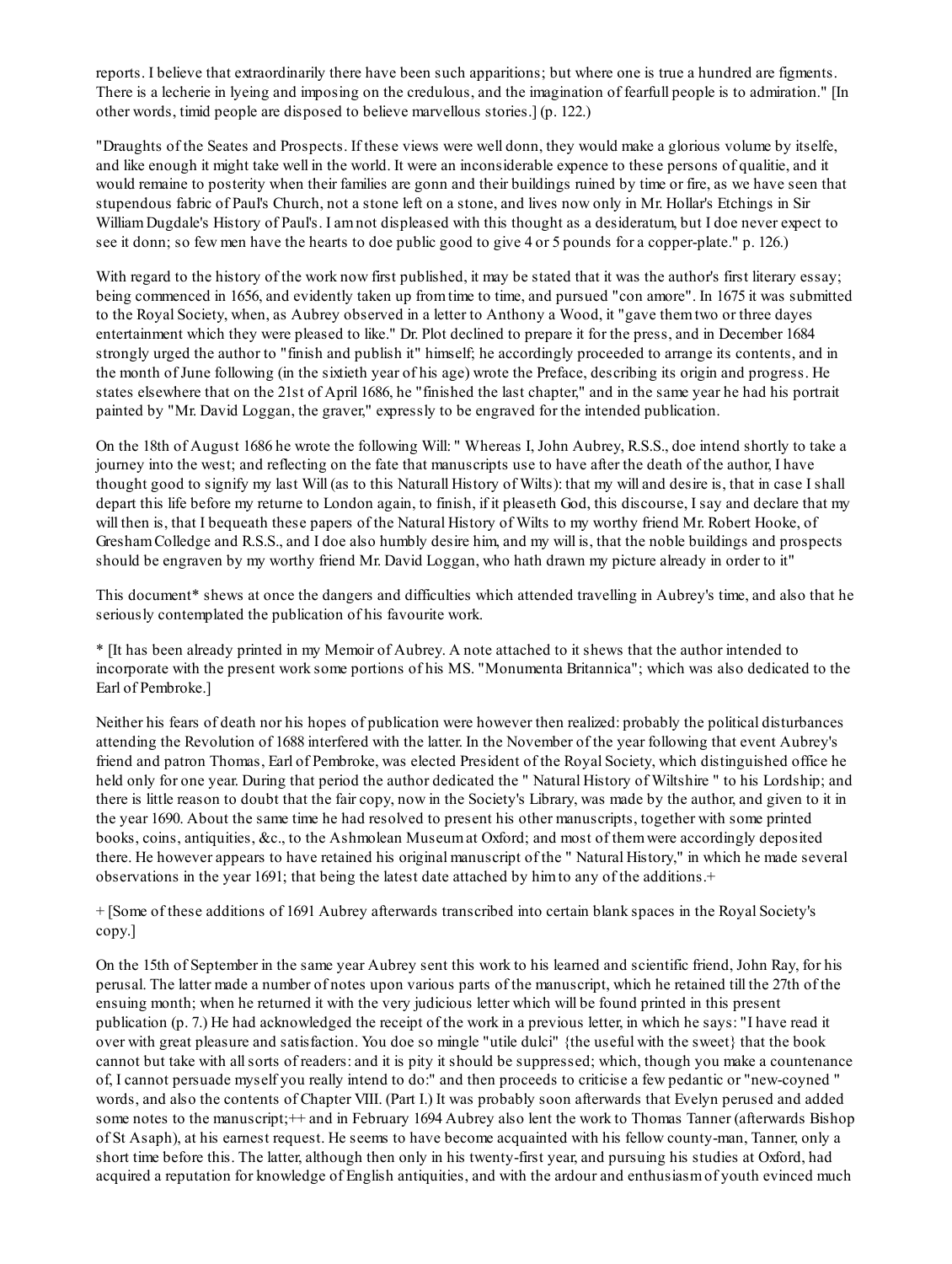anxiety to promote the publication of this and some of the other works of his venerable friend. He added several notes to the manuscript, and whilst in his possession it was no doubt examined also by Gibson. It is referred to in the notes to the latter's edition of Camden's " Britannia."

++ [Perhaps in May 1692 ; when he is known to have examined another of Aubrey's works, "An Idea of Education of Young Gentlemen". - Evelyn's notes to the "Wiltshire" are thus referred to in a memorandumby Aubrey on a fly-leaf of the manuscript: "Mdm. That ye annotations to which are prefixed this marke [J. E.] were writt by my worthy friend John Evelyn, Esq. R.S.S. 'Twas pitty he wrote themin black lead; so that I was faine to runne themall over againe with inke. I thinke not more than two words are obliterated."]

Had Aubrey's life been spared a few years longer it is very possible that most of his manuscripts would have been printed, under the stimulus and with the assistance of his youthful friend. His "Miscellanies," which appeared in 1696, seemto have owed their publication to these influences; and in the Dedication of that work to his patron the Earl of Abingdon, Aubrey thus expressly mentions Tanner:- "It was my intention to have finished my Description of Wiltshire (half finished\* already), and to have dedicated it to your Lordship, but my age is now too far spent for such undertakings.+ I have therefore devolved that task on my countryman Mr. Thomas Tanner, who hath youth to go through with it, and a genius proper for such an undertaking."

\* [The work alluded to still remains "half finished," being a Description of the " North Division" only of the county. It has been printed by Sir Thomas Phillipps fromthe MS. in the Ashmolean Museum. 4to. 1821-1838.]

+ [He was then in his 71st year.]

A chapter of the "Natural History" (being "Fatalities of Families and Places"), was at this time detached fromthe original manuscript to furnish materials for the remarks on "Local Fatality," in the "Miscellanies."

John Aubrey died suddenly in the first week in June 1697, and was buried in the church of St. Mary Magdalen at Oxford, and fromthe time of his decease the original draught of his Wiltshire History has been carefully preserved in the Ashmolean Museumat Oxford, as the fair copy of 1690 has also in the Library of the Royal Society in London.

Until the "Natural History of Wiltshire" was briefly described in my own "Memoir" of its author, very little was known of it beyond the mere fact of the existence of the two manuscripts. Copying fromthe original at Oxford, Dr. Rawlinson printed the Preface and Dedication, together with Ray's letter of the 27th October, 1691, as addenda to his edition of Aubrey's "History of Surrey," (1719.) The same manuscript was also noticed by Thomas Warton and William Huddesford in a list of the author's works in the Ashmolean Museum.<sup>++</sup> Horace Walpole referred to the Royal Society's copy in his Anecdotes of Painting (1762); but though his reference seems to have excited the curiosity of Gough, the latter contented himself with stating that he could not find the work mentioned in Mr. Robertson's catalogue of the Society's library.

++ [This list forms a note to the "Lives of Leland, Hearne, and Wood" (8deg 1772). Though it includes the "Natural History," it omits the "Description of North Wiltshire." The latter was known previously, being mentioned by Aubrey himself in his Miscellanies, and also by Dr. Rawlinson; and hence, Warton and Huddesford's list being supposed to be complete, much confusion has arisen respecting these two of Aubrey's works, which have been sometimes considered as identical.]

Some years ago Sir Thomas Phillipps, Bart., contemplated publishing this "Natural History," but he appears to have abandoned his design.

A brief description of the present state of the two manuscripts, with reference to the text of the volume now published, may be desirable. The Oxford copy, which may be termed the author's rough draught, is in two parts or volumes, demy folio, in the original vellumbinding.SS Being compiled at various times, during a long series of years, it has a confused appearance, fromthe numerous corrections and additions made in it by Aubrey. A list of the chapters is prefixed to each volume, whence it appears that Aubrey had intended to include some observations on "Prices of Corne", "Weights and Measures", "Antiquities and Coines", and "Forests, Parks, and Chaces". Most of these topics are adverted to under other heads, but the author never carried out his intention by forming theminto separate chapters.

SS [The first volume has two title-pages. On one of them, as well as on the cover, the work is called the "Natural History" of Wiltshire; but the remaining title designates its contents as "Memoires of Natural Remarques" in the county.]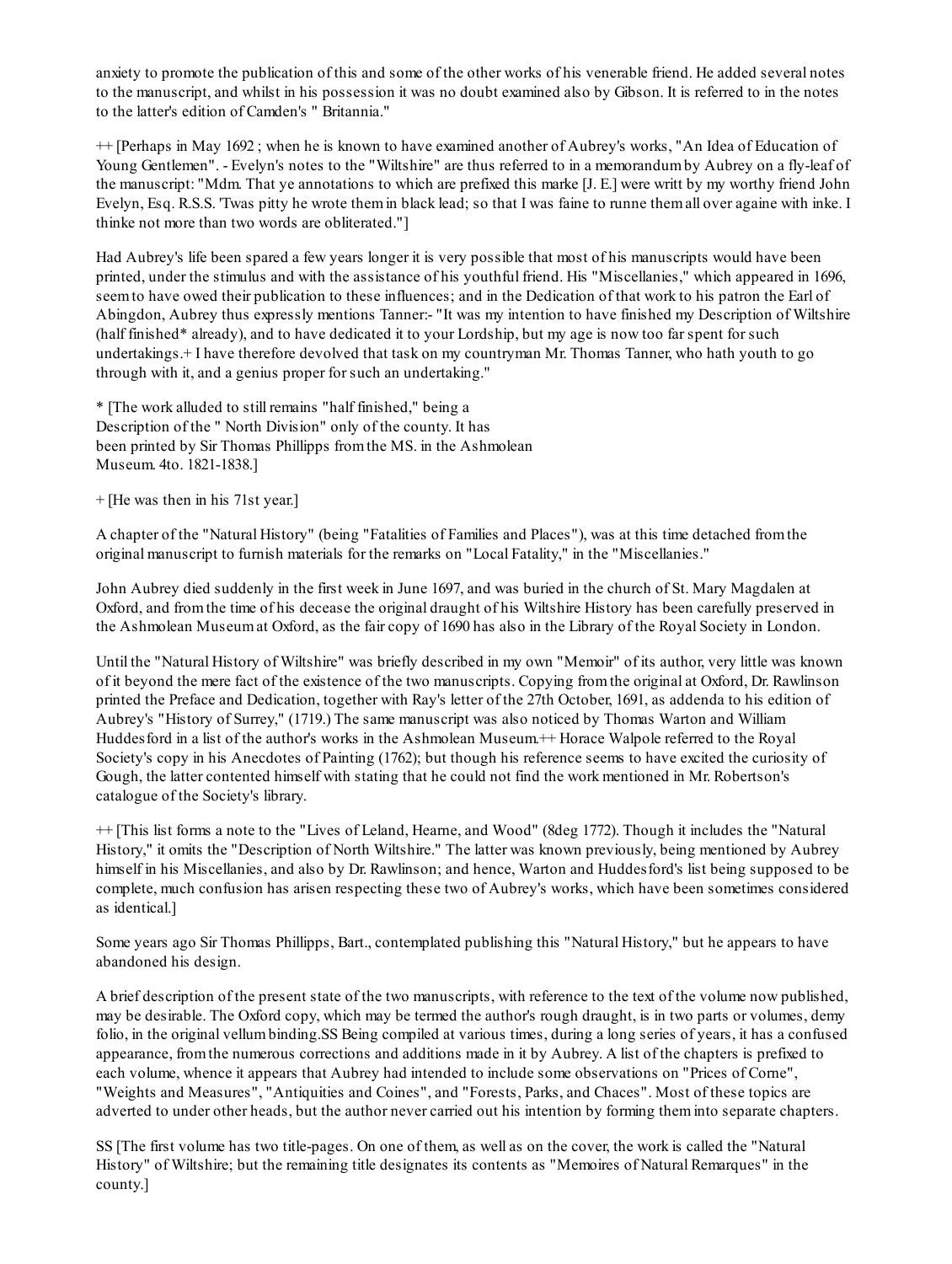Besides wanting the "Fatalities of Families and Places", taken out by the author in 1696, as already stated, the Oxford manuscript is deficient also in the chapters on "Architecture", "Accidents", and "Seates". So far therefore as Aubrey's own labours are concerned, the Royal Society's copy is the most perfect; but the notes of Ray, Evelyn, and Tanner were written upon the Oxford manuscript after the fair copy was made, and have never been transcribed into the latter. The Royal Society's manuscript is entirely in Aubrey's own hand, and is very neatly and carefully written, being in that respect, as well as in its completeness, much superior to the original. Of the latter it appears to have been an exact transcript; but it wants some of the rude sketches and diagrams with which the original is illustrated. The two parts formonly one volume, demy folio, which is paged consecutively from1 to 373, and is bound in modern Russia leather.

As already stated, a copy of the entire work was made for the purposes of this publication fromthe Royal Society's volume. The ownership of this copy has since been transferred to George Poulett Scrope, Esq. M.P., of Castle Combe, who has had it collated with the Oxford manuscript, thus making it unique.

Every care has been taken to preserve the strictest accuracy in the extracts now published, and with that view, as well as to correspond with such of Aubrey's works as have been already printed, the original orthography has been retained. The order and arrangement of the chapters, and their division into two parts, are also adhered to. At the commencement of each chapter I have indicated the nature of the passages which are omitted in the present volume, and although such omissions are numerous, it may be stated that all the essential and useful portions of the work are either here printed, or so referred to as to render themeasily accessible in future to the scientific student, the antiquary, and the topographer.

With respect to the Notes which I have added, as Editor of the present volume, in correction or illustration of Aubrey's observations, I amalone responsible.\* It would have been easy to have increased their number; for every page of the original text is full of matter suggestive of reflection and comment. I amaware that a more familiar acquaintance with the present condition of Wiltshire would have facilitated my task, and added greatly to the importance of these notes. On this point indeed I might quote the remarks of Aubrey in his preface, for they apply with equal force to myself; and, like him, I cannot but regret that no "ingeniouse and publique-spirited young Wiltshire man" has undertaken the task which I have thus imperfectly performed.

- \* [These are enclosed within brackets [thus], and bear the initials
- J. B. Some of the less important are marked by brackets only.]

In closing this address, and also in taking leave of the county of Wilts, as regards my literary connection with it, I feel it to be at once a duty and a pleasure to record my acknowledgments and thanks to those persons who have kindly aided me on the present occasion. When I commenced this undertaking I did not anticipate the labour it would involve me in, and the consequent time it would demand, or I must have declined the task; for I have been compelled to neglect a superior obligation which I owe to a host of kind and generous friends who have thought proper to pay me and literature a compliment in my old age, by subscribing a large sumof money as a PUBLIC TESTIMONIAL. In return for this, and to reciprocate the compliment, I have undertaken the laborious and delicate task of writing an AUTO-BIOGRAPHYwhich will narrate the chief incidents of my public life, and describe the literary works which I have produced. It is my intention to present a copy of this volume to each subscriber, so as to perpetuate the event in his own library and family, by a receipt or acknowledgment commemorative of the mutualsympathy and obligation of the donor and the receiver. Being now relieved fromall other engagements and occupations, it is my intention to prosecute this memoir with zeal and devotion; and if health and life be awarded to me I hope to accomplish it in the ensuing winter.\*

\* [The volume will contain at least fifteen illustrations fromsteel copper, wood, and stone, and more than 300 pages of letterpress. A copy of the work will be presented to each subscriber, proportionate in value to the amount of the contribution. Hence three different sizes of the volume will be printed, namely: imperial 4to, with India proofs, fur subscribers of 10 [pounds}; medium 4to, with proofs, for those of 3 {pounds} and 5 {pounds}; and royal 8vo, with a limited number of prints, for subscribers of 1{pound} and 2 {pounds}.]

To the MARQUESS OF NORTHAMPTON, a native of Wiltshire, the zealous and devoted President of the Royal Society, my especial thanks are tendered for his influence with the Council of that Society, in obtaining their permission to copy Aubrey's manuscript; and also to

GEORGE POULETT SCROPE, Esq. M.P., for contributing materially towards the expense of the copy, and thereby promoting its publication.

To my old and esteemed friend the REV. DR. INGRAM, President of Trinity College, Oxford, I amobliged for many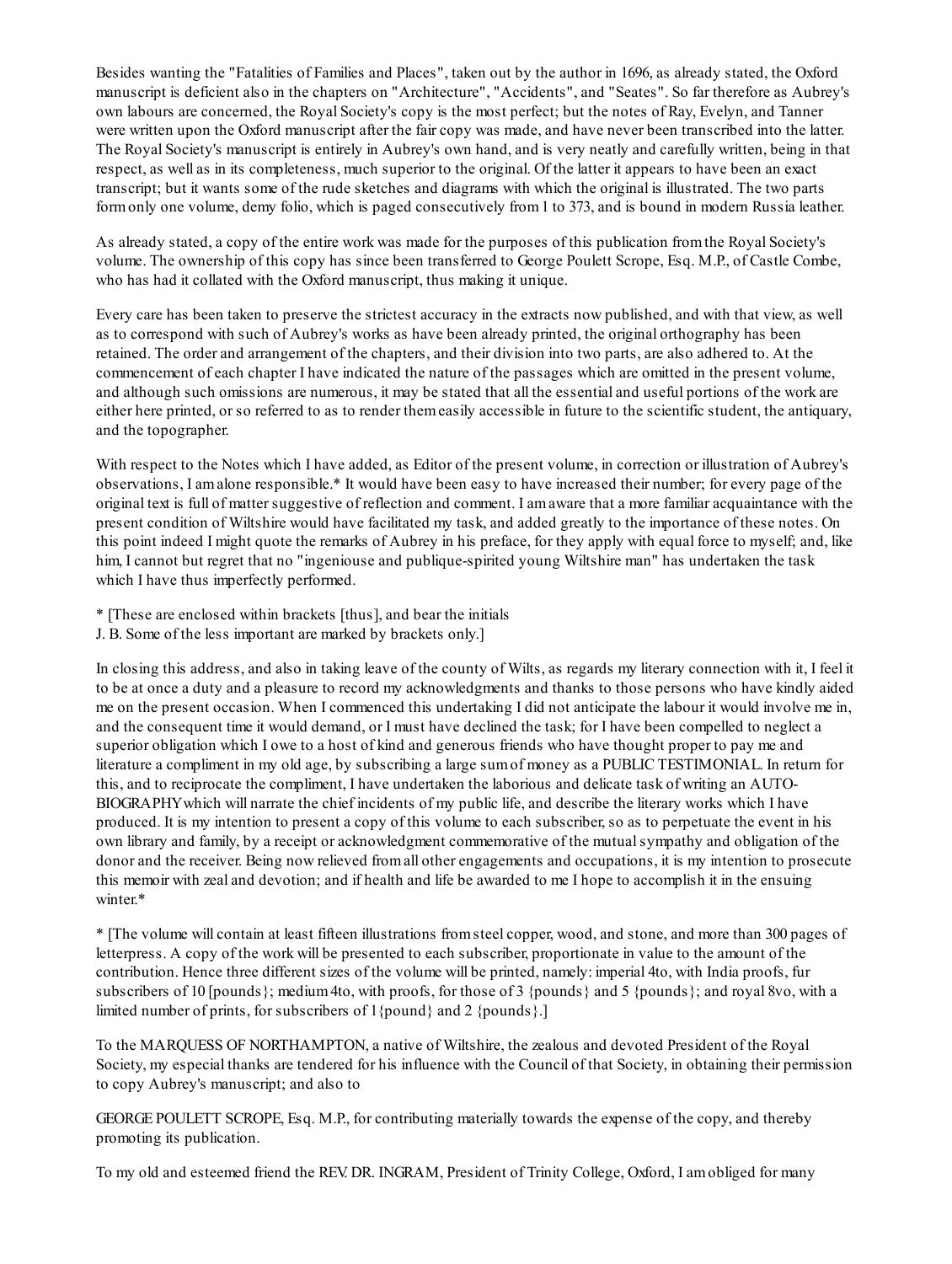civilities, and for some judicious corrections and suggestions. His intimate acquaintance with Wiltshire, his native county, and his general knowledge of archaeology, as well as of classical and mediaeval history, eminently qualify him to give valuable aid in all publications like the present.

To JOHN GOUGH NICHOLS, Esq. F.S.A., both myself and the reader are under obligations, for carefully revising the proof sheets for the press, and for several valuable corrections.

To C. R. WELD, Esq. Assistant Secretary to the Royal Society, I amindebted for affording facilities for copying the manuscript.

Lastly, my obligations and thanks are due to MR. T. E. JONES, for the accurate transcript which he made fromAubrey's fair manuscript, for collating the same with the original at Oxford, for selecting and arranging the extracts which are now for the first time printed, and for his scrupulous and persevering assistance throughout the preparation of the entire volume. But for such essential aid, it would have been out of my power to produce the work as it is now presented to the members of the "Wiltshire Topographical Society," and to the critical reader.

#### **JOHN BRITTON.**

Burton Street, London. 1st September, 1847.

#### **TABLE OF CONTENTS.**

Title-page, with View of the Upper Part of the Tower of Sutton Benger Church.

=====================================================================

DEDICATION to G. P. SCROPE, Esq. M.P.

The EDITOR'S PREFACE; with Historical and Descriptive Particulars of Aubrey's Manuscripts

Title-page to the Original Manuscript

DEDICATION, by Aubrey, to THOMAS, EARLof PEMBROKE

The AUTHOR'S Original PREFACE.

Letter fromJohn Ray to Aubrey, with Comments on the Writings of the latter.

INTRODUCTORYCHAPTER. CHOROGRAPHIA :- Geological Remarks, Local Influences

List of "THECHAPTERS"

#### **PART I.**

CHAP. I. AIR:-Winds, Mists, Storms, Meteors, Echos, Sounds

CHAP. II. SPRINGS MEDICINAL:- At Chippenham, Kington St. Michael, Draycot, Seend, Epsom, Melksham, Dundery-hill, Lavington, Devizes, Minety, Wotton Bassett, &c.; Sir W. Petty's "Queries for the Tryall of Minerall Waters"

CHAP. III. RIVERS :- Wily, North Avon, Upper Avon, Nadder, Stour, Deverill, Kennet, Marden, Thames, &c.; Proposal for a Canal to connect the Thames and North Avon.

CHAP. IV. SOILS :- Clay, Marl, Fuller's Earth, Chalk, Gravel, Sand; Downs, Fairy-rings, Becket's Path at Winterbourn, Peat, Spontaneous Vegetation, Hills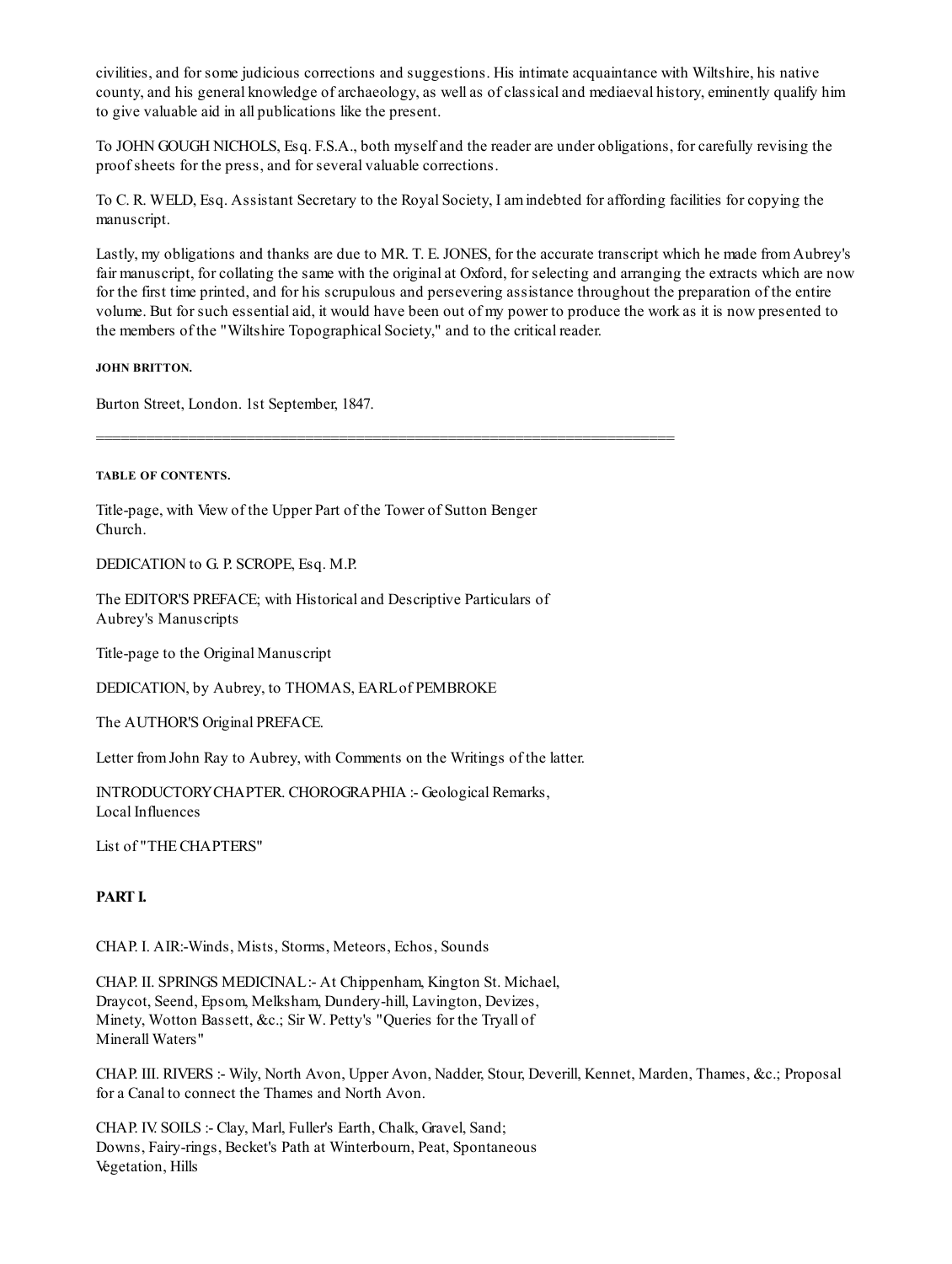CHAP. V. MINERALS AND FOSSILS :- Iron, Silver, Copperas, Umber, Spar, Lead, Coal.

CHAP. VI. STONES :- Of Haselbury, Chilmark, and Swindon; Lime, Chalk, Pebbles, Flints; the Grey Wethers

CHAP. VII. FORMED STONES :- Belemnites, Madrepores, Oysters, Astroites, Cornua Ammonia, Echini, &c.

CHAP. VIII. AN HYPOTHESIS OF THE TERRAQUEOUS GLOBE :-Learned Speculations on the structure of the Earth.

CHAP. IX. PLANTS :- Herbs, Orcheston Knot-grass, Alhanna, Tobacco, Oak, Elm, Beech, Hazel, Yew, Box, Holly, Osiers, Elders, Ash, Glastonbury Thorn, &c.

CHAP. X. BEASTS :- Deer, Hares, Rabbits, Dogs, Cattle

CHAP. XI. FISHES :- Trout, Eels, Umbers or Grayling, Carp, Tench, Salmon; Fish-ponds, &c.

CHAP. XII. BIRDS :- Larks, Woodpeckers, Bustards, Crows, Pheasants, Hawks, Sea-gulls, &c.

CHAP. XIII. REPTILES AND INSECTS :- Snakes, Adders, Toads, Snails, Bees; Recipe to make Metheglyn

CHAP. XIV. MEN AND WOMEN:- Longevity, Remarkable Births, &c..

CHAP. XV. DISEASES AND CURES :- Leprosy, the Plague, Gout, Ricketts, Pin-and-Web, &c.

CHAP. XVI. OBSERVATIONS ON PARISH REGISTERS :- Population, Poor Rates, Periodical Diseases

#### **PART II.**

CHAP. I. WORTHIES :- Princes, Saints, Prelates, Statesmen, Writers, Musicians; John Aubrey, Captain Thomas Stump

CHAP. II. THE GRANDEUR OF THE HERBERTS, EARLS OF PEMBROKE:- Description of Wilton. House; Pictures, Library, Armoury, Gardens, Stables ; the Earl's Hounds and Hawks, Tilting at Wilton, &c.

CHAP. III. LEARNED MEN WHO HAD PENSIONS GRANTED TO THEM BYTHE EARLS OF PEMBROKE:- With Notices of Mary, Countess of Pembroke, Dr. Mouffet, WilliamBrowne, Philip Massinger, J. Donne, &c.

CHAP. IV. GARDENS:- At Lavington, Chelsea, Wilton, Longleat

CHAP. V. ARTS, LIBERALAND MECHANICAL:- Learning, Colleges; Trades, Inventions, Machinery

CHAP. VI. ARCHITECTURE:- Stonehenge, Avebury, Old Sarum, Salisbury Cathedral, Wardour Castle, Calne Church, Painted Glass, Bradenstoke Priory, Market Crosses, Paving Tiles, Old Mansions, Church Bells

CHAP. VII. AGRICULTURE:- Manures, Water Meadows, Butter and Cheese, Malting and Brewing

CHAP. VIII. THE DOWNES:- Pastoral Life, Sydney's Arcadia; Sheep, Shepherds, Pastoral Poetry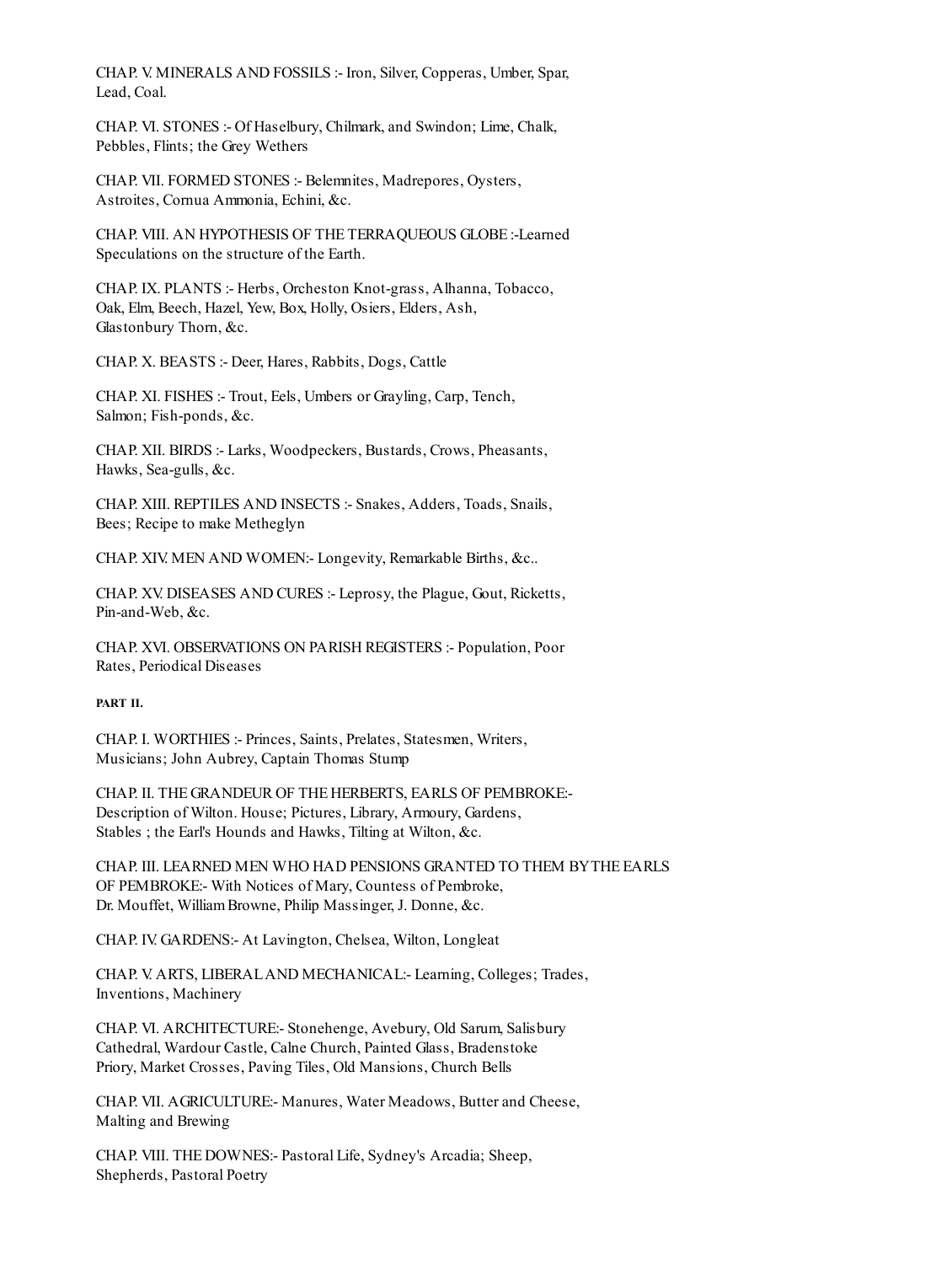CHAP. IX. WOOL:- Qualities of Wool; its Growth, and Manufacture

CHAP. X. FALLINGOF RENTS in Wiltshire attributed to the reduced price of Wool

CHAP. XI. HISTORYOF THECLOTHINGTRADE:- Merchants of the Staple; Introduction of the Cloth Manufacture

CHAP. XII. EMINENT CLOTHIERS or WILTSHIRE:- John Hall, of Salisbury; WilliamStump, of Malmsbury; Paul Methuen, of Bradford, &c.

CHAP. XIII. FAIRS AND MARKETS:-At Castle-Combe, Wilton, Chilmark, Salisbury, Devizes, Warminster, Marlborough, Lavington, Highworth, Swindon

CHAP. XIV. HAWKS AND HAWKING:- Extraordinary Flight, Historical Details

CHAP. XV. THE RACE: - Salisbury Races, Famous Race Horses, Stobball-play

CHAP. XVI. NUMBER OF ATTORNEYS IN WILTSHIRE:- Increase of Attorneys the Cause of Litigation

CHAP. XVII. FATALITIES OF FAMILIES AND PLACES:- Norrington, Castle-Combe, Stanton St. Quintin, Easton Piers

CHAP. XVIII. ACCIDENTS, OR REMARKABLE OCCURRENCES:- Destruction of Marlborough by Fire; Cure of the King's Evil, Pretended Witchcraft, Mysterious Knockings at North Tidworth, Witches Executed at Salisbury, Phantoms

======================================================================

CHAP. XIX. SEATS:- Merton, Ivy-church, Littlecot, Longleat, TottenhamPark, Wardour Castle

CHAP. XX. DRAUGHTS OF THE SEATS AND PROSPECTS:- Aubrey's Instructions to the Artists for a Map of the County, with Engravings of the Principal Buildings and Views

# **MEMOIRES**

**OF NATURALL REMARQUES IN THE** County of Wilts: **TO WHICH ARE ANNEXED, OBSERVABLES OF THE SAME KIND IN THE COUNTY OF SURREY, AND FLYNTSHIRE. BY MR. JOHN AUBREY, R.S.S.**

1685.

PSALM 92, v. 5, 6.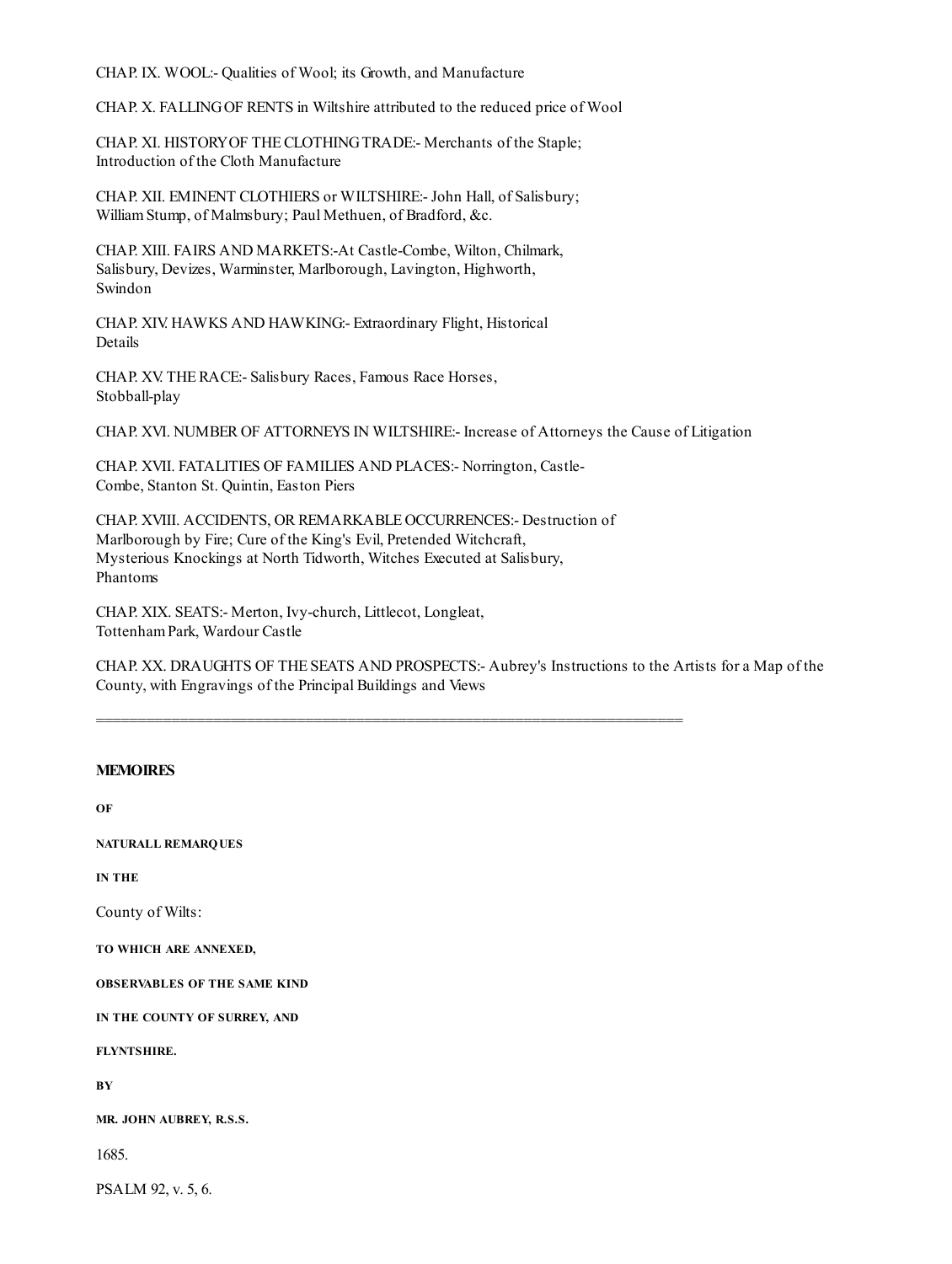"0 LORD, HOW GLORIOUS ARE THYWORKES: THYTHOUGHTS ARE VERYDEEP. AN UNWISE MAN DOTH NOT WELLCONSIDER THIS: AND A FOOLDOTH NOT UNDERSTAND IT."

====================================================================

====================================================================

PSALM 77, v. 11. "I WILLREMEMBER THE WORKES OF THE LORD: AND CALL TO MIND THYWONDERS OF OLD TIME."

**GRATII PALISCI CYNEGETICON.**

**"O RERUM PRUDENS QUANTUM EXPERIENTIA VULGO MATERIEM LARGILIA BONI, SI VINCERE CURENT DESIDIAM, ET GRATOS AGITANDO PREBENDERE FINES ! ---- DEUS AUCTOR, ET IPSA AREM ALUIT NATURA SUAM."**

**TO**

**THE RIGHT HONOURABLE**

**THOMAS, EARLE OF PEMBROKE AND MONTGOMERIE,**

LORD HERBERT OF CAERDIFFE, &c.;

#### **ONEOFTHEPRIVYCOUNCELLTO THEIR MAJESTIES, AND PRESIDENT OFTHEROYALLSOCIETIE.**

[A page is appropriated in the manuscript to the Author's intended DEDICATION ; the name and titles of his patron only being filled in, as above.

The nobleman named is particularly mentioned by Aubrey in his Chapter on "The Worthies of Wiltshire", printed in a subsequent part of this volume. He was Earl of Pembroke from1683 till his death in 1733; and was distinguished for his love of literature and the fine arts. He formed the Wilton Collection of marbles, medals, and coins; and succeeded John, Earl of Carbery, as President of the Royal Society, in November, 1689.- J. B.]

#### **PREFACE.**

TILLabout the yeare 1649,\* 'twas held a strange presumption for a man to attempt an innovation in learning; and not to be good manners to be more knowing than his neighbours and forefathers. Even to attempt an improvement in husbandry, though it succeeded with profit, was look't upon with an ill eie. "Quo non Livor abit?"+ Their neighbours did scorne to follow it, though not to do it was to their own detriment. 'Twas held a sinne to make a scrutinie into the waies of nature; whereas Solomon saieth, "Tradidit mundum disputationibus hominum": and it is certainly a profound part of religion to glorify GOD in his workes.++

\* Experimentall Philosophy was then first cultivated by a club at Oxon.

+ Ovid. Fast.

++ "Deus est maximus in minimis. Prsaesentemque refert quaelibet Herba Deum".

In those times to have had an inventive and enquiring witt was accounted resverie [affectationSS], which censure the famous Dr. WilliamHarvey could not escape for his admirable discovery of the circulation of the blood. He told me himself that upon his publishing that booke he fell in his practice extremely.

SS [The words inclosed within brackets are inserted in Aubrey's manuscript above the preceding words, of which they were intended as corrections or modifications. If the work had been printed by the author he would doubtless have adopted those words which he deemed most expressive of his meaning.- J. B.]

Foreigners say of us that we are "Lyncei foris, Talpoe domi". There is no nation abounds with greater varietie of soiles,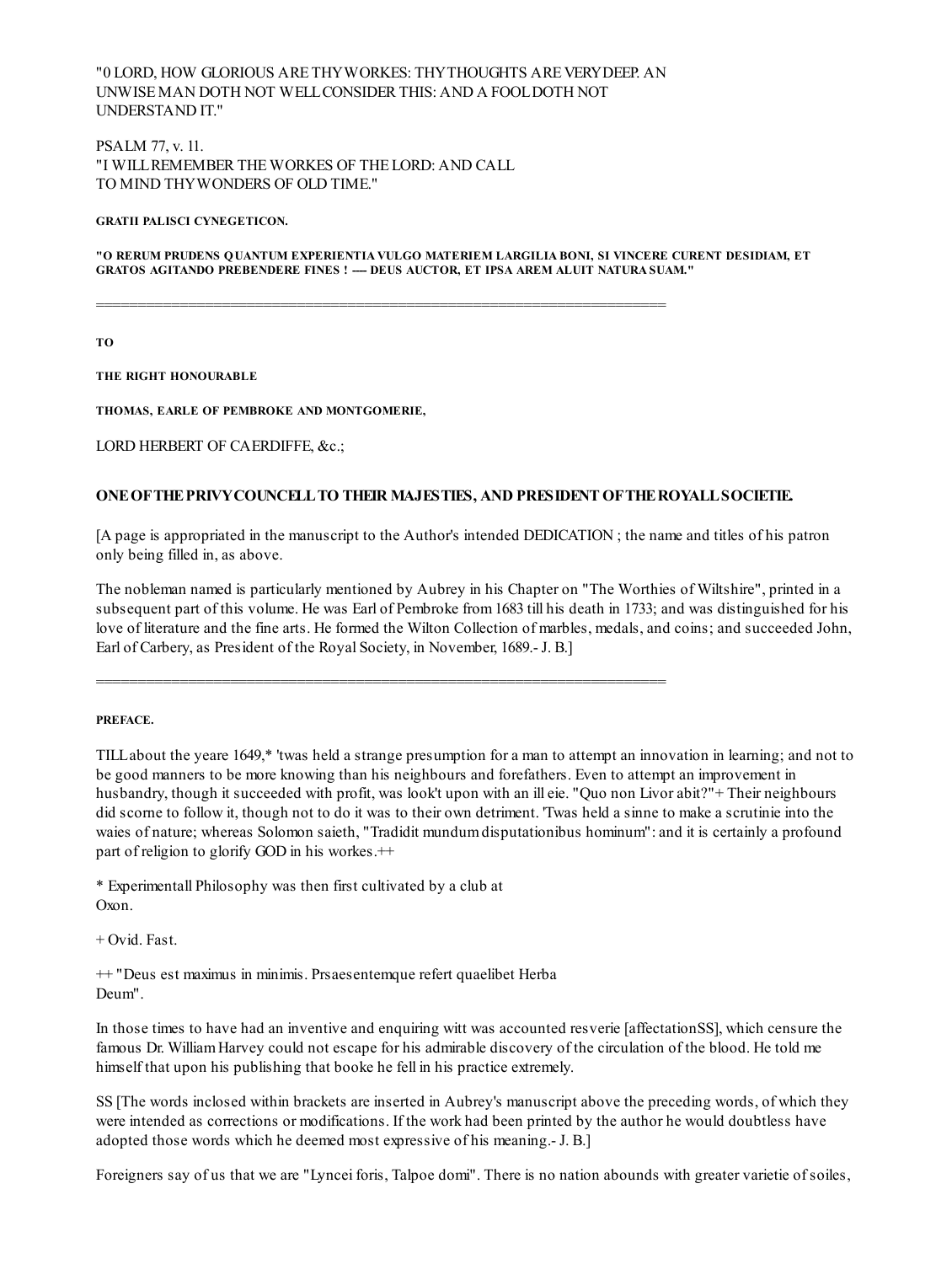plants, and mineralls than ours; and therefore it very well deserves to be surveyed. Certainly there is no hunting to be compared with "Venatio Panos"; and to take no notice at all of what is dayly offered before our eyes is grosse stupidity.

I was frommy childhood affected with the view of things rare; which is the beginning of philosophy : and though I have not had leisure to make any considerable proficiency in it, yet I was carried on with a strong [secret] inpulse to undertake this taske: I knew not why, unles for my owne private [particular] pleasure. Credit there was none; for it getts the disrespect [contempt] of a man's neighbours. But I could not rest [be] quiet till I had obeyed this secret call. Mr. Camden, Dr. Plott, and Mr. Wood confess the same [like].

I amthe first that ever made an essay of this kind for Wiltshire, and, for ought I know, in the nation; having begun it in Andeg. 1656. In the yeare 1675 I became acquainted with Dr. Robert Plott, who had then his "Naturall Historie of Oxfordshire " upon the loome, which I seeing he did performe so excellently well, desired himto undertake Wiltshire, and I would give himall my papers: as I did [he had] also my papers of Surrey as to the naturall things, and offered him my further assistance. But he was then invited into Staffordshire to illustrate that countie; which having finished in December 1684, I importuned himagain to undertake this county: but he replied he was so taken up in [arranging ?] of the MuseumAshmoleanumthat he should meddle no more in that kind, unles it were for his native countie of Kent; and therefore wished me to finish and publish what I had begun. Considering therefore that if I should not doe this myselfe, my papers might either perish, or be sold in an auction, and somebody else, as is not uncommon, put his name to my paines; and not knowing any one that would undertake this designe while I live, I have tumultuarily stitch't up what I have many yeares since collected; being chiefly but the observations of my frequent road between South and North Wilts; that is, between Broad Chalke and Eston Piers. If I had had then leisure, I would willingly have searched the naturalls of the whole county. It is now fifteen yeares since I left this country, and have at this distance inserted such additions as I can call to mind, so that methinks this description is like a picture that Mr. Edm. Bathurst, B.D. of Trinity Colledge, Oxon, drew of Dr. Kettle three [some] yeares after his death, by strength of memory only; he had so strong an idea of him: and it did well resemble him. I hope hereafter it will be an incitement to some ingeniouse and publique spirited young Wiltshire man to polish and compleat what I have here delivered rough-hewen; for I have not leisure to heighten my style. And it may seemnauseous to some that I have rak't up so many western vulgar proverbs, which I confess I do not disdeigne to quote,\* for proverbs are drawn from the experience and observations of many ages; and are the ancient natural philosophy of the vulgar, preserved in old English in bad rhythmes, handed downe to us; and which I set here as "Instantiae Crucis" for our curious moderne philosophers to examine and give {Gk: dioti} to their {Gk: hostis}.

\* Plinie is not afraide to call themOracles: (Lib. xviii. Nat. Hist. cap. iv.) "Ac primumomniumoraculis majore exparte agemus, qua non in alio vite genere plura certiorara sunt."

But before I fly at the marke to make a description of this county, I will take the boldness to cancelleer, and give a generall description of what parts of England I have seen, as to the soiles : which I call Chorographia Super and Subterranea (or thinke upon a more fitting name).

London, GreshamColl., June 6M, 1685.

[The original of the following LETTER fromJOHN RAYto AUBREYis inserted immediately after the Preface, in the MS. at Oxford. It is not transcribed into the Royal Society's copy of the work. -J. B.]

**FOR MR. JOHN AUBREY.**

Sr,

Black Notley, 8br 27, -91.

Your letter of Octob. 22d giving advice of your safe return to London came to hand, wch as I congratulate with you, so have I observed your order in remitting your Wiltshire History, wch with this enclosed I hope you will receive this week. I gave you my opinion concerning this work in my last, wch I ammore confirmed in by a second perusal, and doe wish that you would speed it to ye presse. It would be convenient to fill up ye blanks so far as you can; but I amafraid that will be a work of time, and retard the edition. Whatever you conceive may give offence may by ye wording of it be so softned and sweetned as to take off ye edge of it, as pills are gilded to make themlesse ungratefull. As for the soil or air altering the nature, and influencing the wits of men, if it be modestly delivered, no man will be offended at it, because it accrues not to themby their own fault: and yet in such places as dull men's wits there are some exceptions to be made. You know the poet observes that Democritus was an example -

Summos posse viros, et magna exempla daturos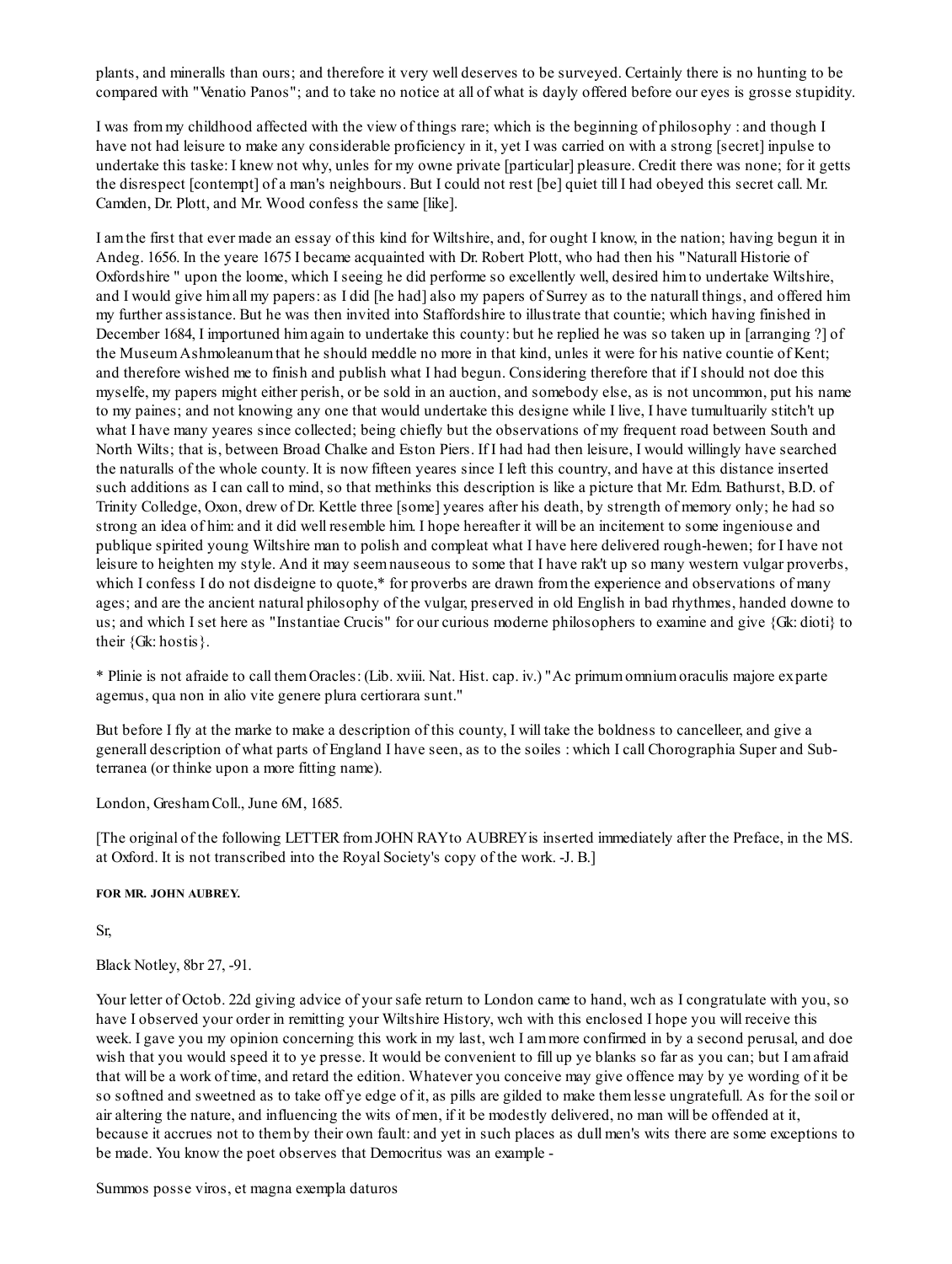Vervecu in patria, crassoque sub aere nasci.

Neither is yr observation universally true that the sons of labourers and rusticks are more dull and indocile than those of gentlemen and tradesmen; for though I doe not pretend to have become of the first magnitude for wit or docility, yet I think I may without arrogance say that in our paltry country school here at Braintry - "Ego meis me minoribus condiscipulis ingenio praelu[si]": but perchance the advantage I had of my contemporaries may rather be owing to my industry than natural parts; so that I should rather say "studio" or "industria excellui".

I think (if you can give me leave to be free with you) that you are a little too inclinable to credit strange relations. I have found men that are not skilfull in ye history of nature, very credulous, and apt to impose upon themselves and others, and therefore dare not give a firmassent to anything they report upon their own autority; but are ever suspicious that they may either be deceived themselves, or delight to teratologize (pardon ye word) and to make a shew of knowing strange things.

You write that the Museumat Oxford was rob'd, but doe not say whether your noble present was any part of the losse. Your picture done in miniature by Mr. Cowper is a thing of great value, I remember so long agoe as I was in Italy, and while he was yet living, any piece of his was highly esteemed there; and for that kind of painting he was esteemed the best artist in Europe.

What my present opinion is concerning formed stones, and concerning the formation of the world, you will see in a discourse that is now gone to the presse concerning the Dissolution of the World: my present opinion, I say, for in such things I amnot fix't, but ready to alter upon better information, saving always ye truth of ye letter of ye scripture. I thank you for your prayers and good wishes, and rest,

Sr, your very humble servant,

#### **JOHN RAY.**

I have seen many pheasants in a little grove by the city of Florence, but I suppose they might have been brought in thither fromsome foreign country by the Great Duke.

Surely you mistook what I wrote about elms. I never to my knowledge affirmed that the most common elmgrows naturally in the north: but only thought that though it did not grow there, yet it might be native of England: for that all trees doe not grow in all countreys or parts of England. The wych-hazel, notwithstanding its name, is nothing akin to the "corylus" but a true elm.

The story concerning the drawing out the nail driven crosse the wood- pecker's hole is without doubt a fable.

Asseveres and vesicates are unusuall words, and I know not whether the wits will allow them.

[The name of John Ray holds a pre-eminent place amongst the naturalists of Great Britain. He was the first in this country who attempted a classification of the vegetable kingdom, and his systempossessed many important and valuable characteristics. Ray was the son of a blacksmith at Black Notley, near Braintree, in Essex, where he was born, in 1627. The letter here printed sufficiently indicates his natural shrewdness and intelligence. One of his works here referred to is entitled "Three Physico-Theological Discourses concerning Chaos, the Deluge, and the Dissolution of the World," 1692. There is a well- written memoir of Ray in the "Penny CyclopEedia," Aubrey's portrait, by the celebrated miniature-painter Samuel Cooper, alluded to above, is not now extant; but another portrait of himby Faithorne is preserved in the Ashmolean Museum, and has been several times engraved. A print fromthe latter drawing accompanied the "Memoirs of Aubrey," published by the Wiltshire Topographical Society. Cooper died in 1672, and was buried in the old church of St. Pancras, London. Ray visited Italy between the years 1663 and 1666. J. B.]

#### **INTRODUCTORYCHAPTER. CHOROGRAPHIA.**

\_\_\_\_\_\_\_\_\_\_\_\_\_\_\_\_\_\_\_\_\_\_\_\_\_\_\_\_\_\_\_\_\_\_\_

[IT has been thought sufficient to print only a few brief extracts fromthis Introductory Chapter, which in the original is of considerable length. Its title (derived fromthe Greek words {Gk:choros} and {Gk: grapho}) is analogous to Geography. By far the greater portion of it has no application to Wiltshire, but, on the contrary, consists of Aubrey's notes, chiefly geological and botanical, on every part of England which he had visited; embracing many of the counties. His observations shew himto have been a minute observer of natural appearances and phenomena, and in scientific knowledge not inferior to many of his contemporaries; but, in the present state of science, some of his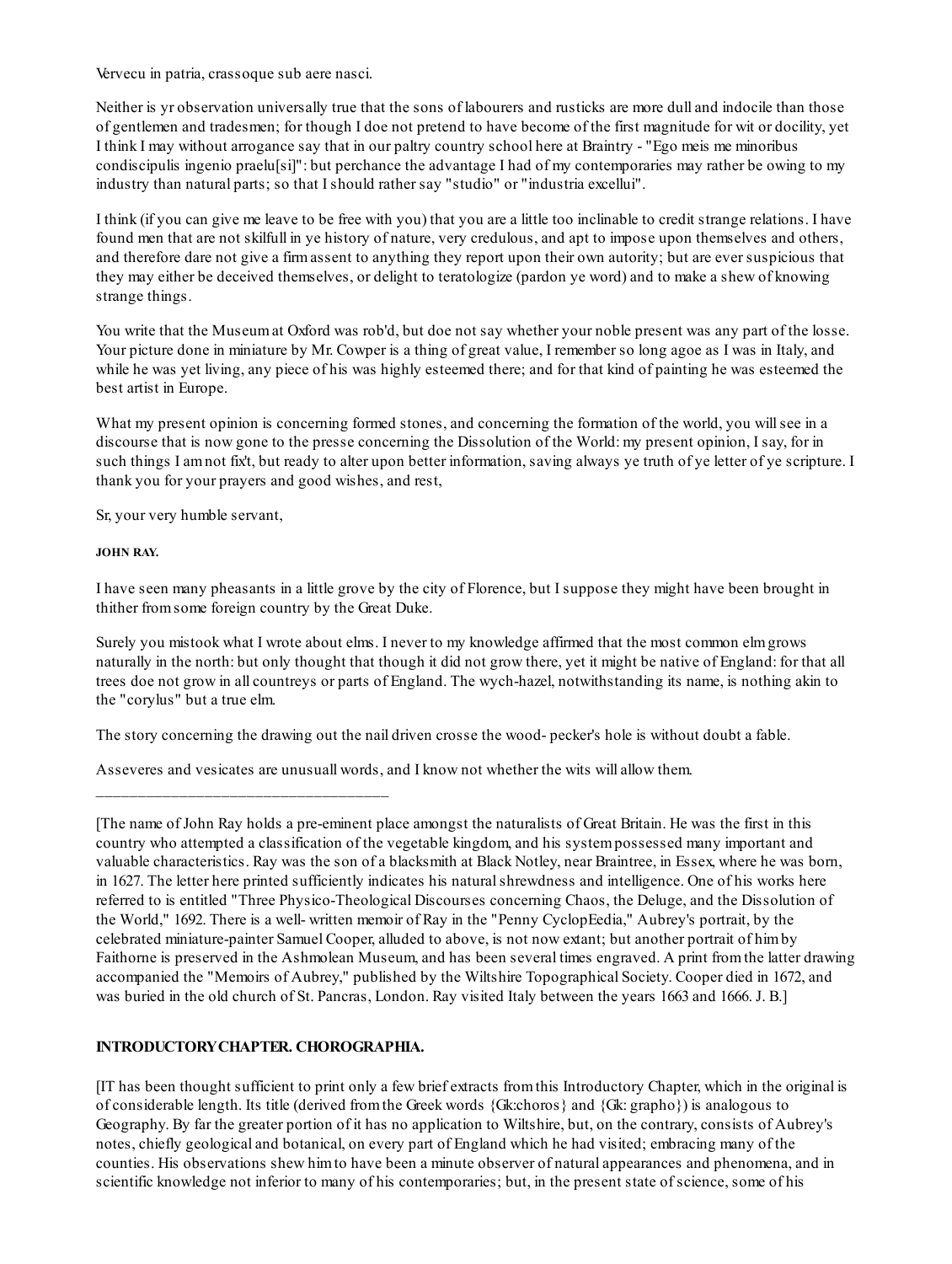remarks would be justly deemed erroneous and trivial.

It will be seen that he contends strongly for the influence of the soil and air upon the mental and intellectual faculties or "wits", of individuals; on which point some of his remarks are curious. Ray's comments on this part of his subject will be found in the letter already printed (page 7). "The temper of the earth and air", in the opinion of Aubrey, caused the variance in "provincial pronunciation".

The author's theory of the formation and structure of the earth, which is here incidentally noticed, will be adverted to in the description of Chapter VIII. - J. B.]

PETRIFIED SHELLS.-As you ride fromCricklad to Highworth, Wiltsh., you find frequently roundish stones, as big,, or bigger than one's head, which (I thinke) they call braine stones, for on the outside they resemble the ventricles of the braine; they are petrified sea mushromes. [Fossil Madrepores ?-J. B.]

The free-stone of Haselbury [near Box] hath, amongst severall other shells, perfect petrified scalop-shells. The rough stone about Chippenham(especially at Cockleborough) is full of petrified cockles. But all about the countrey between that and Tedbury, and about Malmesbury hundred, the rough stones are full of smallshells like little cockles, about the bigness of a halfpenny.

At Dinton, on the hills on both sides, are perfect petrified shells in great abundance, something like cockles, but neither striated, nor invecked, nor any counter-shell to meet, but plaine and with a long neck of a reddish gray colour, the inside part petrified sand; of which sort I gave a quantity to the R. Society about twenty yeares since; the species whereof Mr. Hooke says is now lost.

On Bannes-downe, above Ben-Eston near Bathe, [Banner-downe, near Bath- Easton.- J. B.] where a battle of king Arthur was fought, are great stones scattered in the same manner as they are on Durnham-downe, about Bristow, which was assuredly the work of an earthquake, when these great cracks and vallies were made.

The like dispersion of great stones is upon the hills by Chedar rocks, as all about Charter House, [Somersetshire,] and the like at the forest at Fountain-Bleau, in France; and so in severall parts of England, and yet visible the remarques of earthquakes and volcanoes; but in time the husbandmen will cleare their ground of them, as at Durnham-downe they are exceedingly diminished since my remembrance, by making lime of them.

The great inequality of the surface of the earth was rendred so by earthquakes: which when taking fire, they ran in traines severall miles according to their cavernes; so for instance at Yatton Keynell, Wilts, a crack beginnes which runnes to Longdeanes, in the parish, and so to Slaughtonford, where are high steep cliffs of freestone, and opposite to it at Colern the like cliffs; thence to Bathe, where on the south side appeare Claverdon, on the north, Lansdon cliffs, both downes of the same piece; and it may be at the same tune the crack was thus made at St. Vincent's rocks near Bristow, as likewise Chedar rocks, like a street. FromCastle Combe runnes a valley or crack to Ford, where it shootes into that that runnes from Yatton to Bathe.

Edmund Waller, Esq., the poet, made a quaere, I remember, at the Royal Society, about 1666, whether Salisbury plaines were always plaines ?

In Jamaica, and in other plantations of America, e. g. in Virginia, the natives did burn down great woods, to cultivate the soil with maiz and potato-rootes, which plaines were there made by firing the woods to sowe corne. They doe call these plaines Savannas. Who knowes but Salisbury plaines, &c. might be made long time ago, after this manner, and for the same reason ?

I have oftentimes wished for a mappe of England coloured according to the colours of the earth; with markes of the fossiles and minerals. [Geological maps, indicating, by different colours, the formations of various localities, are now familiar to the scientific student. The idea of such a map seems to have been first suggested by Dr. Martin Lister, in a paper on "New Maps of Countries, with Tables of Sands, Clays, &c." printed in the Philosophical Transactions, in 1683. The Board of Agriculture published a few maps in 1794, containing delineations of soils, &c.; and in 1815 Mr. William Smith produced the first map of the strata of England and Wales. Since then G. B. Greenough, Esq. has published a similar map, but greatly improved; and numerous others, representing different countries and districts, have subsequently appeared.  $-$  J. B.]

The great snailes\* on the downes at Albery in Surrey (twice as big as ours) were brought fromItaly by ..-.., Earle Marshal about 1638.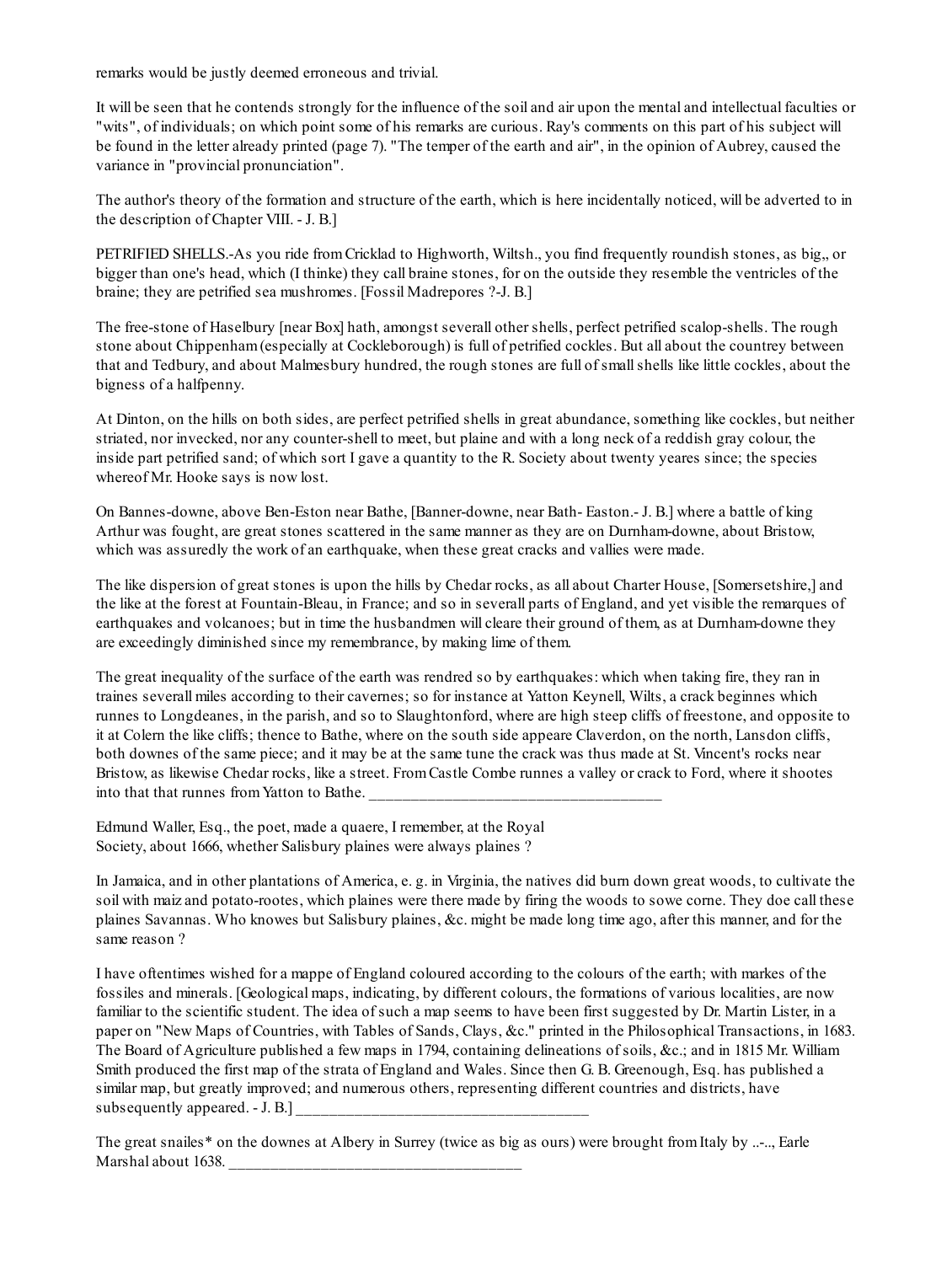OF THE INDOLES OF THE IRISH. - Mr. J. Stevens went from, Trinity College in Oxford, 1647-8, to instruct the Lord Buckhurst in grammar; afterwards he was schoolmaster of the Free Schoole at Camberwell; thence he went to be master of Merchant Taylors' Schoole; next he was master of the schoole at Charter House; thence he went to the Free Schoole at Lever Poole, fromwhence he was invited to be a schoole master of the great schoole at Dublin, in Ireland; when he left that he was schoolmaster of Blandford, in Dorset; next of Shaftesbury; fromwhence he was invited by the city of Bristoll to be master of the Free Schoole there; fromthence he went to be master of the Free Schoole of Dorchester in Dorset, and thence he removed to be Rector of Wyley in Wilts, 1666.

\* Bavoli, (i.e.) drivelers.-J. EVELYN.

#### **CHOROGRAPHIA: LOCAL INFLUENCES. 11**

\_\_\_\_\_\_\_\_\_\_\_\_\_\_\_\_\_\_\_\_\_\_\_\_\_\_\_\_\_\_\_\_\_\_\_

\_\_\_\_\_\_\_\_\_\_\_\_\_\_\_\_\_\_\_\_\_\_\_\_\_\_\_\_\_\_\_\_\_\_\_

He is my old acquaintance, and I desired himto tell me freely if the Irish Boyes had as good witte as the English; because some of our severe witts have ridiculed the Irish understanding. He protested to me that he could not find but they had as good witts as the English; but generally speaking he found they had better memories. Dr. James Usher, Lord Primate of Ireland, had a great memorie: Dr Hayle (Dr. of the Chaire at Oxford) had a prodigious memorie: Sir Lleonell Jenkins told me, from him, that he had read over all the Greeke fathers three times, and never noted them but with his naile. Mr. .... Congreve, an excellent dramatique poet. Mr. Jo. Dodwell hath also a great memorie, and Mr. .... Tolet hathe a girle at Dublin, mathematique, who at eleven yeares old would solve questions in Algebra to admiration. Mr. Tolet told me he began to instruct her at seven yeares of age. See the Journall of the R. Society de hoc.

"So lowdly she did yerne, Like any swallow sitting on a berne."- CHAUCER.

According to the severallsorts of earth in England (and so all the world over) the Indigense are respectively witty or dull, good or bad.

To write a true account of the severall humours of our own countrey would be two sarcasticall and offensive: this should be a secret whisper in the eare of a friend only and I should superscribe here,

"Pinge duos angues -locus est sacer: extra Mei ite." - PERSIUS SATYR.

\_\_\_\_\_\_\_\_\_\_\_\_\_\_\_\_\_\_\_\_\_\_\_\_\_\_\_\_\_\_\_\_\_\_\_

Well then! let these Memoires lye conceal'd as a sacred arcanum.

In North Wiltshire, and like the vale of Gloucestershire (a dirty clayey country) the Indigense, or Aborigines, speake drawling; they are phlegmatique, skins pale and livid, slow and dull, heavy of spirit: hereabout is but little, tillage or hard labour, they only milk the cowes and make cheese; they feed chiefly on milke meates, which cooles their braines too much, and hurts their inventions. These circumstances make themmelancholy, contemplative, and malicious; by consequence whereof come more law suites out of North Wilts, at least double to the Southern Parts. And by the same reason they are generally more apt to be fanatiques: their persons are generally plump and feggy: gallipot eies, and some black: but they are generally handsome enough. It is a woodsere country, abounding much with sowre and austere plants, as sorrel, &c. which makes their humours sowre, and fixes their spirits. In Malmesbury Hundred, &c. (ye wett clayy parts) there have ever been reputed witches.

On the downes, sc. the south part, where 'tis all upon tillage, and where the shepherds labour hard, their flesh is hard, their bodies strong: being weary after hard labour, they have not leisure to read and contemplate of religion, but goe to bed to their rest, to rise betime the next morning to their labour.

--- "redit labor actus in orbemAgricolae."-VIRGIL, ECLOG.

\_\_\_\_\_\_\_\_\_\_\_\_\_\_\_\_\_\_\_\_\_\_\_\_\_\_\_\_\_\_\_\_\_\_\_

As to singing voyces wee have great diversity in severall counties of this nation; and any one may observe that generally in the rich vales they sing clearer than on the hills, where they labour hard and breathe a sharp ayre. This difference is manifest between the vale of North Wilts and the South. So in Somersettshire they generally sing well in the churches, their pipes are smoother. In North Wilts the milkmayds sing as shrill and cleare as any swallow sitting on a berne:-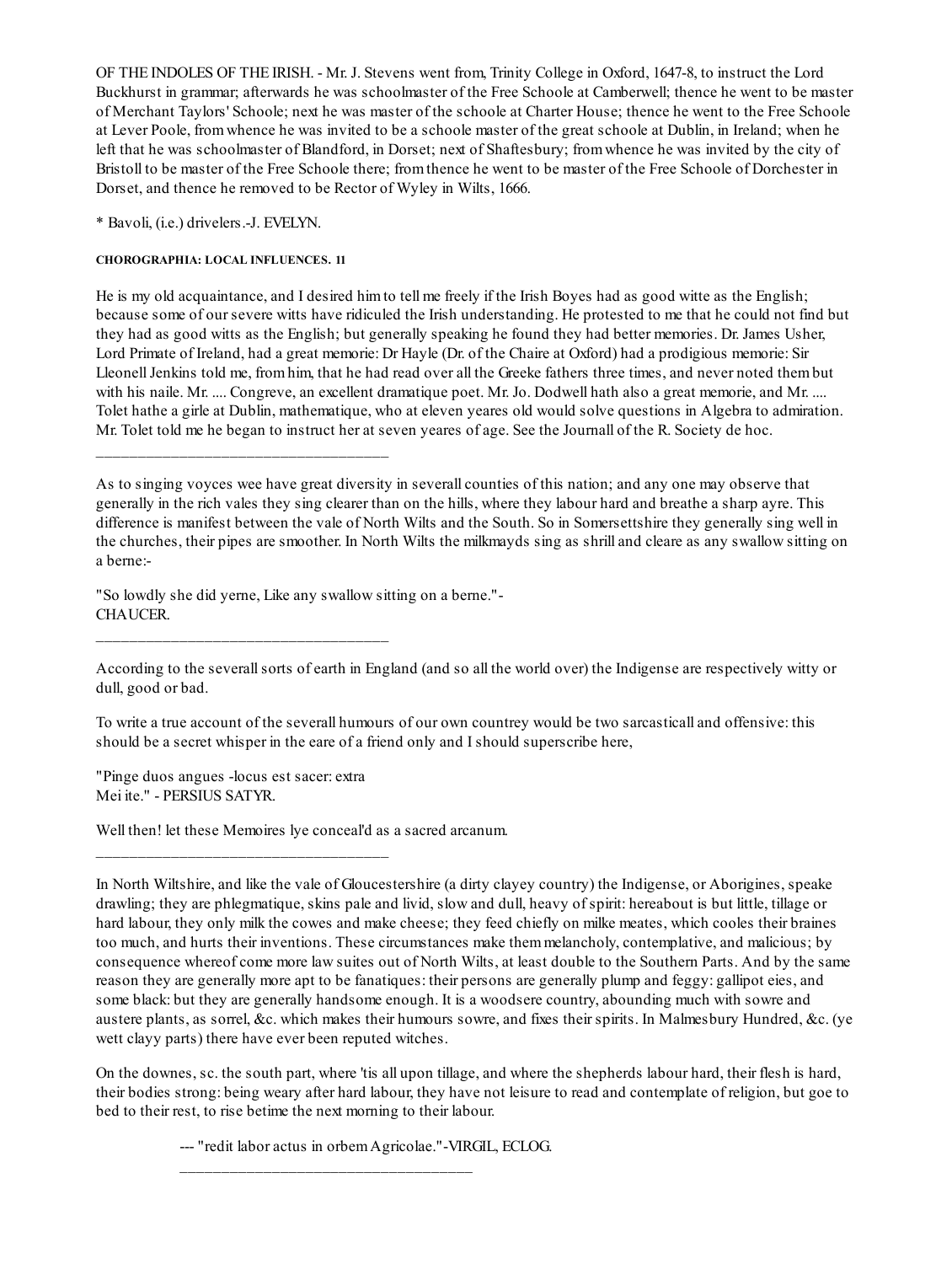The astrologers and historians write that the ascendant as of Oxford is Capricornus, whose lord is Saturn, a religious planet, and patron of religious men. If it be so, surely this influence runnes all along through North Wilts, the vale of Glocestershire, and Somersetshire. In all changes of religions they are more zealous than other; where in the time of the Rome-Catholique religion there were more and better churches and religious houses founded than any other part of England could shew, they are now the greatest fanaticks, even to spirituall madness: e. g. the multitude of enthusiastes. Capt. Stokes, in his "Wiltshire Rant, "printed about 1650, recites ye strangest extravagancies of religion that were ever heard of since the time of the Gnosticks. The rich wett soile makes themhypochondricall.

"Thus wind i'th Hypochondries pent, Proves but a blast, if downwards sent; But if it upward chance to flie Becomes new light and prophecy."-HUDIBRAS.

\_\_\_\_\_\_\_\_\_\_\_\_\_\_\_\_\_\_\_\_\_\_\_\_\_\_\_\_\_\_\_\_\_\_\_

[The work above referred to bears the following title: "The Wiltshire Rant, or a Narrative of the Prophane Actings and Evil Speakings of Thomas Webbe, Minister of Langley Burrell, &c. By Edward Stokes. "4to. Lond. 1652.-J. B.]

The Norfolk aire is cleare and fine. Indigente, good clear witts, subtile, and the most litigious of England: they carry Littleton's Tenures at the plough taile. Sir Thorn. Browne, M. D., of Norwich, told me that their eies in that countrey doe quickly decay; which he imputes to the clearness and driness (subtileness) of the aire. Wormwood growes the most plentifully there of any part of England; which the London apothecaries doe send for.

Memorandum.-That North Wiltshire is very worme-woodish and more litigious than South Wilts,

[A Table of Contents, or List of the Chapters, is prefixed to each Part, or Volume, of the Manuscript, as follows:-]

#### **THECHAPTERS. PART I.**

1. Air.

2. Springs Medicinall.

3. Rivers.

4. Soiles.

- 5. Mineralls and Fossills.
- 6. Stones.
- 7. Formed Stones.

8. An Hypothesis of the Terraqueous Globe: a digression "ad mentemM{emo}ri", R. Hook, R.S.S.

9. Plants.

- 10. Beastes.
- 11. Fishes.
- 12. Birds.
- 13. Insects and Reptils.
- 14. Men and Woemen.
- 15. Diseases and Cures.

16. Observations on some Register Books, as also the Poore Rates and Taxes of the County, "ad mentemD{omi}ni" W.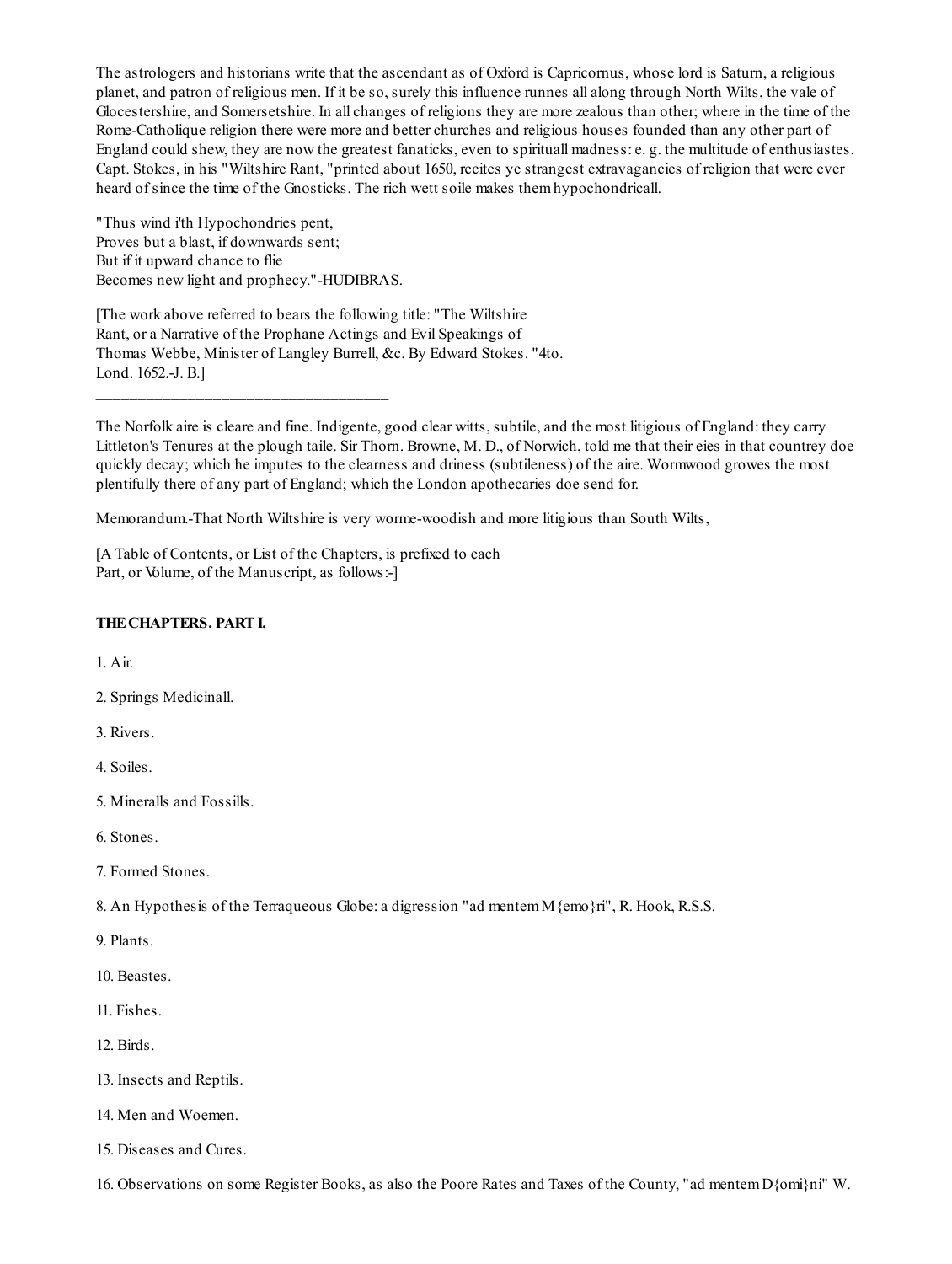#### Petty.

#### **PART II.**

1. Worthies.

- 2. The Grandure of the Herberts, Earles of Pembroke. Wilton House and Garden.
- 3. Learned Men who received Pensions fromthe Earles of Pembroke.
- 4. Gardens Lavington-garden, Chelsey-garden, &c.
- 5. Arts Inventions.
- 6. Architecture.
- 7. Agriculture and Improvements.
- 8. The Downes Sheep Shepherds Pastoralls.

9. Wool.

- 10. Falling of Rents.
- 11. History of Cloathing
- 12. Eminent Cloathiers of this County.
- 13. Faires and Marketts
- 14. Hawks and Hawking.
- 15. The Race.
- 16. Number of Attorneys in this Countie now and heretofore.
- 17. Locall Fatality.
- 18. Accidents.
- 19. Seates

20. Draughts of the Seates and Prospects [an Appendix].

Memorandum. Anno 1686, aetatis 60.- Mr. David Loggan, the Graver, drew my picture in black and white, in order to be engraved, which is still in his hands.

## **CHAPTER I. AIR.**

[THIS Chapter contains a variety of matter not apposite to Wiltshire. Besides the passages here quoted, there are accounts of several remarkable hurricanes, hailstorms, &c., in different parts of England, as well as in Italy. The damage done by "Oliver's wind "(the stormsaid to have occurred on the death of the Protector Cromwell) is particularly noticed: though it may be desirable to state on the authority of Mr. Carlyle, the eloquent editor of "Cromwell's Letters and Speeches" (8vo. 1846), that the great tempest which Clarendon asserts to have raged "for some hours before and after the Protector's death", really occurred four days previous to that event. Aubrey no doubt readily adopted the general belief upon the subject. He quotes, without expressly dissenting fromit, the opinion of Chief Justice Hale, that "whirlewinds and all winds of an extraordinary nature are agitated by the spirits of air". Lunar rainbows, and meteors of various kinds, are described in this chapter; together with prognostics of the seasons fromthe habits of animals, and some observations made with the barometer; and under the head of Echoes, "for want of good ones in this county", there is a long description by Sir Robert Moray of a remarkable natural echo at Roseneath, about seventeen miles from Glasgow. On sounds and echoes there are some curious notes by Evelyn, but these are irrelevant to the subject of the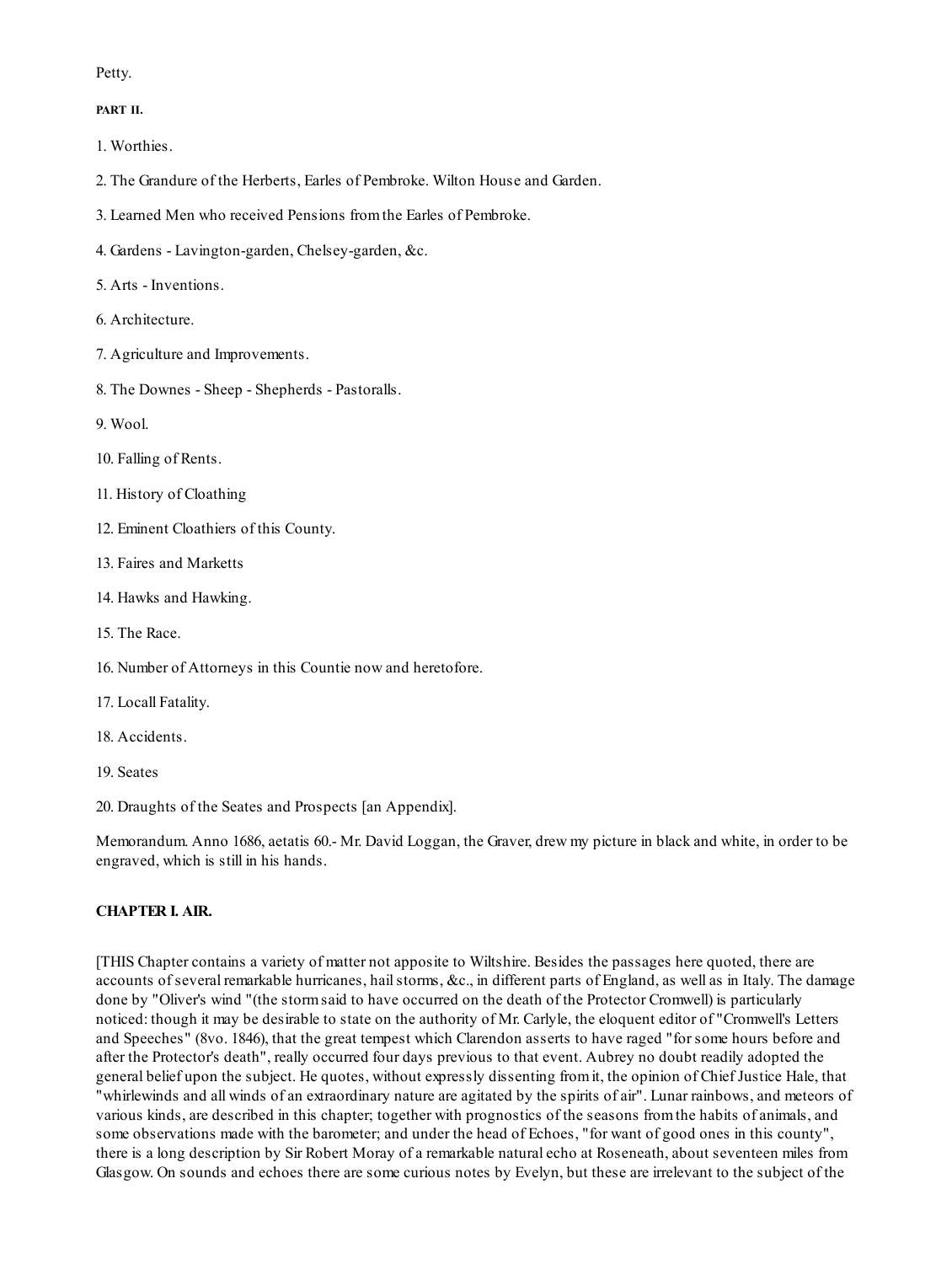work.- J. B.]

BEFORE I enter upon the discourse of the AIR of this countie, it would not be amiss that I gave an account of the winds that most commonly blow in the western parts of England.

I shall first allege the testimony of Julius Caesar, who delivers to us thus: "Corns ventus, qui magnampartemomnis temporis in his locis flare consuevit". - (Commentaries, lib. v.) To which I willsubjoine this of Mr. Th. Ax, of Somersetshire, who hath made dayly observations of the weather for these twenty-five years past, since 1661, and finds that, one yeare with another, the westerly winds, which doe come fromthe Atlantick sea, doe blowe ten moneths of the twelve. Besides, he hath made observations for thirty years, that the mannours in the easterne parts of the netherlands of Somersetshire doe yield sixor eight per centumof their value; whereas those in the westerne parts doe yield but three, seldome four per centum, and in some mannours but two per centum. Hence he argues that the winds carrying these unwholesome vapours of the low country fromone to the other, doe make the one more, the other less, healthy.

This shire may be divided as it were into three stories or stages. Chippenhamvale is the lowest. The first elevation, or next storie, is fromthe Derry Hill, or Bowdon Lodge, to the hill beyond the Devises, called Red-hone, which is the limbe or beginning of Salisbury plaines. Fromthe top of this hill one may discerne Our Lady Church Steeple at Sarum, like a fine Spanish needle. I would have the height of these hills, as also Hackpen, and those toward Lambourn, which are the highest, to he taken with the quicksilver barometer, according to the method of Mr. Edmund Halley in Philosophical Transactions, No. 181.

Now, although Mindip-hills and Whitesheet, &c., are as a barr and skreen to keep off fromWiltshire the westerly winds and raines, as they doe in some measure repel those noxious vapours, yet wee have a flavour of them; and when autumnal agues raigne, they are more common on the hills than in the vales of this country.

The downes of Wiltshire are covered with mists, when the vales are clear fromthem, and the sky serene; and they are much more often here than in the lowest story or stage.

The leather covers of bookes, &c. doe mold more and sooner in the hill countrey than in the vale. The covers of my bookes in my closet at Chalke would be all over covered with a hoare mouldinesse, that I could not know of what colour the leather was; when my bookes in my closet at Easton- Piers (in the vale) were not toucht at all with any mouldiness.

So the roomes at Winterslow, which is seated exceeding high, are very mouldie and dampish. Mr. Lancelot Moorehouse, Rector of Pertwood, who was a very learned man, say'd that mists were very frequent there: it stands very high, neer Hindon, which one would thinke to stand very healthy: there is no river nor marsh neer it, yet they doe not live long there.

The wheat hereabout, sc. towards the edge of the downes, is much subject to be smutty, which they endeavour to prevent by drawing a cart-rope over the corne after the meldews fall.

Besides that the hill countrey is elevated so high in the air, the soile doth consist of chalke and mawme, which abounds with nitre, which craddles the air, and turns it into mists and water.

On the east side of the south downe of the farme of Broad Chalke are pitts called the Mearn-Pitts\*, which, though on a high hill, whereon is a sea marke towards the Isle of Wight, yet they have alwaies water in them. How they came to be made no man knowes; perhaps the mortar was digged there for the building of the church.

\* Marne is an old French word for marle. \_\_\_\_\_\_\_\_\_\_\_\_\_\_\_\_\_\_\_\_\_\_\_\_\_\_\_\_\_\_\_\_\_\_\_

\_\_\_\_\_\_\_\_\_\_\_\_\_\_\_\_\_\_\_\_\_\_\_\_\_\_\_\_\_\_\_\_\_\_\_

Having spoken of mists it brings to my remembrance that in December, 1653, being at night in the court at Sr. Charles Snell's at Kington St. Michael in this country, there being a very thick mist, we sawe our shadowes on the fogg as on a wall by the light of the lanternes, sc. about 30 or 40 foot distance or more. There were several gentlemen which sawe this; particularly Mr. Stafford Tyndale. I have been enformed since by some that goe a bird-batting in winter nights that the like hath been seen: but rarely.

[A similar appearance to that here mentioned by Aubrey is often witnessed in mountainous countries, and in Germany has given rise to many supernatural and romantic legends. The "spectre of the Brocken", occasionally seen among the Harz mountains in Hanover, is described by Mr. Brayley in his account of Cumberland, in the Beauties of England and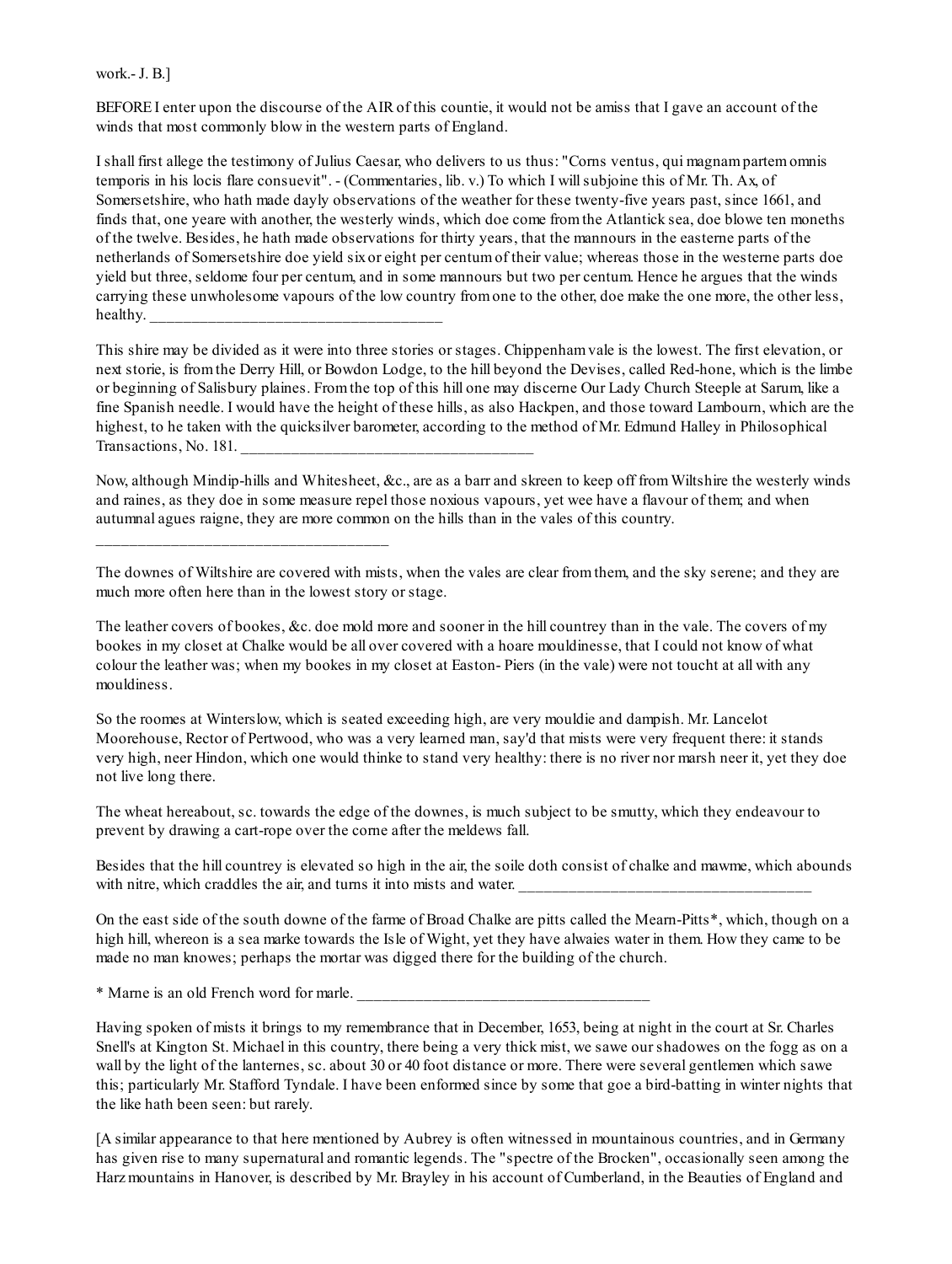Wales, to illustrate some analogous appearances, which greatly astonished the residents near Souterfell, in that county, about a century ago. - J. B.]

The north part of this county is much influenc't by the river Severne, which flowes impetuously fromthe Atlantick Sea. It is a ventiduct, and brings rawe gales along with it: the tydes bringing a chilnesse with them.

On the top of Chalke-downe, 16 or 18 miles fromthe sea, the oakes are, as it were, shorne by the south and south-west winds; and do recline from the sea, as those that grow by the sea-side.

A Wiltshire proverb:-

"When the wind is north-west, The weather is at the best: If the raine comes out of east 'Twill raine twice twenty-four howres at the least."

\_\_\_\_\_\_\_\_\_\_\_\_\_\_\_\_\_\_\_\_\_\_\_\_\_\_\_\_\_\_\_\_\_\_\_

I remember Sr. Chr. Wren told me, 1667, that winds might alter, as the apogaeum: e.g. no raine in Egypt heretofore; now common: Spaine barren; Palseston sun-dried, &c. Quaere, Mr. Hook de hoc.

A proverbial rithme observed as infallible by the inhabitants on the Severne-side:-

"If it raineth when it doth flow, Then yoke your oxe, and goe to plough; But if it raineth when it doth ebb, Then unyoke your oxe, and goe to bed."

\_\_\_\_\_\_\_\_\_\_\_\_\_\_\_\_\_\_\_\_\_\_\_\_\_\_\_\_\_\_\_\_\_\_\_

It oftentimes snowes on the hill at Bowden-parke, when no snow falles at Lacock below it. This hill is higher than Lacock steeple three or four times, and it is a good place to try experiments. On this parke is a seate of my worthy friend George Johnson, Esqr., councillor at lawe, fromwhence is a large and most delightfull prospect over the vale of North Wiltshire.

Old Wiltshire country prognosticks of the weather:-

"When the hen doth moult before the cock, The winter will be as hard as a rock; But if the cock moults before the hen, The winter will not wett your shoes seame."

\_\_\_\_\_\_\_\_\_\_\_\_\_\_\_\_\_\_\_\_\_\_\_\_\_\_\_\_\_\_\_\_\_\_\_

\_\_\_\_\_\_\_\_\_\_\_\_\_\_\_\_\_\_\_\_\_\_\_\_\_\_\_\_\_\_\_\_\_\_\_

In South Wiltshire the constant observation is that if droppes doe hang upon the hedges on Candlemas-day that it will be a good pease yeare. It is generally agreed on to be matter of fact; the reason perhaps may be that there may rise certain unctuous vapours which may cause that fertility. [This is a general observation: we have it in Essex. I reject as superstitious all prognosticks fromthe weather on particular days.-JOHN RAY.]

Anno 1660, I being then at dinner with Mr. Stokes at Titherton, news was brought in to us that a whirlewind had carried some of the hay- cocks over high elmes by the house: which bringes to my mind a story that is credibly related of one Mr. J. Parsons, a kinsman of ours, who, being a little child, was sett on a hay-cock, and a whirlewind took himup with half the hay-cock and carried himover high elmes, and layd himdown safe, without any hurt, in the next ground.

Anno 1581, there fell hail-stones at Dogdeane, near Salisbury, as big as a child's fist of three or four yeares old; which is mentioned in the Preface of an Almanack by John Securis, Maister of Arts and Physick, dedicated to ..... Lord High Chancellor. He lived at Salisbury. "Tis pitty such accidents are not recorded in other Almanacks in order for a history of the weather.

At Hullavington, about 1649, there happened a strange wind, which did not onely lay down flatt the corne and grasse as if a huge roller had been drawn over it, but it flatted also the quickset hedges of two or three grounds of George Joe, Esq.-It was a hurricane.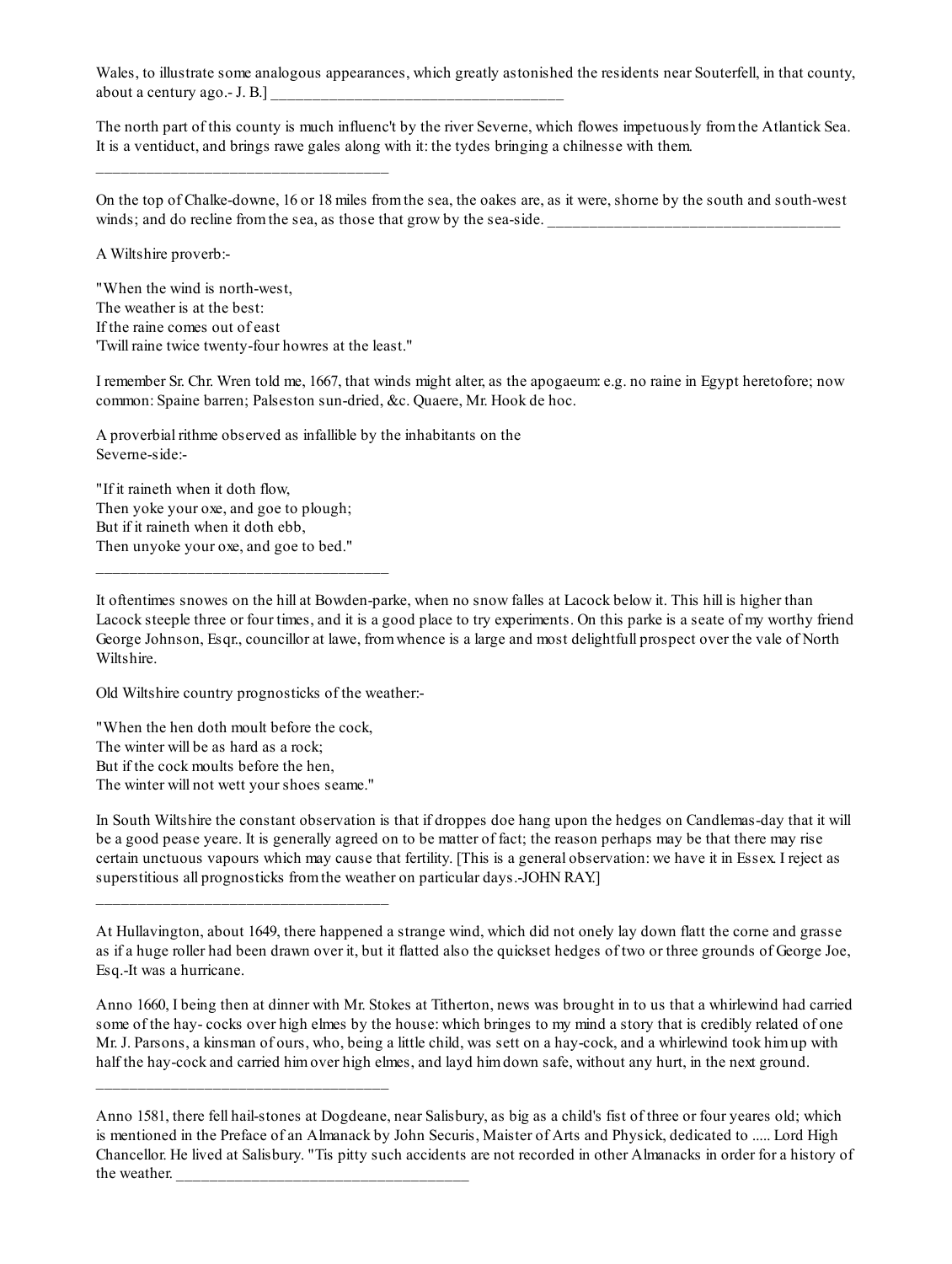Edward Saintlow, of Knighton, Esq. was buried in the church of Broad Chalk, May the 6th, 1578, as appeares by the Register booke. The snow did then lie so thick on the ground that the bearers carried his body over the gate in Knighton field, and the company went over the hedges, and they digged a way to the church porch. I knew some ancient people of the parish that did remember it. On a May day, 1655 or 1656, being then in Glamorganshire, at Mr. Jo. Aubrey's at Llanchrechid, I saw the mountaines of Devonshire all white with snow. There fell but little in Glamorganshire.

Fromthe private Chronologicall Notes of the learned Edward Davenant, of Gillingham, D.D.:- "On the 25th of July 1670, there was a rupture in the steeple of Steeple Ashton by lightning. The steeple was ninety- three feet high above the tower; which was much about that height. This being mending, and the last stone goeing to be putt in by the two master workemen, on the 15th day of October following, a sudden storme with a clap of thunder tooke up the steeple fromthe tower, and killed both the workmen in nictu oculi. The stones fell in and broke part of the church, but never hurt the font. This account I had from Mr. Walter Sloper, attorney, of Clement's Inne, and it is registred on the church wall." [The inscription will be found in the Beauties of Wiltshire, vol. iii. page 205. It fully details the above circumstances.-J. B.]

Whilst the breaches were mending and the thunder showr arose, one standing in the church-yard observed a black cloud to come sayling along towards the steeple, and called to the workman as he was on the scaffold; and wisht him to beware of it and to make hast. But before he went off the clowd came to him, and with a terrible crack threw down the steeple, sc. about the middle, where he was at worke. Immediately they lookt up and their steeple was lost.

I doe well remember, when I was seaven yeares old, an oake in a ground called Rydens, in Kington St. Michael Parish, was struck with lightning, not in a strait but helical line, scil. once about the tree or once and a half, as a hop twists about the pole; and the stria remains now as if it had been made with a gouge.

On June 3rd, 1647, (the day that Cornet Joyce did carry King Charles prisoner to the Isle of Wight fromHoldenby,) did appeare this phenomenon, [referring to a sketch in the margin which represents two luminous circles, intersecting each other; the sun being seen in the space formed by their intersection.-J. B.] which continued fromabout ten a clock in the morning till xii. It was a very cleare day, and few took notice of it because it was so near the sunbeams. It was seen at Broad Chalke by my mother, who espied it going to see what a clock it was at an horizontal dial, and then all the servants about the house sawe it Also Mr. Jo. Sloper the vicar here sawe it with his family, upon the like occasion looking on the diall. Some of Sr. George Vaughan of Falston's family who were hunting sawe it. The circles were of a rainbowe colour: the two filats, that crosse the circle (I presume they were segments of a third circle) were of a pale

colour. \_\_\_\_\_\_\_\_\_\_\_\_\_\_\_\_\_\_\_\_\_\_\_\_\_\_\_\_\_\_\_\_\_\_\_

\_\_\_\_\_\_\_\_\_\_\_\_\_\_\_\_\_\_\_\_\_\_\_\_\_\_\_\_\_\_\_\_\_\_\_

Ignis fatuus, called by the vulgar Kit of the Candlestick, is not very rare on our downes about Michaelmass. [These ignes fatui, or Jack-o'- lanthorns, as they are popularly called, are frequently seen in low boggy grounds. In my boyish days I was often terrified by stories of their leading travellers astray, and fascinating them.- J. B.]

Biding in the north lane of Broad Chalke in the harvest time in the twy-light, or scarce that, a point of light, by the hedge, expanded itselfe into a globe of about three inches diameter, or neer four, as boies blow bubbles with soape. It continued but while one could say one, two, three, or four at the most It was about a foot frommy horse's eie; and it made himturn his head quick aside fromit. It was a pale light as that of a glowe-worme: it may be this is that which they call a blast or blight in the country.

Colonel John Birch shewed me a letter from his bayliff, 166f, at Milsham, that advertised that as he was goeing to Warminster market early in the morning they did see fire fall fromthe sky, which did seemas big as a bushell I have forgot the day of the moneth.

FromMeteors I will passe to the elevation of the poles. See "An Almanack, 1580, made for the Meridian of Salisbury, whose longitude is noted to bee ten degrees, and the latitude of the elevation of the Pole Arctick 51 degrees 47 minutes. By John Securis, Maister of Art and Physick". To which I will annexe the title of another old almanack, both which were collected by Mr. Will. Lilly. "Almanack, 1580, compiled and written in the City of Winchester, by Humphrey Norton, Student in Astronomic, gathered and made for the Pole Arctik of the said city, where the pole is elevated 51 degrees 42 minutes".

I come now to speak of ECHOS:-

"Vocalis Nymphe; quae nec reticere loquenti Nec prior ipsa loqui didicit, resonabilis Echo.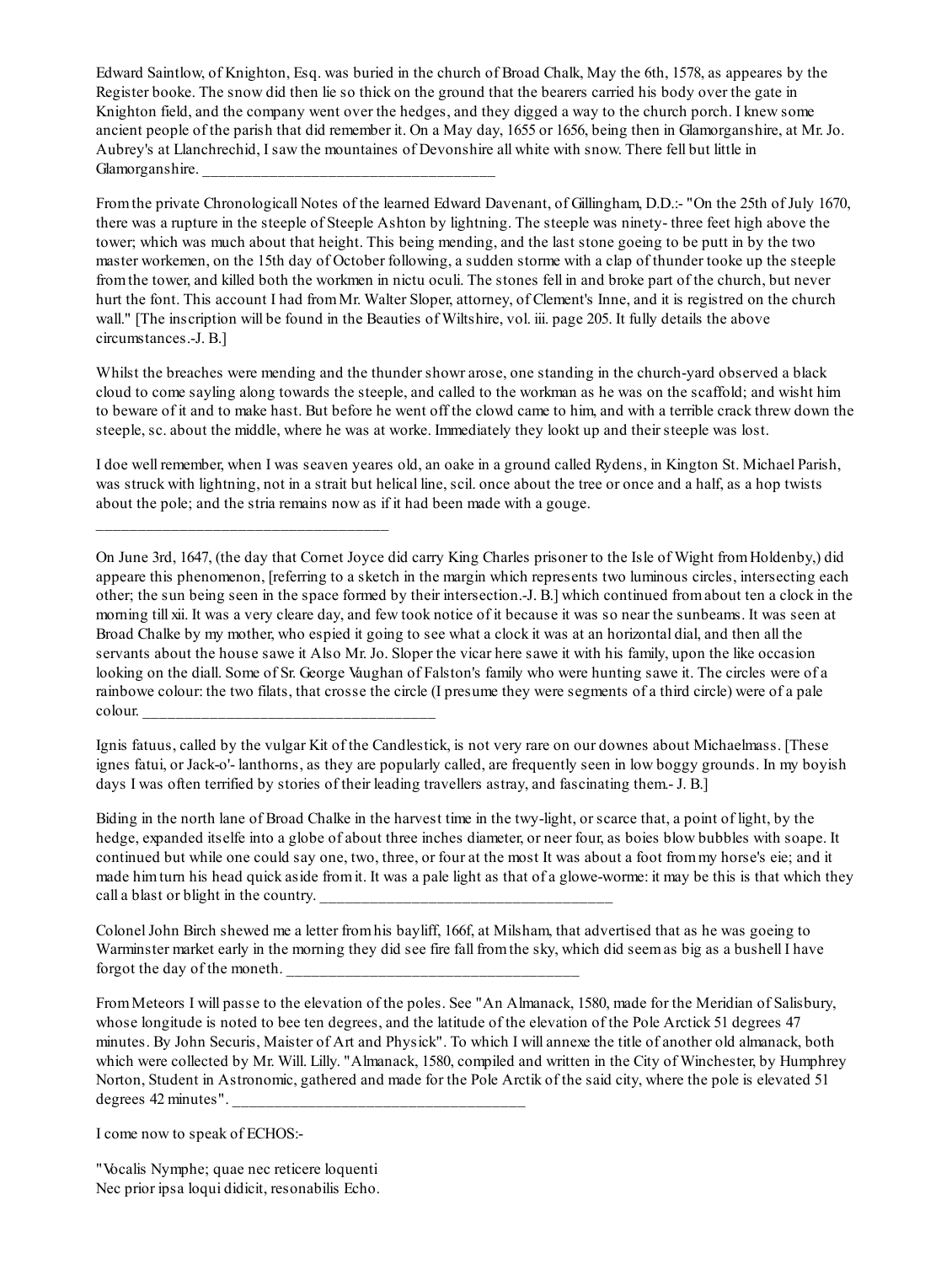Ille fugit; fugiensque manus complexibus aufert." - OVID, METAMORPH. lib. iii.

But this coy nymph does not onely escape our hands, but our sight, and wee doe understand her onely by induction and analogic. As the motion caused by a stone lett fall into the water is by circles, so sounds move by spheres in the same manner, which, though obvious enough, I doe not remember to have seen in any booke.

None of our ecchos in this country that I hear of are polysyllabicall. When the Gospels or Chapters are read over the choire dore of Our Lady Church in Salisbury, there is a quick and strong monosyllabicall echo, which comes presently on the reader's voice: but when the prayers are read in the choire, there is no echo at all. This reading place is 15 or 16 foot above the levell of the pavement: and the echo does more especially make its returnes fromOur Ladies ChappelL

So in my kitchin-garden at the plain at Chalke is a monosyllabicall Echo; but it is sullen and mute till you advance .... paces on the easie ascent, at which place one's mouth is opposite to the middle of the heighth of the house at right angles; and then, - to use the expression of the Emperor Nero,-

"- reparabilis adsonat Echo."-PERSIUS.

Why may I not take the libertie to subject to this discourse of echos some remarks of SOUNDS? The top of one of the niches in the grot in Wilton gardens, as one sings there, doth return the note A "re", lowder, and clearer, but it doth not the like to the eighth of it. The diameter is 22 inches. But the first time I happened on this kind of experiment was when I was a scholar in Oxford, walking and singing under Merton-Colledge gate, which is a Gothique irregular vaulting, I perceived that one certain note could be returned with a lowd humme, which was C. "fa", "ut", or D. "sol", "re"; I doe not now well remember which. I have often observed in quires that at certain notes of the organ the deske would have a tremulation under my hand. So will timber; so will one's hat, though a spongie thing, as one holds it under one's armat a musique meeting. These accidents doe make me reflect on the brazen or copper Tympana, mentioned by Vitruvius, for the clearer and farther conveying the sound of the recitatores and musicians to the auditors. I amfromhence induc't to be of opinion that these tympana were made according to such and such proportions, suitable to such and such notes.

Mersennus, or Kircher, sayes, that one may know what quantity of liquor is in the vessel by the sound of it, knowing before the empty note. I have severall times heard great brasse pannes ring by the barking of a hound; and also by the loud voice of a strong man.-(The voice, if very strong and sharp, will crack a drinking glass.- J. EVELYN.)

[I have been favoured with a confirmation of this note of Evelyn fromthe personal experience of my old friend. Mr. Brayley, who was present at a party on Ludgate Hill, London, many years ago, when Mr. Broadhurst, the famed public vocalist, by singing a high note, caused a wine glass on the table to break, the bowl being separated fromthe stem.-J. B.] \_\_\_\_\_\_\_\_\_\_\_\_\_\_\_\_\_\_\_\_\_\_\_\_\_\_\_\_\_\_\_\_\_\_\_

After the echos I would have the draught of the house of John Hall, at Bradford, Esq., which is the best built house for the quality of a gentleman in Wilts. It was of the best architecture that was commonly used in King James the First's raigne. It is built all of freestone, full of windowes, hath two wings: the top of the house adorned with railes and baristers. There are two if not three elevations or ascents to it: the uppermost is adorned with terrasses, on which are railes and baristers of freestone. It faceth the river Avon, which lies south of it, about two furlongs distant: on the north side is a high hill. Now, a priori, I doe conclude that if one were on the south side of the river opposite to this elegant house, that there must of necessity be a good echo returned fromthe house; and probably if one stand east or west fromthe house at a due distance, the wings will afford a double echo.

[Part of this once fine and interesting mansion still remains, but wofully degraded and mutilated. It is called Kingston House, having been formerly the residence of a Duke of Kingston. It appears to have been built by the same architect as the mansion of Longleat, which was erected between the years 1567 and 1579, and for which, it is believed, John of Padua was employed to make designs.-J. B.]

## **CHAPTER II SPRINGS MEDICINALL.**

[IN Aubrey's time the mineral waters of Bath, Tonbridge, and other places, were very extensively resorted to for medical purposes, and great importance was attached to themin a sanatory point of view. The extracts which have been selected fromthis chapter sufficiently shew the limited extent of the author's chemical knowledge, in the analysis of waters; which he appears to have seldom carried beyond precipitation or evaporation. He mentions several other springs in Wiltshire and elsewhere, attributing various healing properties to some of them; but of others merely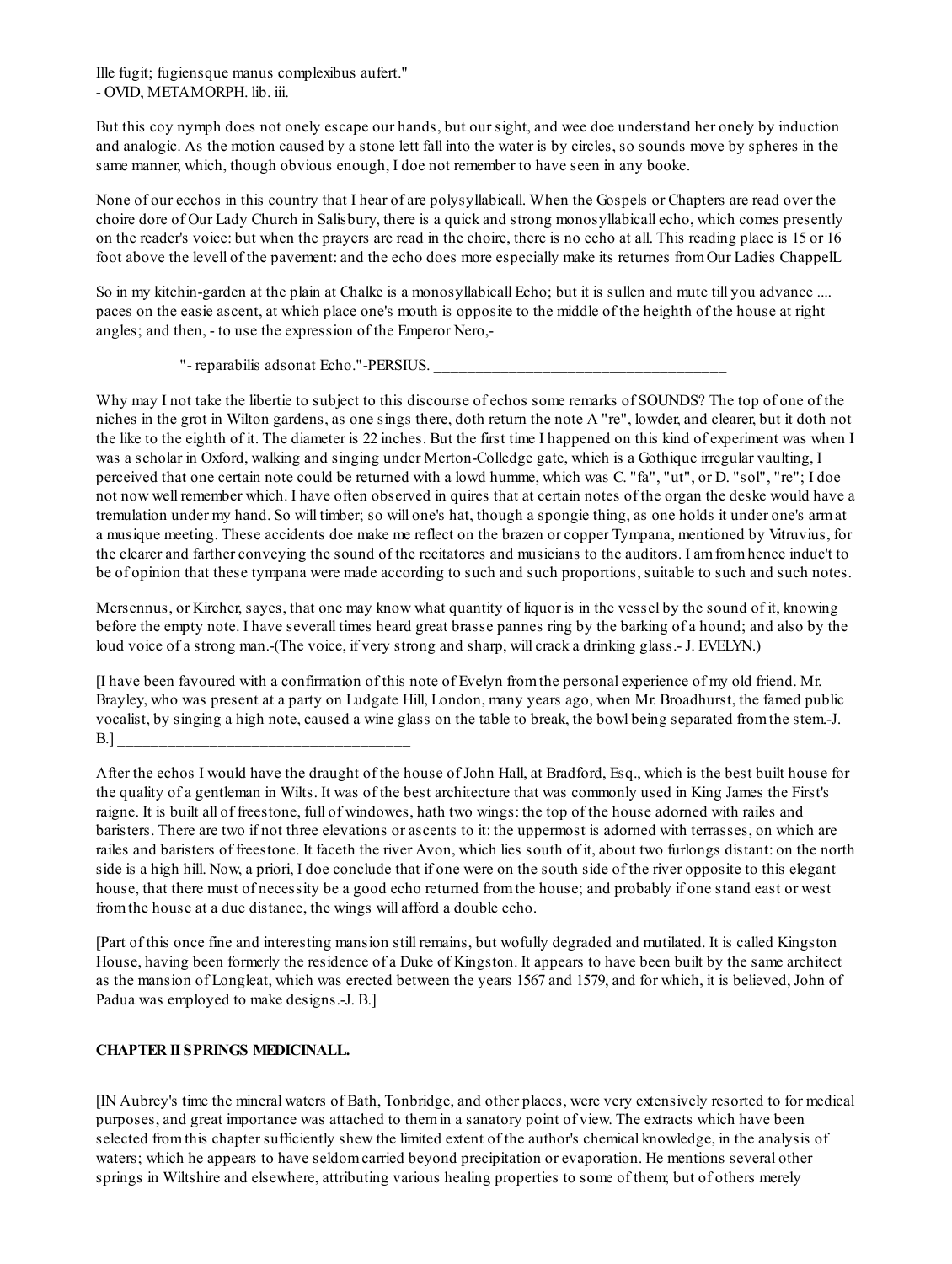observing, with great simplicity, whether or not their water was adapted to wash linen, boil pease, or affect the fermentation of beer. The chapter comprises a few remarks on droughts; and particularly mentions a remarkable cure of cancer by an "emplaster" or "cataplasme" of a kind of unctuous earth found in Bradon forest.- J. B.]

HOLY-WELL, in the parish of Chippenham, near Sheldon, by precipitation of one-third of a pint with a strong lixivium, by the space of twenty- four houres I found a sediment of the quantity of neer a small hazell nut-shell of a kind of nitre; sc. a kind of flower of that colour (or lime stone inclining to yellow); the particles as big as grosse sand. Upon evaporation of the sayd water, which was a pottle or better, I found two sorts of sediment, perhaps by reason of the oblique hanging of the kettle: viz. one sort of a deep soot colour; the other of the colour of cullomearth. It changed not colour by infusion of powder of galles. Try it with syrup of violettes.

Hancock's well at Luckington is so extremely cold that in summer one cannot long endure one's hand in it. It does much good to the eies. It cures the itch, &c. By precipitation it yields a white sediment, inclining to yellow; sc. a kind of fine flower. I believe it is much impregnated with nitre. In the lane that leads from hence to Sapperton the earth is very nitrous, which proceeds fromthe rich deep blew marle, which I discovered in the lane which leads to Sapworth.

Biddle-well lies between Kington St. Michael and Swinley; it turnes milke. In the well of the mannour house (Mr. Thorn. Stokes) of Kington St. Michael is found talc, as also at the well at Priory St. Maries, in this parish; and I thinke common enough in these parts.

In Kington St. Michael parish is a well called Mayden-well, which I find mentioned in the Legeir-booke of the Lord Abbot of Glaston, called Secretum Domini [or Secretum Abbatis.] Let it be tryed. Alice Grig knows where about it is.

In the park at Kington St. Michael is a well called Marian's-well, mentioned in the same Legeir-book.

In the parish of North Wraxhall, at the upper end of ye orchard of Duncomb-mill at ye foot of ye hill ye water petrifies in some degree; which is the onely petrifying water that I know in this countie. [In subsequent pages Aubrey refers to other petrifying waters near Calne, Devizes, and elsewhere.-J. B.]

At Draycott Cerne (the seate of my ever honoured friend Sir James Long, Baronet, whomI name for honour's sake) the waters of the wells are vitriolate, and with powder of galles doe turne of a purple colour.-[I have a delicate, cleare, and plentifullspring at Upper Deptford, never dry, and very neer the river Ravens-born; the water famous for ye eyes, and many other medicinal purposes. Sr Rich. Browne, my father-in-lawe, immur'd it, wth a chaine and iron dish for travellers to drink, and has sett up an inscription in white marble.- JOHN EVELYN.]

Stock-well, at Rowd, is in the highway, which is between two gravelly cliffs, which in warmweather are candied. It changed not colour with powder of galles; perhaps it may have the effect of Epshamwater. The sediment by precipitation is a perfect white flower, Mice nitre. The inhabitants told me that it is good for the eies, and that it washes very well. It is used for the making of medicines.

At Polshutt rises a spring in a ditch neer Sommerham-bridge, at Seenes townes-end, in a ground of Sir Walter Long, Baronet, which with galles does presently become a deepe claret colour.

At Polshutt are brackish wells; but especiall that of Rich. Bolwell, two quarts whereof did yield by evaporation two good spoonfulls heapt of a very tart salt. Dr. Meret believes it to be vitriolish.

Neer to which is Send (vulgo Seene), a very well built village on a sandy hill, fromwhence it has its name; sand being in the old English called send (for so I find writ in the records of the Tower); as also Send, in Surrey, is called for the same reason. Underneath this sand (not very deep), in some place of the highway not above a yard or yard and a half, I discovered the richest iron oare that ever I sawe or heard of. Come there on a certain occasion,\* it rained at twelve or one of the clock very impetuously, so that it had washed away the sand fromthe oare; and walking out to see the country, about 3 p.m., the sun shining bright reflected itself fromthe oare to my eies. Being surprised at so many spangles, I took up the stones with a great deale of admiration. I went to the smyth, Geo. Newton, an ingeniose man, who froma blacksmith turned clock maker and fiddle maker, and he assured me that he has melted of this oare in his forge, which the oare of the forest of Deane, &c. will not doe.

\* At the Revell there, Andeg. D. 1666.

The reader is to be advertised that the forest of Milshamdid extende itselfe to the foot of this hill. It was full of goodly oakes, and so neer together that they say a squirrill might have leaped fromtree to tree. It was disafforested about 1635,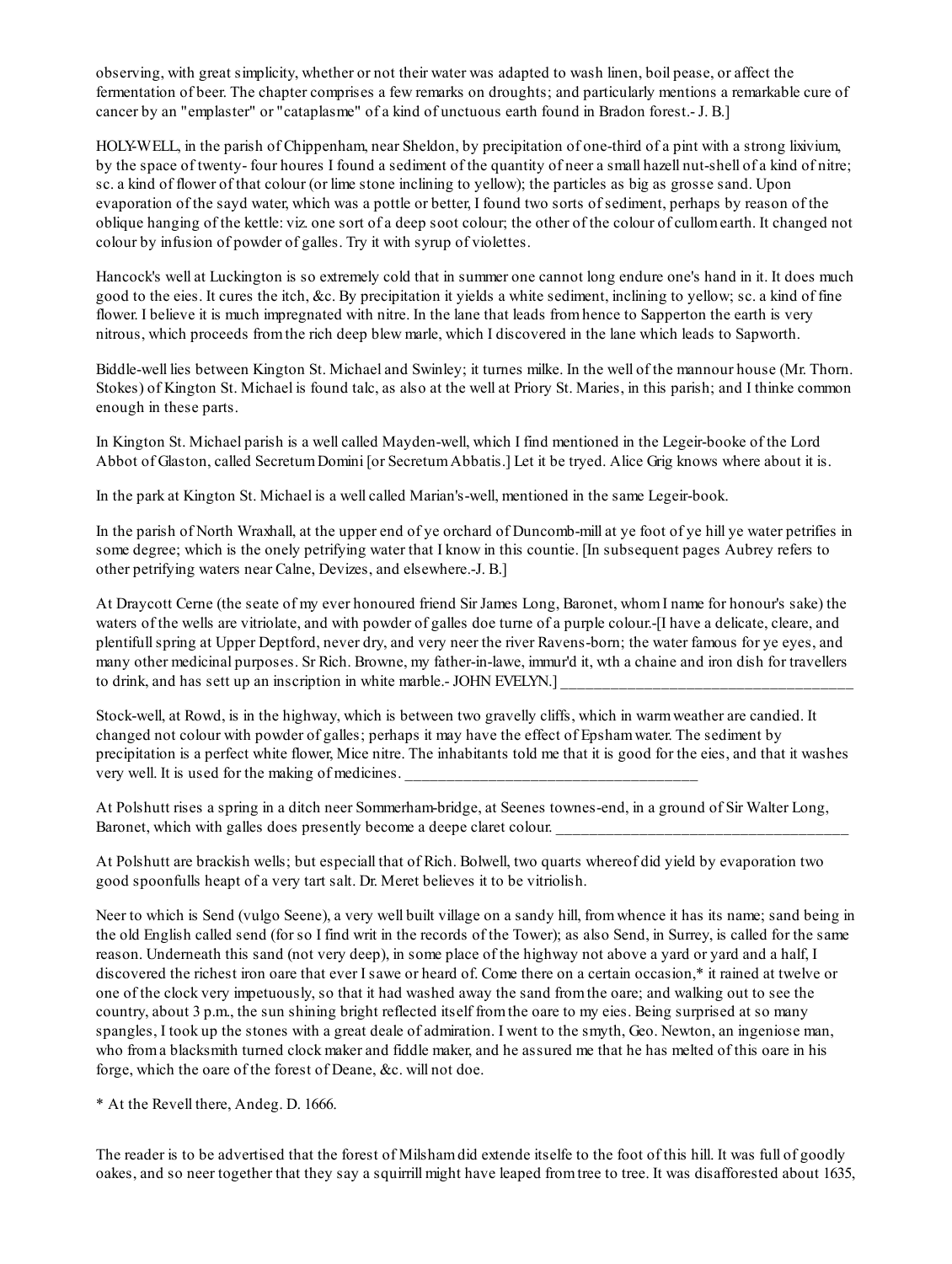and the oakes were sold for 1s. or 2s. per boord at the most; and then nobody ever tooke notice of this iron-oare, which, as I sayd before, every sun-shine day, after a rousing shower, glistered in their eies. Now there is scarce an oake left in the whole parish, and oakes are very rare all hereabout, so that this rich mine cannot be melted and turned to profit. Finding this plenty of rich iron-oare, I was confident that I should find in the village some spring or springs impregnated with its vertue; so I sent my servant to the Devizes for some galles to try it; and first began at Mr. J. Sumner's, where I lay, with the water of the draught- well in the court within his house, which by infusion of a little of the powder of the galles became immediately as black as inke; that one may write letters visible with it; sc. as with inke diluted with water, which the water of Tunbridge will not doe, nor any other iron water that ever I met with or heard of. I tryed it by evaporation and it did yield an umberlike sediment: I have forgot the proportion. I gave it to the Royall Society.

In June 1667,1 sent for three bottles of this well water to London, and experimented it before the Royall Society at GreshamColledge, at which, time there was a frequent assembly, and many of the Physitians of the Colledge of London. Now, whereas the water of Tunbridge, and others of that kind, being carried but few miles loose their spirits, and doe not alter their colour at all with powder of galles, these bottles, being brought by the carrier eighty odd miles, and in so hot weather, did turn, upon the infusion of the powder, as deep as the deepest claret; to the admiration of the physitians then present, who unanimously declared that this water might doe much good: and Dr. Piers sayd that in some cases such waters were good to begin with, and to end with the Bath; and in some "e contra". This place is but 9 or 10 miles fromBath.

The Drs. then spake to me, to write to some physitians at Bath, and to recommend it to them, whomI knew; which I did. But my endeavours were without effect till August 1684. But they doe so much good that they now speake aloud their own prayses. They were satisfied (I understood at last) of ye goodnesse and usefulnesse of these waters, but they did not desire to have patients to be drawn fromye Bath. Now, whereas one person is grieved with aches, or bruises, or dead palseys, for which diseases the Bath is chiefly proper, ten or more are ill of chronicall diseases and obstructions, for the curing whereof these chalybiate waters are the most soveraigne remedie.

This advertisement I desired Dr. Rich. Blackburne to word. He is one of the College of Physitians, and practiseth yearly at Tunbridge- wells. It was printed in an Almanack of Hen. Coley about 1681, but it tooke no effect.

"Advertisement.- At Seen (neer ye Devizes in Wiltshire) are springs discovered to be of the nature and vertue of those at Tunbridge, and altogether as good. They are approved of by severall of ye physitians of the Colledge in London, and have donne great cures, viz. particularly in the spleen, the reines, and bladder, affected with heat, stone, or gravell; or restoring hectick persons to health and strength, and wonderfully conducing in all cases of obstructions."

I proceeded and tryed other wells, but my ingeniose faithfullservant Robert Wiseman (Prudhome) tryed all the wells in the village, and found that all the wells of the south side doe turne with galles more or lesse, but the wells of the north side turne not with themat all. This hill lies eastward and westward; quod N.B.

The water of Jo. Sumner's well was so bad for household use that they could not brew nor boyle with it, and used it only to wash the house, &c.; so that they were necessitated to sinke a well in the common, which is walled, about a bow shott or more fromhis dwelling house, where is fresh and wholsome water. Memorandum. Dr. Grew in his [Catalogue] of the Royall Society has mistaken this well in the common for the medicinall well of J. Sumner. But, mem., there is another well that turnes, I thinke, as deep as J. Sumner's. [On the subject of this discovery by Aubrey, to which he attached great importance, the reader is referred to Britton's "Memoir of Aubrey", published by the Wiltshire Topographical Society, p. 17. As there stated, most of the property about Seend now belongs to W. H. Ludlow Bruges, Esq. M.P., who preserves the well; but its waters are not resorted to for sanatory purposes. - J. B.]

\_\_\_\_\_\_\_\_\_\_\_\_\_\_\_\_\_\_\_\_\_\_\_\_\_\_\_\_\_\_\_\_\_\_\_

Memorandum. That Dudley, Lord North, grandfather to Sir Francis North, Lord Keeper, and Baron of Guildford, returning fromhis travells fromthe Spaw, &c. making a visit to the Earle of Leicester at Penshurst, his relation, as he was riding thereabout made observation of the earth where the water run, the colour whereof gave himan indication of its vertue. He sent for galles, and tryed it by evaporation, &c. and found out the vertue, which hath ever since continued and donne much good to the drinkers, and the inhabitants thereabout\* This discovery was this year (1685), about seventy-five years since, and 'tis pitty it should be buried in oblivion. My Lord Keeper North told me of this himselfe.

\*At Tunbridge and EpsomWells, where were only wild commons, now are abundance of well-built houses. [The changes and improvements at Tunbridge Wells have been very great since Aubrey wrote. In 1832 I wrote and published an octavo volume- " Descriptive Sketches of Tunbridge Wells and the Calverley Estate", with maps and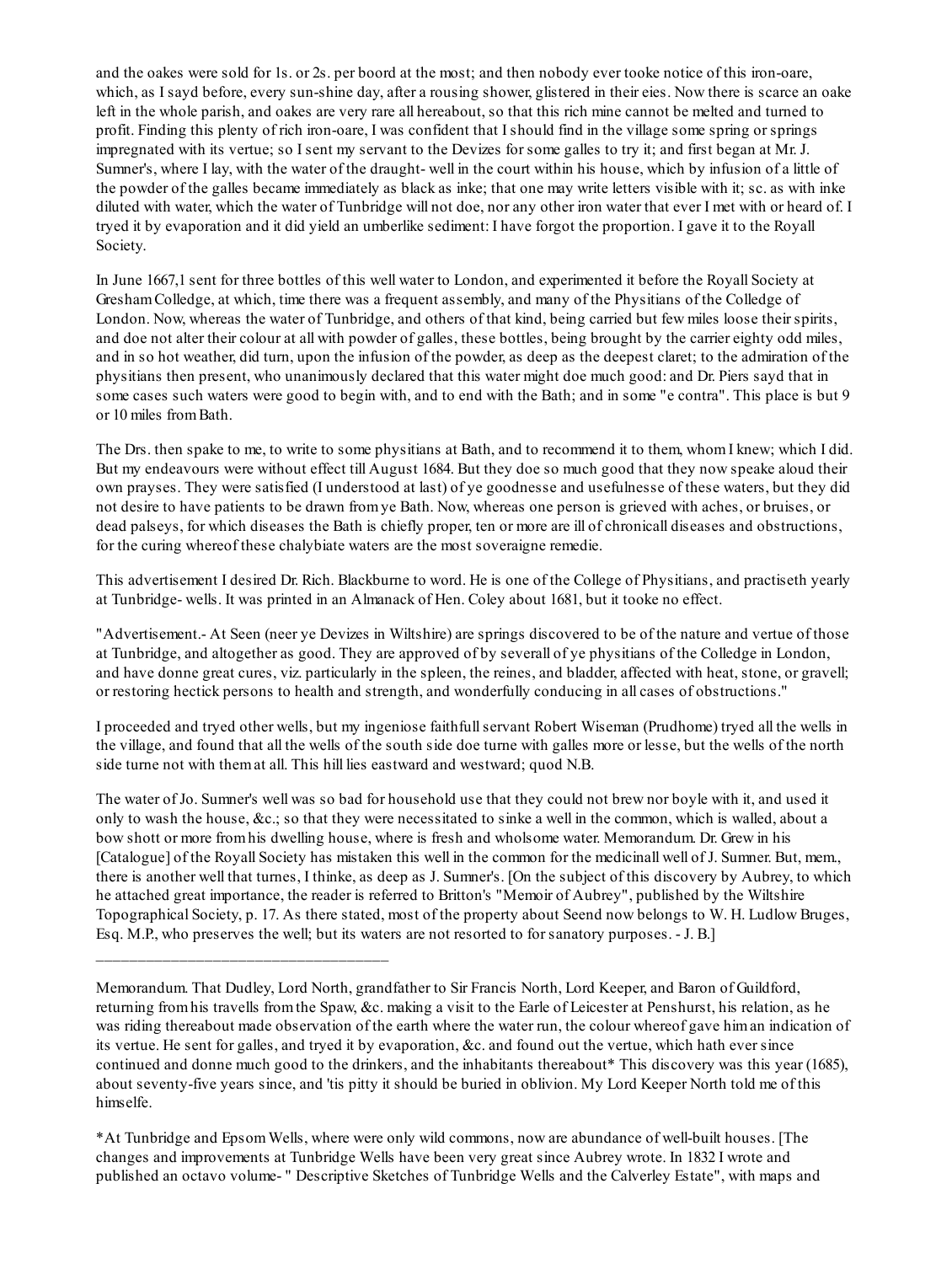prints. Since that time the railroad has been opened to that place, which will increase its popularity. EpsomWells are now deserted. At Melksham, in the vicinity of Seend, a pump-room, baths, and lodging-houses were erected about twenty-five years ago; but fashion has not favoured the place with her sanction. See Beauties of Wiltshire, vol. iii.- J. B.]

When the springs doe breake in Morecombe-bottom, in the north side of the parish of Broad Chalke, which is seldome, 'tis observed that it foretells a deer yeare for corne. It hath discontinued these forty yeares.

At Crudwell, neer to the mannour house, is a fine spring in the street called Bery-well. Labourers say it quenches thirst better than the other waters; as to my tast, it seemed to have aliquantulumaciditatis; and perhaps is vitriolate. The towne, a mannour of the Lord Lucas, hath its denomination fromthis well; perhaps it is called Crudwell fromits turning of milke into cruds.

At Wotton Basset, in the parke, is a petrifying water, which petrifies very quickly.

\_\_\_\_\_\_\_\_\_\_\_\_\_\_\_\_\_\_\_\_\_\_\_\_\_\_\_\_\_\_\_\_\_\_\_

\_\_\_\_\_\_\_\_\_\_\_\_\_\_\_\_\_\_\_\_\_\_\_\_\_\_\_\_\_\_\_\_\_\_\_

\_\_\_\_\_\_\_\_\_\_\_\_\_\_\_\_\_\_\_\_\_\_\_\_\_\_\_\_\_\_\_\_\_\_\_

At Huntsmill, in this parish, is a well where the water turnes leaves, &c. of a red colour.

Below the Devises, the water in all the ditches, at the fall of the leafe, lookes blewish, which I could not but take notice of when I was a schoole boy.

In the parish of Lydyard-Tregoz is a well called by the country people Antedocks-well (perhaps here was the cell of some anchorete or hermite); the water whereof they say was famous heretofore in the old time for working miracles and curing many diseases.

As I rode fromBristoll to Welles downe Dundery-hill, in the moneth of June, 1663, walking down the hill on foot, presently after a fine shower I sawe a little thinne mist arise out of the ditch on the right hand by the highwayes side. But when I came neer to the place I could not discern it: so I went back a convenient distance and saw it again; and then tooke notice of some flower or weed that grew in the ditch whence the vapour came. I came againe to the marke, and could see nothing of a mist, as before; but my nose was affected with a smell which I knew; but immediately it came not to my mind; which was the smell of the canales that come fromthe bathes at Bath. By this time my groomwas come to me, who, though of a dull understanding, his senses were very quick; I asked himif he smelt nothing, and after a sniff or two, he answered me, he smelt the smell of the Bath. This place is about two parts of three of the descent of Dundery-hill,

I doe believe the water of the fountaine that serves Lacock abbey is impregnated with {symbol for mars}[iron]. That at Crokerton, near Warminster, I thinke not at all inferior to those of Colbec in France. The best felt hatts are made at both  $_{\text{places.}}$ 

At or near Lavington is a good salt spring. (Fromye Earl of Abingdon.)

\_\_\_\_\_\_\_\_\_\_\_\_\_\_\_\_\_\_\_\_\_\_\_\_\_\_\_\_\_\_\_\_\_\_\_

\_\_\_\_\_\_\_\_\_\_\_\_\_\_\_\_\_\_\_\_\_\_\_\_\_\_\_\_\_\_\_\_\_\_\_

\_\_\_\_\_\_\_\_\_\_\_\_\_\_\_\_\_\_\_\_\_\_\_\_\_\_\_\_\_\_\_\_\_\_\_

The North Wilts horses, and other stranger horses, when they come to drinke of the water of Chalke-river, they will sniff and snort, it is so cold and tort I suppose being so much impregnated with {alchemical sign for nitre} [nitre].

Advise my countrymen to try the rest of the waters as the Sieur Du Clos, Physitian to his most Christian Majestie, has donne, and hath directed in his booke called " Observations of the Minerall Waters of France made in ye Academy of Sciences."- I did it transient, and full of businesse, and "aliud agens tanquamcanis e Nilo".

The freestone fountaine above Lacock, neer Bowdon, in the rode-way, is higher than the toppe of Lacock steeple. Sir J. Talbot might have for a small matter the highest and noblest Jeddeau [jet-d'eau] in England.

It is at the foot of St. Anne's-hill, or else Martinsoll-hill, {that} three springs have their source and origen; viz. the south Avon, which runnes to Sarum, and disembogues at Christes Church in Hants; the river Kynet, which runnes to Morlebrugh, Hungerford, and disembogues into the Thames about Reading; and on the foote of the north side arises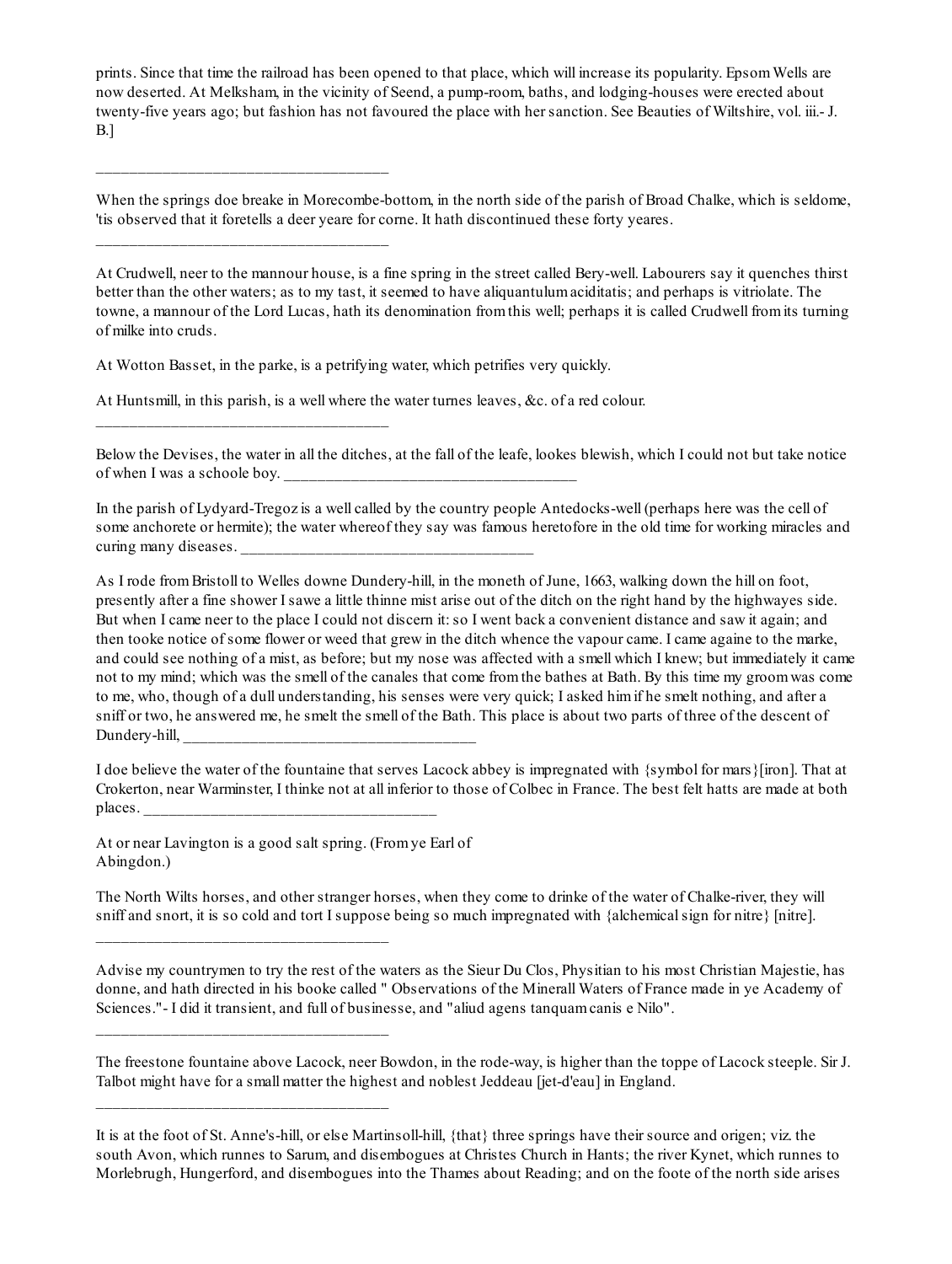another that runnes to Calne, which disembogues into the north Avon about Titherton, and runnes to Bristowe into the Severne. [See also Chap. III. Rivers.-J. B.]

In the parish of....... is a spring dedicated to St. Winifred, formerly of great account for its soveraigne vertues. What they were I cannot learne; neither can I thinke the spring to be of less vertue now than in the time of Harry the Eight; in which age I am informed it was of great esteeme: and I am apt to conjecture that the reason why the spring grew out of fame was because  $S^*$ . Winifred grew out of favour.

At the Devizes, on the north side of the castle, there is a rivulet of water which doth petrifie leafes, sticks, plants, and other things that grow by it; which doth seemto prove that stones grow not by apposition only, as the Aristotelians assert, but by susception also; for if the stick did not suscept some vertue by which it is transmuted we may admire what doth become of the matter of the stick

At Knahill [Knoyle] is a minerall water, which Dr. Toop and Dr. Chamberlayn have tryed. It is neer Mr. Willoughby's house: it workes very kindly, and without any gripeing; it hath been used ever since about 1672.

Dr. Guydot sayes the white sediment in the water of North Wiltshire is powder of freestone; and he also tells me that there is a medicinall well in the street at Box, near Bathe, which hath been used ever since about 1670.

Mr. Nich. Mercator told me that water may be found by a divining rod made of willowe; whiche he hath read somewhere; he thinks in Vitruvius. Quaere Sir John Hoskins de hoc.

\_\_\_\_\_\_\_\_\_\_\_\_\_\_\_\_\_\_\_\_\_\_\_\_\_\_\_\_\_\_\_\_\_\_\_

\_\_\_\_\_\_\_\_\_\_\_\_\_\_\_\_\_\_\_\_\_\_\_\_\_\_\_\_\_\_\_\_\_\_\_

\_\_\_\_\_\_\_\_\_\_\_\_\_\_\_\_\_\_\_\_\_\_\_\_\_\_\_\_\_\_\_\_\_\_\_

\_\_\_\_\_\_\_\_\_\_\_\_\_\_\_\_\_\_\_\_\_\_\_\_\_\_\_\_\_\_\_\_\_\_\_

\_\_\_\_\_\_\_\_\_\_\_\_\_\_\_\_\_\_\_\_\_\_\_\_\_\_\_\_\_\_\_\_\_\_\_

In Poulshott parish the spring was first taken notice of about thirty yeares since by S. Pierse, M.D. of Bathe, and some few made use of it Some of the Devises, who dranke thereof, told me that it does good for the spleen, &c., and that a hectick and emaciated person, by drinking this water, did in the space of three weekes encrease in flesh, and gott a quick appetite.

Memorandum. In this village are severall springs, which tast brackish; which I had not the leisure to try, but onely by praecipitation, and they yield a great quantity of the white flower-like sediment.

Bitteston.- At the George Inne, the beere that is brewed of the well there is diuretique. I knew some that were troubled with the stone and gravell goe often thither for that reason. The woman of the house was very much troubled with fitts of the mother; and having lived here but a quarter of a yeare, found herself much mended; as also her mother, troubled with the same disease. I observed in the bottome of the well deep blew marle.

[The hysterical paroxysms to which females are peculiarly subject were in Aubrey's time commonly termed "the mother", or "fits of the mother". Dr. Edward Jorden published a "Discourse on the Suffocation of the Mother", (4to.) in  $1603 - J. B.$ ]

Alderton. - Mr. Gore's well is a hard water, which, when one washes one's hands will make themdry, as if it were allume water. I tryed it by praecipitation, and the sediment was the colour of barme, white and yellow, and fell in a kind of flakes, as snow sometimes will fall, whereas all the other sediments were like fine flower or powder.

In Minety Common in Bradon forest, neer the rode which leadeth to Ashton Caynes, is a boggy place called the Gogges, where is a spring, or springs, rising up out of fuller's earth. This puddle in hot and dry weather is candid like a hoar frost; which to the tast seemes nitrous. I have seen this salt incrustation, even 14th September, four foot round the edges. With half a pound of this earth I made a lixivium. Near half a pint did yield upon evaporation a quarter of an ounce wanting two graines. Of the remainder of the lixivium, which was more than a pint, I evaporated almost all to crystallize in a cellar. The liquor turned very red, and the crystalls being putt on a red hott iron flew away immediately, like saltpetre, leaving behind a very little quantity of something that look'd like burnt allum. Now it is certain that salts doe many times mixe; and Mr. Robert Boyle tells me hee believes it is sea-salt mix't with {nitre}, and there is a way to separate them. After a shower this spring willsmoake. The mudd or earth cleanses and scowres incomparably. A pike of eighteen foot long will not reach to the bottome.

My Lady Cocks of Dumbleton told me that ladies did send ten miles and more for water froma spring on Malverne hill in Worcestershire to wash their faces and make 'emfaire. I believe it was such a nitrous spring as this.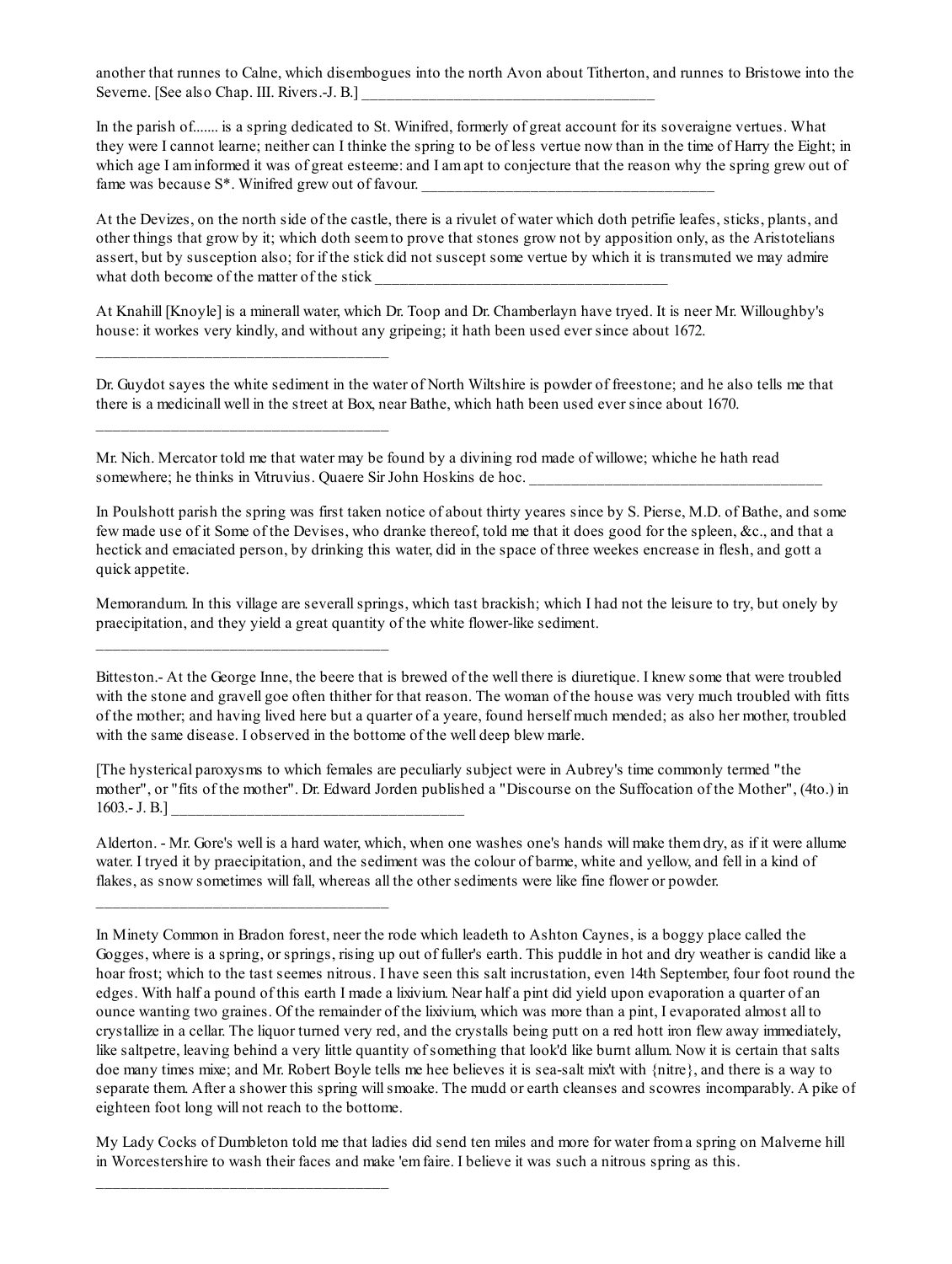The fuller's earth which they use at Wilton is brought fromWoburne in Bedfordshire; and sold for ten groates a bushell.

The Baths may have its tinging vertue fromthe antimonie in Mendip. Quaere Mr. Kenrick, that when he changed a sixpence holding it in his hand it turned yellow, and a woman refused it for bad silver. I thinke he had been making crocus of antimonie. The chymists doe call antimony Proteus, fromits various colouring.

\_\_\_\_\_\_\_\_\_\_\_\_\_\_\_\_\_\_\_\_\_\_\_\_\_\_\_\_\_\_\_\_\_\_\_

Mr. T. Hanson, of Magd. Coll. Oxon, acquaints me in a letter of May 18, 1691, that he observes that almost all the wellwaters about the north part of Wiltshire were very brackish. At High-worth, Mr. Alhnon, apothecary, told himhe had often seen a quantity of milke coagulated with it: and yet the common people brew with it, which gives their beer an ungratefull tast. At Cricklad their water is so very salt that the whole town are obliged to have recourse to a river hard by for their necessary uses. At Wootton Basset, at some small distance from the town, they have a medicinall spring, which a neighbouring divine told himDr. Willis had given his judgment of, viz. that it was the same with that of Astrop. They have also a petrifying spring. At the Devizes, about a quarter of a mile fromthe towne, a petrifying spring shewn me by Dr. Merriweather, a physitian there. At Bagshot, near Hungerford, is a chalybiate, dranke by some gentlemen with good successe.

Mdm. In my journey to Oxford, comeing through Bagley-wood, on St. Mark's day, 1695,1 discovered two chalybiate springs there, in the highway; which On May the 10th I tryed with powder of galles, and they give as black a tincture as ever I saw such waters: one may write with it as legibly as with black lead.

At the gate at Wotton Common, near Cumnor in Berkshire, is a spring which I have great reason to believe is such another: and also at the foot of Shotover-hill, near the upping-stock, I amconfident by the clay, is such another spring. Deo gratias.

Quaeres for the Tryall of Minerall Waters; by the Honourable Sir William Petty, Kt.:-

1. How much heavier 'tis than brandy ? 2. How much common water will extinguish its tast ? 3. What quantity of salt upon its evaporation ? 4. How much sugar, allum, vitriol, nitre, will dissolve in a pint of it ? 5. Whether any animalcule will breed in it, and in how long time ? 6. Whether fish, viz. trout, eeles, &c. will live in it, and how long? 7. Whether 'twill hinder or promote the curdling of milk, and fermentation ? 8. Whether soape will mingle with it ? 9. Whether 'twill extract the dissolvable parts of herbes, rootes, seedes, &c. more or less than other waters; (i. e.) whether it be a more powerful menstruum? 10. How galles will change its colour ? 11. How 'twill change the colour of syrup of violets ? 12. How it differs fromother waters in receiving colours, cochineel, saffron, violets &c.? 13. How it boyles dry pease? 14. How it colours fresh beefe, or other flesh in boyling ? 15. How it washes hands, beards, linnen, SEC. ? 16. How it extracts mault in brewing ? 17. How it quenches thirst, with meat or otherwise ?

8. Whether it purges; in what quantity, time, and with what symptomes? 19. Whether it promotes urine, sweat, or sleep ? 20. In what time it passeth, and how afterwards ? 21. Whether it sharpens or flattens the appetite to meate ? 22. Whether it vomits, causes coughs, &c. ? 23. Whether it swell the belly, legges; and how, in what time, and quantity &c. ? 24. How it affects sucking children, and (if tryed) foetus in the wombe ? 25. Whether it damps or excites venerie ? 26. How blood lett whilest the waters are dranke lookes, and how it changes ? 27. In what degrees it purges, in different degrees of evaporation, and brewed ? 28. Whether it breakes away by eructation and downwards ? 29. Whether it kills the asparagus in the urine? 30. What quantity may be taken of it in prime ? 31. Whether a sprig of mint or willow growes equally as out of other waters? 32. In what time they putrify and stink ?

#### **CHAPTER III. RIVERS.**

[THE following extracts include the whole of this chapter, with the exception of a few extraneous passages.-J. B.]

I SHALLbegin with the river of Wyley-bourn, which gives name to Wilton, the shire town. The mappe-makers write it Wyley fulvous, and joiner a British and a Saxon word together: but that is a received error. I doe believe that the ancient and true name was Twy, as the river Twy in Herefordshire, which signifies vagary: and so this river Wye, which is fed with the Deverill springs, in its mandrels winding, watering the meadows, gives the name to the village called Wyley, as also Wilton (Wyley-ton); where, meeting with the upper Avon and the river Adder, it runnes to Downtown and Fording bridge, visiting the New Forest, and disembogues into the sea at Christ Church in Hampshire. On Monday morning, the 20th of September, [1669] was begun a well intended designe for cutting the river [Avon] below Salisbury to make it navigable to carry boats of burthen to and fromChrist Church. This work was principally encouraged by the Right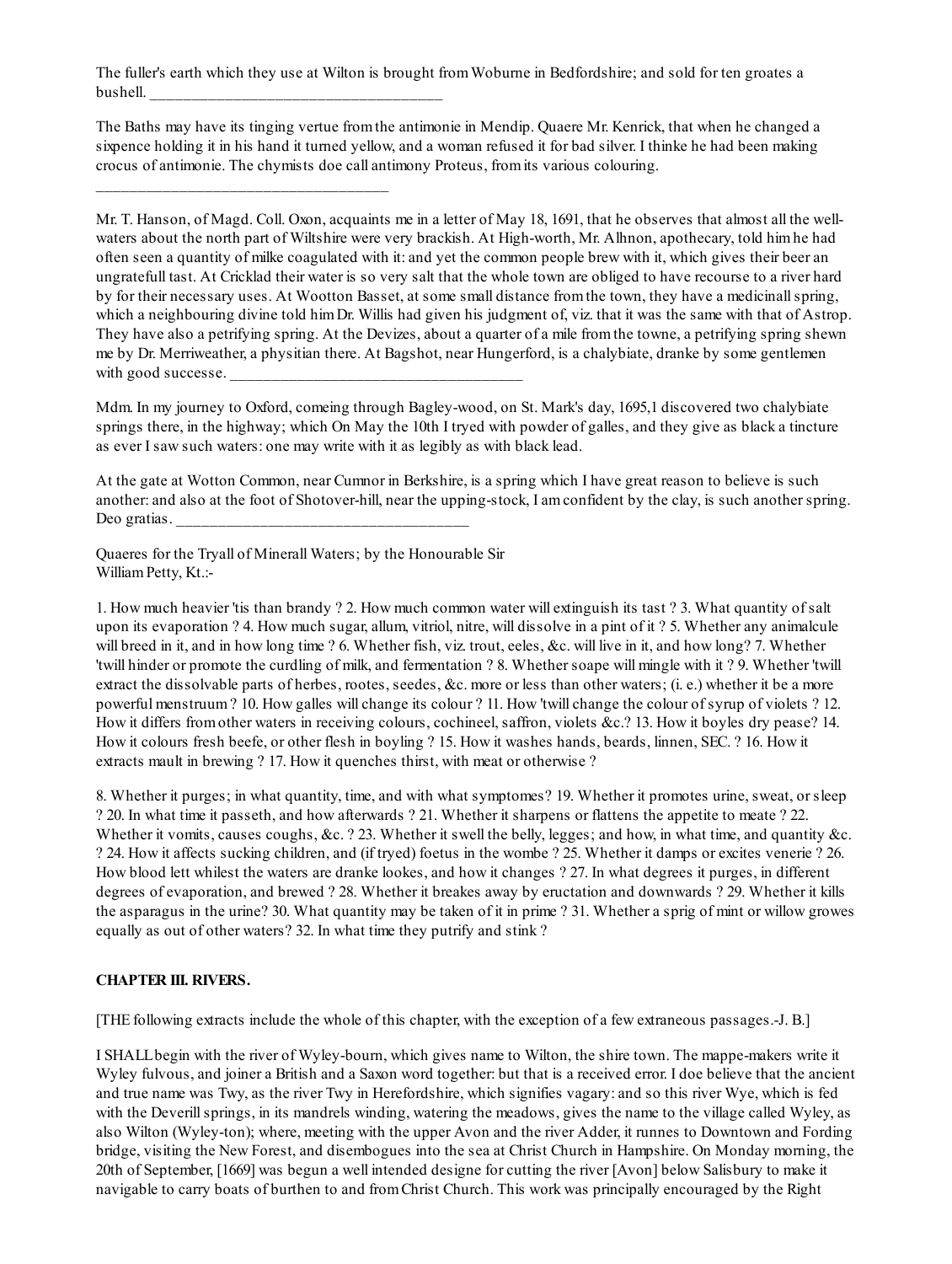Reverend Father in God, Seth, Lord Bishop of Salisbury, his Lordship digging the first spit of earth, and driving the first wheeled barrow. Col. John Wyndhamwas also a generous benefactor and encourager of this undertaking. He gave to this designe an hundred pounds. He tells me that the Bishop of Salisbury gave, he thinks, an hundred and fifty pounds: he is sure a hundred was the least. The engineer was one Mr. Far trey, but it seems not his craft's-master; for through want of skill all this charge and paines came to nothing: but Andeg Done 16. . .it was more auspiciously undertaken and perfected; and now boats passe between Salisbury and Christ Church, and carry wood and corne from the New Forest, the cartage whereof was very dearer; but as yet they want a haven at Christ Church, which will require time and charge.

[Of the numerous rivers in Wiltshire only a few are navigable, and those only for a short distance in the county. This is the consequence of its inland position and comparative elevation; whence it results that the principalstreams have little more than their sources within its limits. The project of rendering the Avon navigable fromSalisbury to Christ Church appears to have been first promulgated by John Taylor, the Water Poet, who, in 1625, made an excursion in his own sherry, with five companions, fromLondon to Christ Church, and thence up the Avon to Salisbury. He published an account of his voyage, under the title of " A Discovery by sea, fromLondon to Salisbury." Francis Mathew also suggested the improvement of the navigation of the river in 1655; and an Act of Parliament for that purpose was obtained in 1664. Bishop Ward was translated to the see of Salisbury in 1667, but the commencement of the works, as described by Aubrey, was probably delayed till 1669, in August of which year the Mayor of Salisbury and others were constituted a Committee "to consult and treat with such persons as will undertake to render the Avon navigable." Two other pamphlets urging the importance of the project were published in 1672 and 1675 (see Gough's Topography, vol. ii. p. 366); and in 1687 a series of regulations was compiled "for the good and orderly government and usage of the New Haven and Pier now made near Christchurch, and of the passages made navigable fromthence to the city of New Sarum." (See Hatcher's History of Salisbury, pp. 460, 497.) The works thus made were afterwards destroyed by a flood, and remained in ruins till 1771. Some repairs were then executed, but they were inefficient; and the navigation is now given up, except at the mouth of the river; and even there the bar of Christchurch is an insurmountable obstacle except at spring tides.-(Penny Cyclopaedia, art. Wiltshire.) As the Bishop dug the first spitt, or spadeful of earth, and drove the first wheelbarrow, that necessary process was no doubt made a matter of much ceremony. The laying the "first stone" of an important building has always been an event duly celebrated; and the practice of some distinguished individual "digging the first spitt" of earth has lately been revived with much pomp and parade, in connection with the great railway undertakings of the present age.- J. B.]

The river Adder riseth about Motcomb, neer Shaftesbury. In the Legeir booke of Wilton Abbey it is wrott Noththre, "a Nodderi fluvii ripa", (hodie Adder-bourn, Naththre}, "serpens, anguis", Saxonice, Addar, in Welsh, signifies a bird.\*) This river runnes through the magnificent garden of the Earle of Pembroke at Wilton, and so beyond to Christ Church. It hath in it a rare fish, called an umber, which are sent fromSalisbury to London. They are about the bignesse of a trowt, but preferred before a trowt This kind of fish is in no other river in England, except the river Humber in Yorkeshire. [The umber is perhaps more generally known as the grayling. See Chap. XLFishes.-J. B.]

\* [Adar is the plural of Aderyn, a bird, and therefore signifies birds.-J. B.]

\_\_\_\_\_\_\_\_\_\_\_\_\_\_\_\_\_\_\_\_\_\_\_\_\_\_\_\_\_\_\_\_\_\_\_

+ Bourna, fluvius. (Vener. Bed. Hist. Eceles.) As in some counties they say, In such or such a vale or dale; so in South Wilts they say, such or such a bourn: meaning a valley by such a river.

The river Stour hath its source in Sturton Parke, and gives the name [Stourhead.-J. B.] to that ancient seat of the Lord Sturtons. Three of the springs are within the park pale and in Wiltshire; the other three are without the pale in Somersetshire. The fountaines within the parke pale are curbed with pierced cylinders of free stone, like tunnes of chimneys; the diameter of themis eighteen inches. The coate armour of the Lord Sturton is, Sable, a bend or, between six fountaines; which doe allude to these springs. Stour is a British word, and signifies a great water: sc. "dwr" is water; "ysdwr" is a considerable, or great water: "ys", is "particula augens". [The Stour rises near the junction of the three counties, Wiltshire, Somersetshire, and Dorsetshire. Its course is chiefly through the last mentioned county, after

The rivulet that gives the name to Chalke-bourn,+ and running through Chalke, rises at a place called Naule, belonging to the farme of Broad Chalke, where are a great many springs that issue out of the chalkie ground. It makes a kind of lake of the quantity of about three acres. There are not better trouts (two foot long) in the kingdomof England than here; I was thinking to have made a trout pond of it. The water of this streame washes well, and is good for brewing. I did putt in craw-fish, but they would not live here: the water is too cold for them. This river water is so acrimonious, that strange horses when they are watered here willsnuff and snort, and cannot well drinke of it till they have been for some time used to it. Methinks this water should bee admirably good for whitening clothes for cloathiers, because it is impregnated so much with nitre, which is abstersive.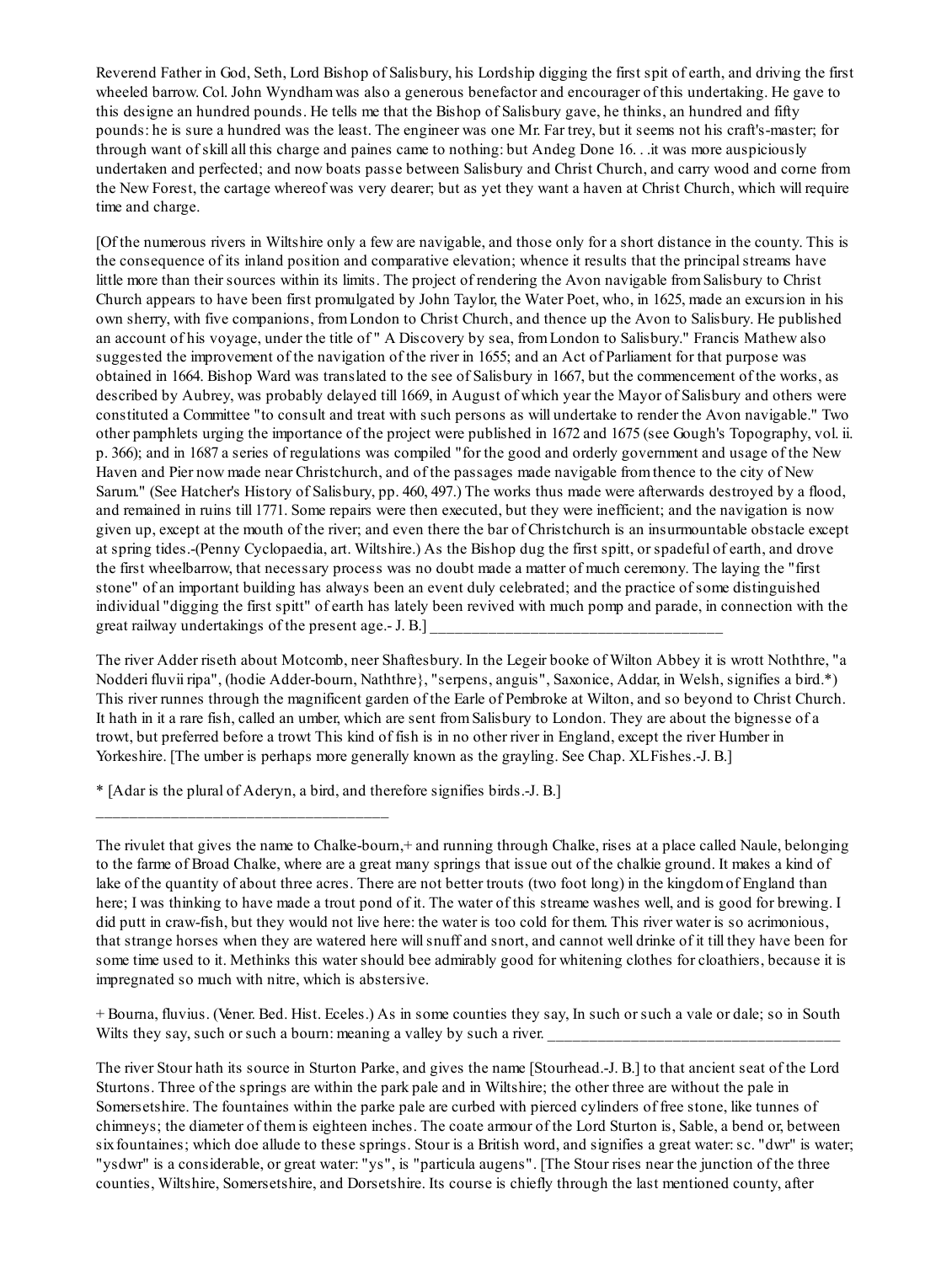Deverill hath its denomination fromthe diving of the rill, and its rising again. Mr. Cambden saieth, In this shire is a small rill called Deverill, which runneth a mile under ground,\* like as also doth the little river Mole in Surry, and the river Anas [Guadiana ?-J. B.] in Spain, and the Niger in Africk. Polybius speakes the like of the river Oxus, "which, falling with its force into great ditches, which she makes hollow, and opens the bottome by the violence of her course, and by this meanes takes its course under ground for a small space, and then riseth again." (lib.  $x$ )

\* I aminformed by the minister of Deverill Longbridge, and another gentleman that lived at Maiden Bradley thirty years, that they never knew or heard of this river Deverall that runs underground.-(BISHOP TANNER.) [Yet Selden, in his "Notes to Drayton's Poly-Olbion", makes the same statement as Aubrey does respecting the Deverill.- J. B.]

"Sic ubi terreno Lycus est epotus hiatu, Existit procul hinc, alioq{ue} renascitur ore. Sic modo combibitur, tecto modo gurgite lapsus Redditur Argolicis ingens Erasinus in arvis: Et Mysumcapitisq{ue} sui ripaq{ue} prioris Poenituisse ferunt, alio nunc ire, Calcum." - OVID, METAMORPH. lib. xv.

\_\_\_\_\_\_\_\_\_\_\_\_\_\_\_\_\_\_\_\_\_\_\_\_\_\_\_\_\_\_\_\_\_\_\_

\_\_\_\_\_\_\_\_\_\_\_\_\_\_\_\_\_\_\_\_\_\_\_\_\_\_\_\_\_\_\_\_\_\_\_

In Grittleton field is a swallow-hole, where sometimes foxes, &c. doe take sanctuary; there are severall such in North Wiltshire, made by flouds, &c.; but neer Deene is a rivulet that runnes into Emmes-poole, and nobody knowes what becomes of it after it is swallowed by the earth.

[The reader will find a full account of the remarkable "swallows", or "swallow holes", in the course of the river Mole, in Brayley's History of Surrey, vol. i. p. 171-185, with a map, and some geological comments by Dr. Mantell. The river, or streamdesignated by Aubrey as the Deverill, is probably the principal of severalstreams which rise near the villages of Longbridge Deverill, Hill Deverill, Brixton Deverill, Monkton Deverill, and Kingston Deverill (in the south west part of Wiltshire), and, after running through Maiden Bradley, flow into the Wyley near Warminster.-J. B.]

+ Avon, a river, in the British language. ++ Cynetium, Marleborough, hath its name from the river. The Welsh pronounce y as wee doe u. SS Quaere, if it is called Marden, or Marlen? [Marden is the present name.- J. B.]

The North Avon riseth toward Tedbury in Gloucestershire, and runnes to Malmesbury, where it takes in a good streame, that comes fromHankerton, and also a rivulet that comes fromSherston,\* which inriching the meadows as it runnes to Chippenham, Lacock, Bradford, Bath, Kainsham, and the city of Bristowe, disembogues into the Severne at Kingrode.

\* [The Sheraton rivulet, and not that which rises near Tetbury, is generally regarded as the source of the North, or Bristol Avon.-J. B.]

The silver Thames takes some part of this county in its journey to Oxford. The source of it is in Gloucestershire, neer Cubberley (in the rode fromOxford to Gloucester), where there are severallsprings. In our county it visits Cricklad, a market towne, and gives name to Isey, a village neer; and with its fertile overflowing makes a most glorious verdure in the spring season. In the old deeds of lands at and about Cricklad they find this river by the name of Thamissis fluvius and the Thames. The towne in Oxfordshire is writt Tame and not Thame; and I believe that Mr. Cambden's marriage of Thame and Isis, in his elegant Latin poem, is but a poeticall fiction: I meane as to the name of Thamisis, which he would not have till it comes to meet the river Thame at Dorchester.

[The true source of the river Thames has been much disputed. A spring which rises near the village of Kemble, at the north-western extremity of Wiltshire, has been commonly regarded, during the last century, as the real "Thames head".

At the foot of Martinsoll-hill doe issue forth three springs, which are the sources of three rivers; they divide like the parting of the haire on the crowne of the head, and take their courses three severall wayes: viz. one on the south side of the hill, which is the beginning of the upper Avon,+ which runnes to Salisbury; on the other side springes the river Kynet, which runnes eastward to Marleborough; ++ from thence passing by Hungerford, Newbury, &c. it looses itselfe and name in the river of Thames, near Reading. The third spring is the beginning of the streamthat runnes to Caln, called Marden,SS and driving several mills, both for corne and fulling, is swallowed up by the North Avon at Peckingillmeadow near Tytherington. [See also Aubrey's description of these three springs, ante, page 24.- J. B.]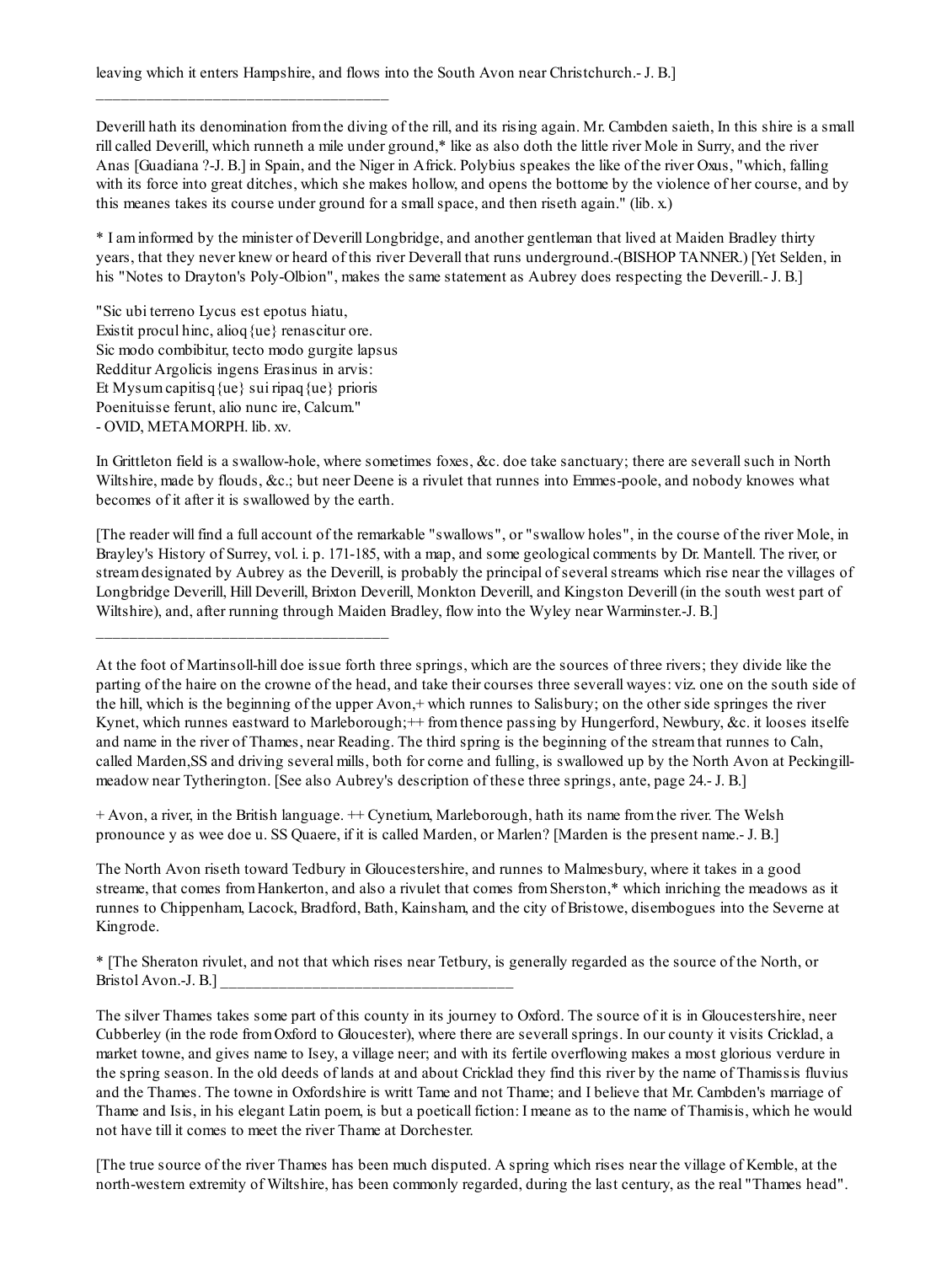It flows thence to Ashton Keynes, and onward to Cricklade. At the latter place it is joined by the river Churn, which comes fromCoberly, about 20 miles to the northward, in Gloucestershire. Aubrey refers to the latter streamas the source of the Thames; and, on the principle of tracing the origin of a river to its most remote source, the same view has been taken by some other writers, who consequently dispute the claims of the Kemble spring. - J. B.]

The river Thames, as it runnes to Cricklad, passes by Ashton Kaynes;+ fromwhence to Charleton, where the North Avon runnes, is about three miles. Mr. Henry Brigges (Savilian professor of Geometrie at Oxford) observing in the mappe the nearnesse of these two streames, and reflecting on the great use that might accrue if a cutt were made from the one to the other (of which there are many examples in the Low Countreys), tooke a journey fromOxford to view it, and found the ground levell and sappable and was very well pleased with his notion; for that if these two rivers were maried by a canal between them, then might goods be brought fromLondon to Bristow by water, which would be an extraordinary convenience both for safety and to avoid overturning. This was about the yeare 1626. But there had been a long calme of peace, and men minded nothing but pleasure and luxury.

"Jampatimur longae pacis mala, saevior armis Luxuria incumbit."- LUCAN.

\_\_\_\_\_\_\_\_\_\_\_\_\_\_\_\_\_\_\_\_\_\_\_\_\_\_\_\_\_\_\_\_\_\_\_

+ [If Aubrey was right in the preceding paragraph in regarding the streamwhich rises at "Cubberley" in Gloucestershire as the source of the Thames, he is wrong in stating that "the Thames" passes by Ashton Keynes. It is the other brook, fromKemble, which runs through that village; and the two streams only become united at Cricklade, which is some distance lower down, to the eastward of Ashton Keynes.- J. B.]

Knowledge of this kind was not at all in fashion, so that he had no encouragement to prosecute this noble designe: and no more done but the meer discovery: and not long after he died, scilicet Anno Domini 1631, January 31st.; and this ingeniose notion had died too and beene forgotten, but that Mr. Francis Mathew, (formerly of the county of Dorset, a captain in his majestie King Charles I. service), who was acquainted with him, and had the hint fromhim, and after the wars ceased revived this designe. Hee tooke much paines about it; went into the countrey and made a mappe of it, and wrote a treatise of it, and addressed himselfe to Oliver the Protector, and the Parliament. Oliver was exceedingly pleased with the designe; and, had he lived but a little longer, he would have had it perfected: but upon his death it sank.

After his Majesties restauration, I recommended Captain Mathew to the Lord Wm. Brouncker, then President of the Royall Societie, who introduced himto his Majestie; who did much approve of the designe; but money was wanting, and publick-spirited contributions; and the Captain had no purse (undonn by the warres), and the heads of the Parliament and Counsell were filled with other things.- Thus the poor old gentleman's project came to nothing.

He died about 1676, and left many good papers behind himconcerning this matter, in the hands of his daughters; of which I acquainted Mr. John Collins, R.S.S. in Andeg. 1682, who tooke a journey to Oxford (which journey cost himhis life, by a cold), and first discoursed with the barge-men there concerning their trade and way: then he went to Lechlade, and discoursed with the bargemen there; who all approved of the designe. Then he took a particular view of the ground to be cutt between Ashton-kaynes and Charleton. FromMalmesbury he went to Bristoll. Then he returned to Malmesbury again and went to Wotton Bassett, and took a view of that way. Sir Jonas Moore told me he liked that way, but J. Collins was clearly for the cutt between Ashton-Kayns and Charleton.

At his return to London I went with himto the daughters of Mr. Mathew, who shewed himtheir father's papers; sc. draughts, modells, copper-plate of the mappe of the Thames, Acts of Parliament, and Bills prepared to be enacted, &c.; as many as did fill a big portmantue. He proposed the buying of themto the R. Societie, and tooke the heads of them, and gave theman abstract of them. The papers, &c. were afterwards brought to. the R. Societie; the price demanded for all was but five pounds (the plate of the mappe did cost 8li.) The R. Societie liked the designe; but they would neither undertake the businesse nor buy the papers. So that noble knight, Sir James Shaen, R.S.S., who was then present, slipt five guineas into J. Collins's hand to give to the poor gentlewomen, and so immediately became master of these rarities. There were at the Societie at the same time three aldermen of the city of London (Sir Jo. Laurence, Sir Patient Ward, and .... ....), fellows of the Society, who when they heard that Sir James Shaen had gott the possession of themwere extremely vex't; and repented (when 'twas too late) that they had overslipped such an opportunity: then they would have given 30li. This undertaking had been indeed most proper for the hon{oura}ble city of London.

Jo. Collins writt a good discourse of this journey, and of the feazability, and a computation of the chardge. Quaere, whether he left a copie with the R. Society. Mr. Win, mathematicall instrument maker in Chancery-lane, had all his papers, and amongst many others is to be found this.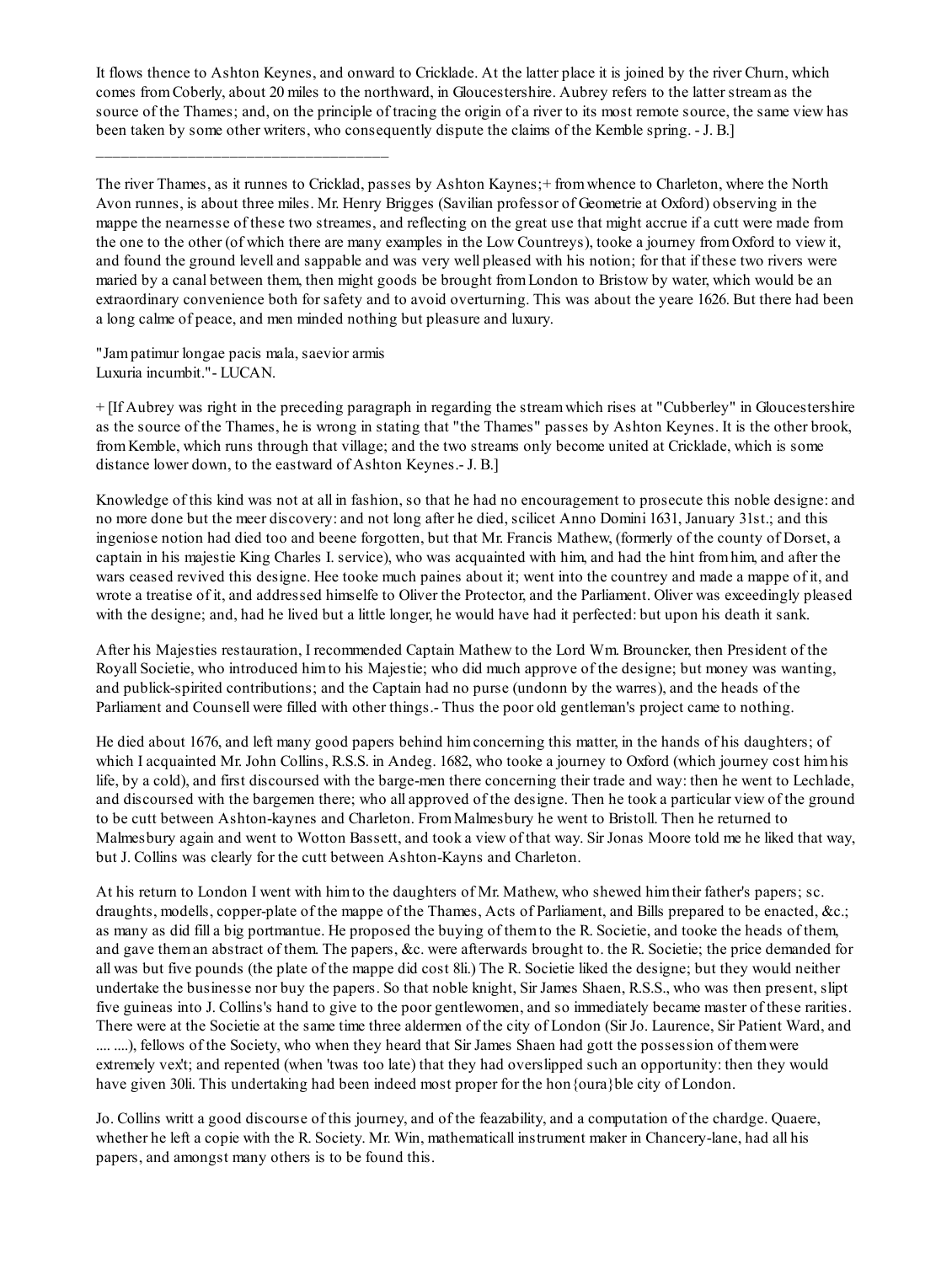I have been the more full in this account, because if ever it shall happen that any publick-spirited men shall arise to carry on such a usefull work, they may know in whose hands the papers that were so well considered heretofore are now lodged.

Sir Jonas Moore, Surveyor of the Ordinance, told me that when the Duke of York sent himto survey the manor of Dauntesey, formerly belonging to Sir Jo. Danvers, he did then take a survey of this designe, and said that it is feazable; but his opinion was that the best way would be to make a cutt by Wotton Bassett, and that the King himselfe should undertake it, for they must cutt through a hill by Wotton-Basset; and that in time it might quit cost. As I remember, he told me that forty thousand pounds would doe it.

But I thinke, Jo. Collins sayes in his papers, that the cutt from Ashton-Kains to Charleton may bee made for three thousand pounds.

[Some of the above facts are more briefly stated by Aubrey in his "Description of North Wiltshire" (printed by Sir Thomas Phillipps, Bart.) They are however sufficiently interesting to be inserted here; and they clearly shew that, notwithstanding Aubrey's credulity and love of theory, he was fully sensible of the beneficial results to be expected fromincreased facilities of conveyance and locomotion. On this point indeed he and his friends, Mr. Mathew and Mr. Collins, were more than a century in advance of their contemporaries, for it was not till after the year 1783 that Wiltshire began to profit by the formation of canals.

Sanctioned by the approval of King Charles the Second, for which, as above stated, he was indebted to Aubrey, Francis Mathew published an explanation of his project for the junction of the Thames with the Bristol Avon. This work, which advocated similar canals in other parts of the country, bears the following title: "A Mediterranean Passage by water fromLondon to Bristol, and fromLynn to Yarmouth, and so consequently to the city of York, for the great advancement of trade." (Lond. 1670, 4to.) An extract fromthis scarce volume is transcribed by Aubrey into the Royal Society's MS. of his own work; and a copy of Mr. Mathew's map, which illustrated it, is also there inserted.

The liberality of Sir James Shaen in the purchase of Mathew's papers, and the apathy of the London aldermen, until too late to secure them, are amusingly described. Similar instances of civic meanness are not wanting in the present day; indeed the indifference of corporate authorities to scientific topics is strikingly illustrated by the fact that the Royal Society has not at present enrolled upon its list of Fellows a single member of the corporation of London; whereas in Aubrey's time there were no less than three.

The short canal projected in the seventeenth century to connect the Thames and Avon has never been executed: subsequent speculators having found that the wants and necessities of the country could be better supplied by other and longer lines of water communication. Hence we have the Thames and Severn Canal, fromLechlade to Stroud, commenced in 1783; the Kennet and Avon Canal, fromNewbury to Bath, begun in 1796; and the Wilts and Berks Canal (1801), fromAbingdon to a point on the last mentioned canal between Devizes and Bradford.- J. B.]

Mdm.-The best and cheapest way of making a canal is by ploughing; which method ought to be applied for the cheaper making the cutt between the two rivers of Thames and Avon. The same way serves for making descents in a garden on the side of a hill.- See ...... Castello della Currenti del Acquo, 4to; which may be of use for this undertaking.

Consider the scheme in Captain Yarrington's book, entitled "England's Improvement", as to the establishing of granaries at severall townes on the Thames and Avon; e. g. at Lechlade, Cricklade, &c. See also Plin. Nat. Hist. lib. vi. c. 11.

\_\_\_\_\_\_\_\_\_\_\_\_\_\_\_\_\_\_\_\_\_\_\_\_\_\_\_\_\_\_\_\_\_\_\_

At Funthill Episcopi, higher towards Hindon, water riseth and makes a streame before a dearth of corne, that is to say, without raine; and is commonly look't upon by the neighbourhood as a certain presage of a dearth; as, for example, the dearness of corne in 1678.

So at Morecomb-bottome, in the parish of Broad Chalke, on the north side of the river, it has been observed time out of mind, that, when the water breaketh out there, that it foreshewes a deare yeare of corne; and I remember it did so in the yeare 1648. Plinie saieth (lib. ii. Nat. Hist.) that the breaking forth of some rivers "annonae mutationemsignificant".

[At Weston-Birt, in Gloucestershire, near the borders of Wiltshire, water gushes fromthe ground in spring and autumn, and at other times, in many hundred places at once, and continues to flow with great rapidity for several days, when the whole valley, in which the houses are placed, is completely filled. The street of the village is provided with numerous rude bridges, which on these occasions become available for purposes of communication.-J. B.]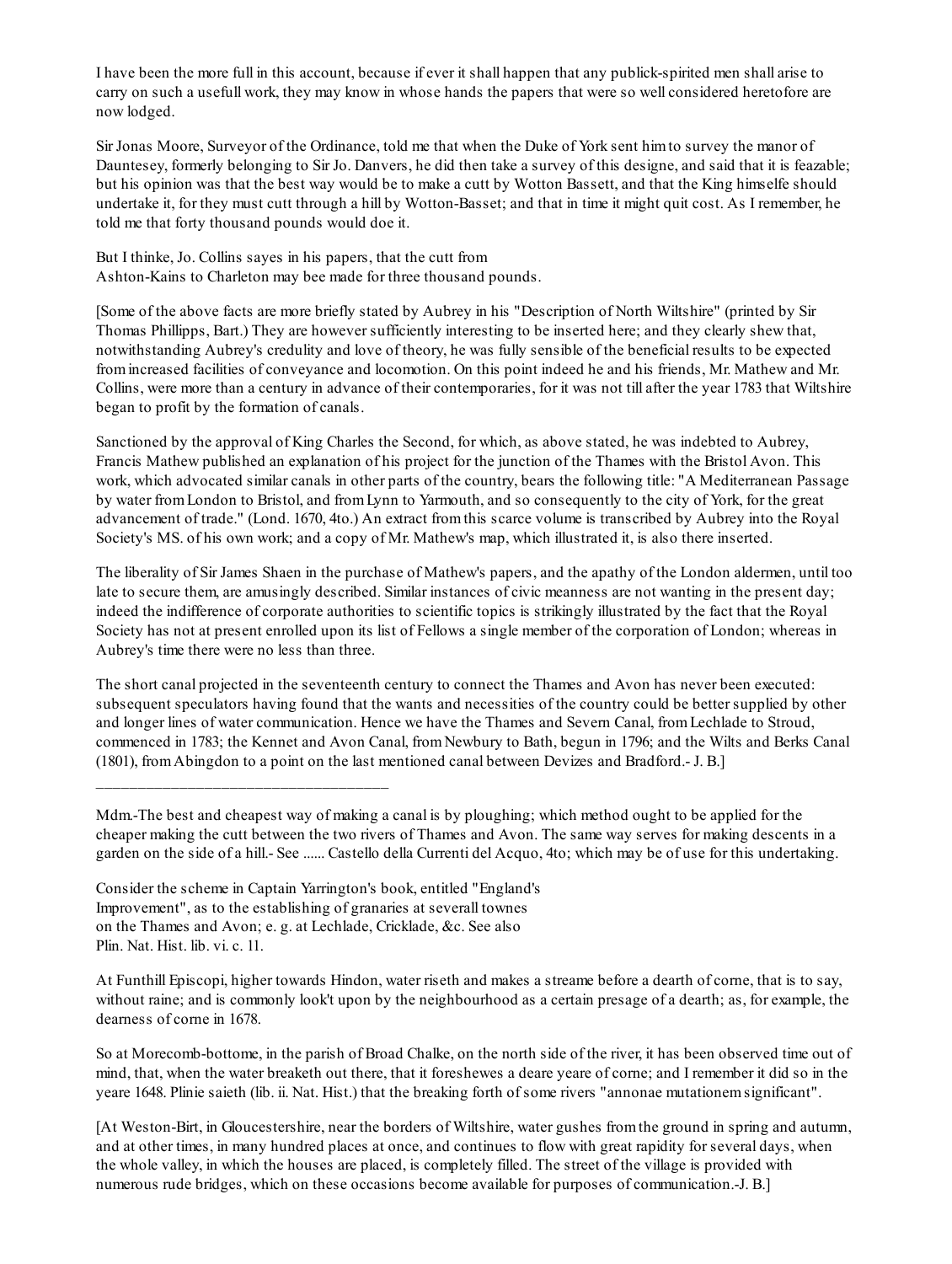'Tis a saying in the West, that a dry yeare does never cause a dearth.

\_\_\_\_\_\_\_\_\_\_\_\_\_\_\_\_\_\_\_\_\_\_\_\_\_\_\_\_\_\_\_\_\_\_\_

Anno 1669, at Yatton Keynel, and at Broomfield in that parish, they went a great way to water their cattle; and about 1640 the springs in these parts did not breake till neer Christmas.

#### **CHAPTER IV. SOILES.**

[THIS and the three succeeding chapters, on "Mineralls and Fossills," "Stones," and "Formed Stones", comprise the Geological portions of Aubrey's work. In a scientific view, these chapters may be regarded as of little value; though creditable to their author as a minute observer, and enthusiastic lover of science. It has been necessary to omit much which the progress of scientific knowledge has rendered obsolete; and in the passages quoted, the object has been to select such as possessed the most general interest, as well as having direct application to Wiltshire. A good summary of the Geological characteristics of the county will be found in the article "Wiltshire," in the Penny Cyclopaedia. Mr. John Provis, of Chippenham, contributed a similar sketch to the third volume of the Beauties of Wiltshire; and the geology of Salisbury and its vicinity is described in Hatcher's History of Salisbury, by the son of the historian, Mr. W. H. Hatcher.-J. B.]

THIS county hath great variety of earth. It is divided, neer about the middle, fromeast to west into the dowries; commonly called Salisbury- plaine, which are the greatest plaines in Europe: and into the vale; which is the west end of the vale of Whitehorse.

The vale is the northern part; the soile whereof is what wee call a stone-brash; sc. red earth, full of a kind of tile-stone, in some places good tiles. It beareth good barley. In the west places of the soile, wormewood growes very plentifully; whereas in the south part they plant it in their garden.

The soile of Malmesbury hundred, which is stone-brash and clay, and the earth vitriolish, produces excellent okes, which seem to delight in a vitriolate soile, and where iron oare is. The clay and stones doe hinder the water from sinking down, whereby the surface of the earth becomes dropsicall, and beares mosse and herbs naturall to such moist ground. In the ploughed fields is plenty of yarrow; in the pasture grounds plenty of wood wax; and in many grounds plenty of centaury, wood sorrell, ladies' bed-straw, &c., sowre herbes.

I never saw in England so much blew clay as in the northern part of this county, and it continues fromthe west part to Oxfordshire. Under the planke-stones is often found blew marle, which is the best.

In Vernknoll, a ground belonging to Fowles-wick, adjoyning to the lands of Easton-Pierse, neer the brooke and in it, I bored clay as blew as ultra-marine, and incomparably fine, without anything of sand, &c., which perhaps might be proper for Mr. Dwight for his making of porcilaine. It is also at other places hereabout, but 'tis rare.

[It is not very clear that "blew clay," however fine, could be "proper for the making of porcilane," the chief characteristic of which is its transparent whiteness. Apart fromthis however, Aubrey's remark is curious; as it intimates that the manufacture of it was attempted in this country at an earlier period than is generally believed. The famous porcelain works at Chelsea were not established till long afterwards; and according to Dr. Plott, whose "Natural History of Staffordshire" was published in 1686, the only kinds of pottery then made in this country were the coarse yellow, red, black, and mottled wares; and of those the chief sale was to "poor crate-men, who carried themon their backs all over the country", I have not found any account of the Mr. Dwight mentioned by Aubrey, or of his attempts to improve the art of pottery.-  $J. B.]$ 

Clay abounds, particularly about Malmesbury, Kington St. Michael, Allington, Easton Piers (as also a hungry marle), Dracott-Cerne, Yatton-Keynell, Minty, and Bradon-forest.

\_\_\_\_\_\_\_\_\_\_\_\_\_\_\_\_\_\_\_\_\_\_\_\_\_\_\_\_\_\_\_\_\_\_\_

At Minty, and at a place called Woburn, in the parish of Hankerton, is very good fullers'-earth. The fullers'-earth at Minty-common, at the place called the Gogges, when I tooke it up, was as black as black polished marble; but, having carryed it in my pocket five or sixdayes, it became gray.

At Hedington, at the foot of the hill, is a kind of white fullers'- earth which the cloth-workers doe use; and on the north side of the river at Broad Chalke, by a poole where are fine springs (where the hermitage is), is a kind of fullers'-earth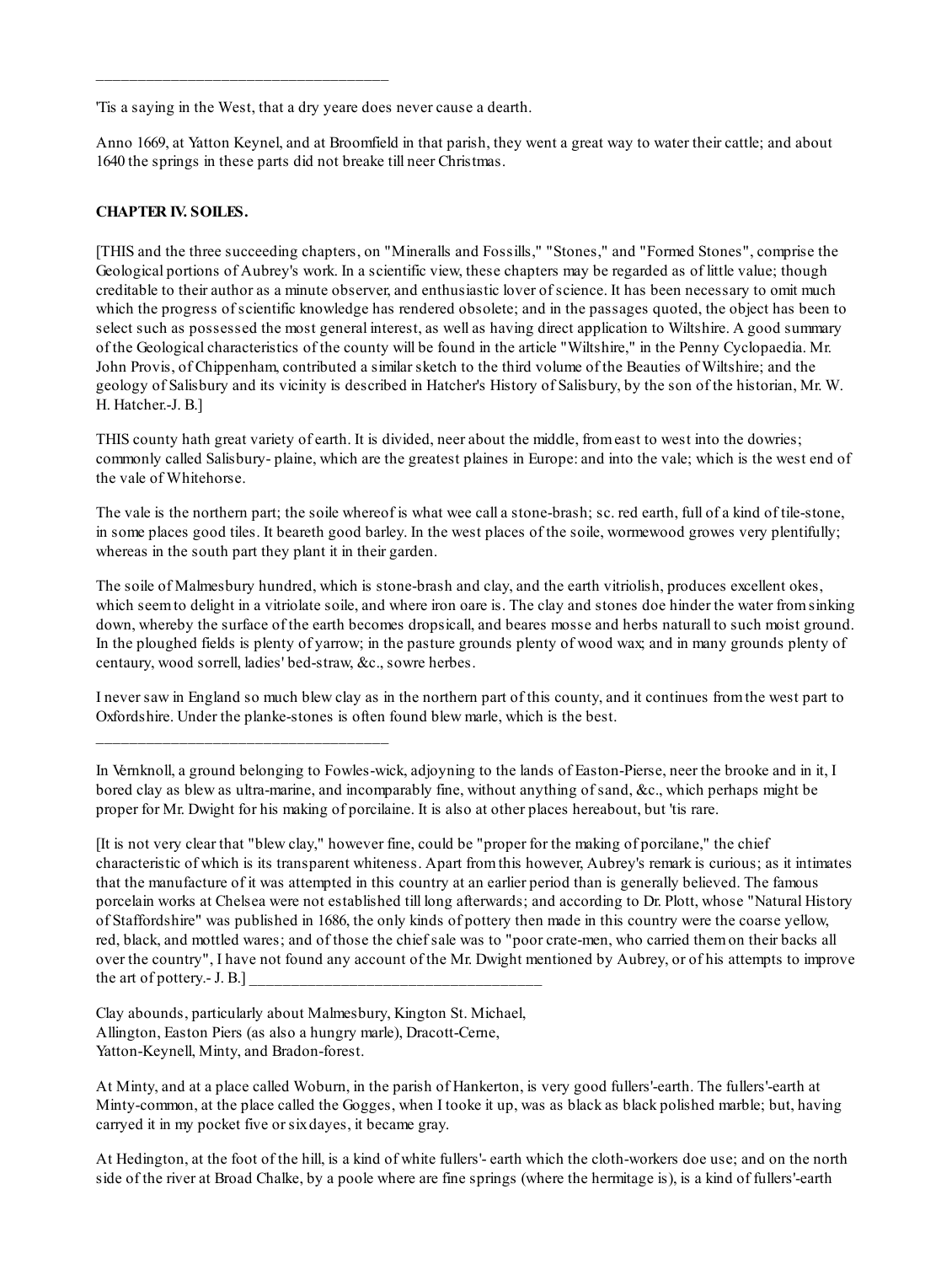which the weavers doe use for their chaines: 'tis good Tripoly, or "lac lunae". Lac lunae is the mother of silver, and is a cosmetick.

In Boudon-parke, fifteen foot deep under the barren sand, is a great plenty of blew marle, with which George Johnson, Esq., councellor-at- law, hath much improved his estate there. The soile of the parke was so exceedingly barren, that it did beare a gray mosse, like that of an old park pale, which skreeks as one walkes on it, and putts ones teeth on edge. Furzes did peep a little above the ground, but were dwarfes and did not thrive.

At Bitteston, in the highway, blew marle appears. Mr. Montjoy hath drawn the water that runnes through it, and is impregnated with its nitre, into his pasture grounds, by which meanes they are improved from-- to -- per annum.

In Bradon-forest, and at Ashton Kaynes, is a pottery. There is potters' clay also at . .. . Deverell, on the common towards Frome, and potts are made there.

At Clarendon-parke is lately discovered (1684) an earth that cleanseth better than Woburne earthe in Bedfordshire; and Mr. Cutler, the cloathier of Wilton, tells me he now makes only use of it. There is at Burton-hill, juxta Malmesbury, fullers' earth, as also about Westport, and elsewhere thereabout, which the cloathiers use.

Tobacco-pipe-clay excellent, or the best in England, at Chittern, of which the Gauntlet pipes at Amesbury are made, by one of that name. They are the best tobacco pipes in England. [See a curious paragraph on the subject of Gauntletpipes in Fuller's Worthies,- Wiltshire.-J. B.]

The earth about Malmesbury hundred and Chippenhamhundred, especially about Pewsham-forest, is vitriolate, or aluminous and vitriolate; which in hot weather the sun does make manifest on the banks of the ditches.

At Bradfield and Dracot Cerne is such vitriolate earth; which with galles will make inke. This makes the land so soure, it beares sowre and austere plants: it is a proper soile for dayries. At summer it hunger-banes the sheep; and in winter it rotts them.

These clayy and marly lands are wett and dirty; so that to poore people, who have not change of shoes, the cold is very incommodious, which hurts their nerves exceedingly. Salts, as the Lord Chancellor Bacon sayes, doe exert (irradiate) raies of cold. Elias Ashmole, Esq. got a dangerous cold by sitting by the salt sacks in a salter's shop, which was like to have cost himhis life. And some salts will corrode papers, that were three or four inches fromit. The same may be sayd of marble pavements, which have cost some great persons their lives.

\_\_\_\_\_\_\_\_\_\_\_\_\_\_\_\_\_\_\_\_\_\_\_\_\_\_\_\_\_\_\_\_\_\_\_

\_\_\_\_\_\_\_\_\_\_\_\_\_\_\_\_\_\_\_\_\_\_\_\_\_\_\_\_\_\_\_\_\_\_\_

\_\_\_\_\_\_\_\_\_\_\_\_\_\_\_\_\_\_\_\_\_\_\_\_\_\_\_\_\_\_\_\_\_\_\_

\_\_\_\_\_\_\_\_\_\_\_\_\_\_\_\_\_\_\_\_\_\_\_\_\_\_\_\_\_\_\_\_\_\_\_

The soil of South Wilts is chalke and white marle, which abounds with nitre; and is inimique to the nerves by the nitre that irradiates fromit. 'Tis that gives the dampishnesse to the flowres and walles of Salisbury and Chalke, &c. E contra, Herefordshire, Salop, Montgomeryshire, &c. the soile is clear of any salt; which, besides the goodnesse of the air, conduces much to their longaevitas: e. g., 100 yeares of age in those parts as common as 80 in Wilts, &c.

The walles of the church of Broad Chalke, and of the buttery at the farme there, doe shoot out, besides nitre, a beautifull red, lighter than scarlet; an oriental horse-flesh colour.

The soile of Savernake forest is great gravelle: and (as I remember) pebbley, as on the sea side. At Alderbury, by Ivy Church, is great plenty of fine gravelle; which is sent for all over the south parts of the countrey.

At Sutton Benger eastward is a gravelly field called Barrets, which is sown every year onely with barley: it hath not lain fallow in the memory of the oldest man's grandfather there. About 1665 Mr. Leonard Atkins did sow his part of it with wheat for a triall. It came up wonderfully thick and high; but it proved but faire strawe, and had little or nothing in the eare. This land was heretofore the vineyard belonging to the abbey of Malmesbury; of which there is a recitall in the grant of this manner by K. Henry VIII. to Sir -- Long. This fruitfull ground is within a foot or lesse of the gravell.

The soil of Christian Malford, a parish adjoyning to Sutton, is very rich, and underneath is gravell in many parts.

The first ascent fromChippenham, sc. above the Deny hill, is sandy: e. g. Bowdon-parke, Spy-parke, Sandy-lane, great clear sand, of which I believe good glasse might be made; but it is a little too far froma navigable river. They are ye biggest graines of sand that ever I saw, and very transparent: some where thereabout is sand quite white.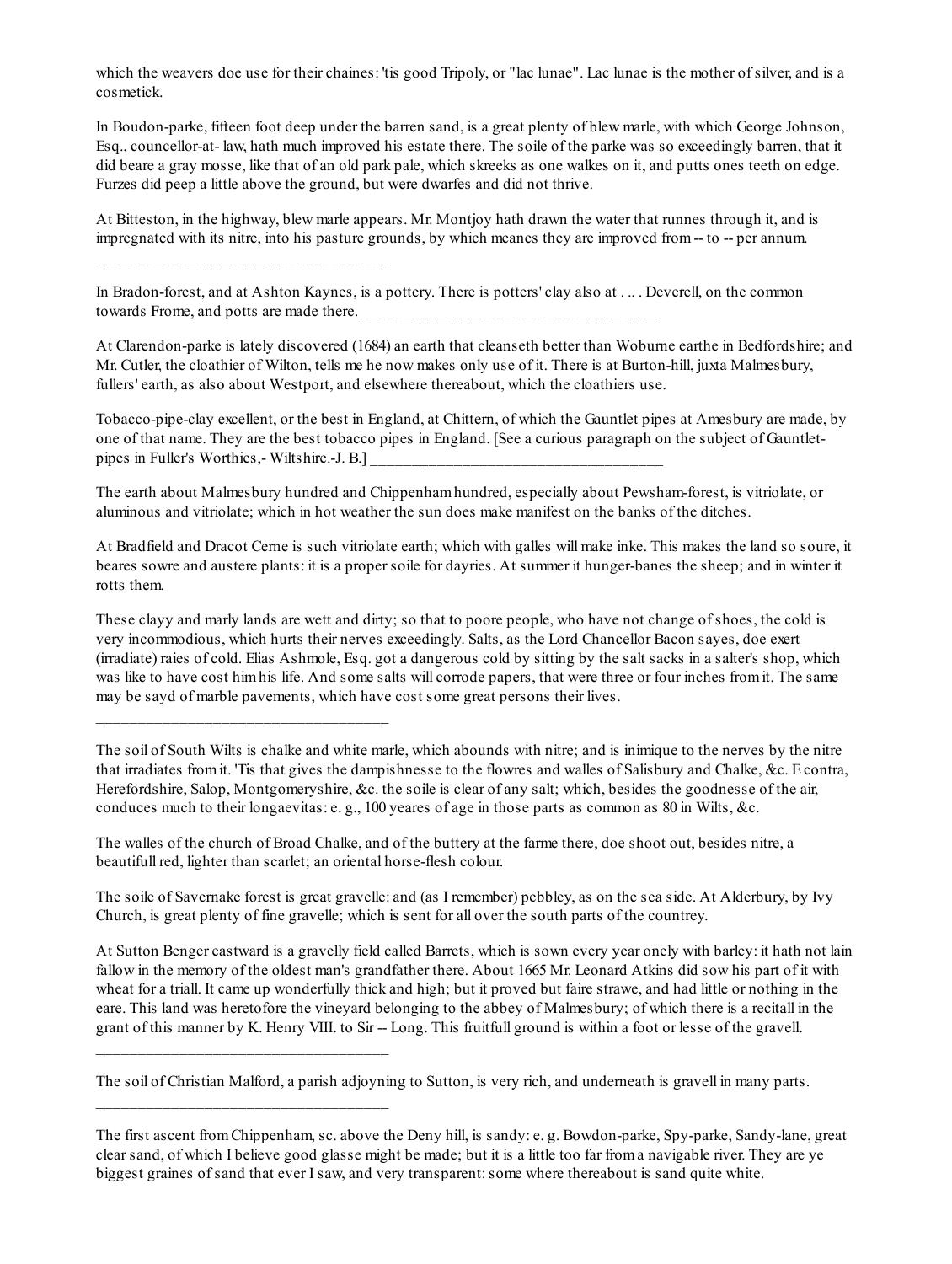At Burbidge the soile is an ash-coloured gray sand, and very naturall for the production of good turnips. They are the best that ever I did eate, and are sent for far and neere: they are not tough and stringy like other turnips, but cutt like marmalad.

Quaere, how long the trade of turnips has been here? For it is certain that all the turnips that were brought to Bristoll eighty years since [now 1680] were fromWales; and now none come fromthence, for they have found out that the red sand about Bristoll doth breed a better and a bigger turnip.

Burbidge is also remarqueable for excellent pease.

The turf of our downes, and so east and west, is the best in the world for gardens and bowling- greens; for more southward it is burnt, and more north it is course.

Temple downe in Preshut parish, belonging to the right honble Charles Lord Seymour, worth xxs. per acre, and better, a great quantity of it.

As to the green circles on the downes, vulgarly called faiery circles (dances), I presume they are generated fromthe breathing out of a fertile subterraneous vapour. (The ring-worme on a man's flesh is circular. Excogitate a paralolisme between the cordial heat and ye subterranean heat, to elucidate this phenomenon.) Every tobacco-taker knowes that 'tis no strange thing for a circle of smoke to be whiff'd out of the bowle of the pipe; but 'tis donne by chance. If you digge under the turfe of this circle, you will find at the rootes of the grasse a hoare or mouldinesse. But as there are fertile steames, so contrary wise there are noxious ones, which proceed fromsome mineralls, iron, &c.; which also as the others, caeteris paribus, appear in a circular forme.

In the common field of Winterbourn ...... is the celebrated path called St. Thomas Becket's path. It leads fromthe village up to Clarendon Parke. Whether this field be sown or lies fallow, the path is visible to one that lookes on it fromthe hill, and it is wonderfull. But I can add yet farther the testimonies of two that I very well know (one of themmy servant, and of an excellent sight) that will attest that, riding in the rode fromLondon one morning in a great snow, they did see this path visible on the snow. St. Thomas Becket, they say, was sometime a cure priest at Winter-bourn, and did use to goe along this path up to a chapell in Clarendon Parke, to say masse, and very likely 'tis true: but I have a conceit that this path is caused by a warme subterraneous steame froma long crack in the earth, which may cause snow to dissolve sooner there than elsewhere: and consequently gives the dissolving snow a darker colour, just as wee see the difference of whites in damask linnen.

The right reverend father in God, Seth, Lord Bishop of Salisbury, averres to me that at Silchester in Hampshire, which was a Roman citie, one may discerne in the corne ground the signe of the streetes; nay, passages and hearthes: which also Dr. Jo. Wilkins (since Lord Bishop of Chester) did see with him, and has affirm'd the same thing to me. They were there, and saw it in the spring.

--- "ita res accendunt lumina rebus".- LUCRETIUS.

\_\_\_\_\_\_\_\_\_\_\_\_\_\_\_\_\_\_\_\_\_\_\_\_\_\_\_\_\_\_\_\_\_\_\_

\_\_\_\_\_\_\_\_\_\_\_\_\_\_\_\_\_\_\_\_\_\_\_\_\_\_\_\_\_\_\_\_\_\_\_

The pastures of the vale of White Horse, sc. the first ascent below the plaines, are as rich a turfe as any in the kingdom of England: e. g. the Idovers at Dauntesey, of good note in Smithfield, which sends as fatt cattle to Smythfield as any place in this nation; as also Tytherton, Queenfield, Wroughton, Tokenham, Mudgelt, Lydyard Tregoz, and about Cricklad, are fatting grounds, the garden of Wiltshire.

In a little meadow called Mill-mead, belonging to the farme of Broad Chalke, is good peate, which in my father's time was digged and made use of; and no doubt it is to be found in many other places of this country, if it were search't after. But I name it onely to bring in a discovery that Sr Christopher Wren made of it, sc. that 'tis a vegetable, which was not known before. One of the pipes at Hampton Court being stop't, Sr Christopher commanded to have it opened (I think he say'd 'twas an earthen pipe), and they found it choak't with peate,\* which consists of a coagmentation of small fibrous vegetables. These pipes were layd in Cardinal Wolsey's time, who built the house.

\* I believe that in ye pipes was nothing else but Alga fontalis trichodes, (C. B.) which is often found in conduit pipes. See my Synopsis.-[JOHN RAY.]

Earth growing. - In the court of Mrs. Sadler's, the great house in the close in Salisbury, the pitched causeway lay neglected in the late troubles, and not weeded:so at lengthe it became overgrown and lost: and I remember about 1656,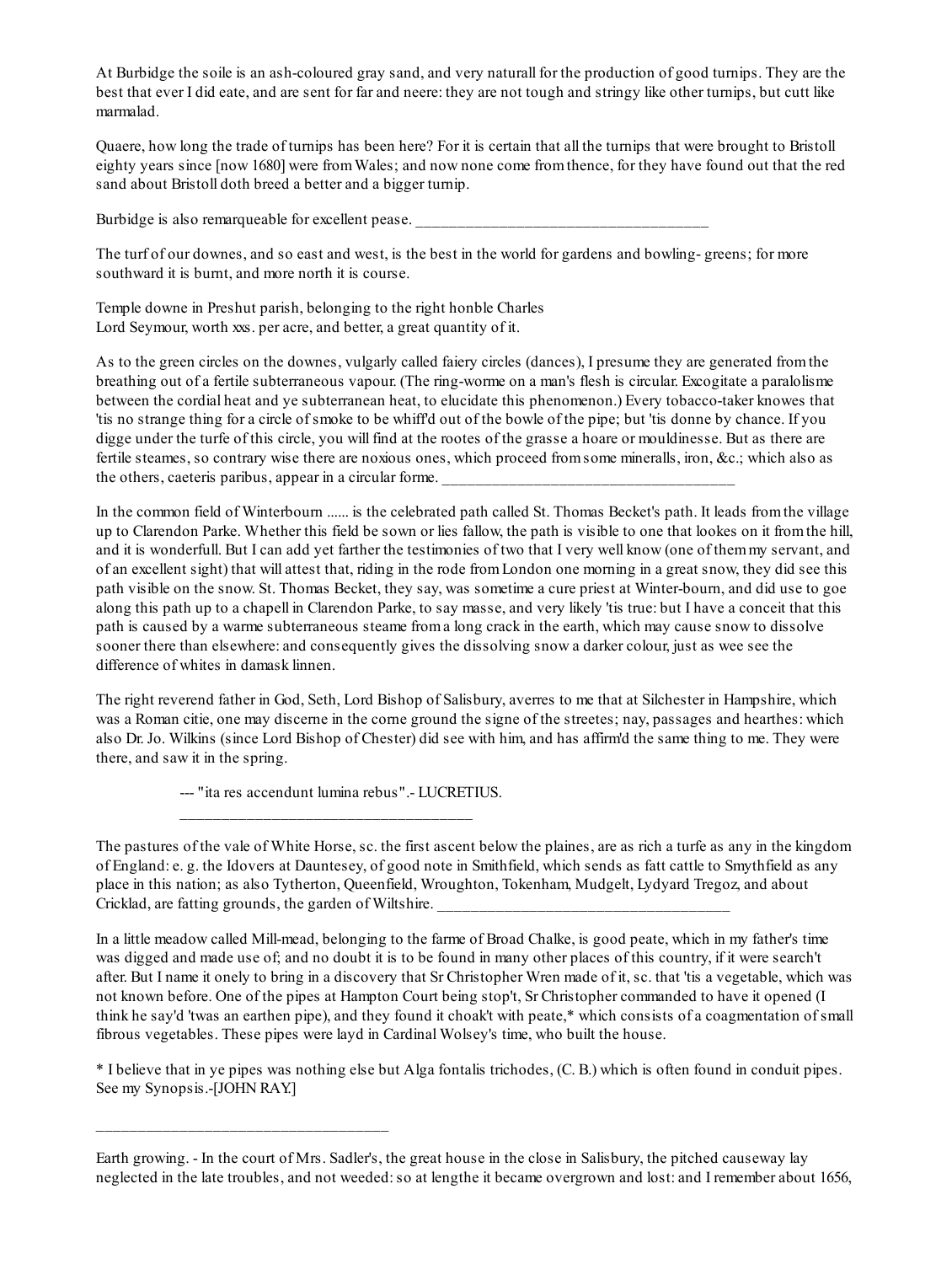goeing to pave it, they found,.... inches deep, a good pavement to their hands.

In the court of my honoured friend Edm. Wyld Esq., at Houghton in Bedfordshire, in twenty-four yeares, viz. from1656 to 1680, the ground increased nine inches, only by rotting grasse upon grasse. 'Tis a rich soile, and reddish; worth xxs. per acre.

The spring after the conflagration at London all the ruines were overgrown with an herbe or two; but especially one with a yellow flower: and on the south side of St. Paul's Church it grew as thick as could be; nay, on the very top of the tower. The herbalists call it Ericolevis Neapolitana, small bank cresses of Naples; which plant Tho. Willis told me he knew before but in one place\* about the towne; and that was at Battle Bridge by the Pindar of Wakefield, and that in no great quantity. [The Pindar of Wakefield is still a public-house, under the same sign, in Gray's Inn Road, in the parish of St. Pancras, London.- J. B.]

\*It growes abundantly by ye waysides between London and Kensington.- [J. RAY.]

\_\_\_\_\_\_\_\_\_\_\_\_\_\_\_\_\_\_\_\_\_\_\_\_\_\_\_\_\_\_\_\_\_\_\_

Sir John Danvers, of Chelsey, did assure me to his knowledge that my Lord Chancellor Bacon was wont to compound severallsorts of earths, digged up very deep, to produce severallsorts of plants. This he did in the garden at Yorke House, where he lived when he was Lord Chancellor. (See Sir Ken. Digby, concerning his composition of earth of severall places.)

Edmund Wyld, Esq. R.S.S. hath had a pott of composition in his garden these seven yeares that beares nothing at all, not so much as grasse or mosse. He makes his challenge, if any man will give himxxli. he will give himan hundred if it doth not beare wheate spontaneously; and the party shall keep the key, and he shallsift the earth composition through a fine sieve, so that he may be sure there are no graines of wheat in it He hath also a composition for pease; but that he will not warrant, not having yet tryed it,

Pico's [Peaks.] - In this county are Clay-hill, near Warminster; the Castle-hill at Mere, and Knoll-hill, near Kilmanton, which is half in Wilts, and half in Somersetshire; all which seem to have been raised (like great blisters) by earthquakes. [Bishop TANNER adds in a note, "Suthbury hill, neer Collingburn, which I take to be the highest hill hi Wiltshire".] That great vertuoso, Mr. Francis Potter, author of the "Interpretation of 666,"+ Rector of Kilmanton, took great delight in this Knoll-hill. It gives an admirable prospect every way; fromhence one may see the foss-way between Cyrencester and Glocester, which is fourty miles fromthis place. You may see the Isle of Wight, Salisbury steeple, the Severne sea, &c. It would be an admirable station for himthat shall make a geographical description of Wilts, Somersett, &c.

+[The full title of the work referred to is a curiosity in literature. It exemplifies forcibly the abstruse and mystical researches in which the literati of the seventeenth century indulged.

"An Interpretation of the Number 666; wherein not only the manner how this Number ought to be interpreted is clearly proved and demonstrated; but it is also shewed that this Number is an exquisite and perfect character, truly, exactly, and essentially describing that state of government to which all other notes of Antichrist do agree; with all knowne objections solidly and fully answered that can be materially made against it". (Oxford, 1642, 4to.) So general were studies of this nature at the time, that Potter's volume was translated into French, Dutch, and Latin. The author, though somewhat visionary, was a profound mathematician, and invented several ingenious mechanical instruments. In Aubrey's "Lives", appended to the Letters fromthe Bodleian, 8vo. 1813, will be found an interesting biographical notice of him.-J. B.]

#### **CHAPTER V. MINERALLS AND FOSSILLS.**

[IN its etymologicalsense the termfossilsignifies that which may be dug out of the earth. It is strictly applicable therefore, not only to mineral bodies, and the petrified forms of plants and animals found in the substance of the earth, but even to antiquities and works of art, discovered in a similar situation. The chapter of Aubrey's work now under consideration mentions only mineralogicalsubjects; whence it would appear that he employed the term"mineralls" instead of "metals", including such mineral substances as were not metals under the general term "fossills".

At present the termfossil is restricted to antediluvian organic remains; which are considered by Aubrey, in Chapter VII. under the name of "Formed Stones".-J. B.]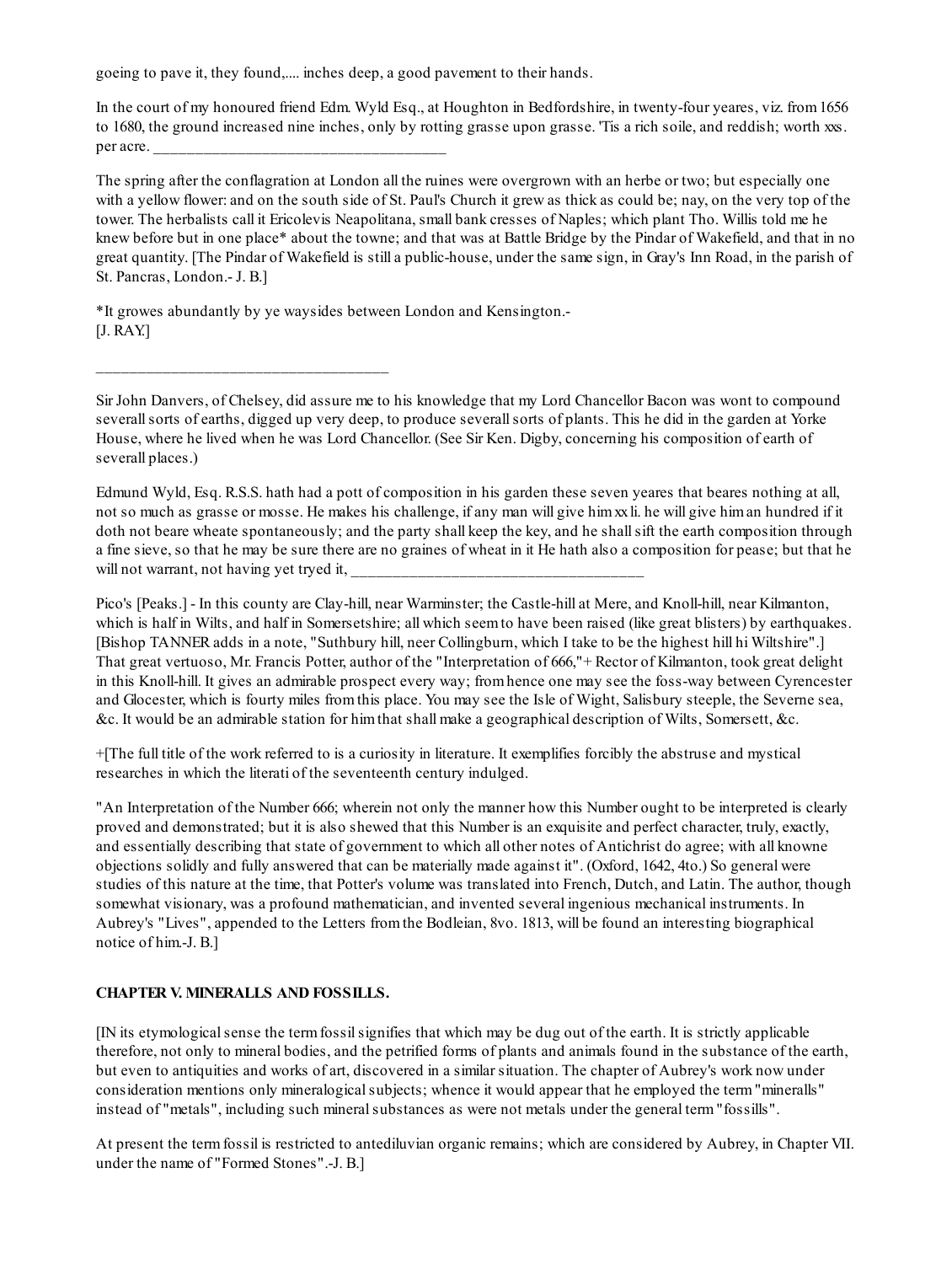THIS county cannot boast much of mineralls: it is more celebrated for superficiall treasure.

At Dracot Cerne and at Easton Piers doe appeare at the surface of the earth frequently a kind of bastard iron oare, which seems to be a vancourier of iron oare, but it is in small quantity and course.

At Send, vulgarly called Seen, the hill whereon it stands is iron- oare, and the richest that ever I saw. (See Chap. II.)

About Hedington fields, Whetham, Bromham, Bowdon Parke, &c. are still ploughed-up cindres; sc. the scoria of melted iron, which must have been smelted by the Romans (for the Saxons were no artists), who used only foot-blasts, and so left the best part of the metall behind. These cinders would be of great use for the fluxing of the iron-oare at Send.

At Redhill, in the parish of..... (I thinke Calne) they digge plenty of ruddle; which is a bolus, and with which they drench their sheep and cattle for ......... and poor people use it with good successe for ...... This is a red sandy hill, tinged by  $\{$ iron $\}$ , and is a soile that bears very good carrets.

Mr. John Power of Kington St. Michael (an emperick) told me heretofore that in PewshamForest is vitriol; which information he had fromhis uncle Mr. .... Perm, who was an ingeniose and learned man in those daies, and a chymist, which was then rare.

At Dracot Cerne is good quantity of vitriol-oare, which with galles turnes as black as inke.

\_\_\_\_\_\_\_\_\_\_\_\_\_\_\_\_\_\_\_\_\_\_\_\_\_\_\_\_\_\_\_\_\_\_\_

About the beginning of the raigne of King James the First, Sir Walter Long [of Dracot] digged for silver, a deep pitt, through blew clay, and gott five pounds worth, for sixty pounds charges or more. It was on the west end of the stable: but I doubt there was a cheat put upon him. Here are great indications of iron, and it may be of coale; but what hopes he should have to discover silver does passe my understanding. There was a great friendship between Sir Walter Raleigh and Sir Walter Long, and they were allied: and the pitt was sunk in Sir W. Raleigh's time, so that he must certainly have been consulted with. I have here annexed Sir James Long's letter.

"Mr. Aubrey, I cannot obey your commands concerning my grandfather's sinking of pitts for metalls here at Draycott, there being no person alive hereabouts who was born at that time. What I have heard was so long since, and I then so young, that there is little heed to be taken of what I can say; but in generall I can say that I doe believe here are many metalls and mineralls in these parts; particularly silver- oare of the blew sort, of which there are many stones in the bottome of the river Avon, which are extremely heavy, and have the hardnesse of a file, by reason of the many minerall and metalline veines. I have consulted many bookes treating of minerall matters, and find themsuite exactly with the Hungarian blew silver oare. Some sixteen or eighteen yeares ago in digging a well neer my house, many stones very weighty where digged out of the rocks, which also slaked with long lyeing in the weather. I shewed some to Monsieur Cock, since Baron of Crownstronie in Sweden, who had travelled ten yeares to all the mines in North Europe, and was recommended to me by a London merchant, in his journey to Mindip, and staied with me here about three weekes. He told me the grains in that oare seemed to be gold rather than copper; they resembled small pinnes heads. Wee pounded some of it, and tried to melt the dust unwashed in a crucible; but the sulphur carried the metall away, if there was any, as he said. He has been in England since, by the name of Baron Crownstrome, to treat fromhis master the King of Sweden, over whose mines he is superintendant, as his father was before him. The vitriol-oare we find here is like suckwood, which being layd in a dry place slakes itself into graine of blew vitriol, calcines red, and with a small quantitie of galles makes our water very black inke. It is acid tasted as other vitriol, and apt to raise a fluxin the mouth. Sir, yours, &c.

August 12, 1689. J. L".

"In the parish of Great Badminton, in a field called Twelve Acres, the husbandmen doe often times plough up and find iron bulletts, as big as pistoll bulletts; sometimes almost as big as muskett bulletts". Dr. Childrey's Britannia Baconica, p. 80. ["Britannia Baconica, or the Natural Rarities of England, Scotland, and Wales, historically related, according to the precepts of Lord Bacon". By Joshua Childrey, D.D. 1661. 8deg.]

These bulletts are Dr. Th. Willises aperitive pills; sc. he putts a barre of iron into the smith's forge, and gives it a sparkling heat; then thrusts it against a roll of brimstone, and the barre will melt down into these bulletts; of which he made his aperitive pills. In this region is a great deale of iron, and the Bath waters give sufficient evidence that there is store of sulphur; so that heretofore when the earthquakes were hereabouts, store of such bulletts must necessarily be made and vomited up. [Dr. Willis was one of the most eminent physicians of his age, and author of numerous Latin works on medical subjects. The above extract is a curious illustration of the state of professional knowledge at the time.  $-$  J. B.]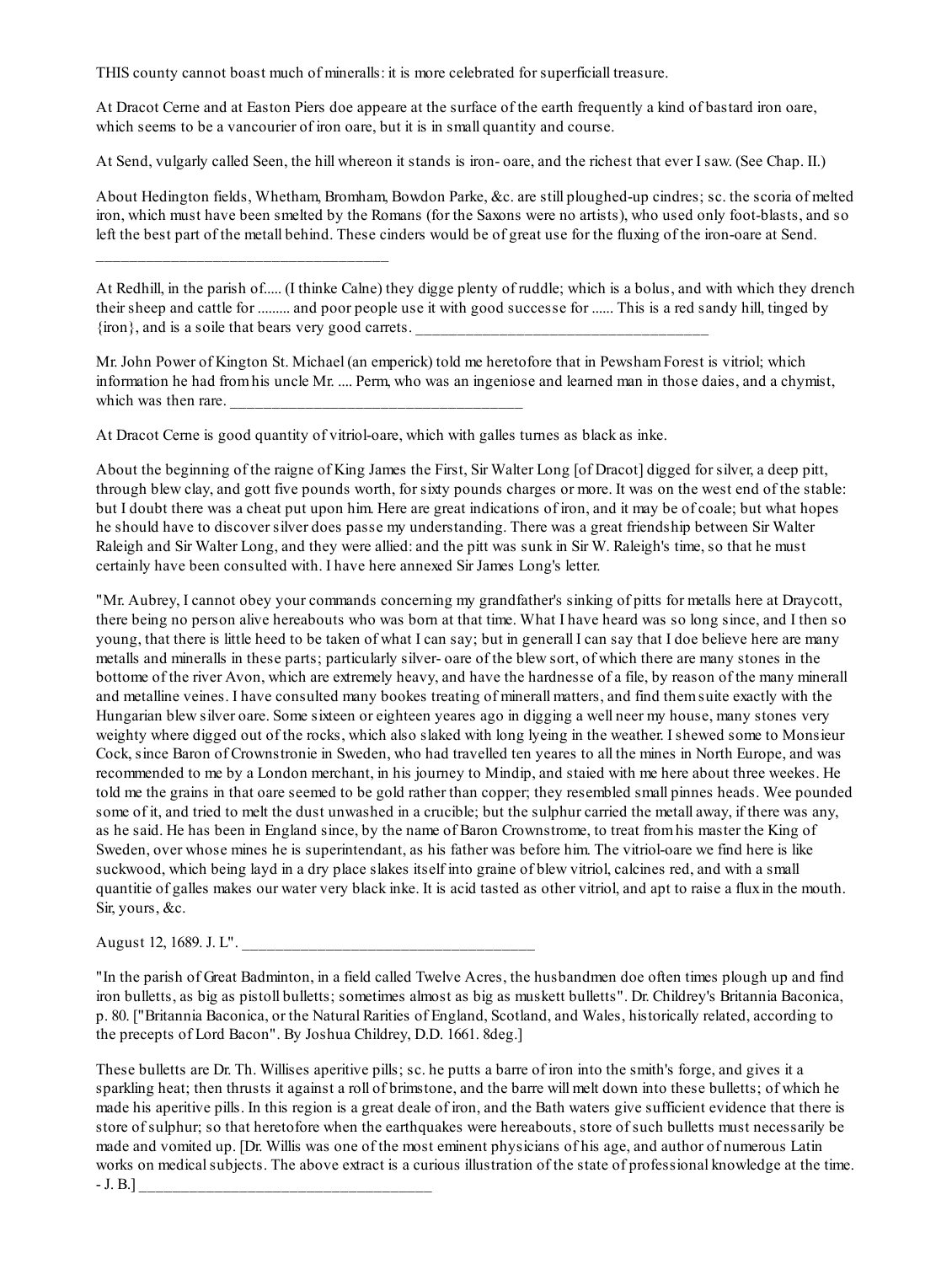Copperas. - Thunder-stones, as the vulgar call them, are a pyrites; their fibres doe all tend to the centre. They are found at Broad Chalke frequently, and particularly in the earth pitts belonging to the parsonage shares, below Bury Hill, next Knighton hedge; but wee are too fare froma navigable river to make profit by them; but at the Isle of Wight they are gathered .fromthe chalkie rocks, and carried by boates to Deptford, to make copperas; where they doe first expose themto the aire

and raine, which makes themslake, and fall to pieces fromthe centre, and shoot out a pale blewish salt; and then they boile the salt with pieces of old rusty iron.

In the chalkie rocks at Lavington is umber, which painters have used, and Dr. Chr. Meret hath inserted it in his Pinax. ["PinaxRerumNaturaliumBritannicarum, continens Vegetabilia, Animalia, et Fossilia in hac Insula reperta". By Christopher Merret, M.D., 1666, 12mo.]

In the parish of Steeple Ashton, at West Ashton, in the grounds of Mr. Tho. Beech, is found plenty of a very ponderous marchasite, of which Prince Rupert made tryall, but without effect. It flieth away in sulphur, and the fumes are extreme unwholsom: it is full of (as it were) brasse, and strikes fire very well. It is mundick, or mock-oare. The Earle of Pembroke hath a way to analyse it: not by fire, but by corroding waters.

Anno Domini, 1685, in Chilmark, was found by digging of a well a blewish oare, with brasse-like veines in it; it runnes two foot thick. I had this oare tryed, and it flew away in sulphur, like that of Steeple Ashton.

On Flamstone downe (in the parish of Bishopston) neer the Race-way a quarrie of sparre exerts itselfe to the surface of the turfe. It is the finest sparre that ever I beheld. I have made as good glasse of this sparre as the Venice glasse. It is of a bright colour with a very little tincture of yellow; transparent; and runnes in stirias, like nitre; it is extraordinary hard till it is broken, and then it breakes into very minute pieces.

We have no mines of lead; nor can I well suspect where we should find any: but not far off in Glocestershire, at Sodbury, there is. Capt. Ralph Greatorex, the mathematical instrument maker, sayes that it is good lead, and that it was a Roman lead-worke.

Tis some satisfaction to know where a minerall is not. Iron or coale is not to be look't for in a chalky country. As yet we have not discovered any coale in this county; but are supplied with it fromGlocestershire adjoyning, where the forest of Kingswood (near Bristowe) aboundeth most with coale of any place in the west of England: all that tract under ground full of this fossill. It is very observable that here are the most holly trees of any place in the west. It seemes to me that the holly tree delights in the effluviumof this fossil, which may serve as a guide to find it. I was curious to be satisfied whether holly trees were also common about the collieries at Newcastle, and Dr.. .. . , Deane of Durham, affirmes they are. These indications induce me to thinke it probable that coale may be found in Dracot Parke. The Earledomes, near Downton, (woods so called belonging to the Earledome of Pembroke,) for the same reason, not unlike ground for coale.

They have tryed for coale at Alderbery Common, but was baffled in it. (I have heard it credibly reported that coale has been found in Urchfont parish, about fifty or sixty yeares since; but upon account of the scarcity of workmen, depth of the coale, and the then plenty of firing out of ye great wood called Crookwood, it did not quit the cost, and so the mines were stop'd up. There hath been great talk several times of searching after coale here again. Crookwood, once full of sturdy oakes, is now destroyed, and allsort of fuel very dear in all the circumjacent country. It lies very commodious, being situate about the middle of the whole county; three miles fromthe populous town of the Devises, two miles from Lavington, &c.-BISHOP TANNER.)

[Several abortive attempts have been made at different periods to find coal on Malmesbury Common.-J. B.]

#### **CHAPTER VI. STONES.**

\_\_\_\_\_\_\_\_\_\_\_\_\_\_\_\_\_\_\_\_\_\_\_\_\_\_\_\_\_\_\_\_\_\_\_

I WILLbegin with freestone (lapis arenarius), as the best kind of stone that this country doth afford.

The quarre at Haselbury [near Box] was most eminent for freestone in the western parts, before the discovery of the Portland quarrie, which was but about anno 1600. The church of Portland, which stands by the sea side upon the quarrie, (which lies not very deep, sc. ten foot), is of Cane stone, fromNormandie. Malmesbury Abbey and the other Wiltshire religious houses are of Haselbury stone. The old tradition is that St. Adelm, Abbot of Malmesbury, riding over the ground at Haselbury, did throw down his glove, and bad themdig there, and they should find great treasure,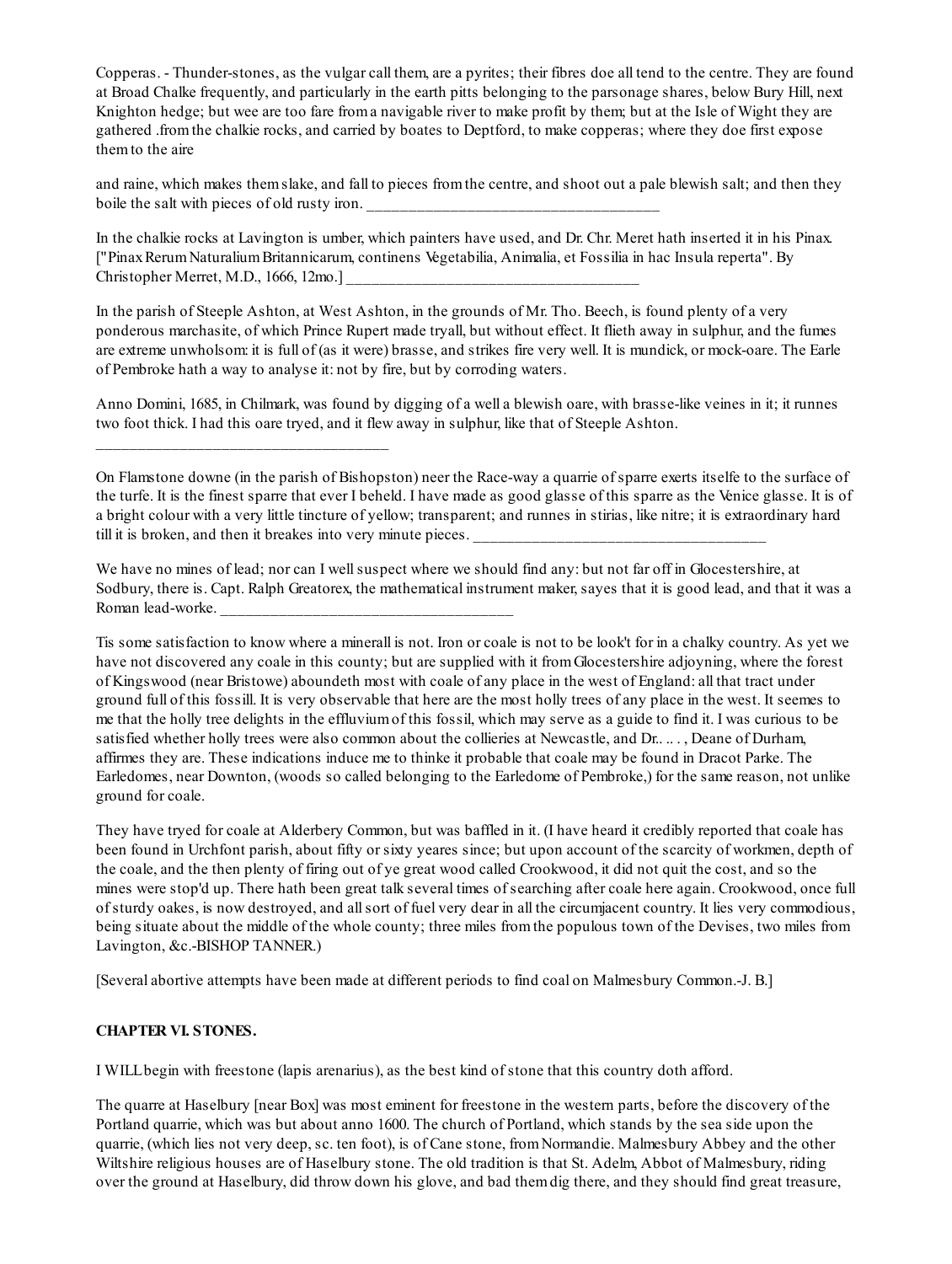meaning the quarre.

AT Chilmarke is a very great quarrie of freestone, whereof the religious houses of the south part of Wiltshire and Dorset were built. [The walls, buttresses, and other substantial parts of Salisbury Cathedral are constructed of the Chilmarke stone. - J. B.]

\_\_\_\_\_\_\_\_\_\_\_\_\_\_\_\_\_\_\_\_\_\_\_\_\_\_\_\_\_\_\_\_\_\_\_

\_\_\_\_\_\_\_\_\_\_\_\_\_\_\_\_\_\_\_\_\_\_\_\_\_\_\_\_\_\_\_\_\_\_\_

\_\_\_\_\_\_\_\_\_\_\_\_\_\_\_\_\_\_\_\_\_\_\_\_\_\_\_\_\_\_\_\_\_\_\_

At Teffont Ewyas is a quarrie of very good white freestone, not long since discovered.

At Compton Basset is a quarrie of soft white stone betwixt chalke and freestone: it endures fire admirably well, and would be good for reverbatory furnaces: it is much used for ovens and hearth-stones: it is as white as chalke. At my Lord Stowell's house at Aubury is a chimney piece carved of it in figures; but it doth not endure the weather, and therefore it ought not to be exposed to sun and raine.

At Yatton Keynel, in Longdean, is a freestone quarrie, but it doth not endure the weather well.

In Alderton-field is a freestone quarrie, discovered a little before the civill-warres broke forth.

In Bower Chalke field, in the land that belongs to the farme of Broad Chalke, is a quarrie of freestone of a dirty greenish colour, very soft, but endures the weather well. The church and houses there are built with it, and the barne of the farme,  $w\{hi\}$ ch is of great antiquity.

The common stone in Malmesbury hundred and thereabout is oftentimes blewish in the inside, and full of very small cockles, as at Easton Piers. These stones are dampish and sweate, and doe emitt a cold and unwholsome dampe, sc. the vitriolate petrified salt in it exerts itselfe.

I know no where in this county that lime is made, unlesse it be made of Chalke stones: whereas between Bath and Bristoll all the stone is lime-stone. If lime were at xs. or xxs. per lib. it would be valued above all other drugges.

At Swindon is a quarrie of stones, excellent for paveing halls, staire-cases, &c; it being pretty white and smooth, and of such a texture as not to be moist or wett in damp weather. It is used at London in Montagu-house, and in Barkeleyhouse &c. (and at Cornberry, Oxon. JOHN EVELYN). This stone is not inferior to Purbac grubbes, but whiter. It takes a little polish, and is a dry stone. It was discovered but about 1640, yet it lies not above four or five foot deep. It is near the towne, and not above [ten] miles fromthe river of Thames at Lechlade. [The Wilts and Berks Canal and the Great Western Railway now pass close to the town of Swindon, and afford great faculties for the conveyance of this stone, which is now in consequence very extensively used.-  $J. B.$ ]

If Chalk may be numbred among stones, we have great plenty of it. I doe believe that all chalke was once marle; that is, that chalke has undergone subterraneous bakeings, and is become hard: e. g, as wee make tobacco-pipes.

Pebbles. - The millers in our country use to putt a black pebble under the pinne of ye axis of the mill-wheele, to keep the brasse underneath fromwearing; and they doe find by experience, that nothing doth weare so long as that. The bakers take a certain pebble, which they putt in the vaulture of their oven, which they call the warning-stone: for when that is white the oven is hot.

In the river Avon at Lacock are large round pebbles. I have not seen the like elsewhere. Quaere, if any transparent ones? FromMerton, southward to the sea, is pebbly.

There was a time when all pebbles were liquid. Wee find themall ovalish. How should this come to passe? As for salts, some shoot cubicall, some hexagonall. Why might there not be a time, when these pebbles were making in embryone (in fieri), for such a shooting as falls into an ovalish figure?

Pebbles doe breake according to the length of the greatest diameter: but those wee doe find broken in the earth are broken according to their shortest diameter. I have broken above an hundred of them, to try to have one broken at the shortest diameter, to save the charge and paines of grinding themfor molers to grind colours for limming; and they all brake the long way as aforsayd.

Black flints are found in great plenty in the chalkie country. They are a kind of pyrites, and are as regular; 'tis certain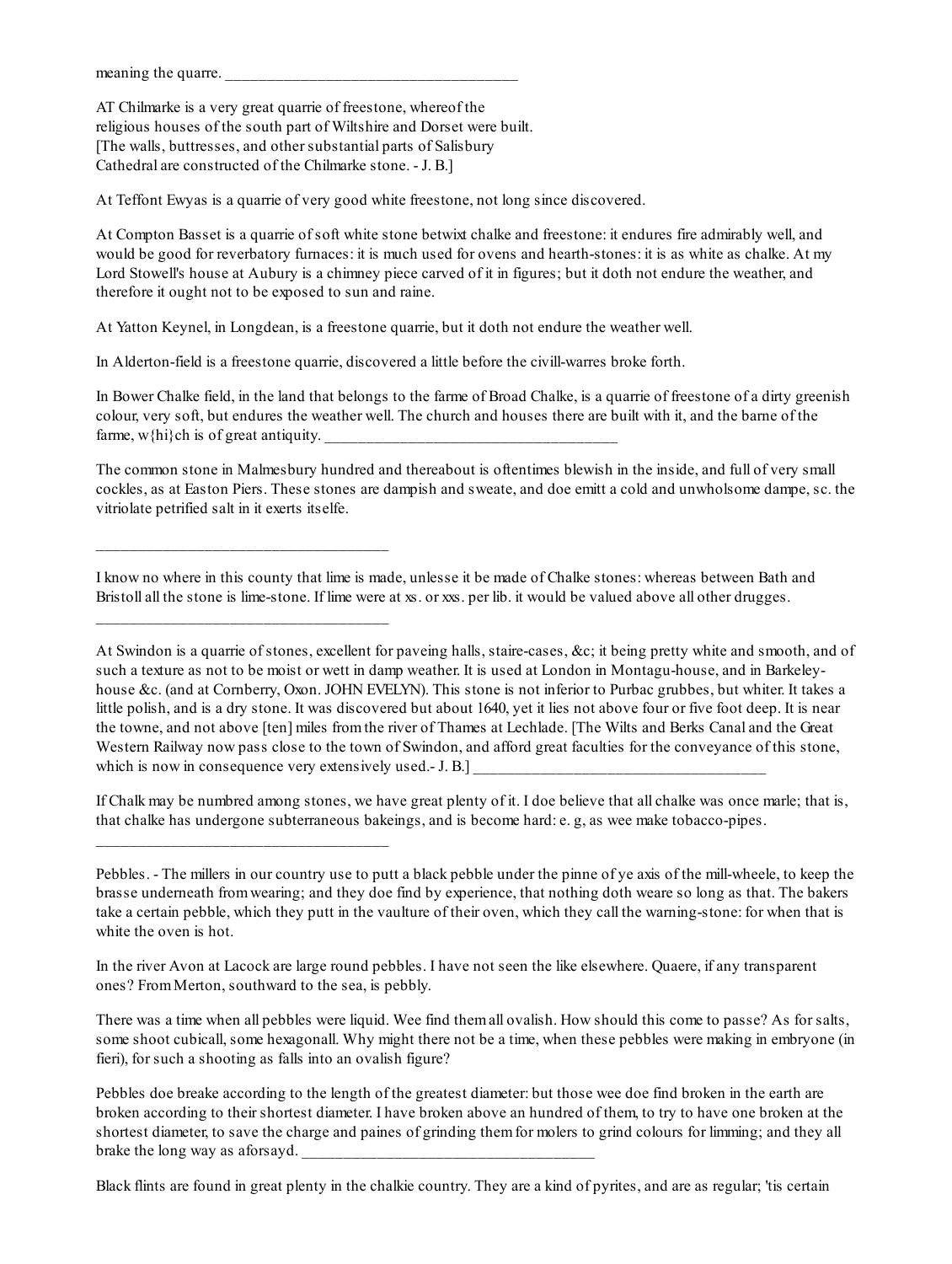they have been "in fluore".

\_\_\_\_\_\_\_\_\_\_\_\_\_\_\_\_\_\_\_\_\_\_\_\_\_\_\_\_\_\_\_\_\_\_\_

Excellent fire-flints are digged up at Dun's Pit in Groveley, and fitted for gunnes by Mr. Th. Sadler of Steeple Langford.

Anno 1655, I desired Dr. W. Harvey to tell me how flints were generated. He sayd to me that the black of the flint is but a natural vitrification of the chalke: and added that the medicine of the flint is excellent for the stone, and I thinke he said for the greene sicknesse; and that in some flints are found stones in next degree to a diamond. The doctor had his armes and his wife's cutt in such a one, which was bigger than the naile of my middle finger; found at Folkston in Kent, where he told me he was borne.

In the stone-brash country in North Wilts flints are very rare, and those that are found are but little. I once found one, when I was a little boy learning to read, in the west field by Easton Piers, as big as one's fist, and of a kind of liver colour. Such coloured flints are very common in and about Long Lane near Stuston, [Sherston ?-J. B.] and no where else that I ever heard of.

It is reported that at Tydworth a diamond was found in a flint, which the Countess of Marleborough had set in a ring. I have seen small fluores in flints (sparkles in the hollow of flints) like diamonds; but when they are applied to the diamond mill they are so soft that they come to nothing. But, had he that first found out the way of cutting transparent pebbles (which was not long before the late civill warres) kept it a secret, he might have got thousands of pounds by it; for there is no way to distinguish it from a diamond but by the mill.

I shall conclude with the stones called the Grey Wethers; which lye scattered all over the downes about Marleborough, and incumber the ground for at least seven miles diameter; and in many places they are, as it were, sown so thick, that travellers in the twylight at a distance take themto be flocks of sheep (wethers) fromwhence they have their name. So that this tract of ground looks as if it had been the scene where the giants had fought with huge stones against the Gods, as is described by Hesiod in his {Gk: theogonia}.

They are also (far fromthe rode) commonly called Sarsdens, or Sarsdon stones. About two or three miles fromAndover is a village called Sersden, i. e. Csars dene, perhaps don: Caesar's dene, Caesar's plains; now Salisbury plaine. (So Salisbury, Caesaris Burgus.) But I have mett with this kind of stones sometimes as far as fromChristian Malford in Wilts to Abington; and on the downes about Royston, &c. as far as Huntington, are here and there those Sarsdenstones. They peep above the ground a yard and more high, bigger and lesser. Those that lie in the weather are so hard that no toole can touch them. They take a good polish. As for their colour, some are a kind of dirty red, towards porphyry; some perfect white; some dusky white; some blew, like deep blew marle; some of a kind of olive greenish colour; but generally they are whitish. Many of themare mighty great ones, and particularly those in Overton Wood. Of these kind of stones are framed the two stupendous antiquities of Aubury and Stone-heng. I have heard the minister of Aubury say those huge stones may be broken in what part of themyou please without any great trouble. The manner is thus: they make a fire on that line of the stone where they would have it to crack; and, after the stone is well heated, draw over a line with cold water, and immediately give a smart knock with a smyth's sledge, and it will breake like the collets at the glasse-house. [This systemof destruction is still adopted on the downs in the neighbourhood of Avebury. Many of the upright stones of the great Celtic Temple in that parish have been thus destroyed in my time.- J. B.]

Sir Christopher Wren sayes they doe pitch (incline) all one way, like arrowes shot. Quaere de hoc, and if so to what part of the heavens they point? Sir Christopher thinks they were cast up by a vulcano.

## **CHAPTER VII. OFFORMED STONES.**

[AUBREY, and other writers of his time, designated by this termthe fossil remains of antediluvian animals and vegetables. This Chapter is very brief in the manuscript; and the following are the only passages adapted for this publication.

The numerous excavations which have been made in the county since Aubrey's time have led to the discovery of a great abundance of organic remains; especially in the northern part of the county, fromSwindon to Chippenhamand Box. Large collections have been made by Mr. John Provis and Mr. Lowe, of Chippenham, which it is hoped will be preserved in some public museum, for the advantage of future geologists.-J. B.]

THE stones at Easton-Piers are full of small cockles no bigger than silver half-pennies. The stones at Kington St. Michael and Dracot Cerne are also cockley, but the cockles at Dracot bigger. Cockleborough, near Chippenham, hath its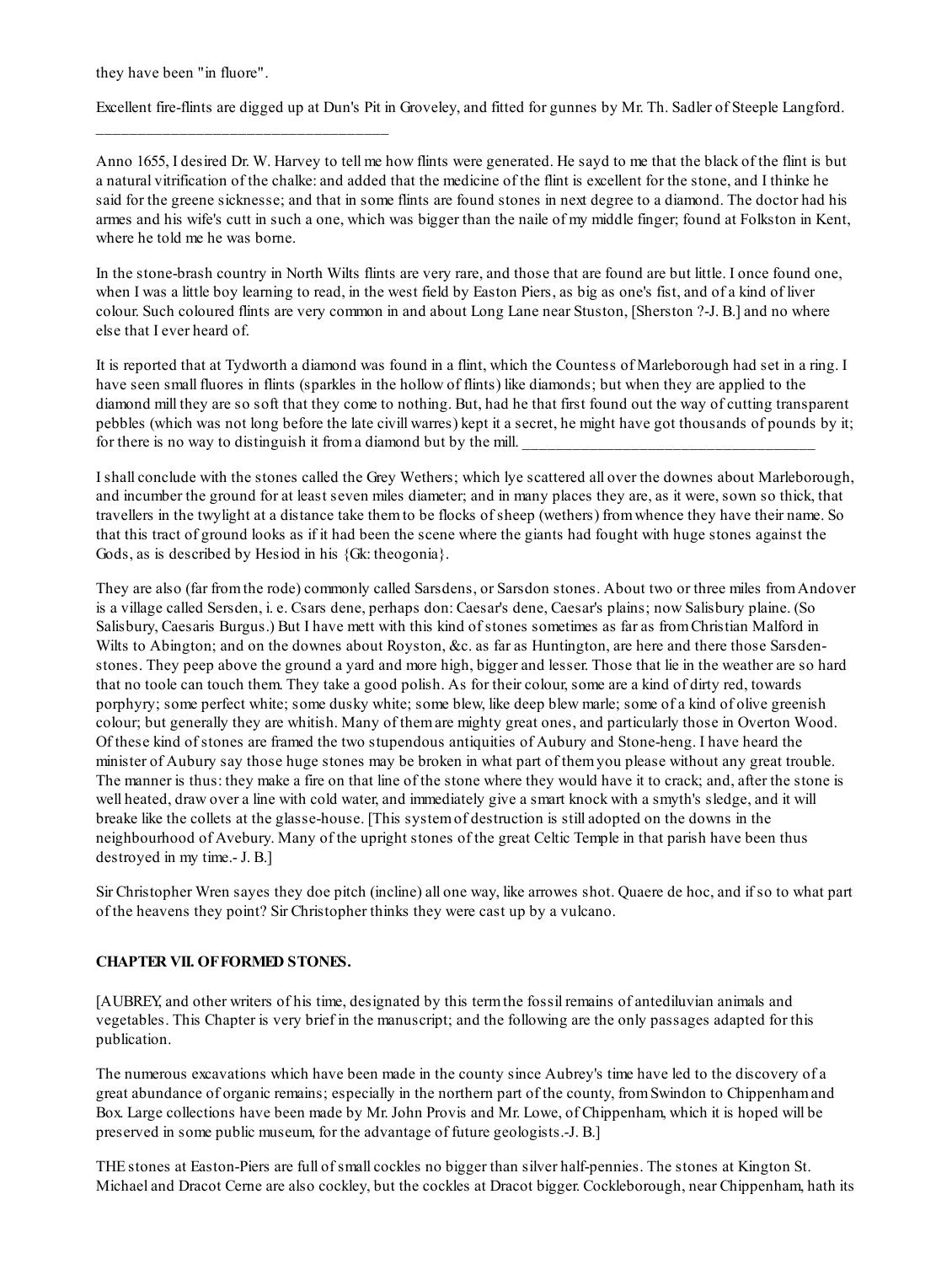denomination fromthe petrified cockles found there in great plenty, and as big as cockles. Sheldon, in the parish of Chippenham, hath its denomination fromthe petrified shells in the stones there.

At Dracot Cerne there is belemnites, as also at Tytherington Lucas. They are like hafts of knives, dimly transparent, having a seame on one side.

\_\_\_\_\_\_\_\_\_\_\_\_\_\_\_\_\_\_\_\_\_\_\_\_\_\_\_\_\_\_\_\_\_\_\_

\_\_\_\_\_\_\_\_\_\_\_\_\_\_\_\_\_\_\_\_\_\_\_\_\_\_\_\_\_\_\_\_\_\_\_

West from Highworth, towards Cricklad, are stones as big, or bigger than one's head, that lie common even in the highway, which are petrified sea-mushromes. They looke like honeycombs, but the holes are not hexagons, but round. They are found fromLydiard Tregoze to Cumnor in Barkshire, in which field I have also seen them. [See page 9.-J. B.]

At Steeple Ashton are frequently found stones resembling the picture of the unicorne's horn, but not tapering. They are about the bignesse of a cart-rope, and are of a reddish gray colour.

In the vicaridge garden at Bower Chalke are found petrified oyster shells; which the learned Mr. Lancelot Morehouse, who lived there some yeares, assured me: and I am informed since that there are also cockle shells and scalop shells. Also in the parish of Wotton Basset are found petrified oyster shells; and there are also found cornua ammonis of a reddish gray, but not very large. About two or three miles fromthe Devises are found in a pitt snake-stones (cornua ammonis) no bigger than a sixpence, of a black colour. Mr. John Beaumont, Junr., of Somersetshire, a great naturalist, tells me that some-where by Chilmarke lies in the chalke a bed of stones called "echini marini". He also enformes me that, east of Bitteston, in the estate of Mr. Montjoy, is a spring,-they call it a holy well,-where five-pointed stones doe bubble up (Astreites) which doe move in vinegar.

At Broad Chalke are sometimes found cornua ammonis of chalke. I doe believe that they might be heretofore in as great abundance hereabout as they are about Caynshamand Burnet in Somersetshire; but being soft, the plough teares them in pieces; and the sun and the frost does slake themlike lime. They are very common about West Lavington, with which the right honourable James, Earle of Abington, has adorned his grotto's there. There are also some of these stones about Calne.

## **CHAPTER VIII. AN HYPOTHESIS OFTHETERRAQUEOUS GLOBE. ADIGRESSION.**

[THE seventeenth century was peculiarly an age of scientific research and investigation. The substantial and brilliant discoveries of Newton induced many of his less gifted contemporaries to pursue inquiries into the arcana and profound mysteries of science; but where rational inferences and deductions failed, they too frequently had recourse to mere unsupported theory and conjectural speculation.

The stratification of the crust of our globe, and the division of its surface into land and water, was a fertile theme for conjecture; and many learned and otherwise sagacious writers, assigned imaginary causes for the results which they attempted to explain.

The chapter of Aubrey's work which bears the above title is, to some extent, of this nature. It consists chiefly of speculative opinions extracted fromother works, with a few conjectures of his own, which, though based upon the clear and judicious views of his friend Robert Hooke, do not, upon the whole, deserve much consideration; although to the curious in the history of Geologicalscience they may appear interesting. Its author had sufficient diffidence as to the merits of this chapter to describe it as "a digression; ad mentemMr. R. Hook, R.S.S."; and his friend Ray, in a letter already quoted, observes, after commending other portions of the present work, "I find but one thing that may give any just offence; and that is, the Hypothesis of the Terraqueous Globe; wherewith I must confess myself not to be satisfied: but that is but a digression, and aliene fromyour subject; and so may very well be left out". Ray's work on "Chaos and Creation" published in 1692, a year after the date of this letter, was a valuable contribution to the geological knowledge of the time. Some notes by Evelyn, on Aubrey's original MS., shew that he was at least equally credulous with the author.

Aubrey concludes that the universal occurrence of "petrified fishes' shells gives clear evidence that the earth hath been all covered over with water". He assumes that the irregularities and changes in the earth's surface were occasioned by earthquakes; and has inserted in his manuscript, fromthe London Gazette, accounts of three earthquakes, in different parts of Italy, in the years 1688 and 1690. A small 4to pamphlet, being "A true relation of the terrible Earthquake which happened at Ragusa, and several other cities in Dalmatia and Albania, the 6th of April 1667", is also inserted in the MS. Aubrey observes: "As the world was torne by earthquakes, as also the vaulture by time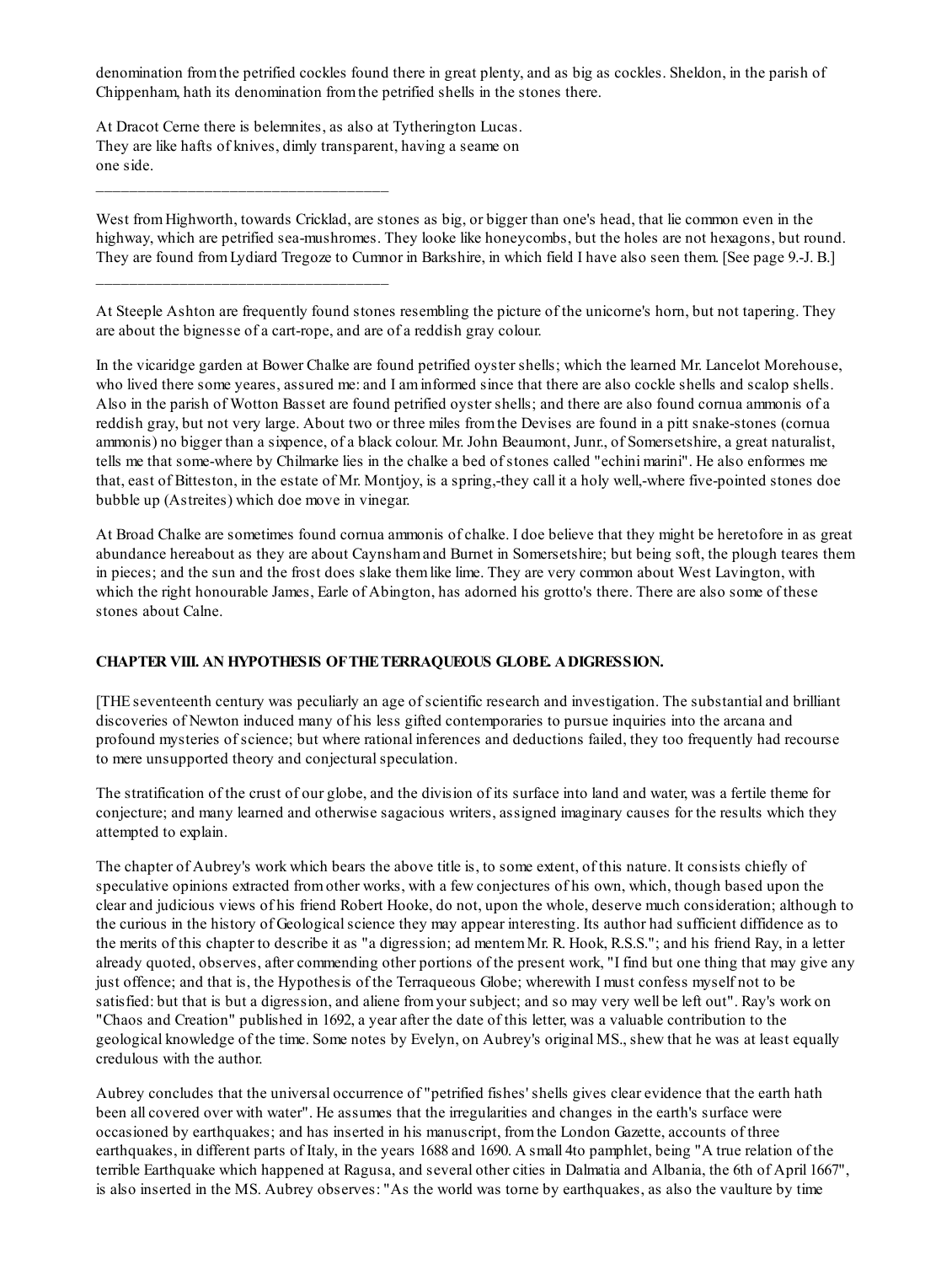foundred and fell in, so the water subsided and the dry land appeared. Then, why might not that change alter the center of gravity of the earth? Before this the pole of the ecliptique perhaps was the pole of the world". And in confirmation of these views he quotes several passages fromOvid's Metamorphoses, book i. fab. 7. 8. He also cites the scheme of Father Kircher, of the Society of Jesus, which, in a section of the globe, represents it as "full of cavities, and resembling the inside of a pomegranade", the centre being marked with a blazing fire, or "ignis centralis". "But now", writes Aubrey in 1691, "Mr. Edmund Halley, R.S.S., hath an hypothesis that the earth is hollow, about five hundred miles thick; and that a terella moves within it, which causes the variation of the needle; and in the center a sun". Further on he says, "that the centre of this globe is like the heart that warmes the body, is now the most commonly received opinion". On the subject of subterranean heats and fires the author quotes several pages fromDr. Edward Jorden's "Discourse of Natural Baths and Mineral Waters; wherein the original of fountains, the nature and differences of water, and particularly those of the Bathe, are declared". (4to. 1632.) He also extracts a passage fromLemery's "Course of Chymistry", (8vo. 1686,) as the foundation of a theory to explain the heat of the Bath waters.

The difficulty of reconciling the various opinions that were advanced with the Mosaic account of the Creation, was a great stumbling-block to the progress of geologicalscience at the time when Aubrey wrote. He was not however inclined to read the sacred writings too literally on this subject, for after giving a part of the first chapter of Genesis, he quotes (fromTimothy, ch. iii. v. 15) the words, "froma child thou hast known the Holy Scriptures, which are able to make thee wise unto salvation:" upon which he observes, "the Apostle doth not say, to teach natural philosophy: and see Pere Symond, where he says that the scriptures in some places may be erroneous as to philosophy, but the doctrine of the church is right". It is presumed that the above passages, which indicate the general nature of Aubrey's theory, will be sufficient, without further quotations fromthis chapter. - J. B.]

# **CHAPTER IX. OFPLANTS.**

Praesentemq{ue} refert quaelibet herba Deum.- OVID.

[THIS is one of the most copious chapters in Aubrey's work. Ray has appended a number of valuable notes to it, several of which are here printed. Dr. Maton has quoted fromthis chapter, which he mentions in terms of commendation, in his "Notices of animals and plants of that part of the county of Wilts within 10 miles round Salisbury", appended to Hatcher's History of Salisbury, folio, 1843.-J. B.]

IT were to be wish't that we had a survey or inventory of the plants of every county in England and Wales, as there is of Cambridgeshire by Mr. John Ray; that we might know our own store, and whither to repaire for themfor medicinall uses. God Almighty hath furnished us with plants to cure us, that grow perhaps within five or ten miles of our abodes, and we know it not.

Experience hath taught us that some plants have wonderful vertues; and no doubt all have so, if we knew it or could discover it. Homer writes sublimely, and calls them{Gk: Cheires Theion}, the hands of the gods: and we ought to reach themreligiously, with praise and thanksgiving.

I amno botanist myselfe, and I thinke we have very few in our countrey that are; the more is the pity. But had Tho. Willisel\* lived, and been in England, I would have employed himin this search.

\* THOMAS WILLISELwas a Northamptonshire man (Lancashire - J. RAY), a very poor fellow, and was a foot soldier in ye army of Oliver Cromwell. Lying at St. James's (a garrison then I thinke), he happened to go along with some simplers. He liked it so well that he desired to goe with themas often as they went, and tooke such a fancy to it that in a short time he became a good botanist. He was a lusty fellow, and had an admirable sight, which is of great use for a simpler; was as hardy as a Highlander; all the clothes on his back not worth ten groates, an excellent marksman, and would maintain himselfe with his dog and his gun, and his fishing-line. The botanists of London did much encourage him, and employed (sent) himall over England, Scotland, and good part of Ireland, if not all; where he made brave discoveries, for which his name will ever be remembred in herballs. If he saw a strange fowle or bird, or a fish, he would have it and case it. When ye Lord John Vaughan, now Earle of Carbery, was made Governour of Jamaica, 167-, I did recommend him to his Excellency, who made himhis gardiner there. He dyed within a yeare after his being there, but had made a fine collection of plants and shells, which the Earle of Carbery hath by him; and had he lived he would have given the world an account of the plants, animals, and fishes of that island. He could write a hand indifferent legible, and had made himself master of all the Latine names: he pourtrayed but untowardly. All the profession he had was to make pegges for shoes.

Sir WilliamPetty surveyed the kingdome of Ireland geographically, by those that knew not what they did. Why were it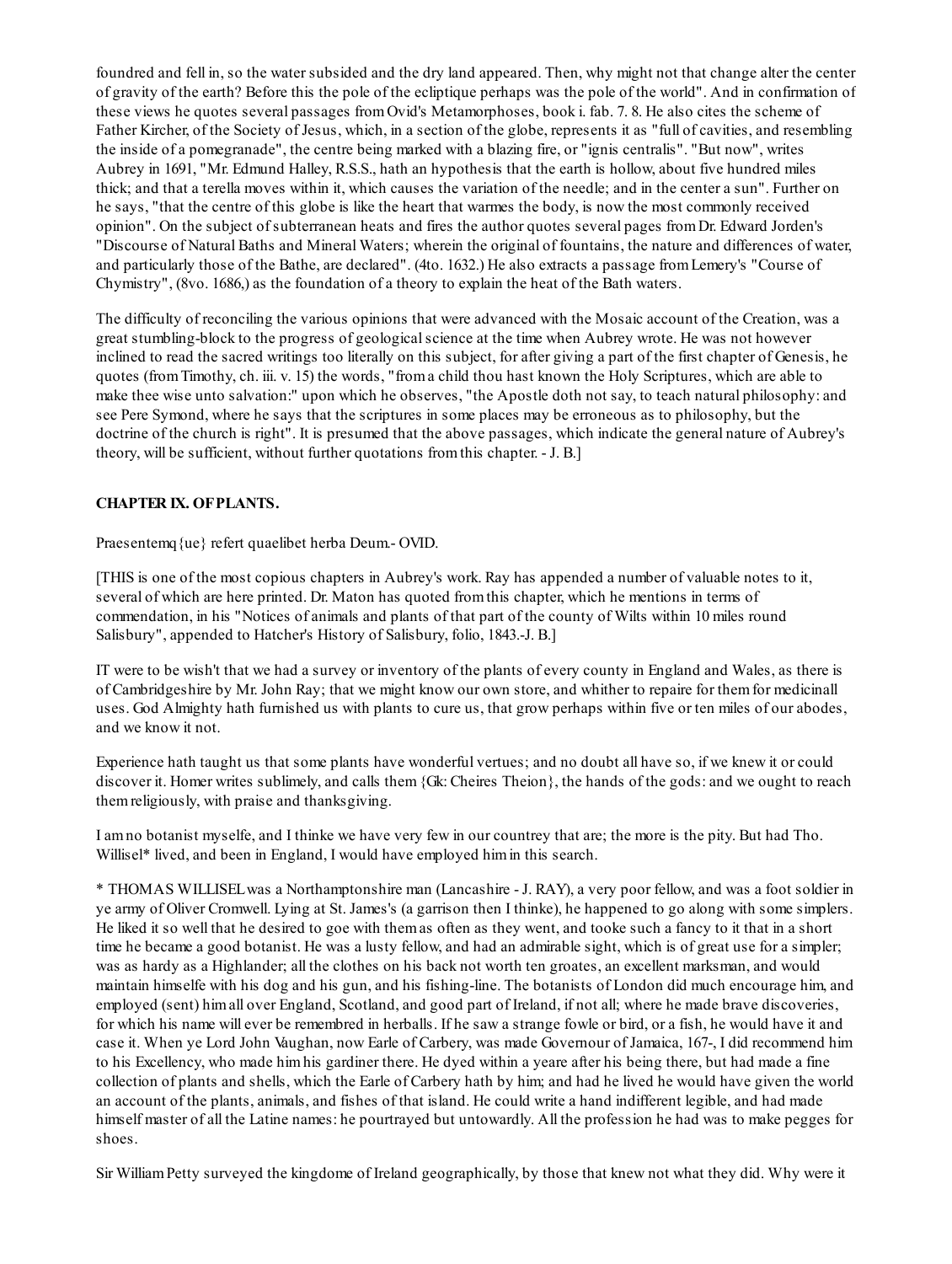impossible to procure a botanique survey of Wiltshire by apothecaries of severall quarters of the county? Their profession leadeth themto an acquaintance of herbes, and the taske being divided, would not be very troublesome; and, besides the pleasure, would be of great use. The apothecaries of Highworth, Malmesbury, Calne, and Bath (which is within three miles of Wilts) might give an account of the northern part of Wiltshire, which abounds with rare simples: the apothecaries of Warminster, the Devises, and Marleborough, the midland part; and the apothecaries of Salisbury the south part, towards the New Forest.

Mr. Hayward, the apothecary of Calne, is an ingenious person and a good botanist; and there-about is great variety of earths and plants. He is my friend, and eagerly espouses this designe. He was bred in Salisbury, and hath an interest with the apothecaries there, and very likely at Bath also. I had a good interest with two very able apothecaries in Salisbury: Hen. Denny (Mr. Hayward's master), and Mr. Eires; but they are not long since dead. But Mr. Andrewes, on the ditch there, hath assured a friend of mine, Robt. Good, M.A. that he will preserve the herbes the herbe-women shall bring him, for my use.

If such an inventory were made it would sett our countrey-men a worke, to make 'emlove this knowledge, and to make additions.

In the meantime, that this necessary topick be not altogether void, I willsett down such plants as I remember to have seen in my frequent journeys. 'Twas pleasant to behold how every ten or twenty miles yield a new entertainment in this kind.

I will begin in the north part, towardes Coteswold in Gloucestershire.

In Bradon Forest growes very plentifully rank wood-wax; and a blew grasse they call July-flower grasse, which cutts the sheepes mouthes; except in the spring. (I suppose it is that sort of Cyperus grasse which some herbarists call "gramen caryophylleu{s}".- J. RAY.) Wood- waxgrowes also plentifully between Easton-Piers and Yatton Keynel; but not so rank as at Bradon Forest.

At Mintie is an abundance of wild mint, fromwhence the village is denominated.

Argentina (wild tansey) growes the most in the fallowes in Coteswold, and North Wilts adjoyning, that I ever saw. It growes also in the fallowes in South Wiltshire, but not so much. (Argentina grows for ye most part in places that are moist underneath, or where water stagnates in winter time. - J. RAY.

About Priory St. Maries, and in the Minchin-meadowes\* there, but especially at Brown's-hill, which is opposite to the house where, in an unfortunate hour,+ I drew my first breath, there is infinite variety of plants; and it would have tempted me to have been a botanist had I had leisure, which is a jewell I could be never master of. In the banks of the rivulet growes abundantly maiden-haire (adiantumcapillas veneris), harts-tongue, phyllitis, brooke-lime (anagallis aquatica), &c. cowslip (arthritica) and primroses (primula veris) not inferior to Primrose Hills. In this ground calver-keys, hare-parsely, wild vetch, maiden's-honesty, polypodium, fox-gloves, wild-vine, bayle. Here is wonderfull plenty of wild saffron, carthamus, and many vulnerary plants, now by me forgott. There growes also adder's-tongue, plenty - q. if it is not the same with viper's-tongue? (We have no true black mayden-hair growing in England. That which passeth under that name in our apothecaries' shops, and is used as its succeedaneum, is trichomores. Calver-keys, hare's-parseley, mayden's-honesty, are countrey names unknown to me. Carthamus growes no where wild with us. It may possibly be sown in ye fields, as I have seen it in Germany.-J. RAY.)

\* Minchin is an old word for a nunne.

\_\_\_\_\_\_\_\_\_\_\_\_\_\_\_\_\_\_\_\_\_\_\_\_\_\_\_\_\_\_\_\_\_\_\_

\_\_\_\_\_\_\_\_\_\_\_\_\_\_\_\_\_\_\_\_\_\_\_\_\_\_\_\_\_\_\_\_\_\_\_

+ Vide my Villa. "Quoque loco primumtibisummale cognitus infans". In Natalem, Ovid. Trist. lib. iii.

This north part of the shire is very naturall for barley. Till the beginning of the civill warrs wheat was rarely sown hereabout; and the brown bread was barley: now all the servants and poor people eat wheaten bread.

Strawberries have a most delicious taste, and are so innocent that a woman in childbed, or one in a feaver, may safely

Strawberries (fragaria), in Colern woods, exceeding plentifull; the earth is not above two inches above the free-stone. The poor children gather them, and sell themto Bathe; but they kill the young ashes, by barking themto make boxes to put themin.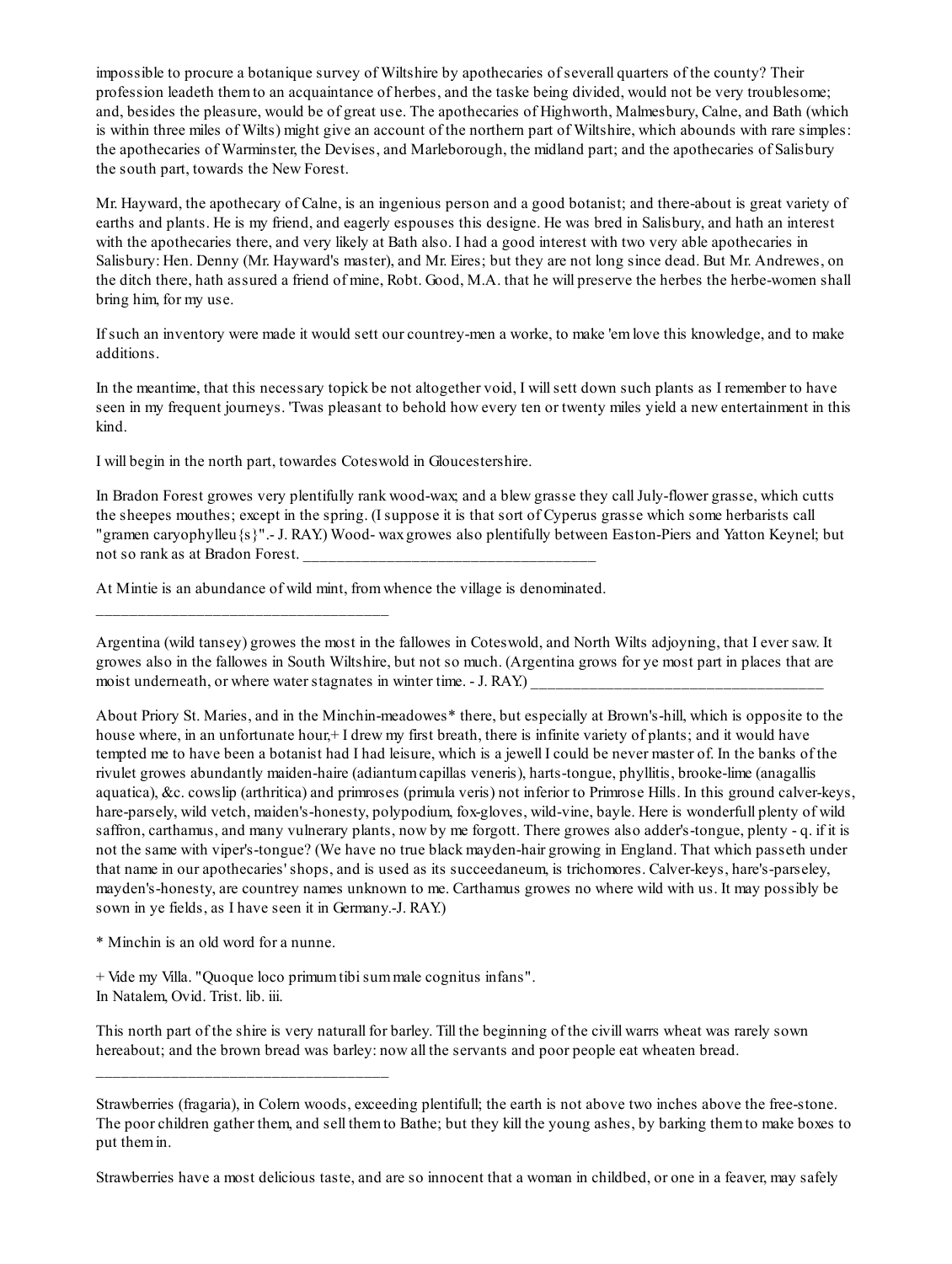eate them: but I have heard Sir Christopher Wren affirm, that if one that has a wound in his head eates them, they are mortall. Methinks 'tis very strange. Quaere, the learned of this?

About Totnam-well is a world of yellow weed (q. nomen) which the diers use for the first tinge for scarlet; and afterwards they use cutchonele.

Bitter-sweet (dulcamara), with a small blew flower, plenty at Box. (And Market Lavington, in the withy-bed belonging to the vicarage.- BISHOPTANNER.)

\_\_\_\_\_\_\_\_\_\_\_\_\_\_\_\_\_\_\_\_\_\_\_\_\_\_\_\_\_\_\_\_\_\_\_

Ferne (filix); the largest and rankest growes in Malmesbury hundred: but the biggest and tallest that ever I saw is in the parke at Draycot Cerne, as high almost as a man on horseback, on an ordinary horse.

"The forest of Savernake is of great note for plenty of game, and for a kind of ferne there that yieldeth a most pleasant savour".-(Fuller's Worthies: Wilts, Hen. Sturmy.)

This ferne is mentioned by Dr. Peter Heylin in his Church History, in the Pedegre of Seymour. The vicar of Great Bedwin told me that he hath seen and smelt the ferne, and that it is like other ferne, but not so big. He knowes not where it growes, but promised to make enquirie. Now Mr. Perkins sayes that this is sweet cis, and that it is also found in the New Forest; but me thinkes the word Savernake seems to be a sweet- oke-ferne: - oke, is oake; verne is ferne; perhaps sa, or sav, is sweet or savorous. - (Vide Phytologia Britannic., where this fern is taken notice of. Sweet fern is the vulgar name, for sweet chervill or cicely; but I never found that plant wild in England.-J. RAY.)

Danes-blood (ebulis) about Slaughtonford is plenty. There was heretofore (vide J. Milton) a great fight with the Danes, which made the inhabitants give it that name.

Wormewood exceedingly plentifull in all the wast grounds in and about Kington St. Michael, Hullavington, and so to Colerne, and great part of the hundred of Malmesbury.

Horse-taile (equisetum). Watchmakers and fine workers in brasse use it after smooth filing. They have it fromHolland; but about Dracot Cerne and Kington St. Michael, in the minchin-meadow of Priory St. Maries, is great quantity of the same. It growes four and five foot high.

Coleworts, or kale, the common western dish, was the Saxon physic. In the east it is so little esteemed that the poor people will not eate it.

About Malmesbury "ros solis", which the strong-water men there doe distill, and make good quantitys of it. In the woods about the Devises growes Solomon's-seale; also goates-rue (gallega); as also that admirable plant, lilly-convally. Mr. Meverell says the flowers of the lilly-convally about Mosco are little white flowers.-(Goat's-rue:- I suspect this to be a mistake; for I never yet heard that goat's-rue was found by any man growing wild in England.-J. RAY.)

The middle part of Wilts.- Naked-boys (q. if not wild saffron) about Stocton. (Naked-boys is, I suppose, meadow saffron, or colchicum, for I doe not remember ever to have seen any other sort of saffron growing wild in England. - J.  $RAY.$ 

The watered meadows all along fromMarleborough to Hungerford, Ramesbury, and Littlecot, at the later end of Aprill, are yellow with butter flowers. When you come to Twyford the floted meadowes there are all white with little flowers, which I believe are ladysmocks (cardamine): quaere of some herbalist the right name of that plant. (Ranunculus aquaticus folio integro et multumdiviso, C. Bankini.- J. RAY.) The graziers told me that the yellow meadowes are by much the better, and those white flowers are produc't by a cold hungry water.

South part. - At the east end of Ebbesbourne Wake is a meadowe called Ebbesbourne, that beareth grasse eighteen foot long. I myself have seen it of thirteen foot long; it is watered with the washing of the village. Upon a wager in King James the First's time, with washing it more than usuall, the grasse was eighteen foot long. It is so sweet that the pigges will eate it; it growes no higher than other grasse, but with knotts and harles, like a skeen of silke (or setts together). They cannot mowe it with a sythe, but they cutt it with such a hooke as they bagge pease with.

At Orston [Orcheston] St. Maries is a meadowe of the nature of that at Ebbesbourne aforesayd, which beares a sort of very long grasse. Of this grasse there was presented to King James the First some that were seventeen foot long: here is only one acre and a half of it. In common yeares it is 12 or 13 foot long. It is a sort of knott grasse, and the pigges will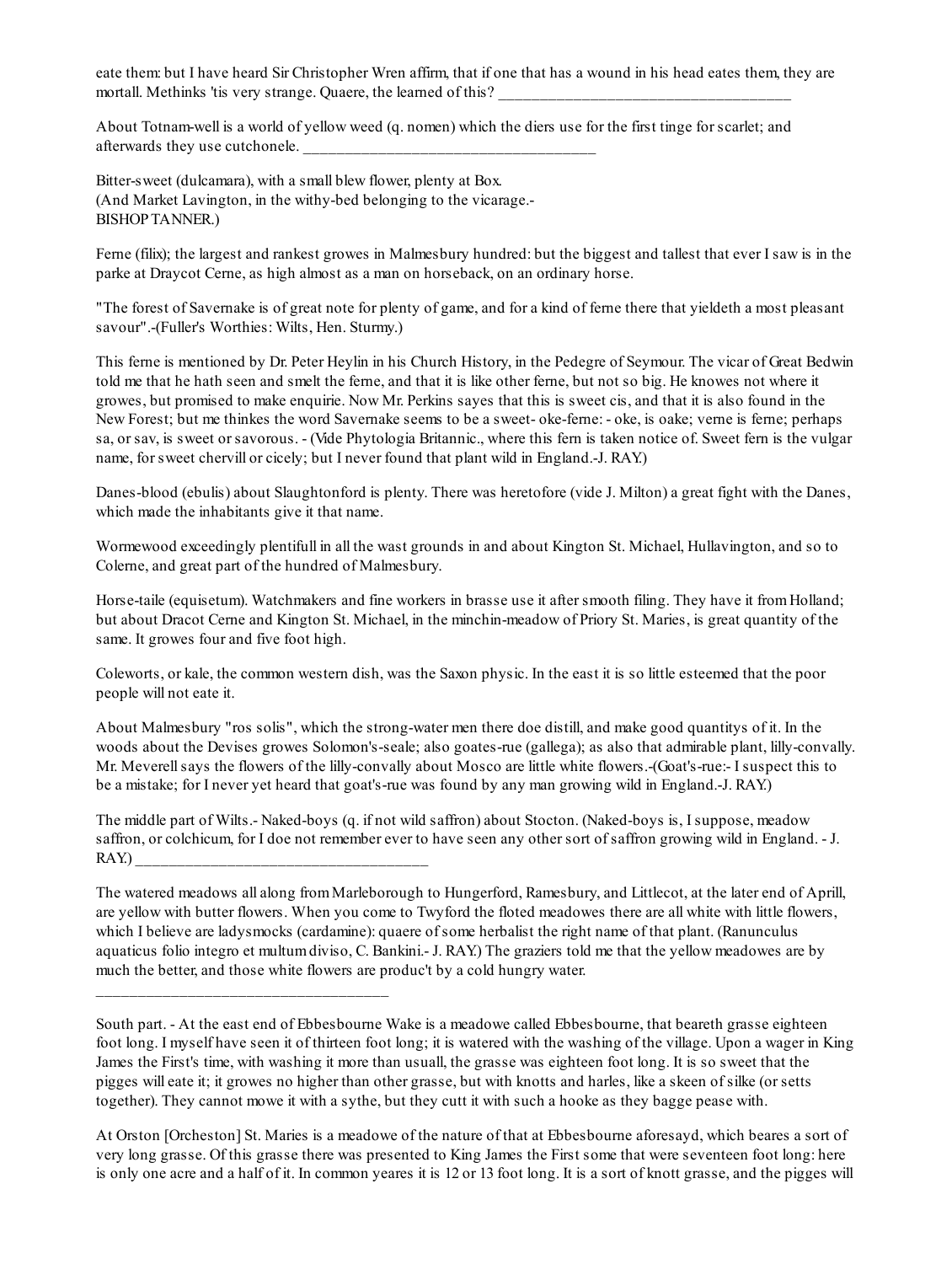#### eate it.

[The "Orcheston Grass" has long been famous as one of the most singular vegetable products of this country. From the time of Fuller, who particularly mentions it in his "Worthies of England", many varying and exaggerated accounts of it have been published: but in the year 1798 Dr. Maton carefully examined the grass, and fully investigated the peculiar circumstances of soil and locality which tend to its production. He contributed the result of his inquiries to the Linnaean Society, in a paper which is printed in the fifth volume of their Transactions. Some comments on that paper, and on the subject generally, by Mr. Davis, of Longleat, will be found in the second volume of the Beauties of Wiltshire, p. 79. That gentleman states that "its extraordinary length is produced by the overflowing of the river on a warmgravelly bed, which disposes the grass to take root and shoot out fromthe joints, and then root again, and thus again and again; so that it is frequently of the length of ten or twelve feet and the quantity on the land immense, although it does not stand above two feet high fromthe ground". Although the meadow at Orcheston St. Mary in which this grass grows is only two acres and a half in extent, its produce in a favourable season, is said to have exceeded twelve tons of hay. Shakspere, to whomall natural and rural objects were familiar, alludes to the "hindering knot-grass", in A Midsummer Night's Dream, Act iii. sc. 2.

Ramsons (alliumursinum, fl. albo): tast like garlick: they grow much in Cranbourn Chace. A proverb: -

"Eate leekes in Lide,\* and ramsins in May, And all the yeare after physitians may play".

\_\_\_\_\_\_\_\_\_\_\_\_\_\_\_\_\_\_\_\_\_\_\_\_\_\_\_\_\_\_\_\_\_\_\_

\_\_\_\_\_\_\_\_\_\_\_\_\_\_\_\_\_\_\_\_\_\_\_\_\_\_\_\_\_\_\_\_\_\_\_

\* March.

[I have seen this old proverb printed, "Eat leekes in Lent, and raisins in May, &c." - J. B.]

No wild oates in Wiltshire, or rarely. In Somersetshire, common. (There is abundance of wild oats in the middle part of Wiltsh., especially in the west clay of Market Lavington field, when the crop is barley. - BISHOPTANNER.)

Thorowaxbeares a pretty little yellow flower, not much unlike the blowing of a furze that growes so common on the downes, close to the ground: the bees love it extremely. (There is a mistake in thorowax, or perfoliata; for that rises to a good stature, and hath no such flower. I suppose the plant you mean is trifoliumcorniculatum, or bird's-foot trefoil.-J.  $RAY.$ 

The right honorable James, Earle of Abingdon, tells me that there are plenty of morillons about Lavingtons, which he eates, and sends to London. Methinkes 'tis a kind of ugly mushroom. Morillons we have fromGermany and other places beyond sea, which are sold here at a deare rate; the outer side is like a honeycombe. I have seen themof nine inches about They grow near the rootes of elmes.

Poppy (papaver) is common in the corn fields; but the hill above Harnham, by Salisbury, appeares a most glorious scarlet, it is so thick there.

"Ilia soporiferum, parvas initura penates, Colligit agresti lene papaver humo. Dumlegit oblito fertur gustasse palato, Longamq{ue} imprudens exsoluisse famem". - OVID. FAST. lib. iv.

In a ground of mine called Swices (which is a neck of land at the upper end of the field called Shatcomb) growes abundantly a plant called by the people hereabout crow-bells, which I never saw any where but there. "Swice", in the old English, signifies a neck.

Dwarfe-elder (ebulus) at Box, &c. common enough: at Falston and Stoke Verdon, in the high waies. The juice of ebulus turnes haire black; and being mingled with bull's fatt is Dr. Buller's remedie for the gowte.

The best way to dye haire browne is to take alhanna in powder, mix't with fair water as thick as mustard: lay it on the haire, and so tye it up in a napkin for twelve houres time. Doe thus for sixdayes together, putting on fresh every day for that time. This will keep the haire browne for one whole yeares time after it. The alhanna does prepare the hair and makes it of a darke red or tawny colour. Then they take "takout", which is like a small gall, and boyle it in oyle till it hath drunk up all the oyle; then pulverize it, and mixit with water and putt it on the haire. Grind a very little of alkohol, which they use in glazeing of their earthen vessels, in a mortar with the takout, and this turnes the haire to a perfect black.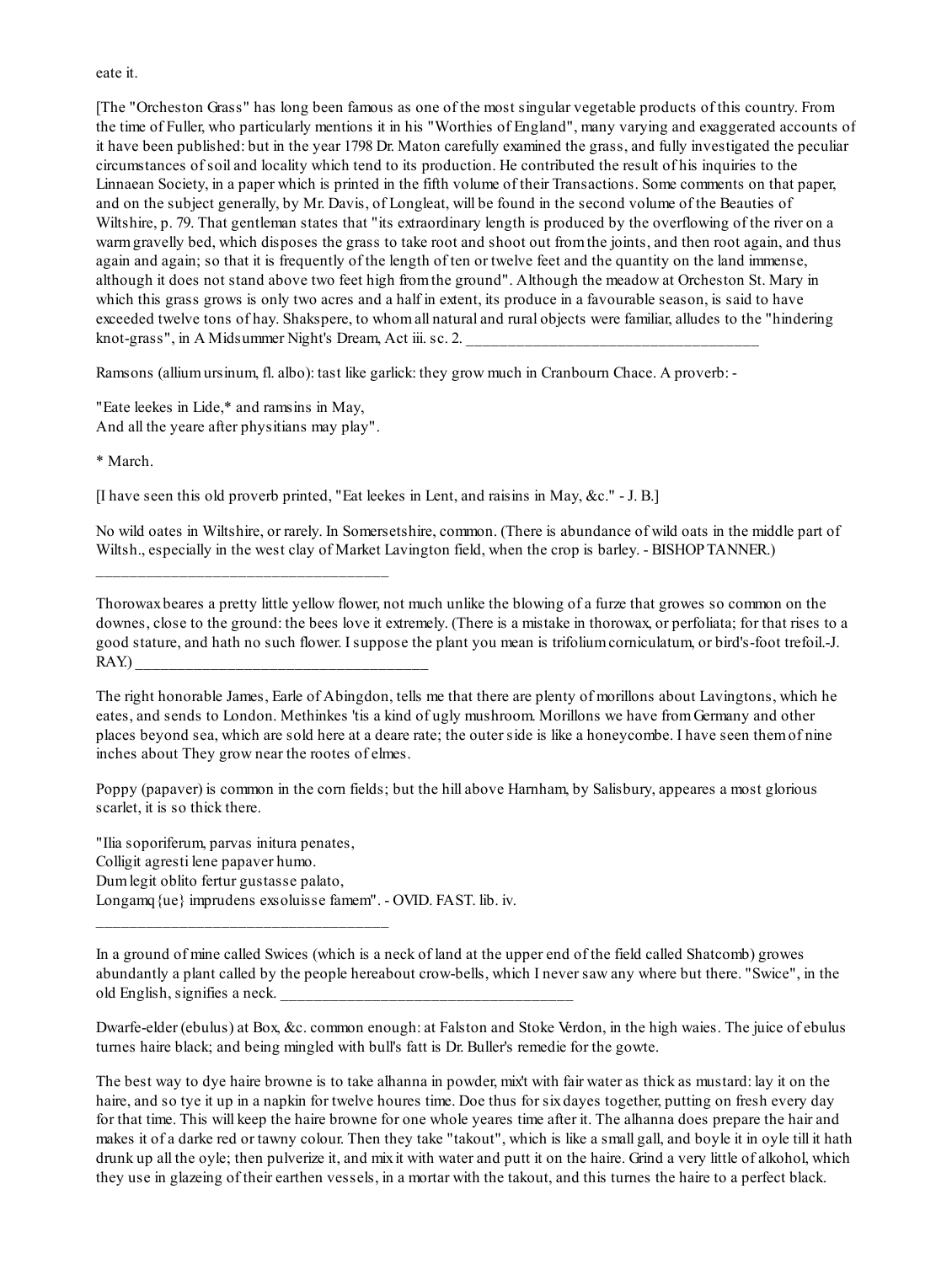This receipt I had frommy worthy and obligeing friend Mr. Wyld Clarke, merchant, of London, who was factour many yeares at S{an}cta-Cruce, in Barberie, and brought over a quantity of these leaves for his own use and his friends. 'Tis pity it is not more known. 'Tis leaves of a tree like a berbery leafe. Mr. Clarke hath yet by him(1690) above half a peck of the alhanna.

Dr. Edw. Brown, M.D. in his Travells, sc. description of Larissa and Thessalie, speakes of alhanna. Mr. Wyld Clarke assures me that juice of lemons mixt with alhanna strikes a deeper and more durable colour either in the hands or nailes.

\_\_\_\_\_\_\_\_\_\_\_\_\_\_\_\_\_\_\_\_\_\_\_\_\_\_\_\_\_\_\_\_\_\_\_

\_\_\_\_\_\_\_\_\_\_\_\_\_\_\_\_\_\_\_\_\_\_\_\_\_\_\_\_\_\_\_\_\_\_\_

Tobacco. - We have it onely in gardens for medicine; but in the neighbouring county of Gloucester it is a great commodity. Mdm. "Tobacco was first brought into England by Ralph Lane in the eight and twentieth yeare of Queen Elizabeth's raigne". - Sir Richard Baker's Chronicle. Rider's Almanack (1682) sayes since tobacco was first brought into England by Sir Walter Raleigh, 99 yeares. Mr. Michael Weekes, of the custome house, assures me that the customof tobacco is the greatest of all other, and amounts now (1688) to four hundred thousand pounds per annum. [Now (1847) about three millions and a half.- J. B.]

Broome keeps sheep fromthe rott, and is a medicine not long since found out by physitians for the dropsy. In some places I knew carefull husbandmen that quite destroyed their broome (as at Lanford), and afterwards their sheep died of the rott, fromwhich they were free before the broomwas cutt down; so ever since they doe leave a border of broome about their grounds for their sheep to browze on, to keep them sound.

Furzes (genista spinosa).-I never saw taller or more flourishing English furzes than at Chalke. The Great Duke of Thuscany carried furzes out of England for a rarity in his magnificent garden. I never saw such dwarft furzes as at Bowdon parke; they did but just peep above the ground.

Oakes (the best of trees).-We had great plenty before the disafforestations. We had in North Wiltshire, and yet have, though not in the former plenty, as good oakes as any in England. The best that we have now (1670) are at Okesey Parke, Sir Edward Poole's, in Malmesbury hundred; and the oakes at Easton Piers (once mine) were, for the number, not inferior to them. In my great-grandfather Lite's time (15-) one might have driv'n a plough over every oake in the oakclose, which are now grown stately trees. The great oake by the day- house [dairy house - J. B.] is the biggest oake now, I believe, in all the countie. There is a common wealth of rookes there. When I was a boy the two greatest oakes were, one on the hill at the parke at Dracot Cerne; the other at Mr. Sadler's, at Longley Burrell. 'Twas of one of these trees, I remember, that the trough of the paper mill at Long-deane, in the parish of Yatton Keynell, anno 1636, was made. In Garsden Parke (now the Lord Ferrars) is perhaps the finest hollow oake in England; it is not high, but very capacious, and well wainscotted; with a little table, which I thinke eight may sitt round. When an oake is felling, before it falles, it gives a kind of shreikes or groanes, that may be heard a mile off, as if it were the genius of the oake lamenting. E. Wyld, Esq. hath heard it severall times. This gave the occasion of that expression in Ovid's Metamorph. lib. viii. fab. ii. about Erisichthon's felling of the oake sacred to Ceres:- "gemitumq{ue} dedit decidua quercus".

In a progresse of K. Charles I. in time of peace, three score and ten carts stood under the great oake by Woodhouse. It stands in Sir James Thinne's land. On this oake Sir Fr. D-- hung up thirteen, after quarter. Woodhouse was a garrison for the Parliament. He made a sonn hang his father, or e contra. Fromthe body of this tree to the extreme branches is nineteen paces of Captain Hamden, who cannot pace less than a yard. (Of prodigious trees of this kind you willsee many instances in my Sylva, which Mr. Ray has translated and inserted in his Herbal.- J. EVELYN.)

But Mr. Perkins, who lives in the New Forest, sayes that there are two other oakes besides that which breed green buddes about Christmas day (pollards also), but not constantly. One is within two leagges of the King's-oake, the other a mile and a halfe off. [Leagges, probably lugs: a lug being "a measure of land, called otherwise a pole or perch". (Bailey's Dictionary.) The context renders leagues improbable.-J. B.]

Elmes.-I never did see an elme that grew spontaneously in a wood, as oakes, ashes, beeches, &c.; which consideration made me reflect that they are exotique; but by whomwere they brought into this island? Not by the Saxons; for upon enquiry I amenformed that there are none in Saxony, nor in Denmarke, nor yet in France, spontaneous; but in Italy they are naturall; e. g. in Lombardie, &c. Wherefore I aminduced to believe that they were brought hither out of Italy by the

In the New Forest, within the trenches of the castle of Molwood (a Roman camp) is an old oake, which is a pollard and short It putteth forth young leaves on Christmas day, for about a week at that time of the yeare. Old Mr. Hastings, of Woodlands, was wont to send a basket full of themevery yeare to King Charles I. I have seen of themseverall Christmasses brought to my father.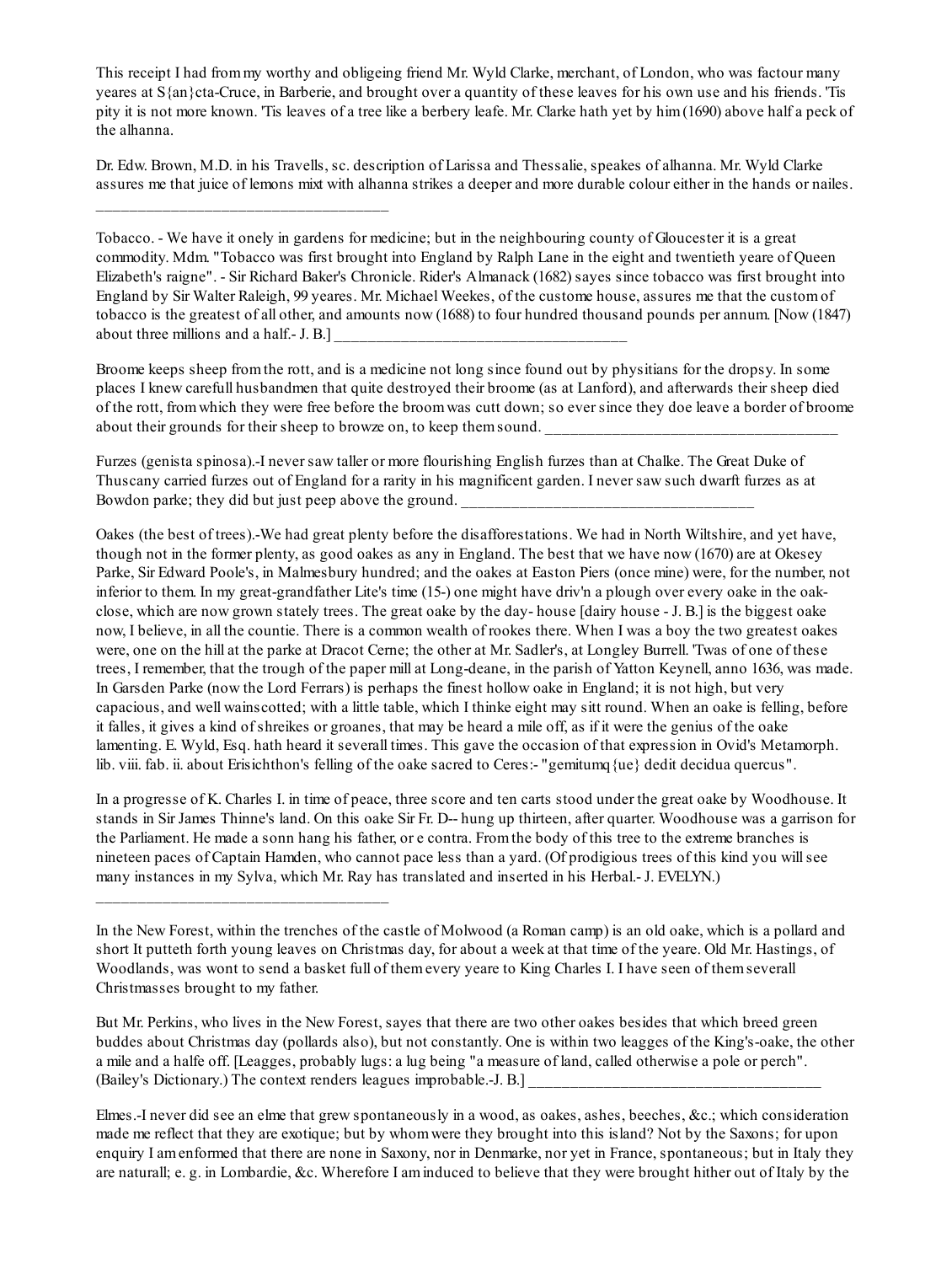Romans, who were cultivators of their colonies. The Saxons understood not nor cared for such improvements, nor had hardly leisure if they would.

Anno 1687 I travelled fromLondon as far as the Bishoprick of Durham. FromStamford to the bishoprick I sawe not one elme on the roade, whereas fromLondon to Stamford they are in every hedge almost. In Yorkshire is plenty of trees, which they call elmes; but they are wich-hazells, as wee call them in Wilts (in some counties wich- elmes). I acquainted Mr. Jo. Ray of this, and he told me when he travelled into the north he minded it not, being chiefly intent on herbes; but he writes the contrary to what I doe here: but it is matter of fact, and therefore easily to bee prov'd. [See Ray's Letter to Aubrey, ante, p. 8.] "Omnesq{ue}, radicumplantis proveniunt". - Plin. lib. xvi. cap. 17.

In the Villare Anglicanumare a great many towns, called Ash-ton, Willough-by, &c. but not above three or four Elme-tons.

\_\_\_\_\_\_\_\_\_\_\_\_\_\_\_\_\_\_\_\_\_\_\_\_\_\_\_\_\_\_\_\_\_\_\_

\_\_\_\_\_\_\_\_\_\_\_\_\_\_\_\_\_\_\_\_\_\_\_\_\_\_\_\_\_\_\_\_\_\_\_

\_\_\_\_\_\_\_\_\_\_\_\_\_\_\_\_\_\_\_\_\_\_\_\_\_\_\_\_\_\_\_\_\_\_\_

In the common at Urshfont was a mighty elme, which was blown down by the great wind when Ol. Cromwell died. I sawe it as it lay along, and I could but just looke over it. [See note in page 14.-J. B.]

Since the writing this of elmes, Edmund Wyld, Esq. of Houghton Conquest in Bedfordshire, R.S.S. assures me that in Bedfordshire, in severall woods, e. g. about Wotton, &c. that elmes doe grow naturally, as ashes, beeches, &c.; but quaere, what kind of elm it is?

Beeches.-None in Wilts except at Groveley. (In the wood belonging to Mr. Samwell's farmat Market Lavington are three very large beeches.- BISHOPTANNER.) I have a conceit that long time ago Salisbury plaines might have woods of them, but that they cut themdown as an incumbrance to the ground, which would turn to better profit by pasture and arable. The Chiltern of Buckinghamshire is much of the like soile; and there the neernesse of Bucks to London, with the benefit of the Thames, makes their woods a very profitable commodity.

About the middle of Groveley Forest was a fair wood of oakes, which was called Sturton's Hatt. It appeared a good deale higher than the rest of the forest (which was most coppice wood), and was seen over all Salisbury plaines. In the middle of this hatt of trees (it resembled a hatt) there was a tall beech, which overtopt all the rest. The hatt was cutt down by Philip II. Earle of Pembroke, 1654; and Thomas, Earle of Pembroke, disafforested it, andeg. 1684.

Birch. - Wee have none in North Wilts, but some (no great plenty) in South Wilts: most by the New Forest (In the parish of Market Lavington is a pretty large coppice, which consists for the most part of birch; and fromthence it is well known by the name of the Birchen coppice.- BISHOPTANNER.)

In the parish of Hilmerton, in the way fromCalne, eastward, leaving Hilmerton on the left hand, grows a red withy on the ditch side by the gate, 10 feet 6 inches about; and the spreading of the boughs is seaven yards round fromthe body of the tree.

Wich-hazel in the hundred of Malmesbury and thereabout, spontaneous. There are two vast wich-hazel trees in Okesey Parke, not much lesse than one of the best oakes there.

At Dunhed St. Maries, at the crosse, is a wich-hazell not lesse worthy of remarque than Magdalene-College oake (mentioned by Dr. Rob. Plott), for the large circumference of the shadowe that it causeth. When I was a boy the bowyers did use them to make bowes, and they are next best to yew.

Hornbeamwe have none; neither did I ever see but one in the west of England, and that at Bathwick, juxta Bath, in the court yard of Hen. Nevill, Esq.

Yew trees naturally grow in chalkie countrys. The greatest plenty of them, as I believe, in the west of England is at Nunton Ewetrees. Between Knighton Ashes and Downton the ground produces themall along; but at Nunton they are a wood. At Ewridge, in the parish of Colern, in North Wilts (a stone brash and a free stone), they also grow indifferently plentifull; and in the parish of Kington St Michael I remember three or four in the stone brash and red earth.

When I learnt my accidents, 1633, at Yatton Keynel, there was a fair and spreading ewe-tree in the churchyard, as was common heretofore. The boyes tooke much delight in its shade, and it furnish't themwith their scoopes and nuttcrackers. The clarke lop't it to make money of it to some bowyer or fletcher, and that lopping kill'd it: the dead trunke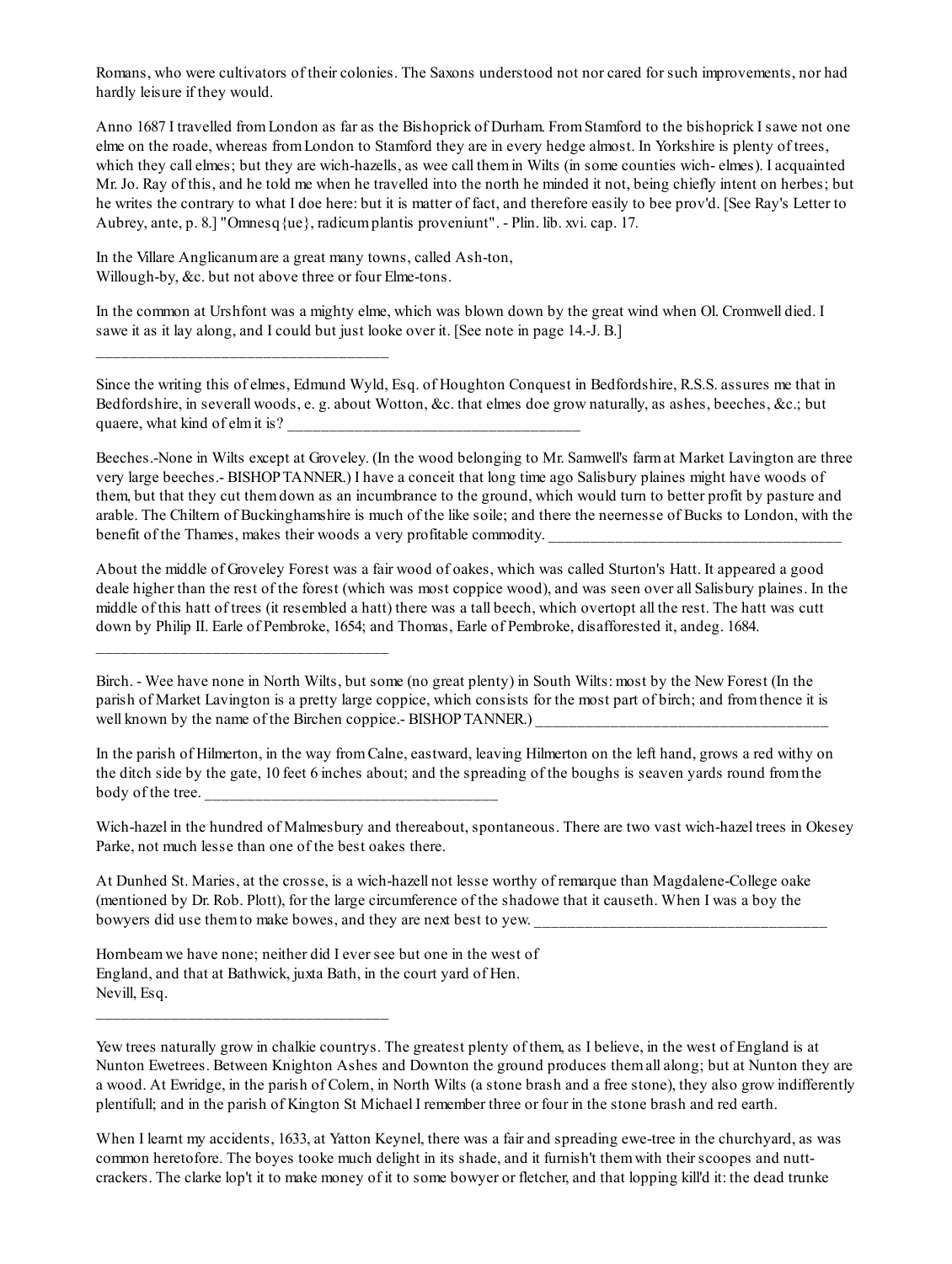remaines there still. (Eugh-trees grow wild about Winterslow. A great eugh-tree in North Bradley churchyard, planted, as the tradition goes, in the time of ye Conquest. Another in .... Cannings churchyard. Leland (Itinerary) observes that in his time there was thirty-nine vast eugh-trees in the churchyard belonging to Stratfleur Abbey, in Wales.-BISHOP TANNER. Abundance of ewgh-trees in Surrey, upon the downes, heretofore, tho now much diminished.-J. EVELYN.)

Box, a parish so called in North Wilts, neer Bathe, in which parish is our famous freestone quarre of Haselbery: in all probability tooke its name fromthe box-trees which grew there naturally, but now worne out.

\_\_\_\_\_\_\_\_\_\_\_\_\_\_\_\_\_\_\_\_\_\_\_\_\_\_\_\_\_\_\_\_\_\_\_

\_\_\_\_\_\_\_\_\_\_\_\_\_\_\_\_\_\_\_\_\_\_\_\_\_\_\_\_\_\_\_\_\_\_\_

\_\_\_\_\_\_\_\_\_\_\_\_\_\_\_\_\_\_\_\_\_\_\_\_\_\_\_\_\_\_\_\_\_\_\_

\_\_\_\_\_\_\_\_\_\_\_\_\_\_\_\_\_\_\_\_\_\_\_\_\_\_\_\_\_\_\_\_\_\_\_

\_\_\_\_\_\_\_\_\_\_\_\_\_\_\_\_\_\_\_\_\_\_\_\_\_\_\_\_\_\_\_\_\_\_\_

Not far off on Coteswold in Gloucestershire is a village called Boxwell, where is a great wood of it, which once in .... yeares Mr. Huntley fells, and sells to the combe-makers in London. At Boxley in Kent, and at Boxhill in Surrey, bothe chalkie soiles, are great box woods, to which the combe-makers resort.

Holy is indifferently common in Malmesbury hundred, and also on the borders of the New Forest: it seemes to indicate pitt-coale. In Wardour Parke are holy-trees that beare yellow berries. I think I have seen the like in Cranborne Chase.

Hazel.- Wee have two sorts of them. In the south part, and particularly Cranbourn Chase, the hazells are white and tough; with which there are made the best hurdles of England. The nutts of the chase are of great note, and are sold yearly beyond sea. They sell themat Woodbery Hill Faire, &c.; and the price of themis the price of a buschell of wheate. The hazell-trees in North Wilts are red, and not so tough, more brittle.

Coven-tree common about Chalke and Cranbourn Chase: the carters doe make their whippes of it. It growes no higher than a cherry-tree.

Buckthorne very common in South Wiltshire. The apothecaries make great use of the berries, and the glovers use it to colour their leather yellow.

Prick-timber (euonymus).- This tree is common, especially in North Wilts. The butchers doe make skewers of it, because it doth not taint the meate as other wood will doe: fromwhence it hath the name of prick-timber.

Osiers.- Wee have great plenty of themabout Bemarton, &c. near Salisbury, where the osier beds doe yield four pounds per acre.

Service-trees grow naturally in Grettwood, in the parish of Gretenham, belonging to George Ayliffe, Esq. In the parke of Kington St. Michel is onely one. At the foot of Hedington Hill, and also at the bottome of the hill at Whitesheet, which is the same range of hill, doe growe at least twenty cervise-trees. They operate as medlars, but less effectually.

Pliny, lib. xv. c. 21. "De Sorbis. Quartumgenus torminale appellatur, remedio tantumprobabile, assiduumproventu minimumq{ue} pomo, arbore dissimili foliis plane platani". Lib. xvi. cap. 18.- "Gaudet frigidis Sorbus sed magis betulla". Dr. Gale, R.S.S. tells me that "Sorbiodunum", now Old Sarum, has its denomination from"sorbes"; but the ground now below the castle is all turned to arable.

Elders grow every where. At Bradford the side of the high hill which faces the south, about Mr. Paul Methwin's house, is covered with them. I fancy that that pent might be turned to better profit, for it is situated as well for a vinyard as any place can be, and is on a rocky gravelly ground. The apothecaries well know the use of the berries, and so doe the vintners, who buy vast quantities of themin London, and some doe make no inconsiderable profit by the sale of them.

At the parsonage house at Wyley growes an ash out of the mortar of the wall of the house, and it flourishes very well and is verdant. It was nine yeares old in 1686. I doe not insert this as a rarity; but 'tis strange to consider that it hath its growth and nourishment fromthe aire, for fromthe lime it can receive none. [In August 1847, I observed a large and venerable ash tree growing out of and united with the ancient Roman walls of Caistor, near Norwich. The whole of the base of the trunk was incorporated with bricks, rubble, and mortar; but the roots no doubt extended many yards into the adjacent soil.-  $J. B.]$ 

Whitty-tree, or wayfaring-tree, is rare in this country; some few in Cranbourn Chace, and three or four on the south downe of the farme of Broad Chalke. In Herefordshire they are not uncommon; and they used, when I was a boy, to make pinnes for the yoakes of their oxen of them, believing it had vertue to preserve themfrombeing forespoken, as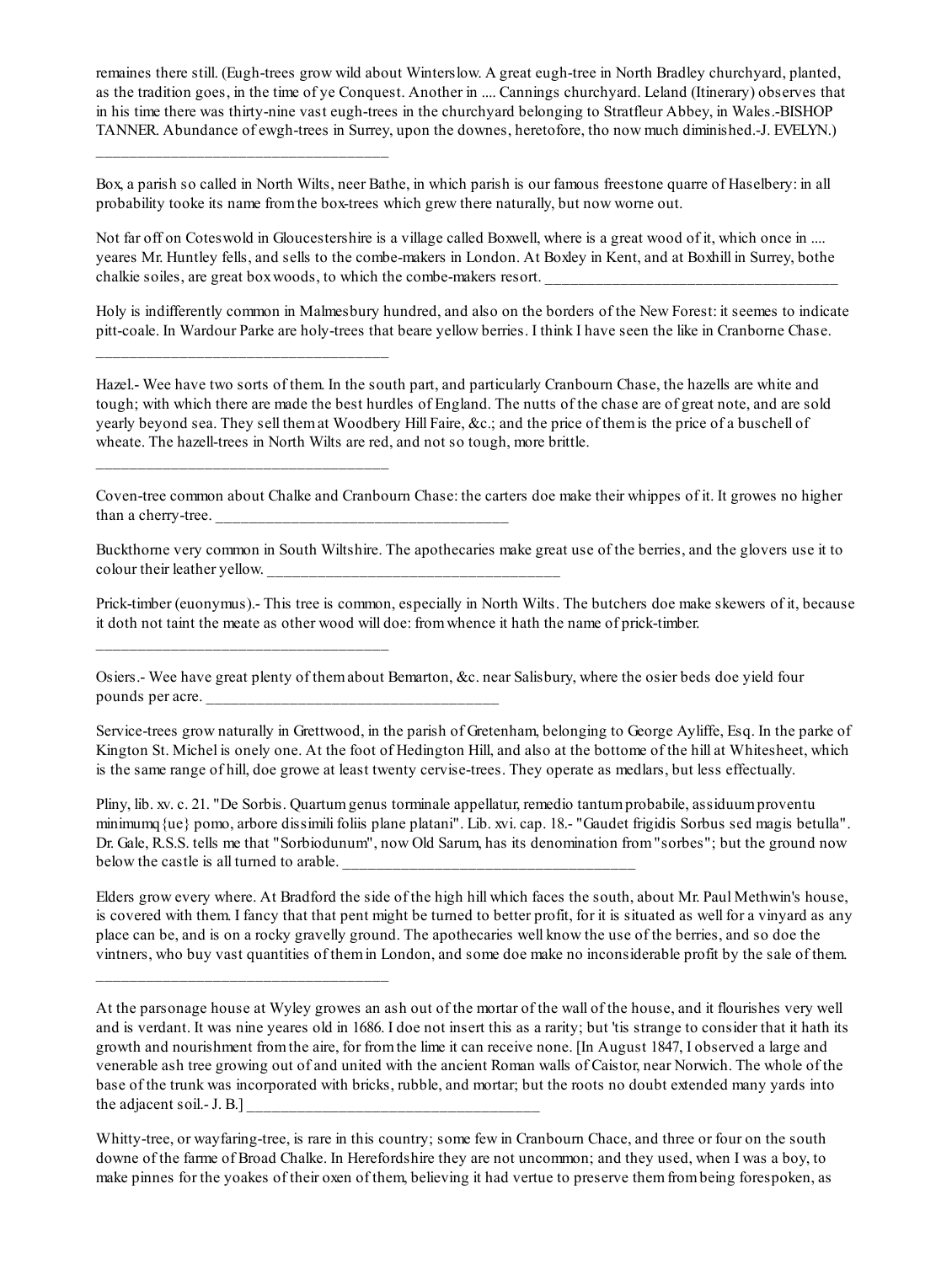they call it; and they use to plant one by their dwelling-house, believing it to preserve fromwitches and evill eyes.

Mr. Anthony Hinton, one of the officers of the Earle of Pembroke, did inoculate, not long before the late civill warres (ten yeares or more), a bud of Glastonbury Thorne, on a thorne at his farm-house at Wilton, which blossomes at Christmas as the other did. My mother has had branches of themfor a flower-pott severall Christmasses, which I have seen. Elias Ashmole, Esq., in his notes upon "TheatrumChymicum", saies that in the churchyard at Glastonbury grew a wallnutt tree that did putt out young leaves at Christmas, as doth the king's oake in the New Forest. In Parham Parke, in Suffolk (Mr. Boutele's), is a pretty ancient thorne that blossomes like that at Glastonbury; the people flock thither to see it on Christmas-day. But in the rode that leades fromWorcester to Droitwiche is a blackthorne hedge at Clayn, halfe a mile long or more, that blossomes about Christmas-day for a week or more together. The ground is called Longland. Dr. Ezerel Tong sayd that about Runnly-marsh, in Kent, [Romney-marsh?] are thornes naturally like that at Glastonbury. The souldiers did cutt downe that neer Glastonbury: the stump remaines.

In the parish of Calne, at a pleasant seat of the Blakes, called Pinhill, was a grove of pines, which gives the name to the seate. About 1656 there were remaining about four or five: they made fine shew on the hill.

\_\_\_\_\_\_\_\_\_\_\_\_\_\_\_\_\_\_\_\_\_\_\_\_\_\_\_\_\_\_\_\_\_\_\_

\_\_\_\_\_\_\_\_\_\_\_\_\_\_\_\_\_\_\_\_\_\_\_\_\_\_\_\_\_\_\_\_\_\_\_

\_\_\_\_\_\_\_\_\_\_\_\_\_\_\_\_\_\_\_\_\_\_\_\_\_\_\_\_\_\_\_\_\_\_\_

In the old hedges which are the boundes between the lands of Priory St. Marie, juxta Kington St. Michael, and the west field, which belonged to the Lord Abbot of Glastonbury, are yet remaining a great number of berberry-trees, which I suppose the nunnes made use of for confections, and they taught the young ladies that were educated there such arts. In those days there were not schooles for young ladies as now, but they were educated at religious houses.

### **CHAPTER X. BEASTES.**

[THIS Chapter, with the three which follow it, on "Fishes", "Birds", and "Reptils and Insects", constitute a principal branch of the work. On these topics Aubrey was assisted by his friend Sir James Long, of Draycot, Bart., whose letters to himare inserted in the original manuscript. Besides the passages here given, the chapter on "Beastes" comprises some extracts fromDame Juliana Berners' famous "Treatyse on Hawkynge, Hunting, and Fisshynge" (1481); together with a minute account of a sculptured representation of hunting the wild boar, over a Norman doorway at Little Langford Church. This bas-relief is engraved in Hoare's Modern Wiltshire. - J. B.]

I WILLfirst begin with beastes of venerie, whereof there hath been great plenty in this countie, and as good as any in England. Mr. J. Speed, who wrote the description of Wiltshire, anno Domini [1611], reckons nine forests, one chace, and twenty-nine parkes.

This whole island was anciently one great forest. A stagge might have raunged from Bradon Forest to the New Forest; sc. from forest to forest, and not above four or five miles intervall (sc. from Bradon Forest to Grettenham and Clockwoods; thence to the forest by Boughwood-parke, by Calne and PewshamForest, Blackmore Forest, Gillingham Forest, Cranbourn Chase, Holt Forest, to the New Forest.) Most of those forests were given away by King James the First. PewshamForest was given to the Duke of Buckingham, who gave it, I thinke, to his brother, the Earle of Anglesey. Upon the disafforesting of it, the poor people made this rhythme:-

"When Chipnamstood in Pewsham's wood, Before it was destroy'd, A cow might have gone for a groat a yearebut now it is denyed".

\_\_\_\_\_\_\_\_\_\_\_\_\_\_\_\_\_\_\_\_\_\_\_\_\_\_\_\_\_\_\_\_\_\_\_

The metre is lamentable; but the cry of the poor was more lamentable. I knew severall that did remember the going of a cowe for 4d. per annum. The order was, how many they could winter they might summer: and pigges did cost nothing the going. Now the highwayes are encombred with cottages, and the travellers with the beggars that dwell in them.

The deer of the forest of Groveley were the largest of fallow deer in England, but some doe affirmthe deer of Cranborne Chase to be larger than Groveley. Quaere Mr. Francis Wroughton of Wilton concerning the weight of the deer; as also Jack Harris, now keeper of Bere Forest, can tell the weight of the best deere of Verneditch and Groveley: he uses to come to the inne at Sutton. Verneditch is in the parish of Broad Chalke. 'Tis agreed that Groveley deer were generally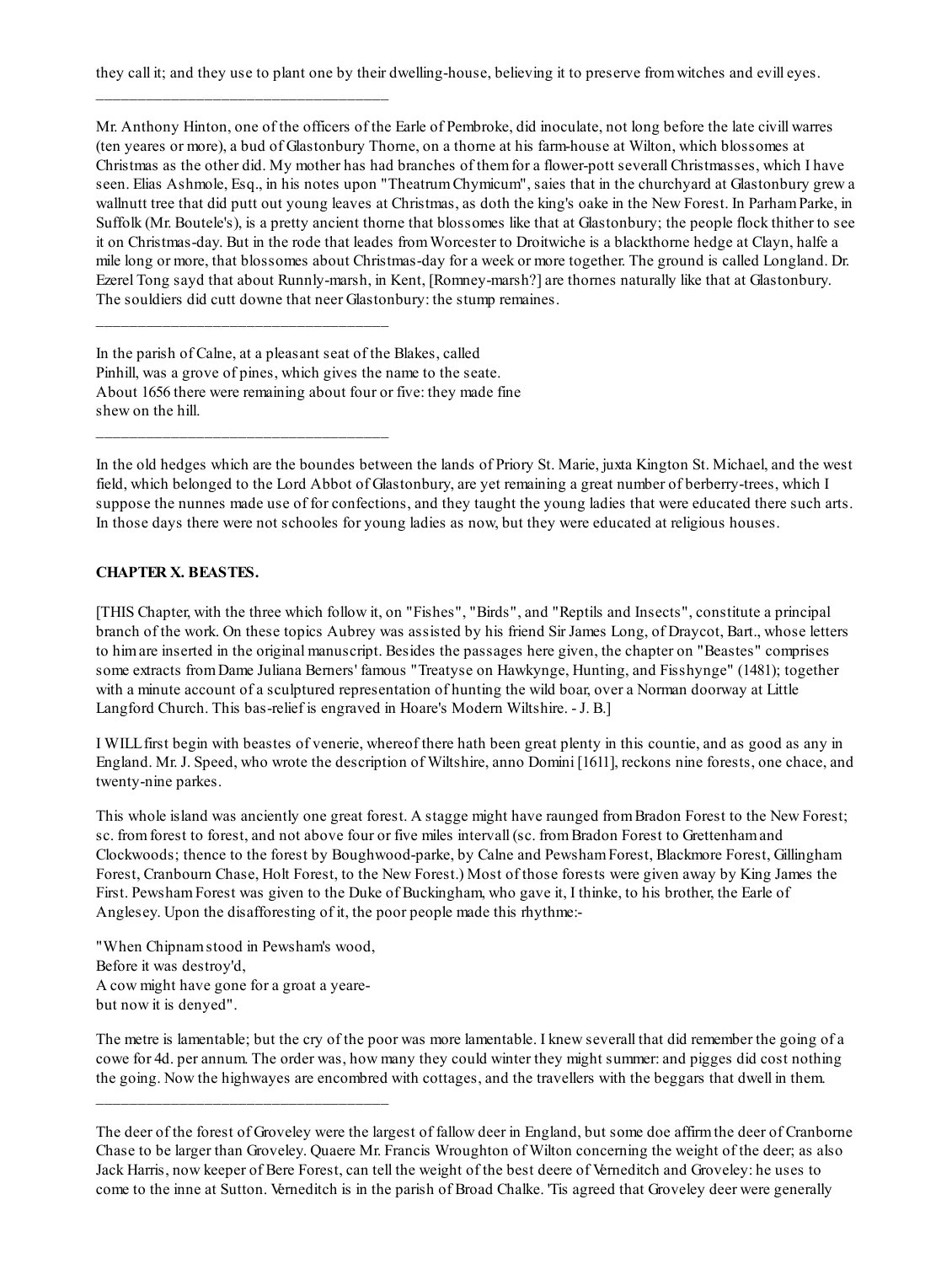the heaviest; but there was one, a buck, killed at Verneditch about andeg. 165-, that out-weighed Groveley by two pounds. Dr. Randal Caldicot told me that it was weighed at his house, and it weighed eight score pounds. About the yeare 1650 there were in Verneditch-walke, which is a part of Cranborne Chase, a thousand or twelve hundred fallow deere; and now, 1689, there are not above five hundred. A glover at Tysbury will give sixpence more for a buckskin of Cranborne Chase than of Groveley; and he saies that he can afford it.

Clarendon Parke was the best parke in the King's dominions. Hunt and Palmer, keepers there, did averre that they knew seven thousand head of deere in that parke; all fallow deere. This parke was seven miles about. Here were twenty coppices, and every one a mile round.

Upon these disafforestations the marterns were utterly destroyed in North Wilts. It is a pretty little beast and of a deep chesnutt colour, a kind of polecat, lesse than a fox; and the furre is much esteemed: not much inferior to sables. It is the richest furre of our nation. Martialsaies of it -

"Venator capta marte superbus adest". - Epigr.

In Cranborn Chase and at Vernditch are some marterns still remaining.

In Wiley river are otters, and perhaps in others. The otter is our English bever; and Mr. Meredith Lloyd saies that in the river Tivy in Carmarthenshire there were real bevers heretofore - now extinct. Dr. Powell, in his History of Wales, speakes of it. They are both alike; fine furred, and their tayles like a fish. (The otter hath a hairy round tail, not like the beavers.  $-$  J. RAY.)

I come now to warrens. That at Auburn is our famous coney-warren; and the conies there are the best, sweetest, and fattest of any in England; a short, thick coney, and exceeding fatt The grasse there is very short, and burnt up in the hot weather. 'Tis a saying, that conies doe love rost-meat.

Mr. Wace's notes, p. 62.- "We have no wild boares in England: yet it may be thought that heretofore we had, and did not think it convenient to preserve this game". But King Charles I. sent for some out of France, and putt themin the New Forest, where they much encreased, and became terrible to the travellers. In the civill warres they were destroyed, but they have tainted all the breed of the pigges of the neighbouring partes, which are of their colour; a kind of soot colour.

(There were wild boars in a forest in Essexformerly. I sent a Portugal boar and sow to Wotton in Surrey, which greatly increased; but they digged the earth so up, and did such spoyle, that the country would not endure it: but they made incomparable bacon.- J. EVELYN.)

In warrens are found, but rarely, some old stotes, quite white: that is, they are ermins. My keeper of Vernditch warren hath shewn two or three of themto me.

At Everley is a great warren for hares; and also in Bishopston parish neer Wilton is another, where the standing is to see the race; and andeg. 1682 the Right Honble James, Earle of Abingdon, made another at West Lavington.

Having done now with beastes of venerum, I will come to dogges. The British dogges were in great esteeme in the time of the Romans; as appeares by Gratius, who lived in Augustus Caesar's time, and Oppian, who wrote about two ages after Gratius, in imitation of him. "Gratii Cynegeticon", translated by Mr. Chr. Wace, 1654:-

"What if the Belgique current you should view, And steer your course to Britain's utmost shore'! Though not for shape, and much deceiving show, The British hounds no other blemish know: When fierce work comes, and courage must he shown, And Mars to extreme combat leads themon, Then stout Molossians you will lesse commend; With Athemaneans these in craft contend."

\_\_\_\_\_\_\_\_\_\_\_\_\_\_\_\_\_\_\_\_\_\_\_\_\_\_\_\_\_\_\_\_\_\_\_

\_\_\_\_\_\_\_\_\_\_\_\_\_\_\_\_\_\_\_\_\_\_\_\_\_\_\_\_\_\_\_\_\_\_\_

It is certain that no county of England had greater variety of game, &c. than Wiltshire, and our county hounds were as good, or rather the best of England; but within this last century the breed is much mix't with northern hounds. Sir Charles Snell, of Kington St. Michael, who was my honoured friend and neighbour, had till the civill warrs as good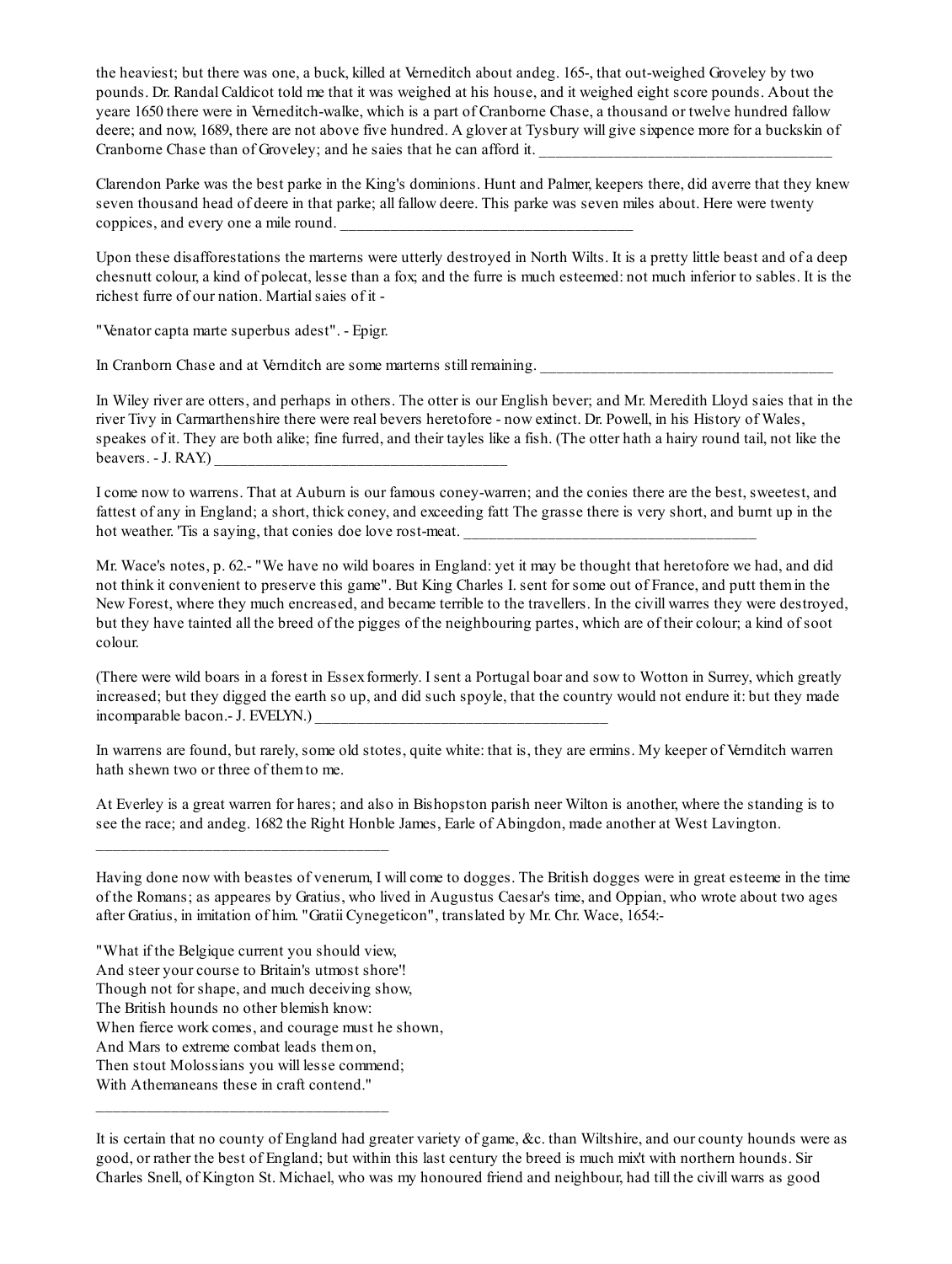hounds for the hare as any were in England, for handsomenesse and mouth (deep-mouthed) and goodnesse, and suited one another admirably well. But it was the Right Hon. Philip I. Earle of Pembroke, that was the great hunter. It was in his lordship's time, sc. tempore Jacobi I. and Caroli I. a serene calme of peace, that hunting was at its greatest heighth that ever was in this nation. The Roman governours had not, I thinke, that leisure. The Saxons were never at quiet; and the barons' warres, and those of York and Lancaster, took up the greatest part of the time since the Conquest:so that the glory of the English hunting breath'd its last with this Earle, who deceased about 1644, and shortly after the forests and parkes were sold and converted into arable, &c. 'Twas after his lordship's decease [1650] that I was a hunter; that is to say, with the Right Honourable William, Lord Herbert, of Cardiff, the aforesaid Philip's grandson. Mr. Chr. Wace then taught himLatin, and hunted with him; and 'twas then that he translated Gratii Cynegeticon, and dedicated it to his lordship, which will be a lasting monument for him. Sir Jo. Denhamwas at Wilton at that time about a twelve moneth.

The Wiltshire greyhounds were also the best of England, and are still; and my father and I have had as good as any were in our times in Wiltshire. They are generally of a fallow colour, or black; but Mr. Button's, of Shirburn in Glocestershire, are some white and some black. But Gratius, in his Cynegeticon, adviseth:-

"And chuse the grayhound py'd with black and white, He runs more swift than thought, or winged flight; But courseth yet in view, not hunts in traile, In which the quick Petronians never faile."

We also had in this county as good tumblers as anywhere in the nation. Martial speakes of the tumblers:-

"Non sibised domino venatur vertagus acer, Illaesumleporemqui tibi dente feret" -

Turnebus, Young, Gerard, Vossius, and Janus Ulitius, all consenting that the name and dog came together fromGallia Belgica. Dr. Caldicot told me that in Wilton library there was a Latine poeme (a manuscript), wrote about Julius Caesar's time, where was mention of tumblers, and that they were found no where but in Britaine. I ask'd himif 'twas not Gratius; he told me no. Quaere, Mr. Chr. Wace, if he remembers any such thing? The books are now most lost and gonne: perhaps 'twas Martial.

Very good horses for the coach are bought out of the teemes in our hill-countrey. Warminster market is much used upon this account.

I have not seen so many pied cattle any where as in North Wiltshire. The country hereabout is much inclined to pied cattle, but commonly the colour is black or brown, or deep red. Some cow-stealers will make a hole in a hott lofe newly drawn out of the oven, and putt it on an oxes horn for a convenient tune, and then they can turn their softned homes the contrary way, so that the owner cannot swear to his own beast. Not long before the King's restauration a fellow was hanged at Tyburn for this, and say'd that he had never come thither if he had not heard it spoken of in a sermon. Thought he, I will try this trick.

## **CHAPTER XL FISHES.**

\_\_\_\_\_\_\_\_\_\_\_\_\_\_\_\_\_\_\_\_\_\_\_\_\_\_\_\_\_\_\_\_\_\_\_

HUNGERFORD trowtes are very much celebrated, and there are also good ones at Marleborough and at Ramesbury. In the gravelly streamat Slaughtenford are excellent troutes; but, though I say it, there are none better in England than at Nawle, which is the source of the streame of Broad Chalke, a mile above it; but half a mile below Chalke, they are not so good. King Charles I. loved a trout above all fresh fish; and when he came to Wilton, as he commonly did every summer, the Earle of Pembroke was wont to send for these trowtes for his majesties eating.

The eeles at Marleborough are incomparable; silver eeles, truly almost as good as a trout. In ye last great frost, 168-, when the Thames was frozen over, there were as many eeles killed by frost at the poole at the hermitage at Broad Chalke as would fill a coule; and when they were found dead, they were all curled up like cables. ["Coul, a tub or vessel with two ears." Bailey's Dictionary.-J. B.]

Umbers are in the river Nadder, and so to Christ Church; but the late improvement of drowning the meadowes hath made themscarce. They are only in the river Humber besides. [Aubrey's friend, Sir James Long, mentions these fish as "graylings, or umbers". They are best known by the former name. Dr. Maton states that they are still to be found in the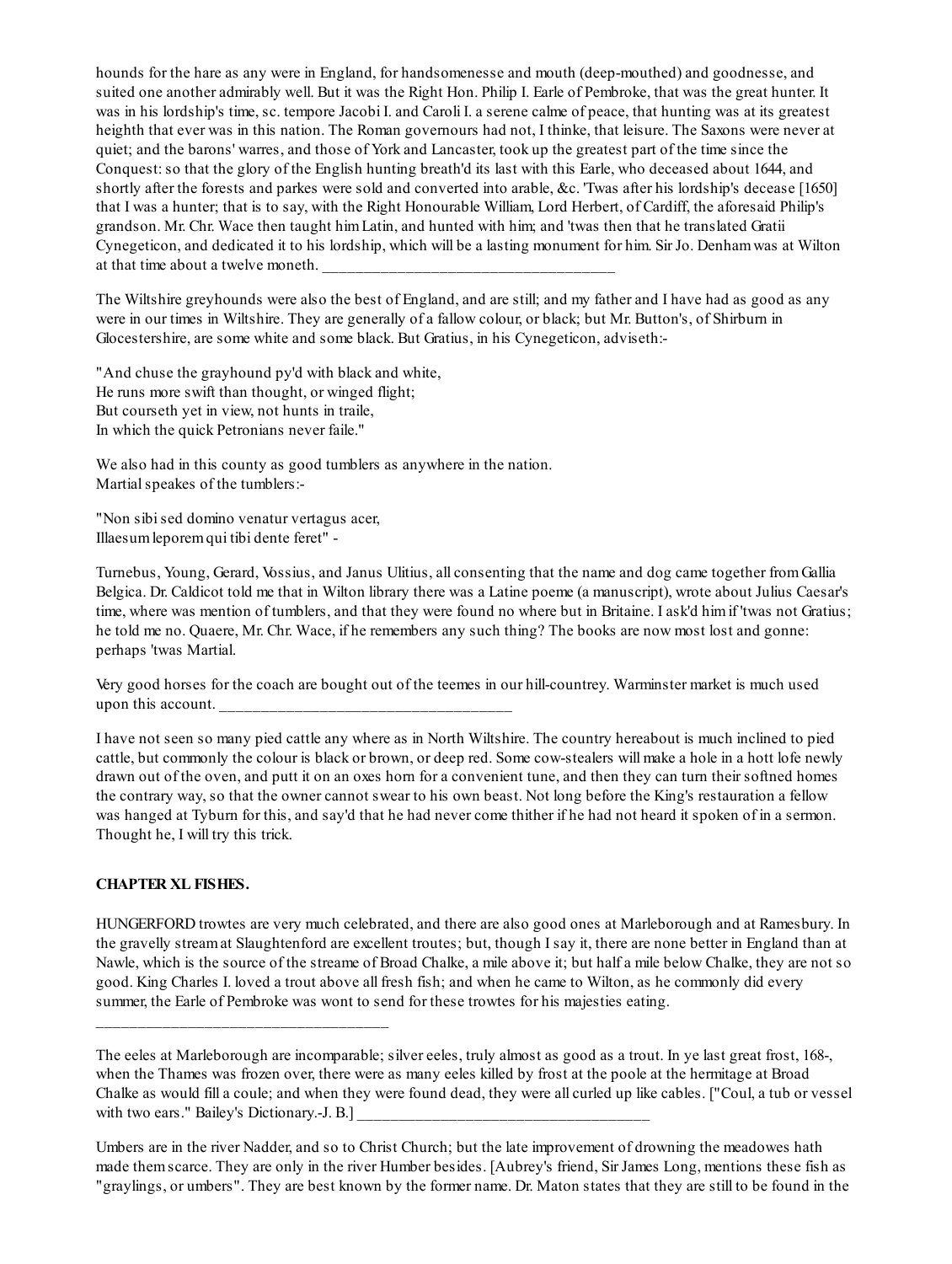Avon, at Downton, where Walton speaks of themas being caught in his time. Mr. Hatcher says that "the umber abounds in the waters between Wilton and Salisbury". (History of Salisbury, p. 689.)-J. B.]

Crafish are very plenty at Salisbury; but the chiefest places for them Hungerford and Newbury: they are also at Ramesbury, and in the Avon at Chippenham.

"Greeke, carps, turkey-cocks, and beere, Came into England all in a yeare."

\_\_\_\_\_\_\_\_\_\_\_\_\_\_\_\_\_\_\_\_\_\_\_\_\_\_\_\_\_\_\_\_\_\_\_

\_\_\_\_\_\_\_\_\_\_\_\_\_\_\_\_\_\_\_\_\_\_\_\_\_\_\_\_\_\_\_\_\_\_\_

\_\_\_\_\_\_\_\_\_\_\_\_\_\_\_\_\_\_\_\_\_\_\_\_\_\_\_\_\_\_\_\_\_\_\_

In the North Avon are sometimes taken carpes which are extraordinary good. [Besides giving "the best way of dressing a carpe", Aubrey has annexed to his original manuscript a piece of paper, within the folds of which is inclosed a small bone. The paper bears the following inscription: "1660. The bone found in the head of a carpe. Vide Schroderi. It is a good medicine for the apoplexie or falling sickness; I forget whether." Aubrey's reference is to "Zoology; or the History of Animals, as they are useful in Physic and Chirurgery"; by John Schroderus, M.D. of Francfort Done into English by T. Bateson. London, 1659, 8vo.

When a boy I caught many of these fish in the pond at Kington St. Michael, both by angling and by baiting three or four hooks at the end of a piece of string and leaving themin the water all night. In the morning I have found two, and sometimes three, large fish captured. On one occasion "Squire White", the proprietor of the estate, discharged his gun, apparently at me, to deter me fromthis act of poaching and trespassing. - J. B.]

As for ponds, we cannot boast much of them; the biggest is that in Bradon Forest. There is a fair pond at West Lavington which was made by Sir John Danvers. At Draycot Cerne the ponds are not great, but the carpes very good, and free frommuddinesse. In Wardour Parke is a stately pond; at Wilton and Longleat two noble canals and severall small ponds; and in the parke at Kington St. Michael are several ponds in traine. [The latter ponds are supplied by two springs in the immediate vicinity, forming one of the tributaries of the Avon. The streamabounds with trout, many of which I have caught at the end of the summer season, by laving out the water from the deeper holes. - J. B.]

Tenches are common. Loches are in the Upper Avon at Amesbury. Very good perches in the North Avon, but none in the Upper Avon. Salmons are sometimes taken in the Upper Avon, rarely, at Harnham Bridge juxta Sarum. [On the authority of this passage, Dr. Maton includes the salmon among the Wiltshire fish; but he adds, "I know no person now living who has ascertained its having ascended the Avon so far as Salisbury." Hatcher's Hist, of Salisbury, p. 689.-  $J. B.]$ 

Good pikes, roches, and daces in both the Avons. In the river Avon at Malmesbury are lamprills (resembling lampreis) in knotts: they are but..... inches long. They use themfor baytes; and they squeeze these knotts together and make little kind of cheeses of them for eating.

## **CHAPTER XII. BIRDS.**

WE have great plenty of larkes, and very good ones, especially in Golem-fields and those parts adjoyning to Coteswold. They take themby alluring themwith a dareing-glasse,\* which is whirled about in a sun- shining day, and the larkes are pleased at it, and strike at it, as at a sheepe's eye, and at that time the nett is drawn over them. While he playes with his glasse he whistles with his larke-call of silver, a tympanumof about the diameter of a threepence. In the south part of Wiltshire they doe not use dareing-glasses but catch these pretty aetheriall birds with trammolls.

\* ["Let his grace go forward, and dare us with his cap like larks."

- Shakspere, Henry VIII. Act iii. sc. 2.]

The buntings doe accompany the larkes. Linnets on the downes. Woodpeckers severall sorts: many in North Wilts.

Sir Bennet Hoskins, Baronet, told me that his keeper at his parke at Morehampton in Hereford-shire, did, for experiment sake, drive an iron naile thwert the hole of the woodpecker's nest, there being a tradition that the damme will bring some leafe to open it. He layed at the bottome of the tree a cleane sheet, and before many houres passed the naile came out, and he found a leafe lying by it on the sheete. Quaere the shape or figure of the leafe. They say the moone-wort will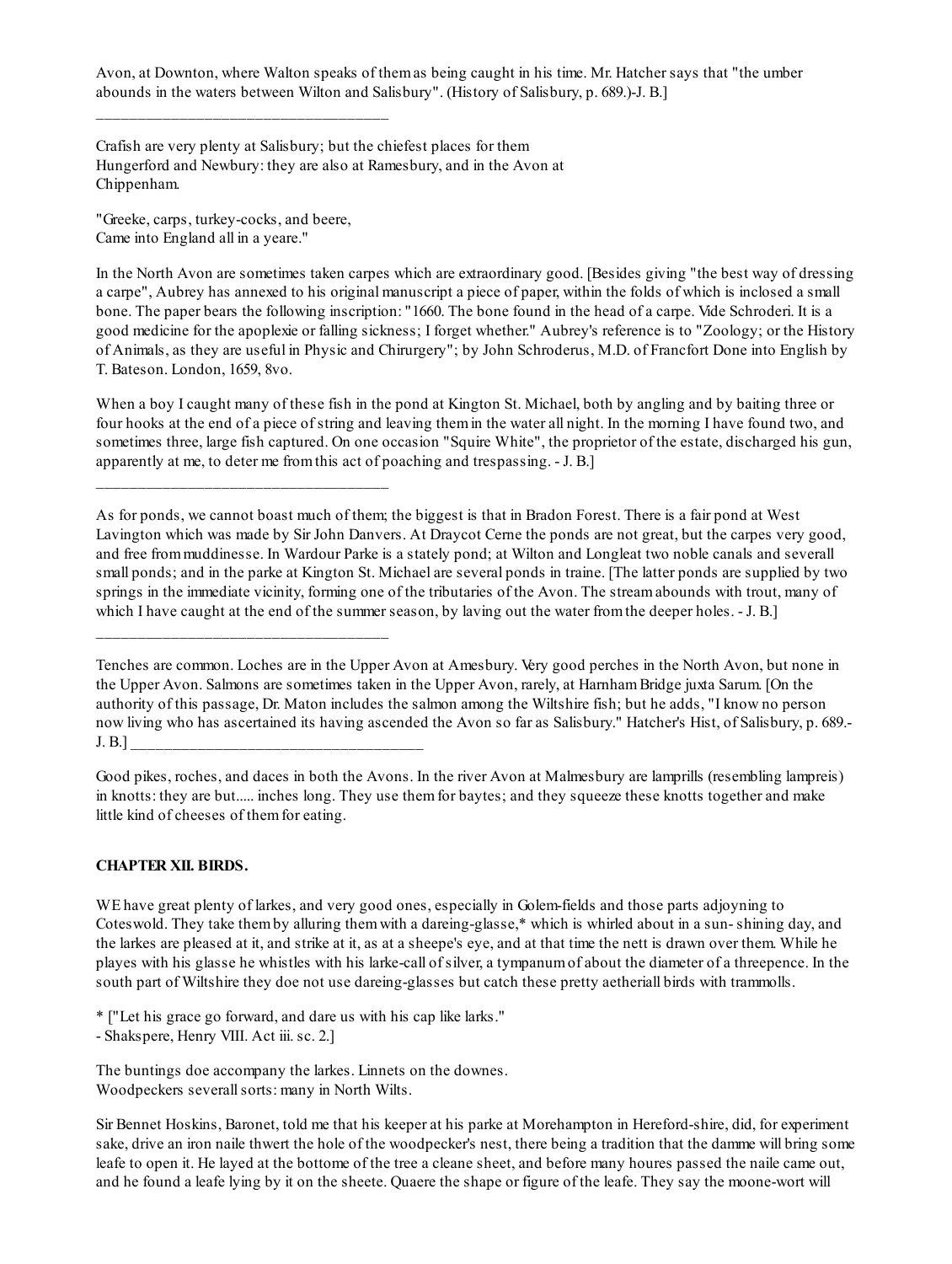doe such things. This experiment may easily be tryed again. As Sir Walter Raleigh saies, there are stranger things to be seen in the world than are between London and Stanes. [This is the "story" which Ray, in the letter printed in page 8, justly describes as, "without doubt, a fable." - J. B.]

In Sir James Long's parke at Draycot Cerne are some wheat-eares; and on come warrens and downes, but not in great plenty. Sussexdoth most abound with these. It is a great delicacie, and they are little lumps of fatt.

On Salisbury plaines, especially about Stonehenge, are bustards. They are also in the fields above Lavington: they doe not often come to Chalke. (Many about Newmarket, and sometimes cranes. J. EVELYN.) [In the "Penny Cyclopaedia" are many interesting particulars of the bustard, and in Hoare's "Ancient Wiltshire, vol. i. p. 94, there is an account of two of these birds which were seen near Warminster in the summer of 1801; since when the bustard has not been seen in the county.-J. B.]

On Salisbury plaines are gray crowes, as at Royston. [These are now met with on the Marlborough downs.- J. B.]

" Like Royston crowes, where, as a man may say, Are friars of both the orders, black and gray." - J. CLEVELAND'S POEMS.

'Tis certain that the rookes of the Inner Temple did not build their nests in the garden to breed in the spring before the plague, 1665; but in the spring following they did.

Feasants were brought Into Europe fromabout the Caspian sea. There are no pheasants in Spaine, nor doe I heare of any in Italy. Capt. Hen. Bertie, the Earle of Abingdon's brother, when he was in Italy, was at the great Duke of Tuscany's court entertained with all the rarities that the country afforded, but he sawe no pheasants. Mr. Wyld Clarke, factor fifteen yeares in Barberie, affirmes there are none there. Sir John Mordaunt, who had a command at Tangier twenty-five yeares, and had been some time governour there, a great lover of field sports, affirmes that there are no pheasants in Africa or Spaine. [See Ray's Letter to Aubrey, ante, page 8.]

Bitterns in the breaches at Allington, &c. Herons bred heretofore, sc. about 1580, at Easton- Piers, before the great oakes were felled down neer the mannour-house; and they doe still breed in Farleigh Parke. An eirie of sparrow-hawkes at the parke at Kington St. Michael. The hobbies doe goe away at..... and return at the spring. Quaere Sir James Long, if any other hawkes doe the like?

Ganders are vivacious animals. Farmer Ady of Segary had a gander that was fifty yeares old, which the soldiers killed. He and his gander were both of the same age. (A goose is now living, anno 1757, at Hagley hall in Worcestershire, full fifty yeares old. MS. NOTE.)

Sea-mewes. Plentie of themat Colern-downe; elsewhere in Wiltshire I doe not remember any. There are presages of weather made by them. [Instead of "presages of weather," the writer would have been more accurate if he had said that when "sea-mewes," or other birds of the ocean, are seen so far inland as Colern, at least twenty miles from the sea, they indicate stormy weather in their natural element. - J. B.]-Virgil's Georgics, lib. i. Englished by Mr. T. May:-

"The seas are ill to sailors evermore When cormorants fly crying to the shore; Fromthe mid-sea when sea-fowl pastime make Upon dry land; when herns the ponds forsake, And, mounted on their wings, doe fly aloft."

## **CHAPTER XIII REPTILS AND INSECTS.**

[THIS Chapter contains several extraordinary recipes for medicines to be compounded in various ways frominsects and reptiles. As a specimen one of themmay he referred to which begins as follows:-"Calcinatio Bufonum. R. Twenty great fatt toades; in May they are the best; putt themalive in a pipkin; cover it, make a fire round it to the top; let them stay on the fire till they make no noise," &c. &c. Aubrey says that Dr. Thomas Willis mentions this medicine in his tractat De Febribus, and describes it as a special remedy for the plague and other diseases.-J. B.]

No snakes or adders at Chalke, and toades very few: the nitre in the chalke is inimique to them. No snakes or adders at Harcot-woods belonging to - Gawen, Esq.; but in the woods of Compton Chamberleyn adjoyning they are plenty. At South Wraxhall and at Colern Parke, and so to Mouncton-Farley, are adders.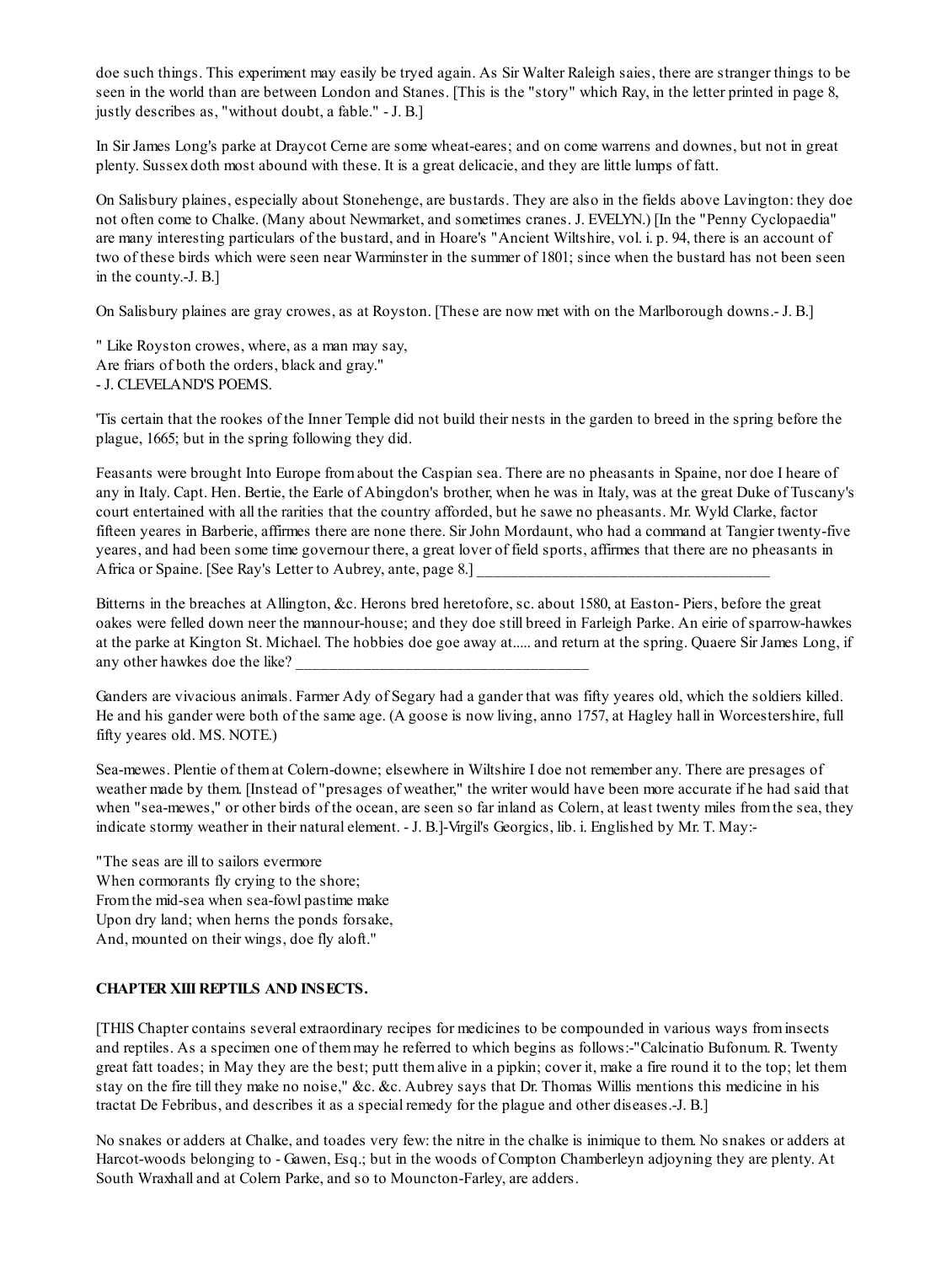In Sir James Long's parke at Draycot-Cerne are grey lizards; and no question in other places if they were look't after; but people take themfor newts. They are of that family. About anno 1686 a boy lyeing asleep in a garden felt something dart down his throat, which killed him: 'tis probable 'twas a little newt. They are exceeding nimble: they call them swifts at Newmarket Heath. When I was a boy a young fellow slept on the grasse: after he awak't, happening to putt his hand in his pocket, something bitt himby the top of his finger: he shak't it suddenly off so that he could not perfectly discerne it. The biteing was so venomous that it overcame all help, and he died in a few hours:-

"Virus edaxsuperabat opera: penituaq{ue} receptum Ossibus, et toto corpore pestis erat."- OVID. FASTOR.

Sir George Ent, M.D. had a tenant neer Cambridge that was stung with an adder. He happened not to dye, but was spotted all over. One at Knahill in Wilts, a neighbour of Dr. Wren's, was stung, and it turned to a leprosy. (From Sr. Chr. Wren.)

At Neston Parke (Col. W. Eire's) in Coshamparish are huge snakes, an ell long; and about the Devises snakes doe abound.

Toades are plentifull in North Wiltshire: but few in the chalkie countreys. In sawing of an ash 2 foot + square, of Mr. Saintlowe's, at Knighton in Chalke parish, was found a live toade about 1656; the sawe cutt himasunder, and the bloud came on the under-sawyer's hand: he thought at first the upper-sawyer had cutt his hand. Toades are oftentimes found in the milstones of Darbyshire.

Snailes are everywhere; but upon our downes, and so in Dorset, and I believe in Hampshire, at such degree east and west, in the summer time are abundance of very small snailes on the grasse and come, not much bigger, or no bigger than small pinnes heads. Though this is no strange thing among us, yet they are not to be found in the north part of Wilts, nor on any northern wolds. When I had the honour to waite on King Charles I.\* and the Duke of York to the top of Silbury hill, his Royal Highnesse happened to cast his eye on some of these smallsnailes on the turfe of the hill. He was surprised with the novelty, and commanded me to pick some up, which I did, about a dozen or more, immediately; for they are in great abundance. The next morning as he was abed with his Dutches at Bath he told her of it, and sent Dr. Charleton to me for them, to shew her as a rarity.

\* [This should be "Charles II." who visited Avebury and Silbury Hill, in company with his brother, afterwards James II., in the autumn of the year 1663, when Aubrey attended themby the King's command. See his account of the royal visit, in the Memoir of Aubrey, 4to.  $1845.-J.B.]$ 

In the peacefull raigne of King James I. the Parliament made an act for provision of rooke-netts and catching crows to be given in charge of court-barons, which is by the stewards observed, but I never knew the execution of it. I have heard knowing countreymen affirme that rooke-wormes, which the crows and rookes doe devour at sowing time, doe turne to chafers, which I think are our English locusts: and some yeares wee have such fearfull armies of themthat they devour all manner of green things; and if the crowes did not destroy these wormes, it would oftentimes happen. Parliaments are not infallible, and some thinke they were out in this bill.

Bees. Hampshire has the name for the best honey of England, and also the worst; sc. the forest honey: but the south part of Wiltshire having much the like turfe must afford as good, or little inferiour to it. 'Tis pitty these profitable insects should loose their lives for their industry.

"Flebat Aristaeus, quod Apes cumstirpe necatas Viderat incoeptos destituisse favos."-OVID. FAST. lib. i.

A plaster of honey effectually helpeth a bruise. (FromMr. Francis Potter, B. D., of Kilmanton.) It seemes to be a rational medicine: for honey is the extraction of the choicest medicinal flowers.

Mr. Butler of Basingstoke, in Hampshire, who wrote a booke of Bees, had a daughter he called his honey-girle; to whom, when she was born, he gave certain stocks of bees; the product of which when she came to be married, was 400li. portion. (From- Boreman, of Kingston-upon- Thames, D.D.)

Mr. Harvey, at Newcastle, gott 80li. per annumby bees. (I thinke Varro somewhere writes that in Spaine two brothers got almost as much yearly by them.- J. EVELYN.) Desire of Mr. Hook, R.S.S. a copie of the modelle of his excellent beehive, March 1684-5; better than any yet known. See Mr. J. Houghton's Collections, No. 1683, June, where he hath a good modelle of a bee-hive, pag. 166. Mr. Paschal hath an ingeniouse contrivance for bees at Chedsey; sc. they are brought into his house. Bee-hive at WadhamCollege, Oxon; see Dr. Plott's Oxfordshire, p. 263.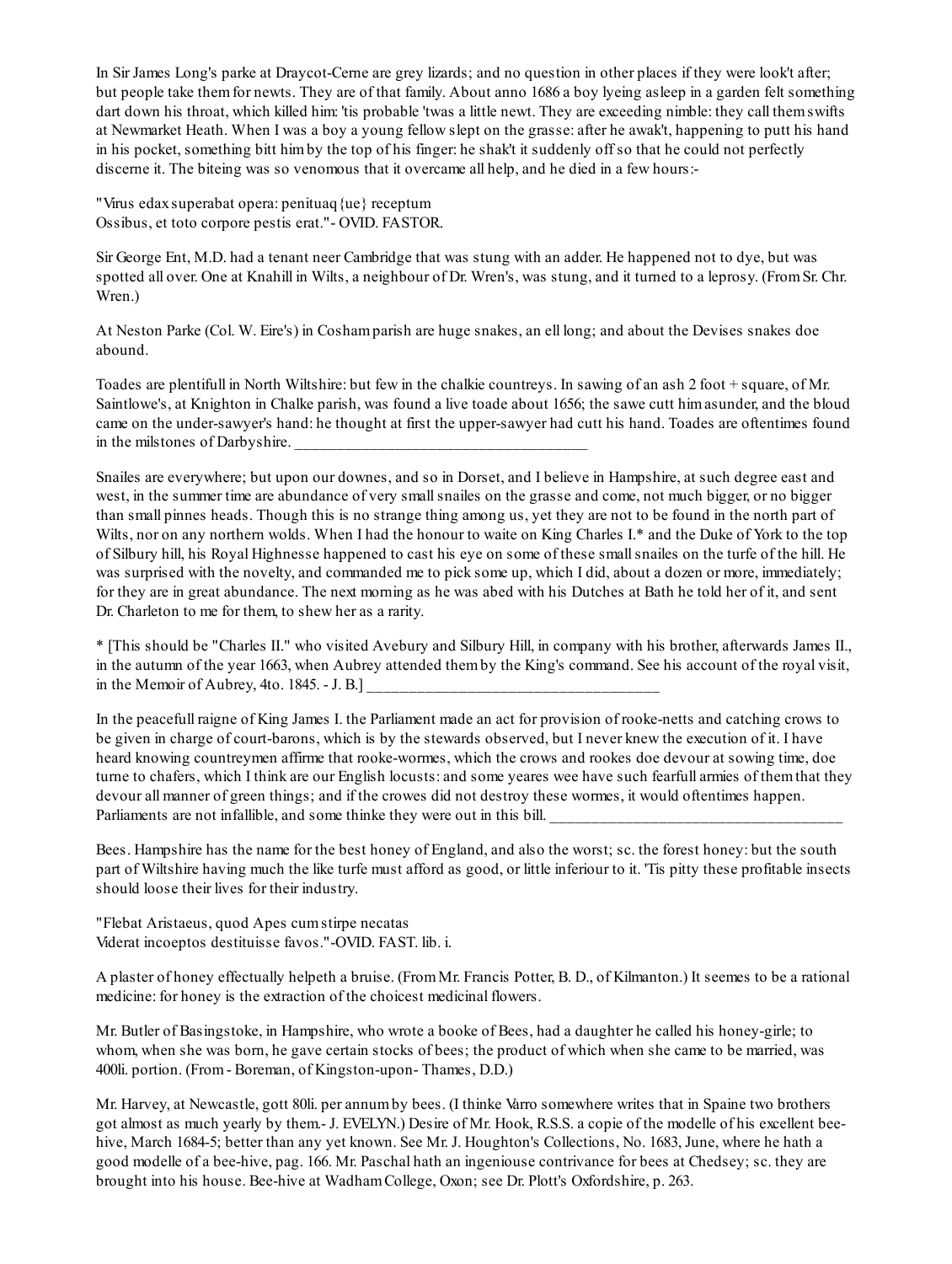Heretofore, before our plantations in America, and consequently before the use of sugar, they sweetened their [drink, &c.] with honey; as wee doe now with sugar. The name of honey-soppes yet remaines, but the use is almost worne out. (At Queen's College, Oxon, the cook treats the whole hall with honey-sops on Good Friday at dinner. - BISHOP TANNER.) Now, 1686, since the great increase of planting of sugar-canes in the Barbados, &c. sugar is but one third of the price it was at thirty yeares since. In the time of the Roman Catholique religion, when a world of waxcandles were used in the churches, bees-waxwas a considerable commodity.

To make Metheglyn:-(fromMistress Hatchman. This receipt makes good Metheglyn; I thinke as good as the Devises). Allow to every quart of honey a gallon of water; and when the honey is dissolved, trie if it will beare an egg to the breadth of three pence above the liquor; or if you will have it stronger putt in more honey. Then set it on the fire, and when the froth comes on the toppe of it, skimme it cleane; then crack eight or ten hen-egges and putt in the liquor to cleare it: two or three handfulls of sweet bryar, and so much of muscovie, and sweet marjoramthe like quantity; some doe put sweet cis, or if you please put in a little of orris root. Boyle all these untill the egges begin to look black, (these egges may be enough for a hoggeshead,) then straine it forth through a fine sieve into a vessell to coole; the next day tunne it up in a barrell, and when it hath workt itself cleare, which will be in about a weeke's time, stop it up very close, and if you make it strong enough, sc. to carry the breadth of a sixpence, it will keep a yeare. This receipt is something neer that of Mr. Thorn. Piers of the Devises, the great Metheglyn-maker. Metheglyn is a pretty considerable manufacture in this towne time out of mind. I doe believe that a quantity of mountain thyme would be a very proper ingredient; for it is most wholesome and fragrant [Aubrey also gives another "receipt to make white metheglyn," which he obtained "fromold Sir Edward Baynton, 1640." I have seen this old English beverage made by my grandmother, as here described.-J. B.]

Mr. Francis Potter, Rector of Kilmanton, did sett a hive of bees in one of the lances of a paire of scales in a little closet, and found that in summer dayes they gathered about halfe a pound a day; and one day, which he conceived was a honey-dew, they gathered three pounds wanting a quarter. The hive would be something lighter in the morning than at night. Also he tooke five live bees and putt themin a paper, which he did cutt like a grate, and weighed them, and in an hower or two they would wast the weight of three or four wheatcornes. He bids me observe their thighes in a microscope. (Upon the Brenta river, by Padua in Italy, they have hives of bees in open boates; the bees goe out to feed and gather till the honey-dews are spent neer the boate; and then the bee master rows the boate to a fresh place, and by the sinking of the boate knows when to take the honey, &c.- J. EVELYN.)

## **CHAPTER XIV. OFMEN AND WOEMEN.**

[THE following instances of remarkable longevity, monstrous births, &c. willsuffice to shew the nature of this Chapter. It must be admitted that its contents are unimportant except as matters of curious speculation, and as connected with the several localities referred to.-J. B.]

### **A PROVERB: -\***

'Salisbury Plain Never without a thief or twain.'

As to the temper and complexion of the men and woemen, I have spoken before in the Prolegomena.

As to longaeevity, good aire and water doe conduce to it: but the inhabitants are also to tread on dry earth; not nitrous or vitriolate, that hurts the nerves. South and North Wiltshire are wett and dampish soiles. The stone walles in the vale here doe also cast a great and unwholsome dampe. Eighty-four or eighty-five is the age the inhabitants doe rarely exceed. But I have heard my worthy friend George Johnson of Bowdon, Esq., one of the judges in North Wales, say that he did observe in his circuit, sc. Montgomery, Flint, and Denbigh, that men lived there as commonly to an hundred yeares as with us to eighty. Mr. Meredith Lloyd hath seen at Dolkelly, a great parish in Merionithshire, an hundred or more of poore people at eighty yeares of age at church in a morning, who came thither bare-foot and bare-legged a good way. In the chancell of Winterborn Basset lies interred Mr. Ambrose Brown, who died 166-,aged 103 yeares. Old goodwife Dew of Broad Chalke died about 1649, aged 103. She told me she was, I thinke, sixteen yeares old when King Edward the sixth was in this countrie, and that he lost his courtiers, or his courtiers him, a hunting, and found himagain in Falston-lane. In the parish of Stanton St. Quintin are but twenty- three houses, and when Mr. Byron was inducted, 167-, here were eight persons of 80 yeares of age. Mr. Thorn. Lyte of Easton-Piers, my mother's grand- father, died 1626, aged 96; and about 1674 died there old WilliamKington, a tenant of mine, about 90 yeares of age. A poore woman of Chippenhamdied about 1684, aged 108 yeares.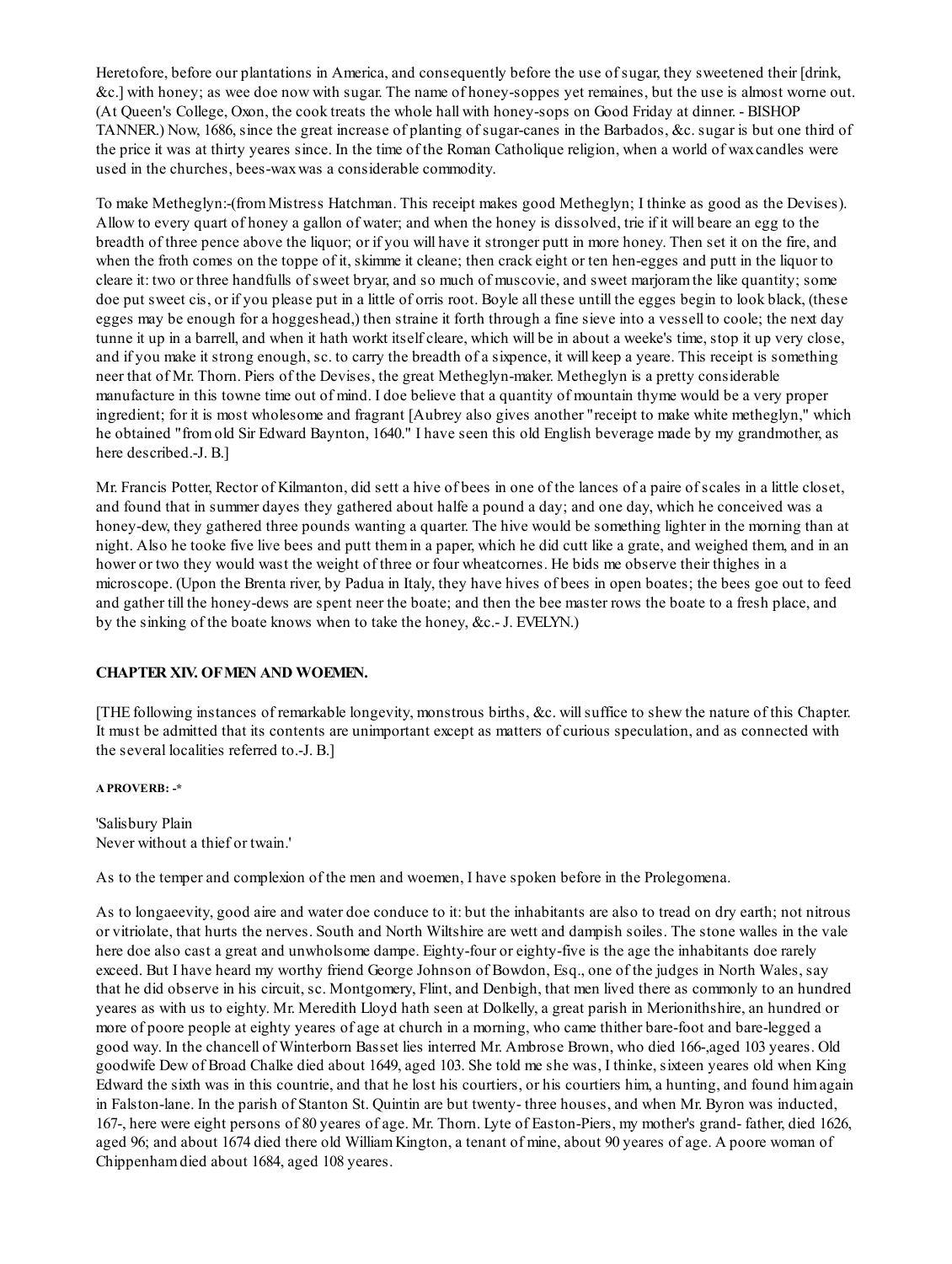Part of an Epitaph at Colinbourne-Kinston in Wiltshire, communicated to the Philosophicall Conventus at the Musaeum at Oxford, by Mr. Arthur Charlett, Fellow of Trinity College, Oxford:- "Pray for the soule of Constantine Darrel, Esq. who died Anno Dni. 1400, and....... his wife, who died Adeg. Dni. 1495." See it. I doe believe the dates in the inscription are in numerical letters. [In this case the former date was probably left unfinished, when the husband placed the inscription to his wife, and after his death it was neglected to be filled up, as in many other **instances. The numerals would be in black letter.- J. B.]**

In the chancel at Milshamis an inscription of Isaac Self, a wealthy cloathiers of that place, who died in the 92nd yeare of his age, leaving behind hima numerous offspring; viz. eighty and three in number.

Ella, Countesse of Salisbury, daughter to [William] Longespe, was foundress of Lacock Abbey; where she ended her days, being above a hundred yeares old; she outlived her understanding. This I found in an old MS. called Chronicon de Lacock in Bibliotheca Cottoniana. [The chronicle referred to was destroyed by the fire which so seriously injured the Cotton MSS. in 1731. The extracts preserved fromit do not confirmAubrey's statements, but place the Countess Ela's death on the ixkal. Sept. 1261, in the 74th year of her age. See Bowles's History of Lacock, Appendix, p. v. - J. B.]

Dame Olave, a daughter and coheire of Sir [Henry] Sharington of Lacock, being in love with [John] Talbot, a younger brother of the Earle of Shrewsbury, and her father not consenting that she should marry him; discoursing with himone night fromthe battlements of the Abbey Church, said shee, "I will leap downe to you:" her sweet heart replied he would catch her then; but he did not believe she would have done it. She leap't downe, and the wind, which was then high, came under her coates and did something breake the fall. Mr. Talbot caught her in his armes, but she struck him dead: she cried out for help, and he was with great difficulty brought to life again. Her father told her that since she had made such a leap she should e'en marrie him. She was my honoured friend Col. Sharington Talbot's grandmother, and died at her house at Lacock about 1651, being about an hundred yeares old. Quaere, Sir Jo. Talbot?

[This romantic story seems to have escaped the attention of the venerable historian of Lacock, the Rev. Canon Bowles. The late John Carter mentions a tradition of which he was informed on visiting Lacock in 1801, to the effect that "one of the nuns jumped froma gallery on the top of a turret there into the arms of her lover." He observes, as impugning the truth of the story, that the gallery "appears to have been the work of James or Charles the First's time." Aubrey's anecdote has an appearance of authenticity. Its heroine, Olave, or Olivia Sherington, married John Talbot, Esq. of Salwarpe, in the county of Worcester, fourth in descent fromJohn, second Earl of Shrews- bury. She inherited the Lacock estate from her father, and it has ever since<sup> $\land$ </sup> remained the property of that branch of the Talbot family, now represented by the scientific Henry Fox Talbot, Esq. -J. B.]

The last Lady Prioresse of Priorie St Marie, juxta Kington St. Michael, was the Lady Mary Dennys, a daughter of the Dennys's of Pocklechurch in Gloucestershire; she lived a great while after the dissolution of the abbeys, and died in Somersetshire about the middle or latter end of the raigne of King James the first

The last Lady Abbese of Amesbury was a Kirton, who after the dissolution married to..... Appleton of Hampshire. She had during her life a pension from King Henry VIII.: she was 140 yeares old when she dyed. She was great-great-aunt to Mr. Child, Rector of Yatton Keynell; fromwhomI had this information. Mr. Child, the eminent banker in Fleet Street, is Parson Child's cosen-german. [The name of the last Abbess of Amesbury was Joan Darell, who surrendered to the King, 4 Dec. 1540. Hoare's Modern Wiltshire, Amesbury Hundred, p. 73. J. B.]

When King Charles II. was at Salisbury, 1665, a piper of Stratford sub Castro playd on his tabor and pipe before him, who was a piper in Queen Elizabeth's time, and aged then more than 100.

\_\_\_\_\_\_\_\_\_\_\_\_\_\_\_\_\_\_\_\_\_\_\_\_\_\_\_\_\_\_\_\_\_\_\_

\_\_\_\_\_\_\_\_\_\_\_\_\_\_\_\_\_\_\_\_\_\_\_\_\_\_\_\_\_\_\_\_\_\_\_

One goodwife Mills of Yatton Keynel, a tenant of my father's, did dentire in the 88 yeare of her age, which was about the yeare 1645. The Lord Chancellour Bacon speakes of the like of the old Countesse of Desmond, in Ireland.

Mr. WilliamGauntlett, of Netherhampton, born at Amesbury, told me that since his remembrance there were digged up in the churchyard at Amesbury, which is very spacious, a great number of huge bones, exceeding, as he sayes, the size of those of our dayes. At Highworth, at the signe of the Bull, at one Hartwells, I have been credibly enformed is to be seen a scull of-a vast bignesse, scilicet half as big again as an ordinary one. FromMr. Kich. Brown, Rector of Somerford Magna, (At Wotton in Surrey, where my brother enlarged the vault in which our family are buried, digging away the earth for the foundations, they found a complete skeleton neer nine foot in length, the skull of an extraordinary size. - J. EVELYN.)

George Johnson Esq. bencher of the Middle Temple, digging for marle at Bowdon Parke, Ano. 1666, the diggers found the bones of a man under a quarrie of planke stones: he told me he saw it. He was a serious person, and "fide dignus".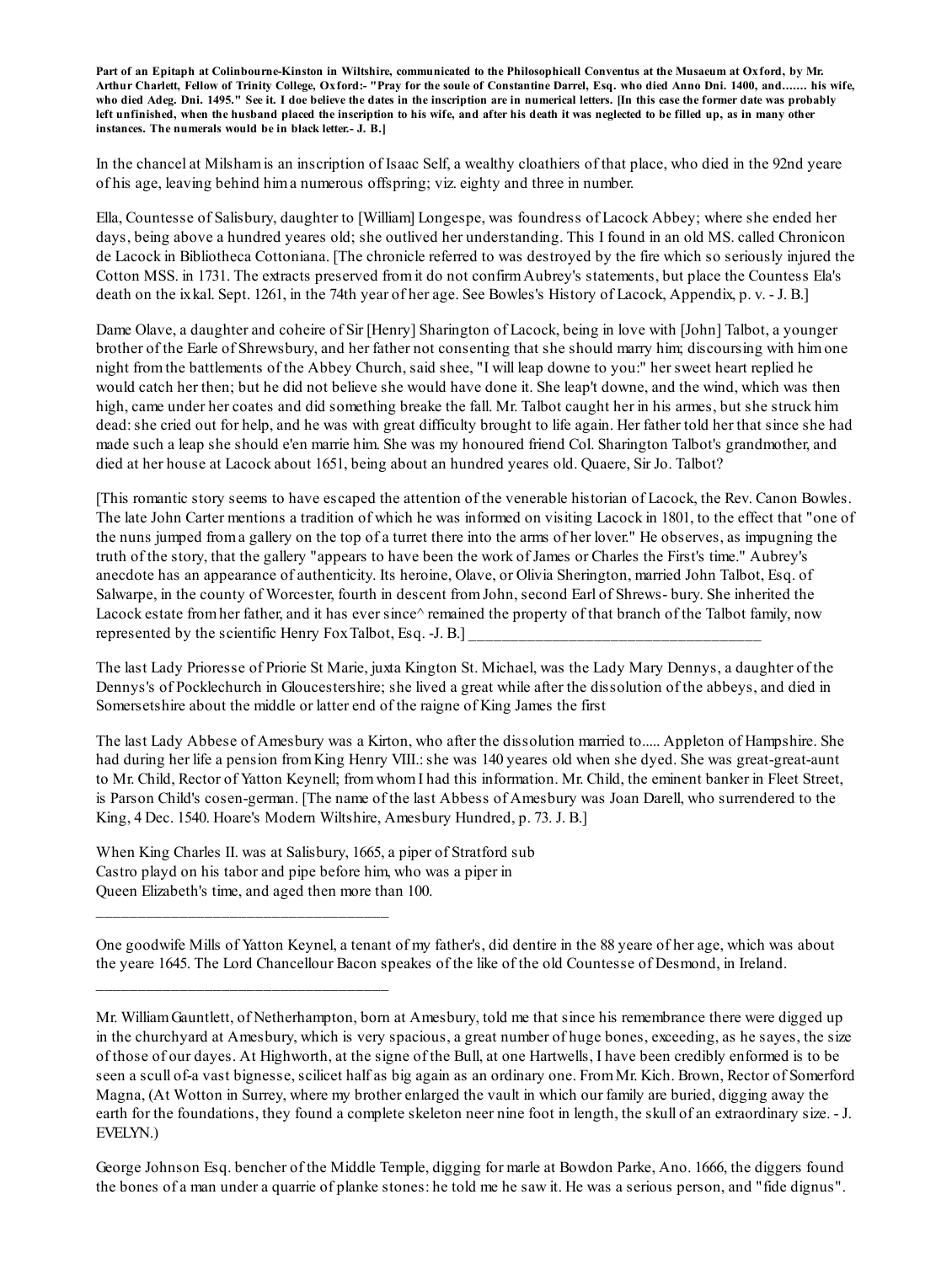At Wishford Magna is the inscription, "Hic jacet Thomas Bonham, armiger, quondamPatronus istius Ecclesiae, qui quidemThomas obiit vicesimo nono die Maii, Anno Domini MCCCCLXXIII (1473); el Editha uxor ejus, quae quidem Editha obiit vicesimo sexto die Aprilis, Anno D'ni MCCCCLXIX. (1469). Quorumanimabus propitietur Deus.- Amen." They lye both buried under the great marble stone in the nave of this church, where is the above said inscription, above which are their pourtraictures in brasse, and an escucheon now illegible. Beneath this inscription are the small figures of nine young children in brasse. This Mr. Bonham's wife had two children at one birth, the first time: and he being troubled at it travelled, and was absent seven yeares. After his returne she was delivered of seven children at one birth. In this parish is a confident tradition that these seven children were all baptized at the font in this church, and that they were brought thither in a kind of chardger, which was dedicated to this church, and hung on two nailes, which are to be seen there yet, neer the bellfree on the south side. Some old men are yet living that doe remember the chardger. This tradition is entred into the register booke there, fromwhence I have taken this narrative (1659). [See the extract fromthe register, which is signed by "Roger Powell, Curate there," in Hoare's Modern Wilts. (Hundred of Branch and Dole) p.  $49.-J. B.$ ]

\_\_\_\_\_\_\_\_\_\_\_\_\_\_\_\_\_\_\_\_\_\_\_\_\_\_\_\_\_\_\_\_\_\_\_

\_\_\_\_\_\_\_\_\_\_\_\_\_\_\_\_\_\_\_\_\_\_\_\_\_\_\_\_\_\_\_\_\_\_\_

\_\_\_\_\_\_\_\_\_\_\_\_\_\_\_\_\_\_\_\_\_\_\_\_\_\_\_\_\_\_\_\_\_\_\_

On Tuesday the 25th day of October, Anno Dni 1664, Mary, the wife of John Waterman, of Fisherton Anger, neer Salisbury, hostler, fell into travell, and on Wednesday, between one and two in the morning, was delivered of a female child, with all its parts duly formed. Aboute halfe an hour after she was delivered of a monstrous birth, having two heades, the one opposite to the other; the two shoulders had also [each] two armes, with the hands bearing respectively each against the other; two feet, &c. About four o'clock in the afternoon it was christened by the name of Martha and Mary, having two pretty faces, and lived till Fryday next. The female child first borne, whose name was Elselet, lived fourteen days, and died the 9th of November following: the mother then alive and in good health.

[This narrative is accompanied by a description of the internalstructure of the lusus naturae, as developed in a post mortemexamination; which "accurate account," says Aubrey, "was made by my worthy and learned friend Thorn. Guidot, Dr. of Physick, who did kindly communicate it to me out of his collection of medicinall observations in Latin."

Dr. Wm. Harvey, author of the Circulation of the Blood, told me that one Mr. Palmer's wife in Kent did beare a child every day for five daies together.

A wench being great with child drowned herself in the river Avon, where, haveing layn twenty-four houres, she was taken up and brought into the church at Sutton Benger, and layd upon the board, where the coroner did his office. Mris. Joane Sumner hath often assured me that the sayd wench did sweat a cold sweat when she lay dead; and that she severall times did wipe off the sweat fromher body, and it would quickly returne again: and she would have had her opened, because she did believe that the child was alive within her and might bee saved.

In September 1661 a grave was digged in the church of Hedington for a widow, where her husband was buried in 1610. In this grave was a spring; the coffin was found firme; the bodie not rotten, but black; and in some places white spotts; the lumen was rotten. Mr. Wm. Scott's wife of this parish, fromwhomI have this, saw it, with severall of her neighbours.

Mrs. Mary Norborne, of Calne, a gentlewoman worthy of belief, told me that Mr.... White, Lord of Langley's grave was opened forty years after he was buried. He lay in water, and his body not perished, and some old people there remembred himand knew him. He was related to Mrs. Norborne, and her husband's brother was minister here, in whose time this happened.

Mrs. May of Calne, upon the generall fright in their church of the falling of the steeple, when the people ran out of the church, occasioned by the throwing of a stone by a boy, dyed of this fright in halfe an hour's time. Mrs. Dorothy Gardiner was frightened at Our Lady Church at Salisbury, by the false report of the falling of the steeple, and died in... houres space. The Lady Jordan being at Cirencester when it was beseiged (anno atatis 75) was so terrified with the shooting that her understanding was so spoyled that she became a child, that they made babies for her to play withall.

The Duke of Southampton, who was a most lovely youth, had two foreteeth that grew out, very unhandsome. His cruel

At Broad Chalke is a cottage family that the generation have two thumbes. A poor woman's daughter in Westminster being born so, the mother gott a carpenter to amputate one of themwith his chizel and mallet. The girl was then about seven yeares old, and was a lively child, but immediately after the thumb was struck off, the fright and convulsion was so extreme, that she lost her understanding, even her speech. She lived tillseventeen in that sad condition.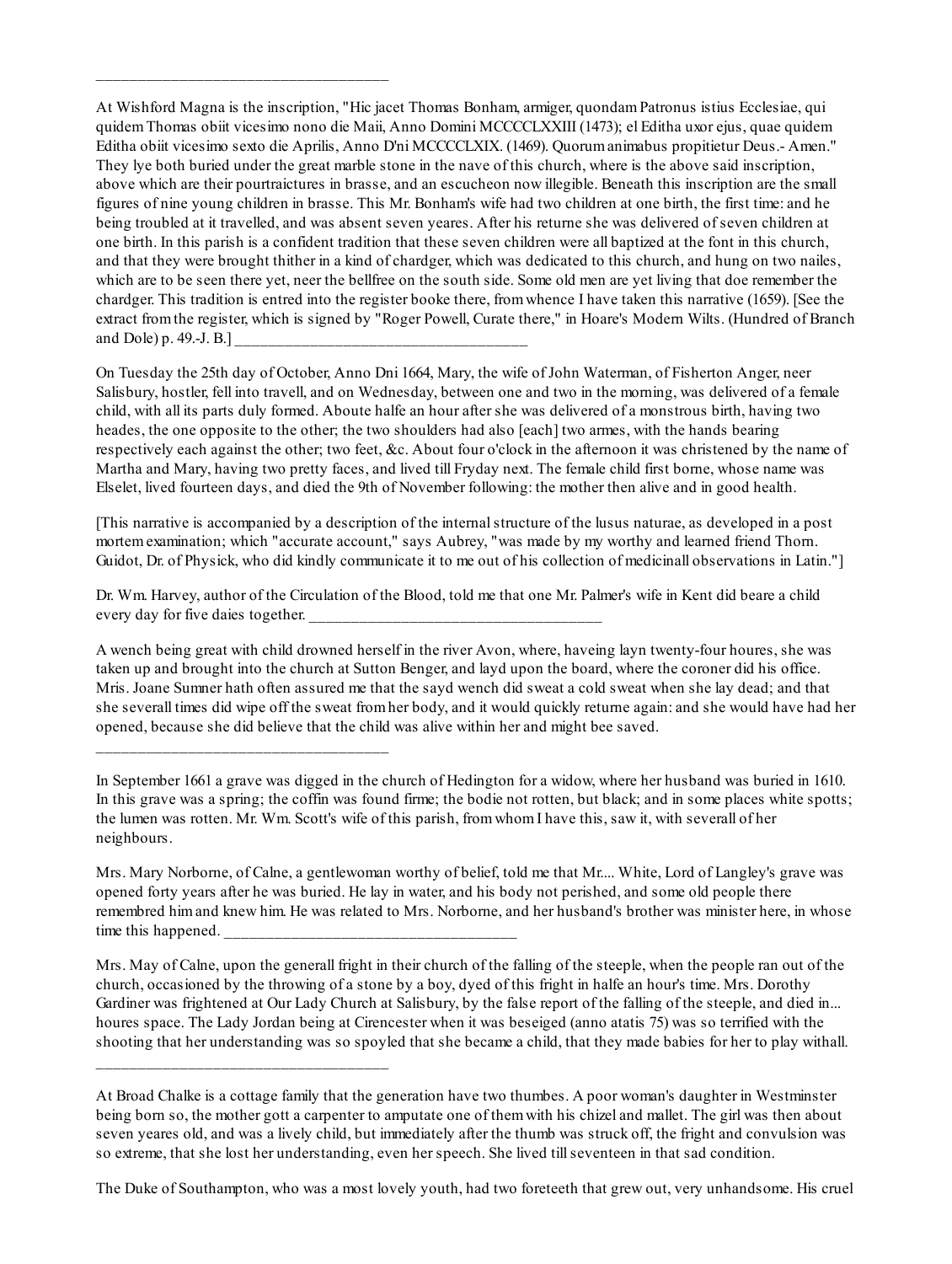mother caused himto be bound fast in a chaire, and had themdrawn out; which has caused the want of his understanding.

[This refers to Charles Fitzroy, one of the naturalsons of King Charles II. by his mistress, Barbara Villiers, Duchess of Cleveland. He was created Duke of Southampton in 1674; became Duke of Cleveland on the death of his "cruel mother "in 1709; and died in 1730.-J. B.]

Mdm. Dr. W. Harvey told me that the biteing of a man enraged is poysonous. He instanced one that was bitt in the hand in a quarrell, and it swoll up to his shoulder, and killed himin a short time. [That death, fromnervous irritation, might follow such a wound is not improbable: but that it was caused by any "poison" infused into the systemis an idea too absurd for refutation.- J. B.]

# **CHAPTER XV. DISEASES AND CURES.**

\_\_\_\_\_\_\_\_\_\_\_\_\_\_\_\_\_\_\_\_\_\_\_\_\_\_\_\_\_\_\_\_\_\_\_

[SEVERALpassages may have been noticed in the preceding pages, calculated to shew the ignorance which prevailed in Aubrey's time on medical subjects, and the absurd remedies which were adopted for the cure of diseases. In the present chapter this topic is further illustrated. It contains a series of recipes of the rudest and most unscientific character, amongst which the following are the only parts suited to this publication. Aubrey describes in the manuscript an instrument made of whalebone, to be thrust down the throat into the stomach, so as to act as an emetic. He states that this contrivance was invented by "his counsel learned in the law," Judge Rumsey; and proceeds to quote several pages, with references to its advantages, froma work by W. Rumsey, of Gray's Inn, Esq., entitled, "Organon Salutis, an instrument to cleanse the stomach: with new experiments on Tobacco and Coffee." The work quoted seems to have been popular in its day, for there were three editions of it published. (London, 1657, 1659, 1664, 12mo.)-J. B.]

THE inscription over the chapell dore of St. Giles, juxta Wilton, sc. "1624. This hospitall of St. Giles was re-edified by John Towgood, Maior of Wilton, and his brethren, adopted patrons thereof, by the gift of Queen Adelicia, wife unto King Henry the first." This Adelicia was a leper. She had a windowe and a dore fromher lodgeing into the chancell of the chapell, whence she heard prayers. She lieth buried under a plain marble gravestone; the brasse whereof (the figure and inscription) was remaining about 1684. Poore people told me that the faire was anciently kept here.

At Maiden Bradley, a maiden infected with the leprosie founded a house for maidens that were lepers. [See a similar statement in Camden's "Britannia," and Gough's comments thereon.-J. B.]

[The words "here the plague began," and "here the plague rested," appear in the parish register of Kington St. Michael, under the dates mentioned by Aubrey. Eight of the thirteen persons who died during its continuance were of the family of the Kingtons.-J.  $B$ .]

May-dewe is a very great dissolvent of many things with the sunne, that will not be dissolved any other way; which putts me in mind of the rationality of the method used by Wm. Gore of Clapton, Esq}. for his gout; which was, to walke in the dewe with his shoes pounced; he found benefit by it. I told Mr. Wm. Mullens, of Shoe Lane, Chirurgion, this story; and he sayd this was the very method and way of curing that was used in Oliver Cromwell, Protectour. [See "Observations and Experiments upon May-Dew," by Thomas Henshaw, in Philosophical Transactions, 1665. Abbr. i.  $13.-J. B.]$ 

For the gowte. Take the leaves of the wild vine (bryony, vitis alba); bruise themand boyle them, and apply it to the place grieved, lapd in a colewort-leafe. This cured an old man of 84 yeares of age, at Kilmanton, in 1669, and he was well since, to June 1670: which account I had fromMr. Francis Potter, the rector there.

Mr. Wm. Montjoy of Bitteston hath an admirable secret for the cure of the Ricketts, for which he was sent to far and neer; his sonne hath the same. Rickettie children (they say) are long before they breed teeth. I will, whilst 'tis in my mind, insert this remarque; viz. about 1620, one Ricketts of Newbery, perhaps corruptly fromRicards, a practitioner in physick, was excellent at the curing children with swoln heads and small legges; and the disease being new and without a name, he being so famous for the cure of it they called the disease the ricketts; as the King's evill from the King's curing of it with his touch; and now 'tis good sport to see how they vextheir lexicons, and fetch it fromthe

ExRegistro. Anno Domini 1582, May 4, the plague began in Kington St. Michaell, and lasted the 6th of August following; 13 died of it, most of thembeing of the family of the Kington's; which name was then common, as appeared by the register, but in 1672 quite extinct.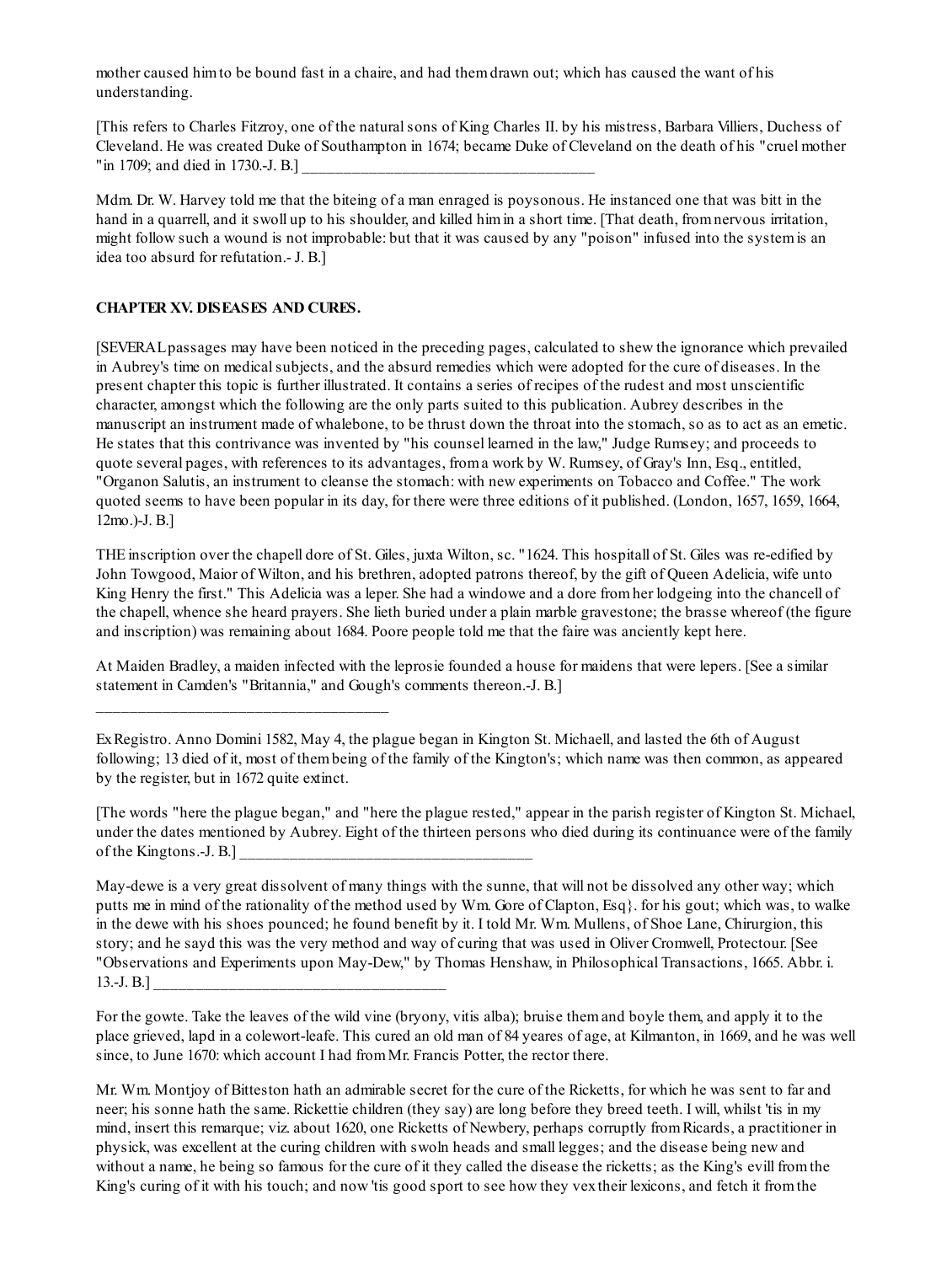Greek {Gk: Rachis} the back bone.

\_\_\_\_\_\_\_\_\_\_\_\_\_\_\_\_\_\_\_\_\_\_\_\_\_\_\_\_\_\_\_\_\_\_\_

For a pinne-and-webbe\* in the eye, a pearle, or any humour that comes out of the head. My father laboured under this infirmity, and our learned men of Salisbury could doe himno good. At last one goodwife Holly, a poore woman of Chalke, cured himin a little time. My father gave her a broad piece of gold for the receipt, which is this:-Take about halfe a pint of the best white wine vinegar; put it in a pewter dish, which sett on a chafing dish of coales covered with another pewter dish; ever and anon wipe off the droppes on the upper dish till you have gott a little glassefull, which reserve in a cleane vessell; then take about half an ounce of white sugar candie, beaten and searcht very fine, and putt it in the glasse; so stoppe it, and let it stand. Drop one drop in the morning and evening into the eye, and let the patient lye still a quarter of an hour after it.

I told Mr. Robert Boyle this receipt, and he did much admire it, and tooke a copie of it, and sayd that he that was the inventor of it was a good chymist. If this medicine were donne in a golden dish or porcelane dish, &c. it would not doe this cure; but the vertue proceeds, sayd hee, fromthe pewter, which the vinegar does take off.

\* [The following definitions are fromBailey's Dictionary (1728):-" Pin and Web, a horny induration of the membranes of the eye, not much unlike a Cataract." "Pearl (among oculists), a web on the eye."- J.B.]

In the city of Salisbury doe reigne the dropsy, consumption, scurvy, gowte; it is an exceeding dampish place.

At Poulshot, a village neer the Devises, in the spring time the inhabitants appeare of a primrose complexion; 'tis a wett,  $\frac{divty}{.}$  place.

Mrs. Fr. Tyndale, of Priorie St. Maries, when a child, voyded a lumbricus biceps. Mr. Winceslaus Hollar, when he was at Mechlin, saw an amphisbaena, which he did very curiously delineate, and coloured it in water colours, of the very colour: it was exactly the colour of the inner peele of an onyon: it was about sixinches long, but in its repture it made the figure of a semicircle; both the heads advancing equally. It was found under a piece of old timber, about 1661; under the jawes it had barbes like a barbel, which did strengthen his motion in running. This draught, amongst a world of others, Mr. Thorn. Chiffinch, of Whitehall, hath; for which Mr. Hollar protested to me he had no compensation. The diameter was about that of a slo-worme; and I guesse it was an amphisbaenalslo-worme.

[The serpents called amphisbaena are so designated (fromthe Greek {Gk: amphisbaina}) in consequence of their ability to move backwards as well as forwards. The head and tail of the amphisbaena are very similar in form: whence the common belief that it possesses a head at each extremity. It was formerly supposed that cutting off one of its "heads" would fail to destroy this animal; and that its flesh, dried and pulverized, was an infallible remedy for dislocations and broken bones.-J. B.]

## **CHAPTER XVI. OBSERVATIONS ON PARISHREGISTERS,**

### **ACCORDING TO THE WAY PRESCRIBED BY THE HONBLE. SIR WM. PETTY, KNIGHT.**

[THIS chapter consists merely of memoranda for the further examination of those valuable materials for local and generalstatistics - the parochial registers. Aubrey has inserted the number of baptisms, marriages, and burials, recorded in the registers of Broad Chalke, for each year, from1630 to 1642, and from1676 to 1684 inclusive; distinguishing the baptisms and burials of males and females in each year. The like particulars are given for a period of five years fromthe registers of Dunhead St. Mary. He adds, "In anno 1686 I made extracts out of the register bookes of half a dozen parishes in South Wiltshire, which I gave to Sir Wm. Petty." The following passages will suffice to indicate the nature of his remarks.- J. B.]

MR. ROBERT GOOD, M.A., of Bower Chalke, hath a method to calculate the provision that is spent in a yeare in their parish; and does find that one house with another spends sixpounds per annum; which comes within an hundred pounds of the parish rate.

Sir "W. Petty observes, fromthe account of the people, that not above halfe teeming women are marryed; and that if the Government pleased there might be such a multiplication of mankind as in 1500 yeares would sufficiently plant every habitable acre in the world.

Mdm. The poore's rate of St. Giles-in-the-fields, London, comes to sixthousand pounds per annum. [The sixth chapter of Mr. Rowland Dobie's "History of the United Parishes of St. Giles- in-the-Fields and St. George, Bloomsbury," (8vo.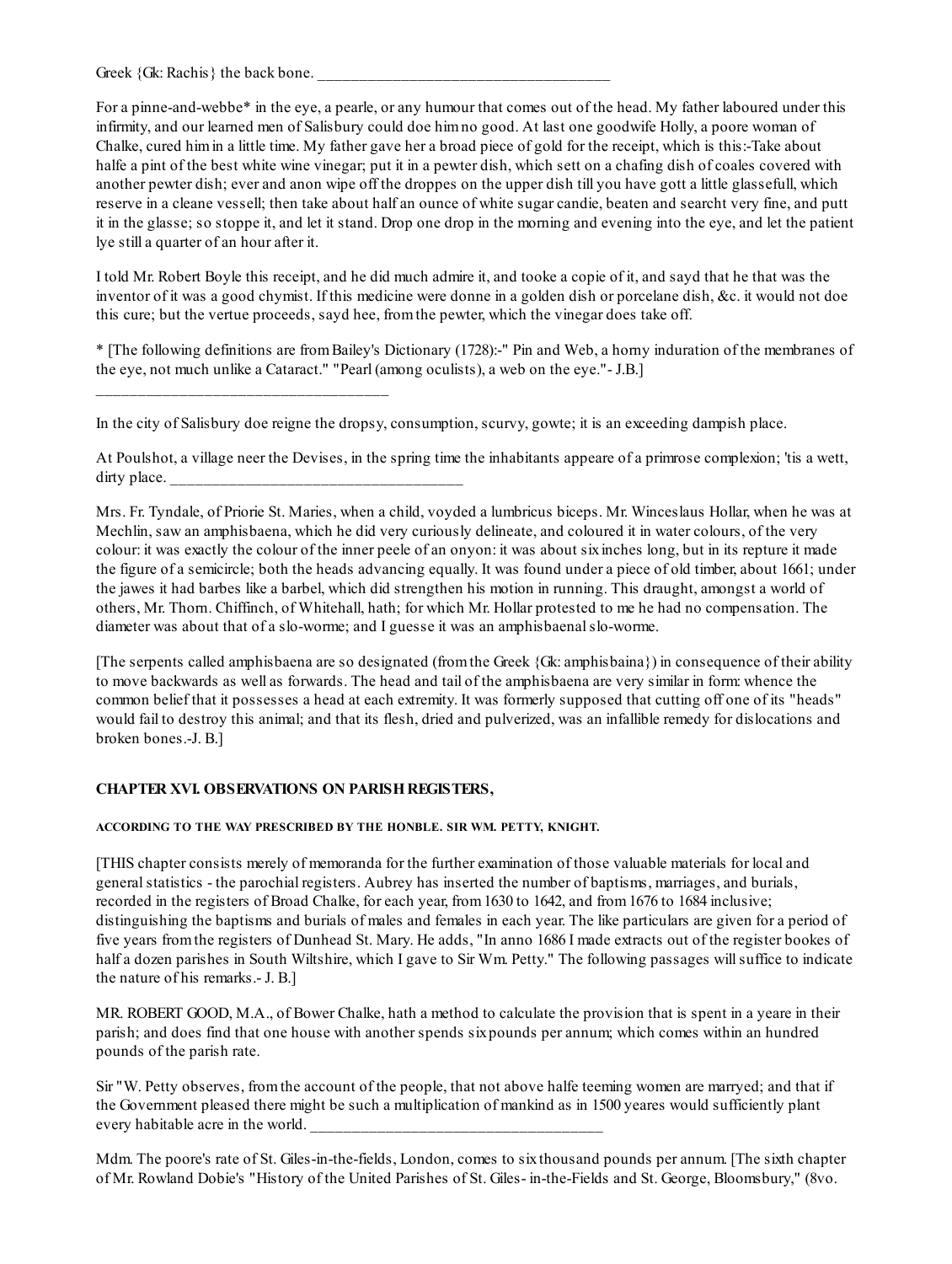1829) contains some curious and interesting "historicalsketches of pauperism." Speaking of the parish workhouse, the author says, "It contains on an average from800 to 900 inmates, which is however but a small proportion to the number constantly relieved, at an expense [annually] of nearly forty thousand pounds."-J. B.]

Dunhead St. Mary.-The reason why so few marriages are found in the register bookes of these parts is that the ordinary sort of people goe to Ansted to be married, which is a priviledged church; and they come 40 and 50 miles off to be married there.

Of periodicallsmall-poxes. - Small-poxin Sherborne dureing the year 1626, and dureing the yeare 1634; from Michaelmas 1642 to Michaelmas 1643; from Michaelmas 1649 to Michaelmas 1650; &c. Small-pox in Taunton all the year 1658; likewise in the yeare 1670, &c. I would I had the like observations made in great townes in Wiltshire; but few care for these things.

It hath been observed that the plague never fix't (encreased) in Bridgenorth in Salop. Also at Richmond it never did spread; but at Petersham, a small village a mile or more distant, the plague made so great a destruction that there survived only five of the inhabitants. 1638 was a sickly and feaverish autumne; there were three graves open at one time in the churchyard of Broad Chalke.

# **PART II.**

# **CHAPTER I. WORTHIES.**

\_\_\_\_\_\_\_\_\_\_\_\_\_\_\_\_\_\_\_\_\_\_\_\_\_\_\_\_\_\_\_\_\_\_\_

[IN this chapter Aubrey has transcribed that portion of Fuller's Worthies of England which relates to celebrated natives of the county of Wilts; but as Fuller's work is so well known, it is un- necessary to print Aubrey's extracts fromit here. He has interspersed themwith additional matter fromwhich the following passages are selected. - J. B.]

PRINCES. - There is a tradition at Wootton Basset that King Richard the Third was born at Vasthorne [Fasterne], now the seate of the earle of Rochester. This I was told when I was there in 1648. Old Mr. Jacob, then tenant there to the Lady Inglefield, was then eighty yeares old, and the like other old people there did affirme.

[According to the best authorities, this tradition is incorrect: Richard was born in Fotheringhay Castle, Northamptonshire, on the 2d of October, 1452.-J. B.]

Anne, eldest daughter of Sir Edward Hyde, Knight, was born at Purton, in this county, and married to His Royal Highnesse James Duke of Yorke, [James II.] by whomshe left issue Mary Queen of England, and Anne Princesse of Denmark [afterwards Queen].

SAINTS. - St. Adelm. There was a great bell at Malmesbury Abbey, which they called St. Adelm's bell, which was accounted a telesman, and to have the power, when it was rang, to drive away the thunder and lightning. I remember there is such a great bell at St. Germain's Abbey at Paris, which they ring to the aforesayd purpose when it thunders and lightens. Old Bartlemew and other old people of Malmesbury had by tradition severallstories of miracles donn by St. Adelmsome whereof I wrott down heretofore; now with Mr. Anth. Wood at Oxford. [St. Adelm, or more correctly Aldhelm, is mentioned in page 42, ante. His life was written by Williamof Malmesbury, and published by the Rev. Henry Wharton, in his "Anglia Sacra." (fol. 1691.)- J. B.]

Methinkes it is pitie that Ela, daughter of [William] Longespe Earl of Salisbury, should be here omitted. [See ante, p.70 ]

PRELATES.- Since the Reformation. - Alexander Hyde, LL.Dr., sonn of Sir Laurence Hyde, and brother to Sir Robert Hyde, Lord Cheif Justice of the King's Bench, was born, I believe, at Hele, in this county. He was made Bishop of Salisbury 1665.

STATESMEN. - WilliamEarle of Pembroke [the second of that name]. In the east windowe of the south aisle of the church at Wilton is this following inscription in gothick black letter:-"... church was... by the vertuose..... wife to the right.... Sir Henry Sidney, Knight of the Garter and Lord President of the Marches of Wales, &c. In April 1580, the eight day of that moneth, was born WilliamLord Herbert of Cardif, the first-born child to the noble Henry Earle of Pembroke, by his most dear wife Mary the Countesse, daughter to the forenamed Sir Henry and Lady Mary, whose lives Almighty God long prosper in much happiness."\* Memorandum, to insert his titles inscribed under his printed picture. As I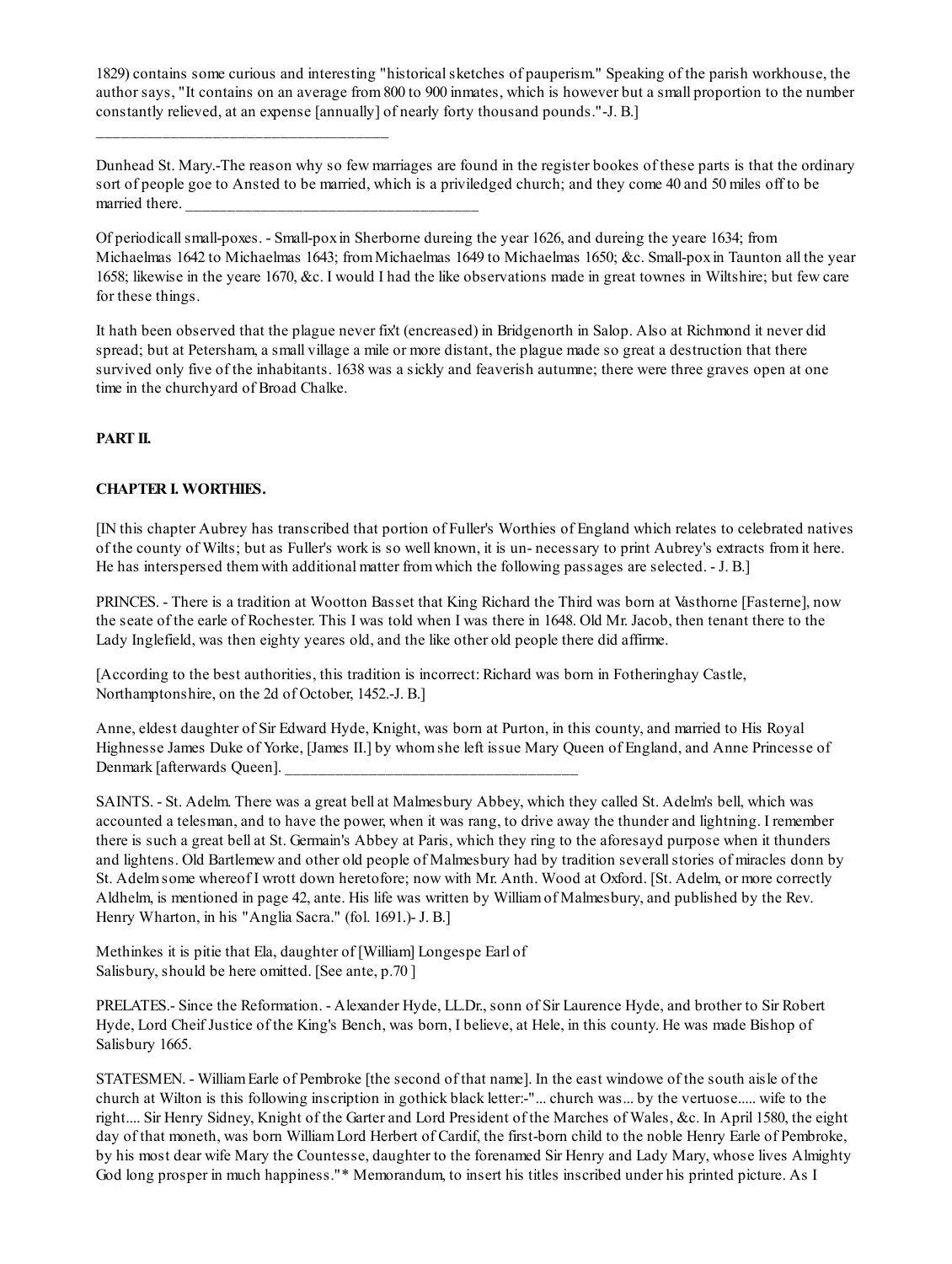remember he was Lord High Steward of his Majesties Household, Justice in Eire of all his Majesties Forrests, &c. on this side Trent, Chancellor of the University of Oxford, one of his Majesties Privy Councell, and Knight of the Garter. He was a most noble person, and the glory of the court in the reignes of King James and King Charles. He was handsome, and of an admirable presence-

\* [This inscription is not mentioned in the account of Wilton Church in Hoare's Modern, Wiltshire, but the author notices a tablet recording the birth and baptismof the Earl "over the south entrance." He states that the side aisles were added to the church "within the last two centuries " - J. B.]

"Gratior et pulchro veniens a corpore virtus."

He was the greatest Mecaenas to learned men of any peer of his time or since. He was very generous and open handed. He gave a noble collection of choice bookes and manuscripts to the Bodleian Library at Oxford, which remain there as an honourable monument of his munificence. 'Twas thought, had he not been suddenly snatch't away by death, to the grief of all learned and good men, that he would have been a great benefactor to Pembroke Colledge in Oxford, whereas there remains only fromhima great piece of plate that he gave there. His lordship was learned, and a poet; there are yet remaining some of his lordship's poetry in a little book of poems writt by his Lordship and Sir Benjamin Ruddyer in 12o. ["Poems, written by WilliamEarl of Pembroke, &c. many of which are answered by way of repartee, by Sir Benjamin Rudyard. With other poems by themoccasionally and apart." Lond. 1660, 8vo.-J. B.] He had his nativity calculated by a learned astrologer, and died exactly according to the time predicted therein, at his house at Baynard's Castle in London. He was very well in health, but because of the fatal direction which he lay under, he made a great entertainment (a supper) for his friends, went well to bed, and died in his sleep, the [10th] day of [April] anno Domini 1630. His body lies in the vault belonging to his family in the quire of Our Ladies Church in Salisbury. At Wilton is his figure cast in brasse, designed, I suppose, for his monument. [See the notices of the Earls of Pembroke in the ensuing chapter. - J. B.]

Sir Edward Hyde, Earle of Clarendon, Lord Chancellour of England, was born at Dynton in Wiltshire. His father was the fourth and youngest sonn of..... Hyde, of Hatch, Esq. Sir Edward married [Frances] daughter of Sir Thomas Aylesbury, one of the clarks of the councell In his exile in France he wrote the History of the late Times, sc. from1641 to 1660; near finished, but broken off by death, by whomhe was attacked as he was writing; the penn fell out of his hand; he took it up again and tryed to write; and it fell out the second time. He then saw that it was time to leave off, and betooke himself to thinke about the other world. (From the Countess of Thanet.) He shortly after ended his dayes at [Rouen] Anno Domini 1674, and his body was brought over into England, and interred privately at Westminster Abbey. From the Earle of Clarendon. [Anthony Wood states (probably on the authority of Aubrey) that Clarendon was buried on the north side of Henry the Seventh's chapel in Westminster Abbey; but the place of his interment is not marked by any monument or inscription.-J.  $B$ .]

SOLDIERS. - Sir Henry Danvers, Knight, Earle of Danby and Baron of Dauntesey, was born at Dauntesey, 28th day of June Ano. Dni. 1573. He was of a magnificent and munificallspirit, and made that noble physic-garden at Oxford, and endowed it with I thinke 30li. per annum. In the epistles of Degory Wheare, History Professor of Oxford, in Latin, are severall addressed to his lordship that doe recite his worth. He allowed three thousand pounds per annumonly for his kitchin. He bred up severall brave young gentleman and preferred them; e. g. Colonell Leg, and severall others, of which enquire further of my Lady Viscountesse Purbec. The estate of Henry Earle of Danby was above eleven thousand pounds per annum; near twelve. He died January the 20th, 1643, and lies buried in a little chapell made for his monument on the north side of Dantesey-church, near to the vault where his father and ancesters lye. [Aubrey here transcribes his epitaph, which, with other particulars of his life, will be found in the Beauties of Wiltshire, vol. iii. p. 76.- J. B.]

Sir Michael Ernele, Knight, was second son of Sir John Ernele, of Whethamin the County of Wilts. After he had spent some time at the University of Oxford, he betooke himself to a militarie life in the Low Countries, where he became so good a proficient that at his return into England at the beginning of the Civill warres, King Charles the First gave him the commission of a Colonell in his service, and shortly after he was made Governour of Shrewsbury, and he was, or intended to bee, Major Generall. He did his Majesty good service in the warres, as doth appeare by the Mercurii Aulici. His garrison at Shrewsbury being weakened by drawing out great part of thembefore the battel at Marston Moore, the townesmen plotted and betrayed his garrison to the Parliament soldiers. He was slain then in the market- place, about the time of the battle of Marston Moore.\*

\* [It was the common belief that Sir Michael Erneley was killed, as here stated, by the Parlimentary soldiers at the time Shrewsbury was taken (Feb. 3,1644-5); but in Owen and Blakeway's Hist, of Shrewsbury, 4to. 1825, the time and manner of his death is left uncertain. His name is included in the list of those who were made prisoners when the town surrendered.-J. B.]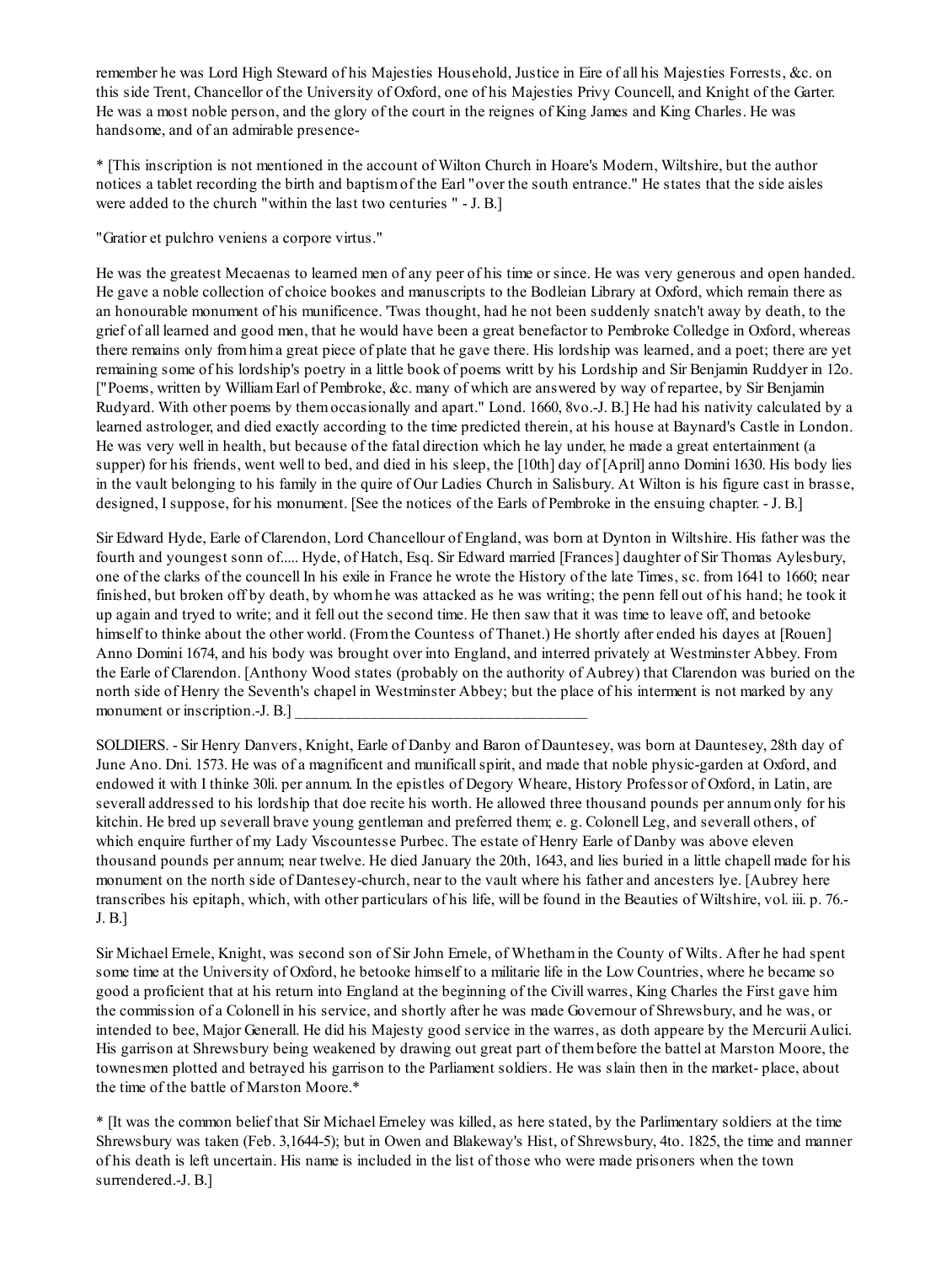William Ludlow, Esq. sonn and heir of Sir [Henry] Ludlow, and Dame...... daughter of the Lord Viscount Bindon, in this county, was Governour of Wardour Castle in this county, for the Parliament, which he valiantly defended till part of the castle was blown up, 1644 or 1645. He was Major General, &c. See his life in Mr. Anth. Wood's Antiquities of Oxford. [This passage refers to Edward (not William) Ludlow; the famous Republican general. His "Memoirs" were printed in 1698-9, at Vevay in Switzerland, where he died about five years previous to their publication. They have gone through several editions, and constitute a valuable historical record of the times. - J. B.]

Sir John Ernele, great-grandson of Sir John Ernele above sayd, and eldest sonn of Sir John Ernele, late Chancellour of the Exchequer, had the command of a flag-ship, and was eminent in some sea services. He married the daughter and heir of Sir John Kerle of.... in Herefordshire.

A DIGRESSION. - Anno 1633, I entred into my grammar at the latin schoole at Yatton-Keynel, in the church, where the curate, Mr. Hart, taught the eldest boyes Virgil, Ovid, Cicero, &c. The fashion then was to save the forules of their bookes with a false cover of parchment, sc. old manuscript, which I [could not] was too young to understand; but I was pleased with the elegancy of the writing and the coloured initiall letters. I remember the rector here, Mr. Wm. Stump, great gr.-son of St. the cloathier of Malmesbury, had severall manuscripts of the abbey. He was a proper man and a good fellow; and, when he brewed a barrell of speciall ale, his use was to stop the bung- hole, under the clay, with a sheet of manuscript; he sayd nothing did it so well: which me thought did grieve me then to see. Afterwards I went to schoole to Mr. Latimer at Leigh-delamer, the next parish, where was the like use of covering of bookes. In my grandfather's dayes the manuscripts flew about like butterflies. All music bookes, account bookes, copie bookes, &c. were covered with old manuscripts, as wee cover themnow with blew paper or marbled paper; and the glovers at Malmesbury made great havoc of them; and gloves were wrapt up no doubt in many good pieces of antiquity. Before the late warres a world of rare manuscripts perished hereabout; for within half a dozen miles of this place were the abbey of Malmesbury, where it may be presumed the library was as well furnished with choice copies as most libraries of England; and perhaps in this library we might have found a correct Pliny's Naturall History, which Cantus, a monk here, did abridge for King Henry the Second. Within the aforesaid compass was Broad stock Priory, Stan Leigh Abbey, Farleigh Abbey, Bath Abbey, eight miles, and Cirencester Abbey, twelve miles. Anno 1638 I was transplanted to Blandford-schoole, in Dorset, to Mr. Wm. Sutton. (In Mr. Wm. Gardner's time it was the most eminent schoole for the education of gentlemen in the West of England.) Here also was the use of covering of bookes with old parchments, sc. leases, &c., but I never saw any thing of a manuscript there. Hereabout were no abbeys or convents for men. One may also perceive by the binding of old bookes how the old manuscripts went to wrack in those dayes. Anno 1647 I went to Parson Stump out of curiosity, to see his manuscripts, whereof I had seen some in my childhood; but by that time they were lost and disperse. His sons were gunners and souldiers, and scoured their gunnies with them; but he shewed me severall old deeds granted by the Lords Abbots, with their scales annexed, which I suppose his sonn Capt. Tho. Stump of Malmesbury hath still. [I have quoted part of this curious paragraph in my Memoir of Aubrey, 4to. 1845.-J. B.]

\_\_\_\_\_\_\_\_\_\_\_\_\_\_\_\_\_\_\_\_\_\_\_\_\_\_\_\_\_\_\_\_\_\_\_

Robertus Sarisburiensis wrote a good discourse, De Piscinis, mentioned and commended by Sir Henry Wotton in his Elements of Architecture. Q. Anth. Wood, de hoc.

Dr..... Forman, - Mr. Ashmole thinkes his name was John, [Simon.- J. B.]- physitian and astrologer, was born at Wilton, in Wilts. He was of the University of Oxford, but took his degree of Doctor in Cambridge, practised in Salisbury, where he was persecuted for his astrologie, which in those ignorant times was accounted conjuring. He then came to London, where he had very good practise, and did great cures; but the college hated him, and at last drove himout of London: so he lived and died at Lambeth, where he lies buried. Elias Ashmole, Esq. has severall bookes of his writing (never printed), as also his own life. There it may be seen whether he was not a favorite of Mary, Countesse of Pembroke. He was a chymist, as far as chymistry went in those dayes, and 'tis very likely he was a favorite of her honour's. Quaere Mr. Dennet, the Earl of Pembrock's steward, if he had not a pension fromthe Earl of Pembrock? Forman is a common name in Calne parish, Wilts, where there are still severall wealthy men, cloathiers, &c. of that name; but tempore Reginae Elizabethae there was a Forman of Calne, Lord Maior of London. My grandfather Lyte told me that at his Lord Maior's shew there was the representation of the creation of the world, and writt underneath, "and all for man." [Some interesting passages fromForman's MS. Diary have recently been brought forward by Mr. Collier in illustration of the history of Shakspere's works. They describe some very early performances of several of his plays, at which Forman

WRITERS.- Williamof Malmesbury. He was the next historiographer of this nation to Venerable Bede, as he himself written; and was fain, he sayes, to pick out his history out of ballads and old rhythmes..... hundred yeares after Bede. He dedicates his history to [Robert, Earl of Gloucester] "filio naturali Henrici primi". He wrote also the history of the abbey of Glastonbury, which is in manuscript in the library of Trinity College in Cambridge, wherein are many good remarques to be found, as Dr. Thomas Gale of Paules schoole enformes me. [This was edited by Gale, and published at Oxford in 1691, 8vo. - J. B.]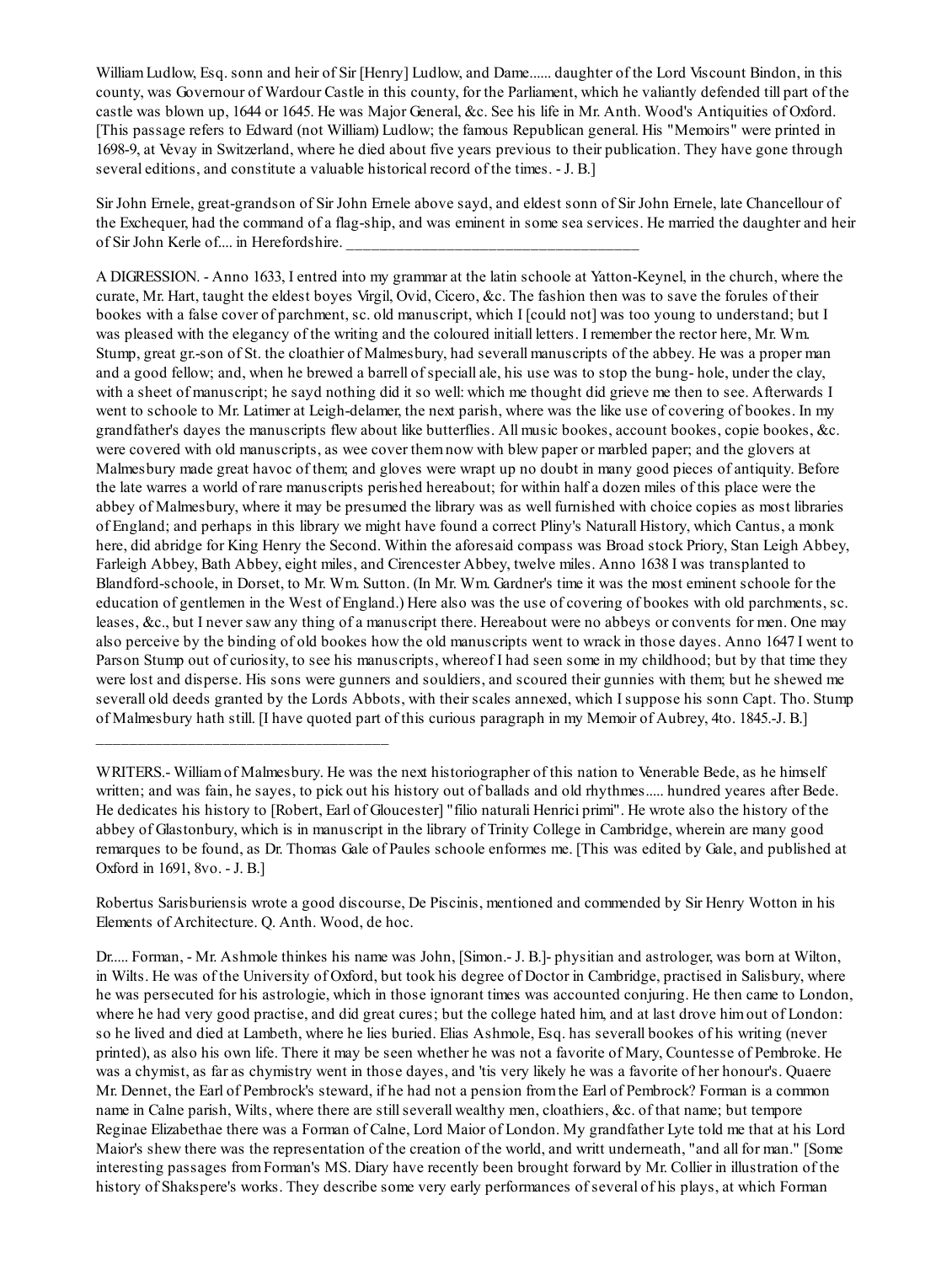was present. - J. B.]

Sr Johan Davys, Knight, was born at Tysbury; his father was a tanner. He wrote a poeme in English, called "Nosce Teipsum"\*; also Reports. He was Lord Chief Justice in Ireland. His wife was sister to the Earle of Castle-Haven that was beheaded; she had also aliquid dementiae, and was a prophetesse, for which she was confined in the Tower, before the late troubles, for her predictions. His onely daughter and heire was married to [Ferdinando] Earle of Huntingdon.

[\*"Nosce Teipsum: this oracle expounded in two elegies. 1st. Of Human knowledge. 2nd. Of the soule of man, and the immortality thereof;" with acrostics on Queen Elizabeth. (London, 1609, small 8vo.) The works of the above named Lady Eleanor Davies, the prophetess, widow of Sir John, were of a most extraordinary kind. See a list of themin Watt's Bibliotheca Britannica. - J. B.]

Mr. Thomas Hobbes was born at Westport juxta Malmesbury, April the fifth, anno 1588, he told me, between four and sixin the morning, in the house that faces or points to the horse-faire. He died at Hardwick in Darbyshire, Anno Domini 1679, aetatis 91. [See Aubrey's Life of Hobbes, appended to Letters fromthe Bodleian, vol. iii. p. 593. - J. B.]

Thomas Willis, M.D., was born at Great Bedwin in this county, anno [1621.] His father, he told me, was steward to my Lady Smyth there. He dyed in London, and lies interred with his wife in Westminster Abbey.

Thomas Piers, D.D., and Dean of Salisbury, formerly President of Magdalen College in Oxford, was born at the Devizes. His father was a woollen draper and an alderman there.

Sir Christopher Wren, Knt., Surveyor of his Majesties buildings, the eldest sonne of Dr. Christopher Wren, Deane of Windsor, was born at Knoyle, in this county, where his father was rector, in the parsonage-house, anno 1631; christened November the 10th; but he tells me that he was born October the 20th. His mother fell in labour with him when the bell rung eight.

[Richard] Blackmore, M.D., born in Coshamparish, the sonne of an attorney, went to schoole to Parson.... of Dracot. Scripsit an Epique poeme, called Prince Arthur, 1694.

Sir WilliamPenn, Vice-Admirall, born at Minety, in the hundred of Malmesbury. His father was a keeper in Braden forest: the lodge is called Penn's lodge to this day. He was father to William Penn, Esq. Lord Proprietor of Pensylvania; it is a very ancient family in Buckinghamshire. This family in North Wilts had heretofore a dependence on the Abbey of Malmesbury as stewards or officers. [Sir WilliamPenn was buried in Redcliffe Church, Bristol. See Britten's Account of Redcliffe Church. - J. B.]

T. Byfield, a physician, sonn of AdoniramByfield, the Assembly man, born at Collingbourn Ducis, where his father was rector. He published a book of Waters about 1684.

Mr. Edward Whatman, of Mayden Bradley, practitioner in physick, and very successfull in his practise. By reason of the civill warrs he was of no university, but he was a young man of great parts and great hopes. He died shortly after his Majesties restauration, aged about 35. He onely printed "Funerall Obsequies on the Honourable the Ladie Elizabeth Hopton, wife to Sir Ralph Hopton," London, 1647.

Mr. WilliamGardiner, the eminent schoolemaster at Blandford, about twenty yeares; born in this county; died about 1636, aetatis 47. \_\_\_\_\_\_\_\_\_\_\_\_\_\_\_\_\_\_\_\_\_\_\_\_\_\_\_\_\_\_\_\_\_\_\_

MUSICIANS.-The quire of Salisbury Cathedral hath produced as many able musicians, if not more, than any quire in this nation.

Andrew Markes, of Salisbury, where his father was a fiddle maker, was the best lutinist in England in his time - sc. the latter end of Queen Elizabeth and King James, and the best composer of lute lessons; and as to his compositions, Mr. Sam. Cowper, the famous limner, who was an excellent lutinist, did affirme that they are of great value to this time.

Jo. Coperario, whose reall name I have been told was Cowper, and Alfonso Ferrabosco, lived most in Wiltshire, sc. at Amesbury, and Wulfall, with Edward Earle of Hertford, who was the great patrone of musicians.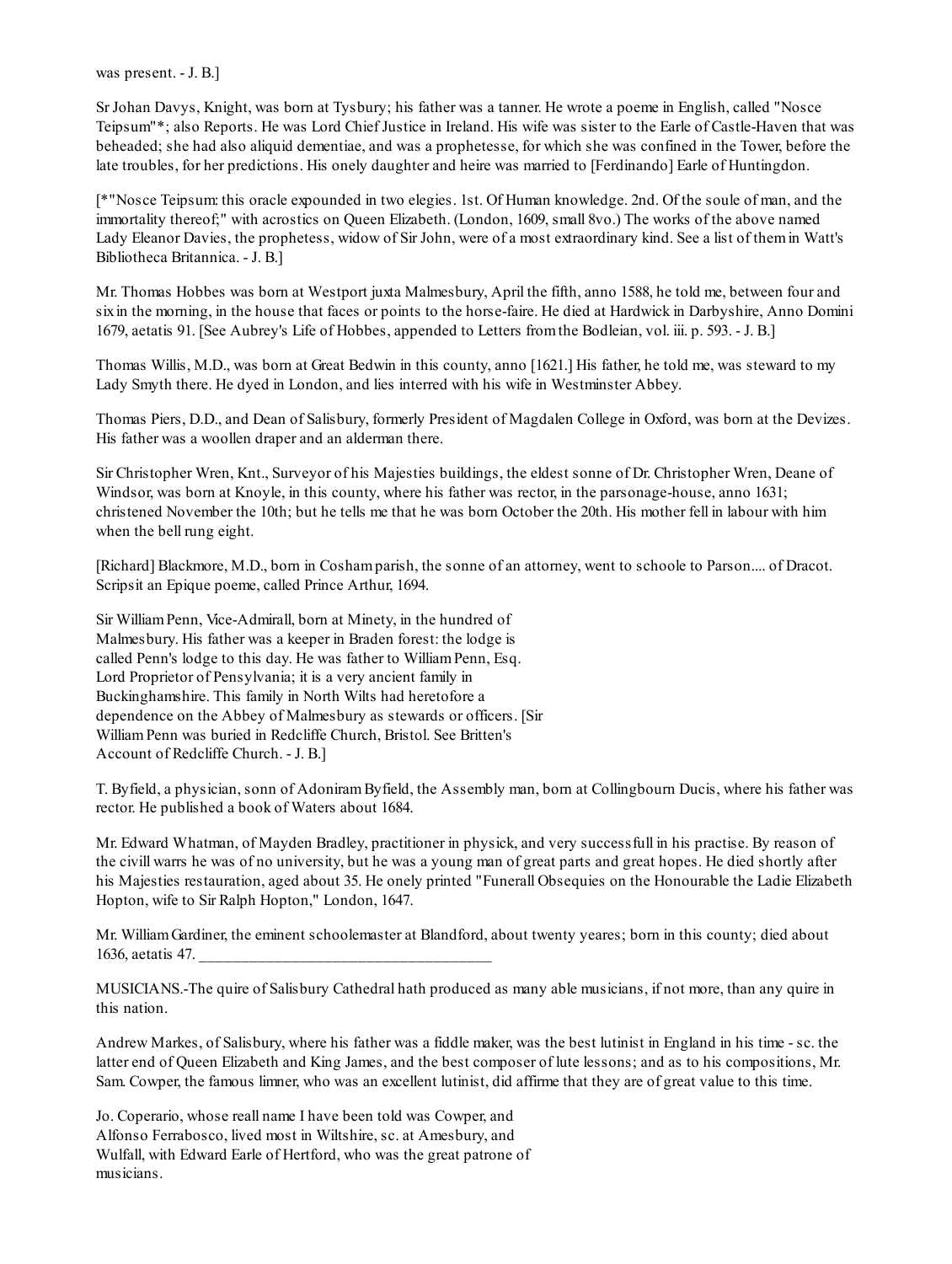Davys Mell, born at Wilton, was the best violinist of any Englishman in England: he also took a fancy to make clocks and watches, and had a great name for the goodness of his work. He was of the King's musick, and died in London about 1663.

.... Bell, of Wilton, was sagbuttere to King Charles the First, and was the most excellent artist in playing on that instrument, which is very difficult, of any one in England. He dyed about the restauration of the King.

Humphrey Madge, of Salisbury, was servant bound to Sir John Danvers, and afterwards one of the violinists to King Charles the Second.

Will. Yokeney, a lutinist and a composer of songs, e.g. of Colonel Lovelace's songs, &c. was born at Lacock, 1646. Among other fine compositions of songs by Will. Yokeney, this following ought to be remembred, made 1646 or 1647, viz.:-

"What if the King should come to the city, Would he be then received I trow? Would the Parliament treat himwith rigor or pity? Some doe think yea, but most doe think no, &c."'

It is a lively, briske aire, and was playd by the lowd musick when King Charles the Second made his entry in London at his restauration.

Captain Thomas Stump, of Malmesbury. Tis pity the strange adventures of himshould be forgotten. He was the eldest sonn of Mr. Will. Stump, rector of Yatton Keynell; was a boy of a most daring spirit; he would climbe towers and trees most dangerously; nay, he would walke on the battlements of the tower there. He had too much spirit to be a scholar, and about sixteen went in a voyage with his uncle, since Sir Thomas Ivy, to Guyana, in anno 1633, or 1632. When the ship put in some where there, four or five of themstraggled into the countrey too far, and in the interimthe wind served, and the sails were hoist, and the stragglers left behind. It was not long before the wild people seized on them and strip's them, and those that had beards they knocked their braines out, and (as I remember) did eat them; but the queen saved T. Stump, and the other boy. Stump threw himself into the river Pronoun to have drowned himself, but could not sinke; he is very full chested. The other youth shortly died. He lived with themtill 1636 or 1637. His narrations are very strange and pleasant; but so many yeares since have made me almost forget all. He sayes there is incomparable fruite there, and that it may be termed the paradise of the world. He says that the spondyles of the backbones of the huge serpents there are used to sit on, as our women sitt upon butts. He taught themto build hovels, and to thatch and wattle. I wish I had a good account of his abode there; he is "fide dignus". I never heard of any man that lived so long among those salvages. A ship then sayling by, a Portughese, he swamto it; and they took himup and made use of himfor a seaboy. As he was sayling near Cornwall he stole out of a port-hole and swamto shore; and so begged to his father's in Wiltshire. When he came home, nobody knew him, and they would not own him: only Jo. Harris the carpenter knew him. At last he recounted so many circumstances that he was owned, and in 1642 had a commission for a Captain of Foot in King Charles the First's army.

## **PART II. - CHAPTER II.**

### **OFTHEGRANDEUR OFTHEHERBERTS, EARLES OFPEMBROKE.**

### **WILTON HOUSE AND GARDENS.**

[AUBREY'S account of the famous seat of the Pembroke family at Wilton, and of its choice and valuable contents, will be found exceedingly interesting. His statements are based upon his own knowledge of the mansion before the Civil Wars, and upon information derived fromThomas Earl of Pembroke, Dr. Caldicot, who had been chaplain to the Earl's family, and Mr. Unlades, who also held some appointment in the establishment.

As the ensuing narrative is occasionally somewhat obscure, owing to its want of method and arrangement, it may be useful to prefixa brief summary of the history of the mansion, with reference to dates, names, and other necessary particulars.

William Herbert, the founder of this branch of the family, married Anne, sister to Queen Katharine Parr, the last wife of Henry VIII. He was knighted by that monarch in 1544, and in the same year the buildings and lands of the dissolved Abbey of Wilton, with many other estates in different counties, were conferred upon himby the King. Being left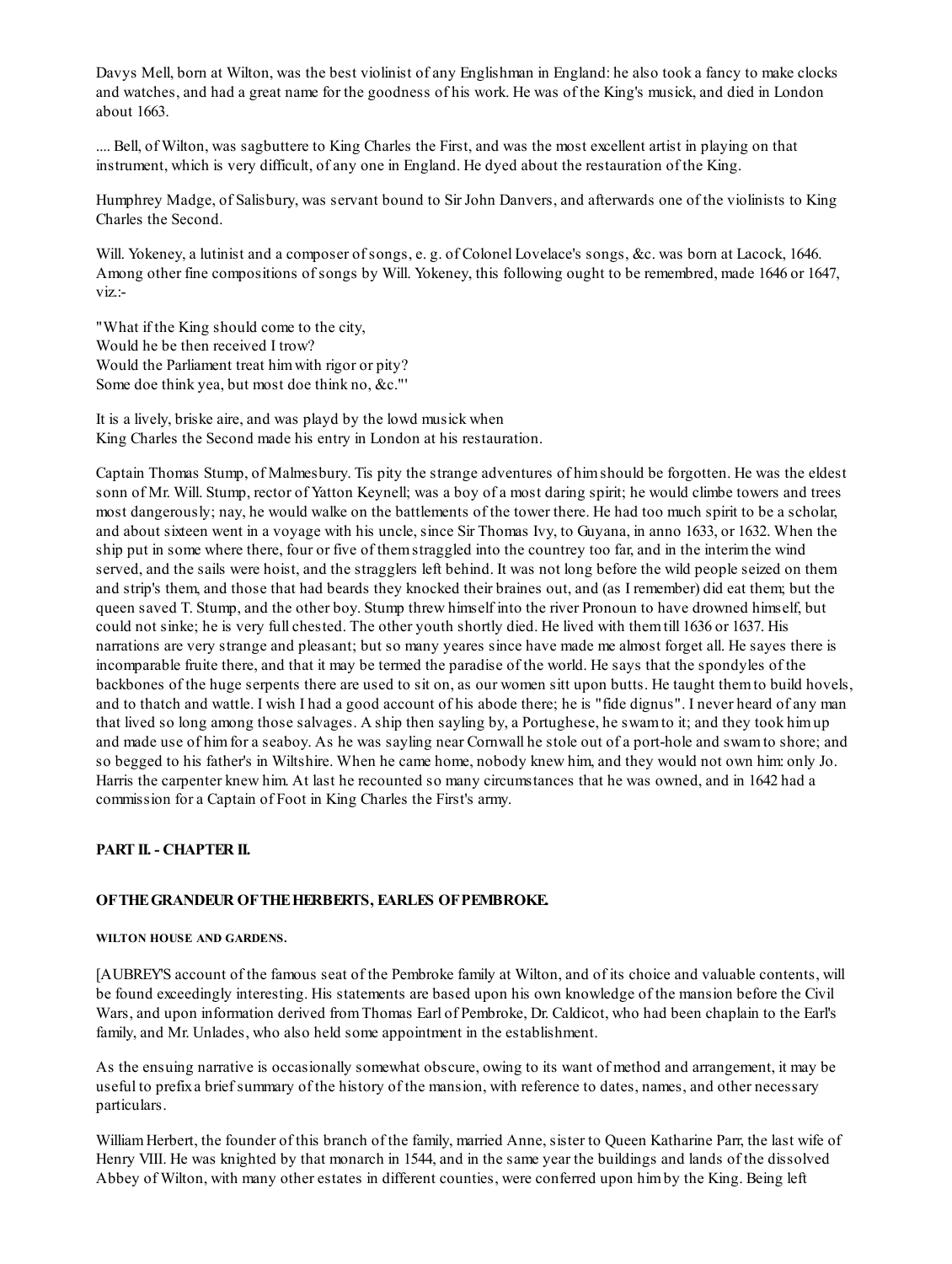executor, or "conservator" of Henry's will, he possessed considerable influence at the court of the young sovereign, Edward VI.; by whomhe was created Earl of Pembroke (1551). He immediately began to alter and adapt the conventual's buildings at Wilton to a mansion suited to his rank and station. Amongst other new works of his time was the famous porch in the court-yard, generally ascribed to Hans Holborn (who died in 1554). To what extent this nobleman carried his building operations is not known. He was succeeded in 1570 by his son Henry, who probably made further additions to the house. This nobleman married Mary, the sister of Sir Philip Sidney, a lady whose name is illustrious in the annals of literature. He died in 1601.

William, his son (the second Earl of that name), who has been fully noticed in the last Chapter, succeeded himin the title, and was followed in 1630 by his brother Philip, who, in 1633, at the instigation of King Charles I., added a range of buildings at Wilton, forming the south front of the house, and facing an extensive garden which was laid out at the same time. In designing both the building and the gardens, he employed Solomon de Caus, a Gascon, on the recommendation of Inigo Jones. About fifteen years afterwards the south front so erected was destroyed by fire, and rebuilt by the same Earl in 1648, fromthe designs of John Webb, who had married the niece of Inigo Jones. This peer was a great lover of the fine arts, and a patron of Vandyck. He died in 1650.

Philip, his son (the second Earl of that name), experienced some pecuniary difficulties, and the valuable collection of pictures and books formed by his predecessor, was sold by auction, and dispersed for the benefit of his creditors. Aubrey's description, fromhis own familiar knowledge of thembefore the sale, is therefore the more curious and valuable.

In 1669 the second Earl Philip was succeeded by his son William(the third of that name), and on the death of the latter in 1674, the title and estates were inherited by his brother, a third Earl Philip. The two last-mentioned noblemen, according to Aubrey, "espoused not learning, but were addicted to field sports and hospitality". Their younger brother, Thomas, became Earl of Pembroke in 1683. He was a warmadmirer and liberal patron of literature and the fine arts, and is famous as the founder of the magnificent collection of ancient marbles, coins, &c. which have given great celebrity to Wilton House. Aubrey dedicated the present work to that nobleman, soon after he succeeded to the title, and was honoured with his personal friendship. The Earl survived himmany years, and was succeeded by Henry, the second of that name, in 1733. Of the latter nobleman and his works at Wilton, Horace Walpole wrote as follows:- "The towers, the chambers, the scenes which Holbein, Jones, and Vandyke had decorated, and which Earl Thomas had enriched with the spoils of the best ages, received the best touches of beauty fromEarl Henry's hand. He removed all that obstructed the views to or fromhis palace, and threw Palladium's theatric bridge over his river. The present Earl has crowned the summit of the hill with the equestrian statue of Marcus Aurelius, and a handsome arch designed by Sir William Chambers.\* No man had a purer taste in building than Earl Henry, of which he gave a few specimens besides his works at Wilton." (Anecdotes of Painting, &c.) The nobleman thus commended for his architectural taste, was succeeded as Earl of Pembroke, in 1751, by his son Henry, who employed Sir WilliamChambers as mentioned by Walpole; and George, who succeeded to the Earldomin 1794, caused other extensive additions and alterations to be made at Wilton, by the late James Wyatt. - J. B.]

\*[I have in my possession a drawing of this arch by the architect. - J. B.]

THE old building of the Earl of Pembroke's house at WILTON was designed by an architect (Hans Holbein) in King Edward the Sixth's time.+ The new building which faced the garden was designed by Monsieur Solomon de Caus, tempore Caroli {primi}, but this was burnt by accident and rebuilt 1648, Mr. Webb then being surveyor. [See next page.]

+[There is no authority for the assertion that Holbein designed more than the porch mentioned elsewhere.-J. B.]

The situation of Wilton House is incomparably noble. It hath not only the most pleasant prospect of the gardens and Rowlindon Parke, but fromthence over a lovely flatt to the city of Salisbury, where that lofty steeple cuts the horizon, and so to Ivychurch; and to add further to the glory of this prospect the right honourable Thomas, Earle of Pembroke, did, anno 1686, make a stately canal fromQuidhampton to the outer base-court of his illustrious palace.

The house is great and august, built all of freestone, lined with brick, which was erected by Henry Earle of Pembroke. [Holbein's porch, and probably other parts of the house, were anterior to the time of the first Earl Henry. See the introductory note to this chapter.- J. B.] Mr. Inigo Jones told Philip, first Earle of Pembroke, that the porch in the square court was as good architecture as any was in England. 'Tis true it does not stand exactly in the middle of the side, for which reason there were some would have perswaded his Lordship to take it down; but Mr. Jones disswaded him, for the reasons aforesayd, and that we had not workmen then to be found that could make the like work. - (FromDr. Caldicot.)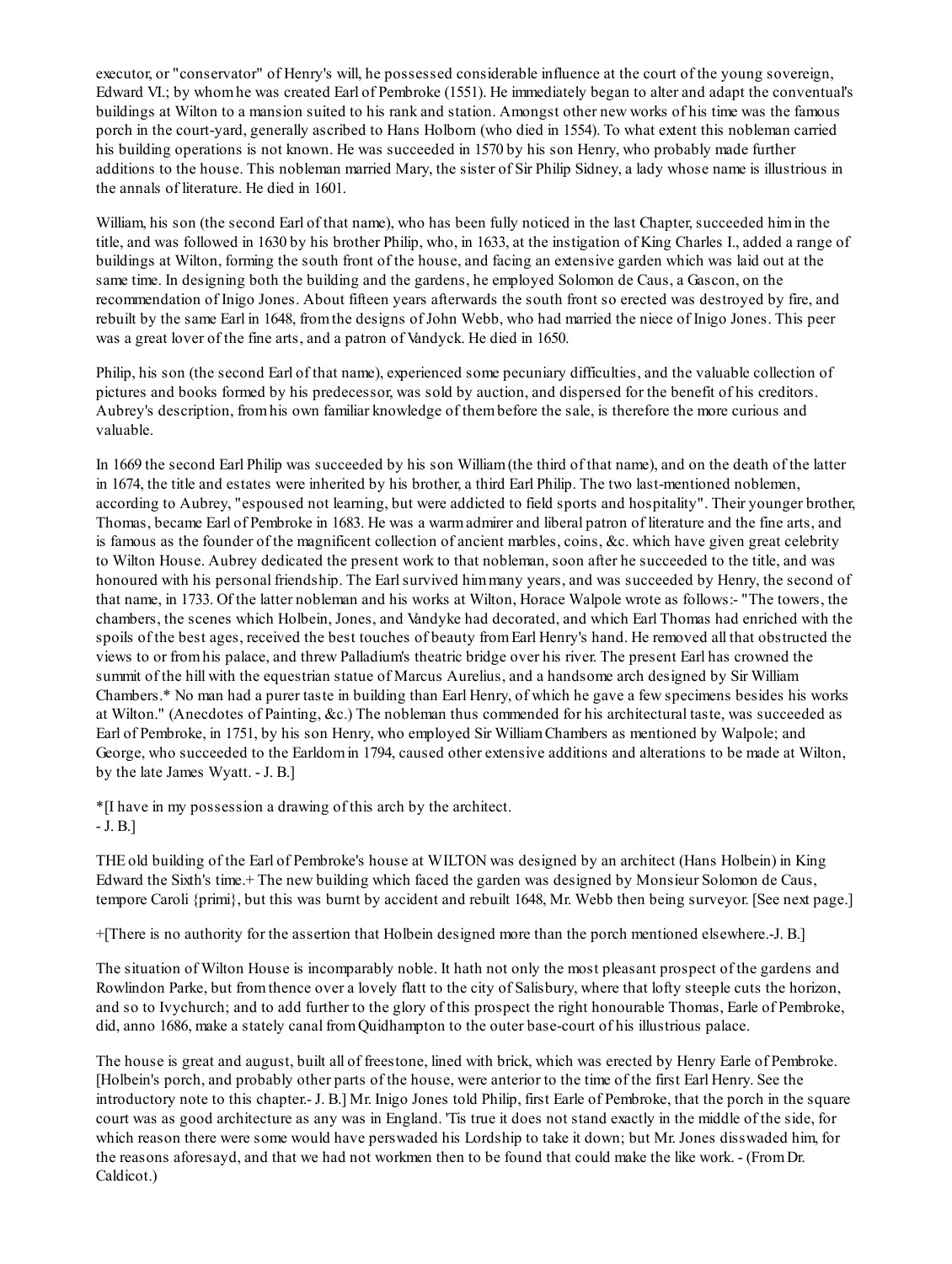King Charles the first did love Wilton above all places, and came thither every summer. It was he that did put Philip first Earle of Pembroke upon making this magnificent garden and grotto, and to new build that side of the house that fronts the garden, with two stately pavilions at each end, all "al Italiano". His Majesty intended to have had it all designed by his own architect, Mr. Inigo Jones, who being at that time, about 1633, engaged in his Majesties buildings at Greenwich, could not attend to it; but he recommended it to an ingeniouse architect, Monsieur Solomon de Caus, a Gascoigne, who performed it very well; but not without the advice and approbation of Mr. Jones: for which his Lordship settled a pension on himof, I think, a hundred pounds per annum for his life, and lodgings in the house. He died about 1656; his picture is at Mr. Gauntlet's house at Netherhampton. I shall gladly surcease to make any further attempt of the description of the house, garden, stables, and approaches, as falling too short of the greatness and excellency of it. Mr. Loggan's graver will render it much more to the life, and leave a more fixt impression in the reader. [This refers to one of Aubrey's contemplated illustrations. See Chap. XX. (in a subsequent page), Draughts of the Seates and Prospects.-J. B.]

The south side of this stately house, that was built by Monsieur de Caus, was burnt ann. 1647 or 1648, by airing of the roomes. In anno 1648 Philip (the first) re-edifyed it, by the advice of Inigo Jones; but he, being then very old, could not be there in person, but left it to Mr. Webb, who married his niece.

THE PICTURES. In the hall (of old pieces) were the pictures of the Ministers of State in Queen Elizabeth's time, and some of King Henry the Eighth. There was Robert, Earle of Essex, that was beheaded, &c.

At the stairecase, the picture of Sir Robert Naunton, author of "Fragmenta Regalia;" his name was writt on the frame. At the upper end was the picture of King Charles I. on horseback, with his French riding master by himon foot, under an arch; all as big as the life: which was a copie of Sir Anthony Vandyke, fromthat at Whitehall. By it was the picture of Peacock, a white race - horse, with the groomholding him, as big as the life: and to both which Sir Anthony gave many master touches. Over the skreen is a very long picture, by an Italian hand, of Aurora guiding her horses, neigheing, and above themthe nymphes powring down out of phialls the morning showres. Here was the "Table" of Cebes, a very large picture, and done by a great master, which the genius describes to William, the first earl of this family, and lookes on him, pointing to Avarice, as to be avoyded by a noble person; and many other ancient pieces which I have now forgott.

The long gallery was furnished with the ministers of estate and heroes of Queen Elizabeth's time, and also some of the French. In one of the pictures of Sir Philip Sydney are these verses, viz.-

"Who gives himselfe may well his picture give, Els were it vain, since both short time doe live."

At the 'upper end is the picture of King James the First sitting in his throne, in his royall robes; a great piece, as big as the life; by himon the right hand wall is the picture of WilliamHerbert, first earle, at length, as big as the life, and under it the picture of his little dog, of a kind of chesnut colour, that starved himselfe for his master's death. Here is the picture of Henry Earle of Pembroke and his Countesse; and of WilliamEarle of Pembroke, Lord Chamberlain; severall Earles of Oxford; and also of Aubrey Earle of Oxford, now living; the pictures of Cardinal Wolsey; Archy (King James's jester);......, governour to Sir Philip Sydney; Mr. Secretary Walsingham, in his gown and wrought cap; Mary Countess of Pembrok, sister of Sir Philip Sydney; the last Lady Abbess of Wilton (Lady Anna Gawen), a pretty, beautiful, modest Penelope; with many others now forgotten by me and everybody else.

[The last mentioned name must be erroneous. The Abbess of Wilton at the time of the dissolution of monasteries was Cecily Bodenham, who had previously been Prioress of St. Mary's, Kington St. Michael. - J. B.]

I was heretofore a good nomenclator of these pictures, which was delivered to me froma child eight yeares old, by old persons relating to this noble family. It is a great and a generall fault that in all galleries of pictures the names are not writt underneath, or at least their coates of armes. Here was also the picture of Thomas Lyte, of Lytes Cary; and a stately picture of King Henry the eighth.

The genius of Philip (first) Earle of Pembroke lay much to painting and building, and he had the best collection of paintings of the best masters of any peer of his time in England; and, besides those pictures before mentioned, collected by his ancestors, he adorned the roomes above staires with a great many pieces of Georgeon [Giorgione], and some of Titian, his scholar. His lordship was the great patron of Sir Anthony Van Dyck, and had the most of his paintings of any one in the world; some whereof, of his family, are fixt now in the great pannells of the wainscot in the great dining roome, or roome of state; which is a magnificent, stately roome; and his Majesty King Charles the Second was wont to say, 'twas the best proportioned roome that ever he saw.\* In the cieling piece of this great roome is a great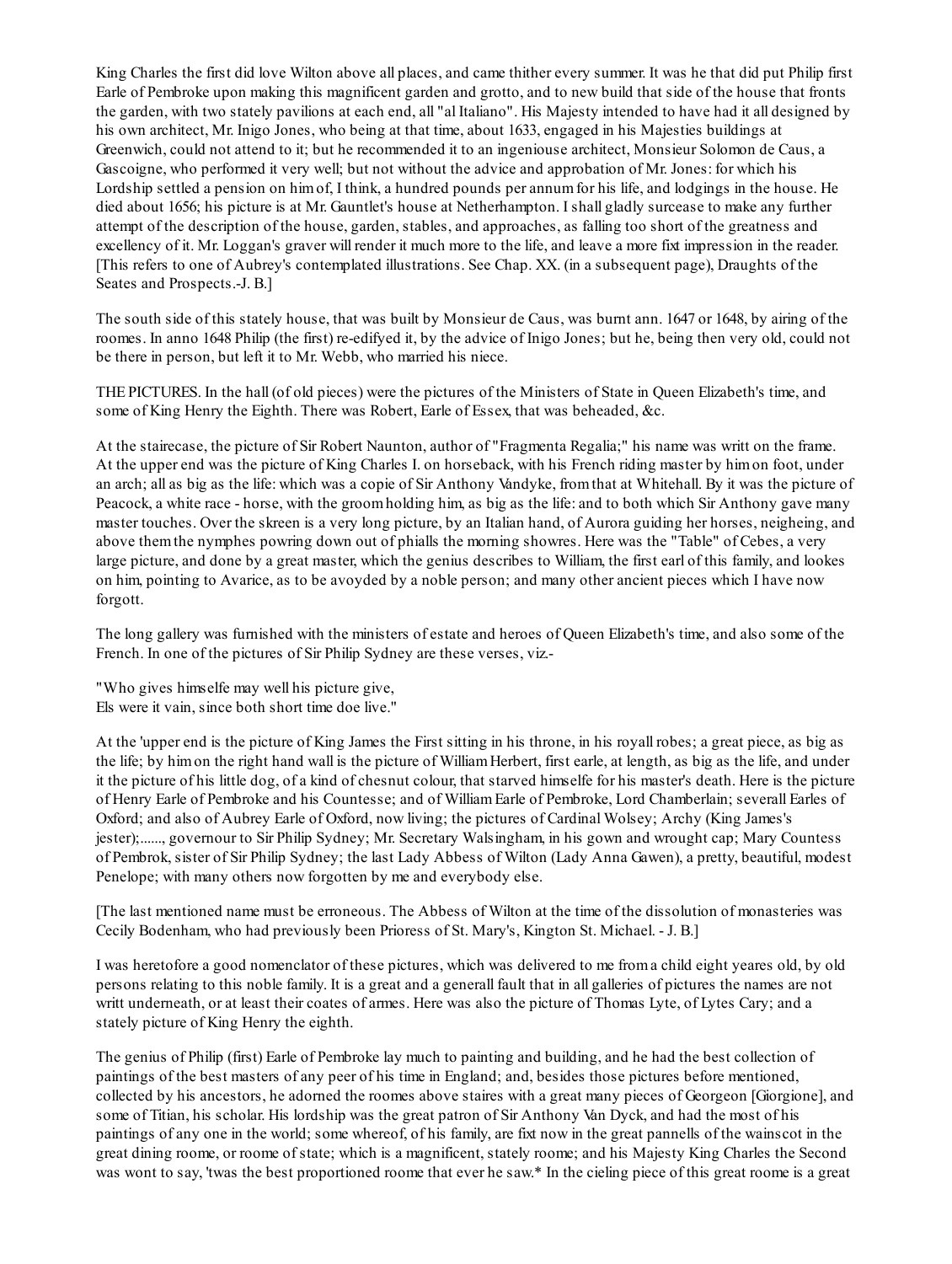peece, the Marriage of Perseus, drawn by the hand of Mr. Emanuel De Cretz; and all about this roome, the pannells below the windows, is painted by him, the whole story of Sir Philip Sydney's Arcadia,+ Quaere, Dr. Caldicot and Mr. Uniades, what was the story or picture in the cieling when the house was burnt. At the upper end of this noble roome is a great piece of Philip (first) Earle of Pembroke and both his Countesses, and all his children, and the Earle of Carnarvon, as big as the life, with landskip beyond them; by the hand of that famous master in painting Sir Anthony Van Dyk, which is held one of his best pictures that ever he drew, and which was apprized at 1,000 li. by the creditors of Philip the third earle of Pembrok. Mr. Uniades told me that he heard Philip (first) Earle say, that he gave to Sir Anthony Van Dyk for it five hundred Jacobuses. 'Tis an heirloome, and the creditors had nothing to doe with it, but Mr. Davys the painter, that was brought fromLondon to apprize the goods, did apprize it at a thousand pounds. Captain Wind tells me that there is a tagliedome of this great picture: enquire for it. [A critical account of this picture, which is 17 feet in length by l1 feet in height, and contains ten full-length portraits, will be found in the Beauties of Wiltshire, vol. i. p. 180-187. It was engraved by Bernard Baron in 1740. - J. B.]

\*[This refers to the "double-cube" room, as it is often called, fromits proportions. The Great Hall at Kenilworth was also a double cube; and the same formwas adopted in many other old buildings. - J. B.]

+[In "A Description of the Antiquities and Curiosities in Wilton House," 4to. these paintings are ascribed to Signer Tomaso and his brother.-J. B.]

The anti-roome to the great roome of state is the first roome as you come up staires fromthe garden, and the great pannells of wainscot are painted with the huntings of Tempesta, by that excellent master in landskip Mr. Edmund Piers.  $+$  He did also paint all the grotesco - painting about the new buildings.

++[Ascribed to Tempesta junior in the "Description" already mentioned.-J. B.]

In the roome within this great roome is the picture of King Charles the First on his dun horse by Van Dyk; it hangs over the chimney. Also the Dutchess of Richmond by Van Dyk. Now this rare collection of pictures is sold and dispersed, and many of those eminent persons' pictures are but images without names; allsold by auction and disparkled by administratorship: they are, as the civilians termthem, "bona caduca". But, as here were a number of pictures sold, with other goods, by the creditors of Philip (the second), so this earle [Thomas] hath supplied it with an admirable collection of paintings by great masters in Italy, when his lordship was there, and since; as he also did for prints, and bookes of fortification, &c.

THE LIBRARIE.- Here was a noble librarie of bookes, choicely collected in the time of Mary Countesse of Pembroke. I remember there were a great many Italian bookes; all their poets; and bookes of politic and historic. Here was Dame Julian Barnes of Hunting, Hawking, and Heraldry, in English verses, printed temp. Edward the Fourth. (Philip, third earle, gave Dame Julian Barnes to Capt. Edw. Saintlo of Dorsetshire.) A translation of the whole book of Psalmes, in English verse, by Sir Philip Sydney, writt curiously, and bound in crimson velvet and gilt; it is now lost. Here was a Latin poeme, a manuscript, writt in Julius Caesar's time. [See ante, p. 60.] Henry Earle of Pembroke was a great lover of heraldrie, and collected curious manuscripts of it, that I have seen and perused; e. g. the coates of armes and short histories of the English nobility, and bookes of genealogies; all well painted and writt. 'Twas Henry that did sett up all the glasse scutchions about the house: quaere if he did not build it? Now all these bookes are sold and dispersed as the pictures.

THE ARMORIE. The armory is a very long roome, which I guesse to have been a dorture heretofore. Before the civill warres, I remember, it was very full. The collection was not onely great, but the manner of obtaining it was much greater; which was by a victory at the battle of St. Quintin's, where Williamthe first Earle of Pembroke was generall, Sir George Penruddock, of Compton Chamberlain, was Major Generall, and WilliamAubrey, LL.D. my great-grandfather, was Judge Advocat. There were armes, sc. the spoile, for sixteen thousand men, horse and foot. (Fromthe Right Honourable Thomas Earle of Pembroke.)

Desire my brother WilliamAubrey to gett a copy of the inventory of it. Before the late civill warres here were musketts and pikes for .. . hundred men; lances for tilting; complete armour for horsemen; for pikemen, &c. The rich gilt and engraved armour of Henry VIII. The like rich armour of King Edward VI. In the late warres much of the armes was imbecill'd.

WILTON GARDEN: by Solomon de Caus. [See also in a subsequent page, Chap. IV. OF GARDENS.] "This garden, within the inclosure of the new wall, is a thousand foot long, and about four hundred in breadth; divided in its length into three long squares or parallellograms, the first of which divisions, next the building, hath four platts embroydered; in the midst of which are four fountaines, with statues of marble in their middle; and on the sides of those platts are the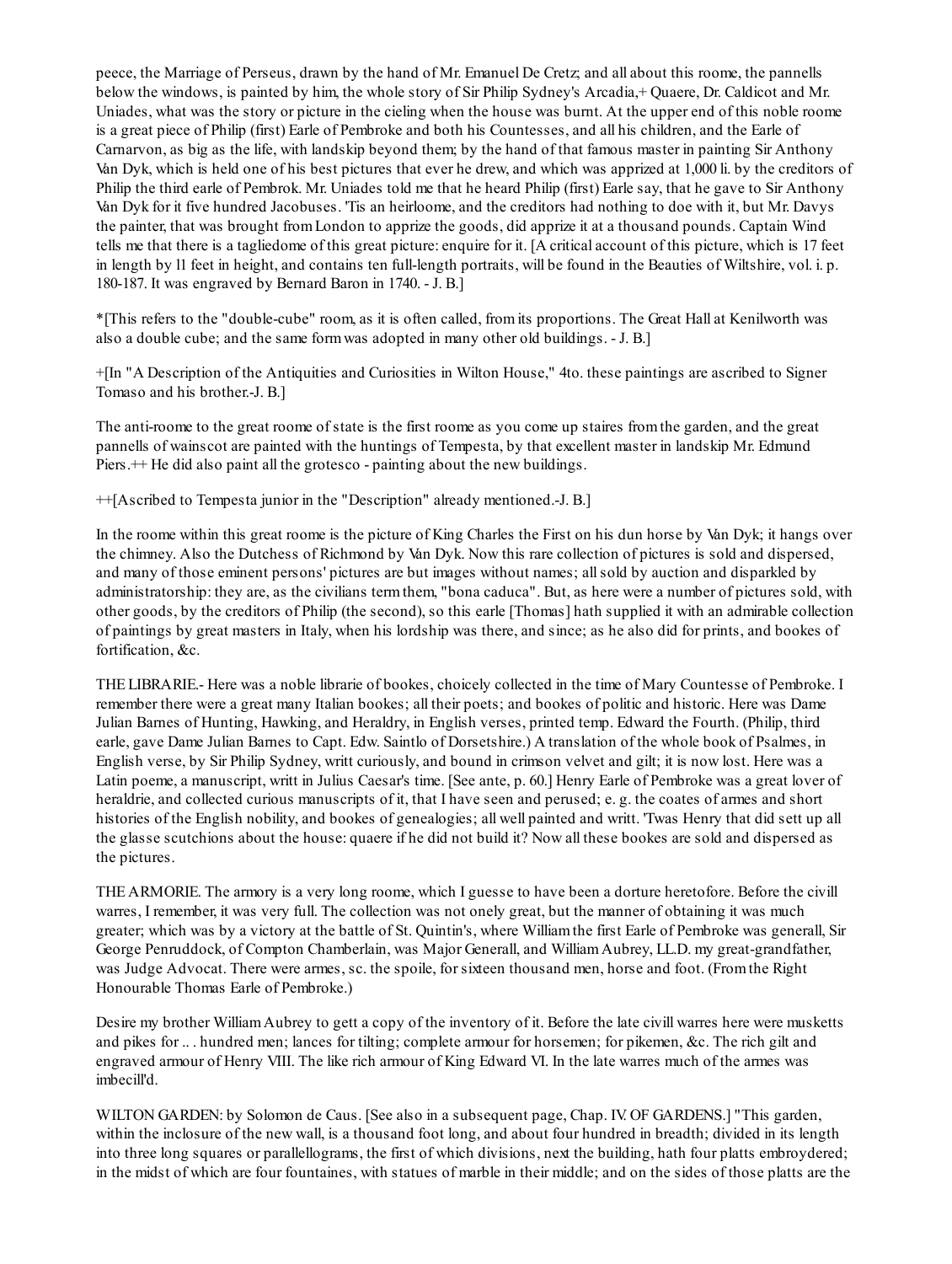platts of flowers; and beyond themis a little terrass raised, for the more advantage of beholding those platts. In the second division are two groves or woods, cutt with divers walkes, and through those groves passeth the river Nader, having of breadth in this place 44 foote, upon which is built the bridge, of the breadth of the great walke: and in the middest of the aforesayd groves are two great statues of white marble of eight foot high, the one of Bacchus, and the other of Flora; and on the sides ranging with the platts of flowers are two covered arbours of three hundred foot long, and divers allies. At the beginning of the third and last division are, on either side of the great walke, two ponds with fountains, and two columnes in the middle, casting water all their height; which causeth the moving and turning of two crowns at the top of the same; and beyond is a compartment of green, with divers walkes planted with cherrie trees; and in the middle is the great ovall, with the Gladiator of brasse, the most famous statue of all that antiquity hath left. On the sides of this compartment, and answering the platts of flowers and long arbours, are three arbours of either side, with turning galleries, communicating themselves one into another. At the end of the great walke is a portico of stone, cutt and adorned with pyllasters and nyckes, within which are figures of white marble, of five foot high. On either side of the said portico is an ascent leading up to the terrasse, upon the steps whereof, instead of ballasters, are seamonsters, casting water fromone to the other, fromthe top to the bottome; and above the sayd portico is a great reserve of water for the grotto."

[The gardens of Wilton were illustrated by a series of twenty-sixfolio copper plates, with the following title; "Le Jardin De Wilton, construct par le tres noble et tres p. seigneur Philip Comte Pembroke et Montgomeri. Isaac de Cauxinvt." The above description is copied fromone of these plates. Solomon de Caus was architect and engineer to the Elector Palatine, and constructed the gardens at Heidelberg in 1619. Walpole infers that Isaac and Solomon de Caus were brothers, and that they erected, in conjunction with each other, "the porticos and loggias of Gorhambury, and part of Campden house, near Kensington." (Anecdotes of Painting.) As the engravings of Wilton gardens bear the name of Isaac, he had probably some share in the arrangement of the grounds, and perhaps also in building the house. In Campbell's Vitruvius Britannicus, vols. ii. and iii. are several views, plans, and sections of Wilton House and grounds. - J. B.]

The grotto is paved with black and white marble; the roofe is vaulted. The figures of the tritons, &c. are in bas-relieve, of white marble, excellently well wrought. Here is a fine jeddeau and nightingale pipes. Monsieur de Caus had here a contrivance, by the turning of a cock, to shew three rainbowes, the secret whereof he did keep to himself; he would not let the gardener, who shewes it to strangers, know how to doe it; and so, upon his death, it is lost. The grott and pipes did cost ten thousand pounds. The garden is twelve acres within the terrace of the grott.

The kitchin garden is a very good one, and here are good ponds and a decoy. By the kitchin garden is a streame which turnes a wheele that moves the engine to raise the water to the top of a cisterne at the corner of the great garden, to serve the water-workes of the grotto and fountaines in the garden.

Thomas, Earle of Pembroke, told me that his sister-in-law's priest, a Frenchman, made a pretty poemor poemation on Wilton House and Garden, in Latin verse, which Mr. Berford, his Lordship's Chaplain, can procure.

THE STABLES, of Roman architecture, built by Mons. de Caus, have a noble avenu to them, a square court in the middle; and on the four sides of this court were the pictures of the best horses as big as the life, painted in severall postures, by a Frenchman. Among others was the great black crop-eared stone horse on which Gustavus Adolphus, King of Sweden, was killed at the battle of Lutzen, two miles fromLeipzig. Upon the comeing of the Scotts, in 1639, Sir. .. Fenwyck and. .. fearing their breeds of horses would be taken away by the Scotts, did sell their breeds of horses and mares to Philip (first) Earle of Pembroke. His Lordship had also Morocco horses, and for race horses, besides Peacock and Delavill, he had a great many more kept at the parke at Ramesbury and at Rowlinton. Then for his stagge-hunting, fox-hunting, brooke-hawking, and land-hawking, what number of horses were kept to bee fitt at allseasons for it, I leave the reader to guesse, besides his horses for at least halfe a dozen coaches. Mr. Chr. Wroughton guesses not lesse than an hundred horses. [In the notice of William, first Earl of Pembroke, in Aubrey's "Lives of Eminent Men," he says, "This present Earl (1680) has at Wilton 52 mastives and 30 greyhounds, some beares, and a lyon, and a matter of 60 fellowes more bestiall than they." - J. B.]

OF HIS LORDSHIP'S HOUNDS, GREYHOUNDS, AND HAWKES. His Lordship had allsorts of hounds, for severall disports:sc. harbourers (great hounds) to harbour the stagges, and also small bull-dogges to break the bayes of the stagge; fox-hounds, finders, harriers, and others. His Lordship had the choicest tumblers that were in England, and the same tumblers that rode behind himhe made use of to retrieve the partridges. The setting-doggs for supper-flights for his hawkes. Grayhounds for his hare warren, as good as any were in England. When they returned fromhawking the ladies would come out to see the hawkes at the highest flying, and then they made use of their setting dogges to be sure of a flight. His Lordship had two hawkes, one a falcon called Shrewsbury, which he had of the Earle of Shrewsbury, and another called the little tercel, which would fly quite out of sight, that they knew not how to shew the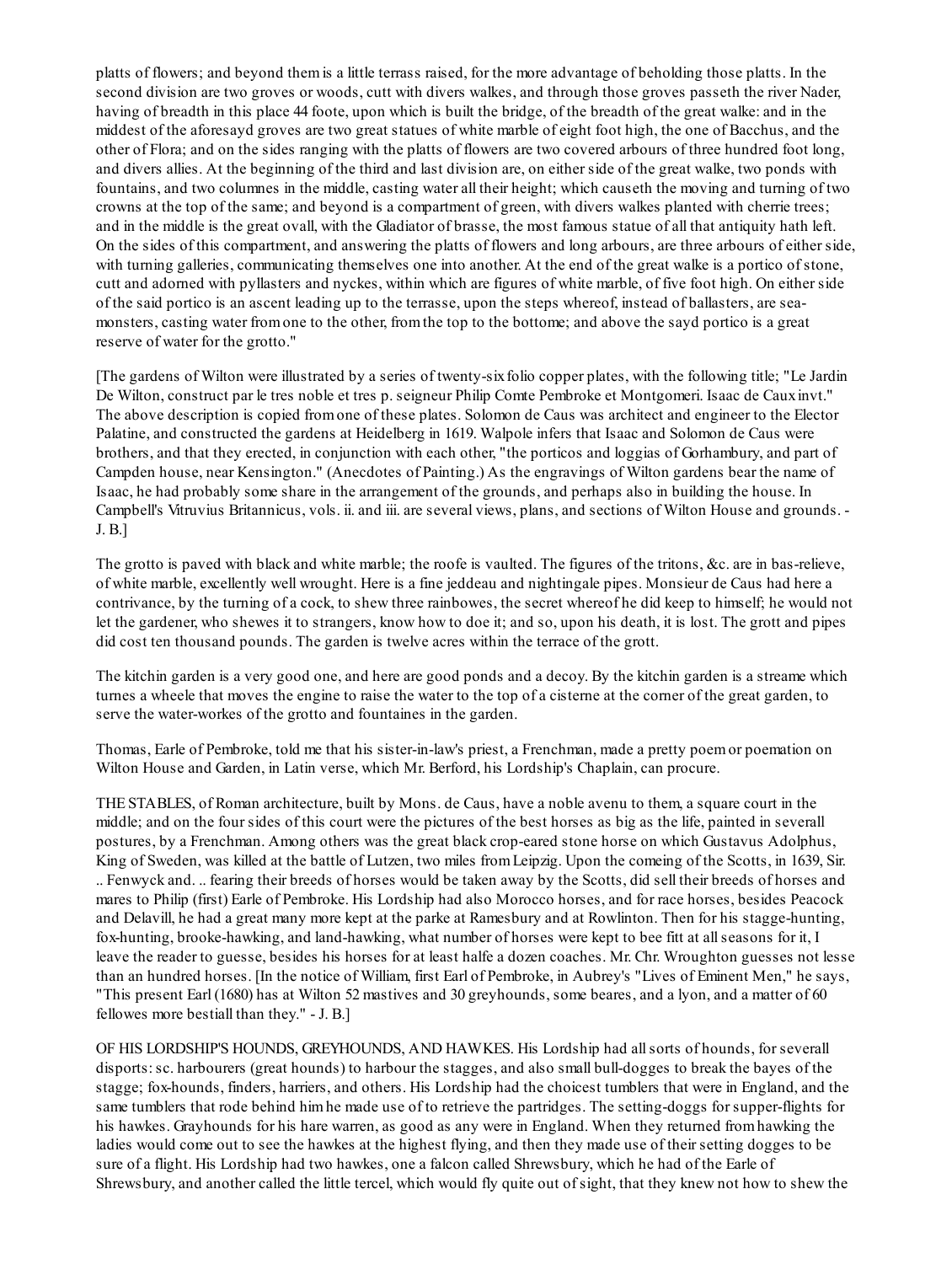fowler till they found the head stood right. They had not little telescopes in those dayes; those would have been of great use for the discovery which way the hawke's head stood.

TILTING. Tilting was much used at Wilton in the times of Henry Earle of Pembroke and Sir Philip Sydney. At the solemnization of the great wedding of William, the second Earle of Pembroke, to one of the co-heires of the Earle of Shrewsbury, here was an extraordinary shew; at which time a great many of the nobility and gentry exercised, and they had shields of pastboard painted with their devices and emblemes, which were very pretty and ingenious. There are some of themhanging in some houses at Wilton to this day but I did remember many more. Most, or all of them, had relation to marriage. One, I remember, is a man standing by a river's side angling, and takes up a rammes-horne: the motto "Casus ubiq{ue} valet". - (Ovid de Arte Amandi.') Another hath the picture of a ship at sea sinking in a storm, and a house on fire; the motto "Tertia pestis abest"; meaning a wife. Another, a shield covered with black velvet; the motto "Par nulla figura dolori". This last is in the Arcadia, and I believe they were most of themcontrived by Sir Philip Sydney. Another was a hawke lett off the hand, with her leashes hanging at her legges, which might hang her where'ere she pitcht, and is an embleme of youth that is apt to be ensnared by their own too plentifull estates.

'Tis certain that the Earles of Pembroke were the most popular peers in the West of England; but one might boldly say, in the whole kingdome. The revenue of his family was, till about 1652, 16,000li. per annum; but, with his offices and all, he had thirty thousand pounds per annum, and, as the revenue was great, so the greatnesse of his retinue and hospitality was answerable. One hundred and twenty family uprising and down lyeing, whereof you may take out sixor seven, and all the rest servants and retayners.

FOR HIS LORDSHIP'S MUSICK. Alphonso Ferrabosco, the son, was Lord Philip (the first's) lutenist. He sang rarely well to the theorbo lute. He had a pension and lodgings in Baynard's Castle.

### **PART II. - CHAPTER III.**

\_\_\_\_\_\_\_\_\_\_\_\_\_\_\_\_\_\_\_\_\_\_\_\_\_\_\_\_\_\_\_\_\_\_\_

#### **OF LEARNED MEN THAT HAD PENSIONS GRANTED TO THEM BY THE EARLES OF PEMBROKE.**

IN the former Chapter I endeavoured to adumbrate Wilton House as to its architecture. We are now to consider it within, where it will appeare to have been an academie as well as palace; and was, as it were, the apiarie to which men that were excellent in armes and arts did resort and were caress't, and many of themreceived honourable pensions.

The hospitality here was very great. I shall wave the grandeur of Williamthe first Earle, who married [Anne] sister to Queen Katharine Parre, and was the great favourite of King Henry 8th, and conservator of his will, and come to our grandfather's memorie, in the times of his sonne Henry Earle of Pembroke, and his Countess Mary, daughter of Sir Henry Sydney, and sister to that renowned knight Sir Philip Sydney, whose fame will never die whilest poetrie lives. His Lordship was the patron to the men of armes, and to the antiquaries and heralds; he took a great delight in the study of herauldry, as appeares by that curious collection of heraldique manuscripts in the library here. It was this earle that did set up all the painted glasse scutchions about the house. Many a brave souldier, no doubt, was here obliged by his Lordship; but time has obliterated their names.

Mr. Robert Barret dedicated the "Theorick and Practick of Moderne Warres", in folio, London, 1598, to this noble Earle, and WilliamLord Herbert of Cardiff, his son, then a youth. It seemes to have been a very good discourse as any writt in that time, wherein he shews much learning, besides experience. He had spent most of his time in foreigne warres, as the French, Dutch, Italian, and Spanish; and here delivers his military observations.

John Jones, an eminent physician in his tyme, wrote a treatise of the bathes at Bath, printed in a black letter, Anno Domini 1572, which he dedicated to Henry, Earle of Pembroke. [These dedications were doubtless acknowledged by pecuniary gifts from the patron to the authors. - J. B.]

I shall now passe to the illustrious Lady Mary, Countesse of Pembroke, whomher brother hath eternized by his Arcadia; but many or most of the verses in the Arcadia were made by her Honour, and they seemto have been writt by a woman. 'Twas a great pity that Sir Philip had not lived to have put his last hand to it. He spent much, if not most part of his time here, and at Ivychurch, near Salisbury, which did then belong to this family, when he was in England; and I cannot imagine that Mr. Edmund Spenser could be a stranger here. [See, in a subsequent page, Chap. VIII. "The Downes". - J. B.]

Her Honour's genius lay as much towards chymistrie as poetrie. The learned Dr. Mouffet, that wrote of Insects and of Meates, had a pension hence. In a catalogue of English playes set forth by Gerard Langbain, is thus, viz.: "Lady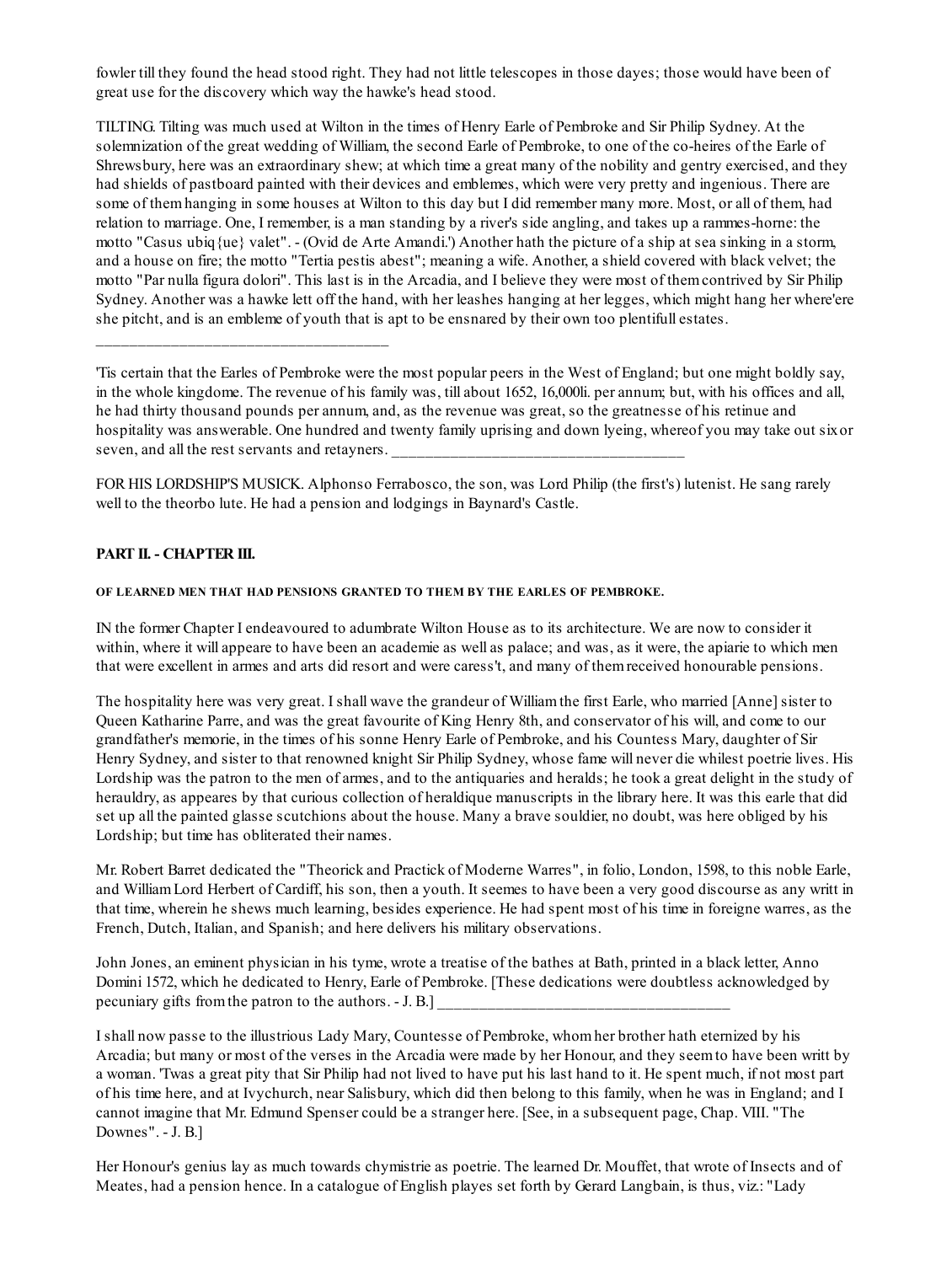Pembrock, Antonius, 4to." [This was an English translation of "The Tragedie of Antonie. Doone into English by the Countesse of Pembroke. Imprinted at London, for WilliamPonsonby, 1595." 12mo. The Countess of Pembroke also translated "A Discourse of Life and Death, written in French, by Phil. Mornay", 1600, 12mo.- J. B.]

"Underneath this sable herse Lies the subject of all verse, Sydney's sister, Pembroke's mother, Death! ere thou kill'st such another, Fair, and wise, and learned as SHE, Time will throw a dart at thee."

These verses were made by Mr. (William\*) Browne, who wrote the "Pastoralls", and they are inserted there.

\*(William, Governor afterwards to ye now E. of Oxford. - J. EVELYN.)

[In the Memoir of Aubrey, published by the Wiltshire Topographical Society in 1845, I drew attention to this passage, which shews that although the above famous epitaph on the Countess of Pembroke is almost always attributed to Ben Jonson, it was, in fact, written by WilliamBrowne. That such is really the case does not rest only on the authority of Aubrey and Evelyn; for we find this very epitaph in a volume of Poems written by Browne, and preserved amongst the Lansdowne MSS in the British Museum(No. 777), together with the following additional lines:

"Marble pyles let no man raise To her name for after-dayes; Some kind woman, borne as she, Reading this, like Niobe, Shall turne marble, and become Both her mourner and her tombe."

\_\_\_\_\_\_\_\_\_\_\_\_\_\_\_\_\_\_\_\_\_\_\_\_\_\_\_\_\_\_\_\_\_\_\_

To the epitaph is subjoined an "Elegie" on the Countess, of considerable length. When or by whomthe epitaph was first ascribed to Jonson it is not easy to ascertain; but certainly no literary error has been more frequently repeated. Aubrey is wrong in stating that the lines were printed in Browne's Pastorals.- J. B.]

Mr. Adrian Gilbert, uterine brother to Sir Walter Raleigh, was a great chymist, and a man of excellent parts, but very sarcastick, and the greatest buffoon in the nation. He was housekeeper at Wilton, and made that delicate orchard where the stately garden now is. ........... He had a pension, and died about the beginning of the reign of King Charles the First. Elias Ashmole, Esq. finds, by Dr. John Dee's papers, that there was a great friendship and correspondency between him and Adrian Gilbert, and he often mentions himin his manuscripts. Now there can be no doubt made but that his halfbrother Sir Walter Raleigh, which was "tamMarti quamMercurio", had a great acquaintance with the Earle Henry and his ingenious Countesse.

There lived in Wilton, in those dayes, one Mr. Boston, a Salisbury man (his father was a brewer there), who was a great chymist, and did great cures by his art. The Lady Mary, Countesse of Pembroke, did much esteeme himfor his skill, and would have had himto have been her operator, and live with her, but he would not accept of her Ladyship's kind offer. But after long search after the philosopher's stone, he died at Wilton, having spent his estate. After his death they found in his laboratory two or three baskets of egge shelles, which I remember Geber saieth is a principall ingredient of that stone.

J. Donne, Deane of St. Paule's, was well known both to Sir Philip Sydney and his sister Mary, as appeares by those excellent verses in his poems, "Upon the Translation of the Psalmes by Sir Philip Sydney and the Countesse of Pembroke his sister."

Earl William [the second of that name] was a good scholar, and delighted in poetrie; and did sometimes, for his diversion, write some sonnets and epigrammes, which deserve commendation. Some of themare in print in a little book in 8vo. intituled "Poems writt by WilliamEarle of Pembroke, and Sir Benjamin Ruddyer, Knight, 1660." [See ante, page 77. A new edition of these poems was published by Sir Egerton Brydges in 1817.] He was of an heroique and publick spirit, bountifull to his friends and servants, and a great encourager of learned men.

Philip Earle of Pembroke [the first of that name], his brother, did not delight in books or poetry; but exceedingly loved painting and building, in which he had singular judgment, and had the best collection of any peer in England. He had a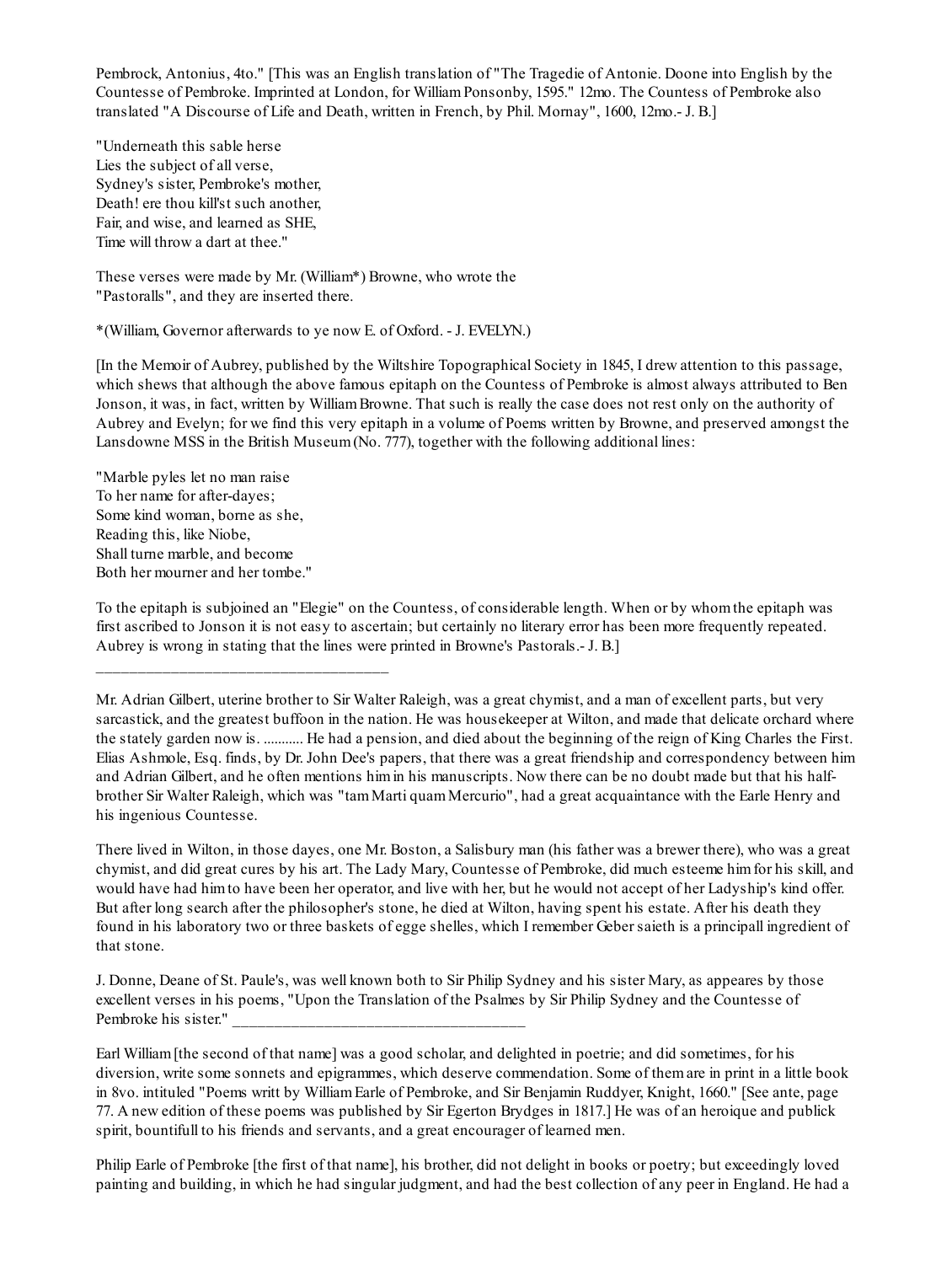wonderfulsagacity in the understanding of men, and could discover whether an ambassadour's message was reall or feigned; and his Majesty King James made great use of this talent of his. Mr. Touars, an ingenious gentleman, who understood painting well, and did travell beyond sea to buy rare pieces for his lordship, had a pension of lOOli. per annum. Mr. Richard Gibson, the dwarfe, whose marriage Mr. Edm. Waller hath celebrated in his poems, sc. the Marriage of the Dwarfs, a great master in miniture, hath a pension of an hundred pounds per annum. Mr. Philip Massinger, author of severall good playes, was a servant to his lordship, and had a pension of twenty or thirty pounds per annum, which was payed to his wife after his decease. She lived at Cardiffe, in Glamorganshire. There were others also had pensions, that I have forgot.

[Arthur Massinger, the father of the poet, was attached to the establishment of the Earl of Pembroke; and Gifford, in his Life of Massinger, seems inclined to think that Philip was born at Wilton. He was baptized in St. Thomas's Church, Salisbury, 24 Nov. 1583. His biographers have all been ignorant of the fact above recorded by Aubrey. A brief memoir of the life of Massinger will be found in Hatcher's History of Salisbury, p. 619.- J. B.]

William (third) and Philip (third) earles were gallant, noble persons, and handsome; they espoused not learning, but were addicted to field sports and hospitality. But Thomas Earle of Pembroke has the vertues and good parts of his ancestors concentred in him; which his lordship hath not been wanting to cultivate and improve by study and travell; which make his titles shine more bright. He is an honour to the peerage, and a glory and a blessing to his country: but his reall worth best speakes him, and it praises himin the gates.

# **PART II. - CHAPTER IV.**

### **OF GARDENS: - LAVINGTON GARDEN, CHELSEY GARDEN.**

[THE stately gardens of the seventeenth century were less remarkable for the cultivation of useful or ornamental plants than for the formal arrangement of their walks, arbours, parterres, and hedges. Amongst the various decorations introduced were jets d'eau, or fountains, artificial cascades, columns, statues, grottoes, rock-work, mazes or labyrinths, terraces communicating with each other by flights of steps, and similar puerilities. This style of gardening was introduced fromFrance; where the celebrated Le Notre had displayed his skill in laying out the gardens of the palace of Versailles; the most important specimens of their class. The same person was afterwards employed by several of the English nobility.

The gardens at Wilton, described in the last chapter, were completely in the style referred to. Solomon de Caus, to whomthey are attributed by Aubrey, is supposed by Mr. Loudon, in his valuable "Encyclopaedia of Gardening", to have been the inventor of greenhouses. The last mentioned work contains the best account yet published of the gardens of the olden time. Britton's "History of Cassiobury" (folio, 1837), p. 17, also contains some curious particulars of the original plantations and pleasure grounds of that interesting mansion.

The gardens at Lavington, which are described in the present chapter, were evidently of the same character with those of Wilton. Chelsey- garden is very minutely described by Aubrey, but our limits forbid its insertion, especially as it is irrelevant to a History of Wiltshire.- J. B.]

O janitores, villiciq{ue} felices: Dominis parantur isti, serviunt vobis. MARTIAL, Epigramm. 29, lib. x.

To write in the praise of gardens is besides my designe. The pleasure and use of themwere unknown to our greatgrandfathers. They were contented with pot-herbs, and did mind chiefly their stables. The chronicle tells us, that in the reign of King Henry the 8th pear- mains were so great a rarity that a baskett full of themwas a present to the great Cardinall Wolsey.

Henry Lyte, of Lyte's Cary, in Somerset, Esq. translated Dodoens' Herball into English, which he dedicated to Q. Elizabeth, about the beginning of her reigne [1578]. He had a pretty good collection of plants for that age; some few whereof are yet alive, 1660: and no question but Dr. Gilbert, &c. did furnish their gardens as well as they could so long ago, which could be but meanly. But the first peer that stored his garden with exotick plants was WilliamEarle of Salisbury, [1612-1668] at his garden at [Hatfield? - J. B.] a catalogue whereof, fairly writt in a skin of vellum, consisting of 830 plants, is in the hands of Elias Ashmole, Esq. at South Lambeth.

But 'twas Sir John Danvers, of Chelsey, who first taught us the way of Italian gardens. He had well travelled France and Italy, and made good observations. He had in a fair body an harmonicall mind. In his youth his complexion was so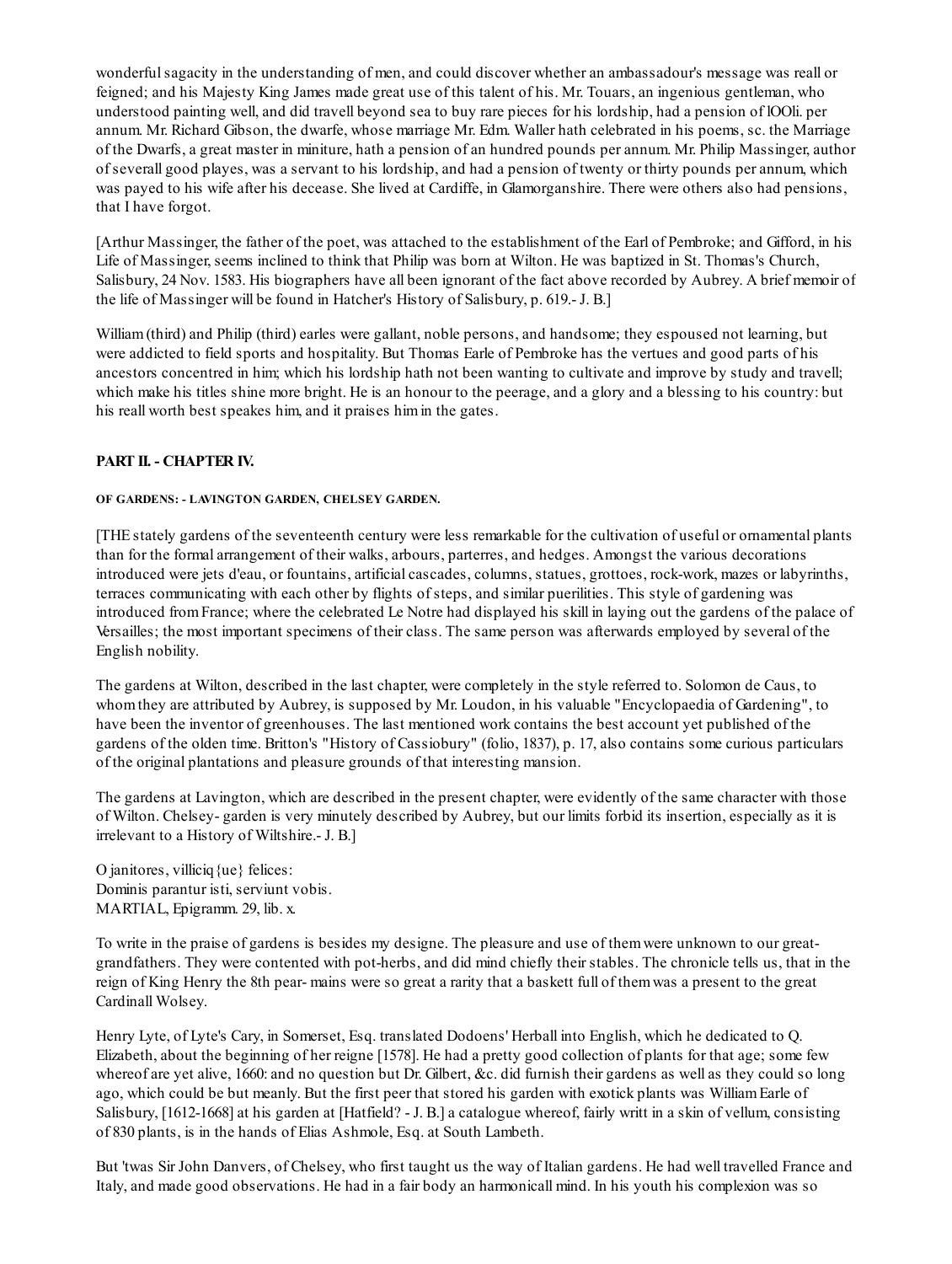exceeding beautiful and fine that Thomas Bond, Esq. of Ogbourne St. .... in Wiltshire, who was his companion in his travells, did say that the people would come after himin the street to admire him. He had a very fine fancy, which lay chiefly for gardens and architecture.

The garden at Lavington in this county, and that at Chelsey in Middlesex, as likewise the house there, doe remaine monuments of his ingenuity. The garden at Lavington is full of irregularities, both naturall and artificiall, sc. elevations and depressions. Through the length of it there runneth a fine cleare trowt stream; walled with brick on each side, to hinder the earth from mouldring down. In this stream are placed severall statues. At the west end is an admirable place for a grotto, where the great arch is, over which now is the market roade. Among severall others, there is a very pleasant elevation on the south side of the garden, which steales, arising almost insensibly, that is, before one is aware, and gives you a view over the spatious corn-fields there, and so to East Lavington: where, being landed on a fine levell, letteth you descend again with the like easinesse; each side is flanqued with laurells. It is almost impossible to describe this garden, it is so full of variety and unevenesse; nay, it would be a difficult matter for a good artist to make a draught of it. About Andeg. 1686, the right honourable James Earle of Abingdon [who had become possessed of the estate in right of his wife], built a noble portico, full of water workes, which is on the north side of the garden, and faceth the south. It is both portico and grott, and was designed by Mr. Rose, of ...... in Oxfordshire.

Wilton Garden was the third garden after these two of the Italian mode; but in the time of King Charles the Second gardening was much improved and became common. I doe believe I may modestly affirme that there is now, 1691, ten times as much gardening about London as there was Anno 1660 ; and wee have been, since that time, much improved in forreign plants, especially since about 1683, there have been exotick plants brought into England no lesse than seven thousand. (FromMr. Watts, gardener of the Apothecary's garden at Chelsey, and other botanists.)

As for Longleate Garden it was lately made. I have not seen it, but they say 'tis noble.

Till the breaking out of the civill warres, Tomo Bedlam's did travell about the countrey. They had been poore distracted men that had been putt into Bedlam, where recovering to some sobernesse they were licentiated to goe a begging: e. g. they had on their left arman armilla of tinn, printed in some workes, about four inches long; they could not gett it off. They wore about their necks a great horn of an oxe in a string or bawdrie, which, when they came to an house for almes, they did wind: and they did putt the drink given theminto this horn, whereto they did putt a stopple. Since the warres I doe not remember to have seen any one of them. (I have seen them in Worcestershire within these thirty years, 1756. MS. NOTE, ANONYMOUS.)

[This account of the " bedlambeggars" so well known to our forefathers, is repeated by Aubrey in his "Remains of Gentilism," (Lansdowne MSS. No. 231,) portions of which have been printed in Mr. Thoms's Anecdotes and Traditions (1839). The passage corresponding with the above is quoted by Mr. Charles Knight fromthe manuscript referred to, in illustration of the character of "Mad Tom," assumed by Edgar, in Shakspere's play of King Lear.- J. B.]

## **PART II. - CHAPTER V.**

## **ARTS: LIBERALL AND MECHANICK.**

\_\_\_\_\_\_\_\_\_\_\_\_\_\_\_\_\_\_\_\_\_\_\_\_\_\_\_\_\_\_\_\_\_\_\_

\_\_\_\_\_\_\_\_\_\_\_\_\_\_\_\_\_\_\_\_\_\_\_\_\_\_\_\_\_\_\_\_\_\_\_

CRICKLAD, a market and borough town in this county, was an University before the Conquest, where were taught the liberall arts and sciences, as may appeare by the learned notes of Mr. Jo. Selden on Drayton's Poly-Olbion, and by a more convincing and undenyable argument out of Wheelock's translation of Bede's History.

This University was translated fromhence to Oxford. But whereas writers swallow down the old storie that this place takes its name fromcertain Greek philosophers, who, they say, began here an university, it is a fond opinion.

[Aubrey here quotes Fuller as to the etymology of the names of Cricklade and Lechlade. That author, on the authority of Leland, had asserted in his Church History that the one was originally called Greek - lade, and the other Latin - lade, from"two schooles, famous both for eloquence and learning", which existed there anterior to the Conquest. But, on the report of his "worthy friend Dr. Peter Heylin," he afterwards stated in his Worthies that "Cricklade was the place for the professors of Greek; Lechlade for physick (Leech being an old English word for a physitian), and Latton, a small village hard by, the place where Latin was professed." It will be seen by the next sentence that Aubrey disputes even the amended theory of Fuller, and, with more probability, derives the names of the towns in question fromwords indicating the natural features of the localities.-J. B.]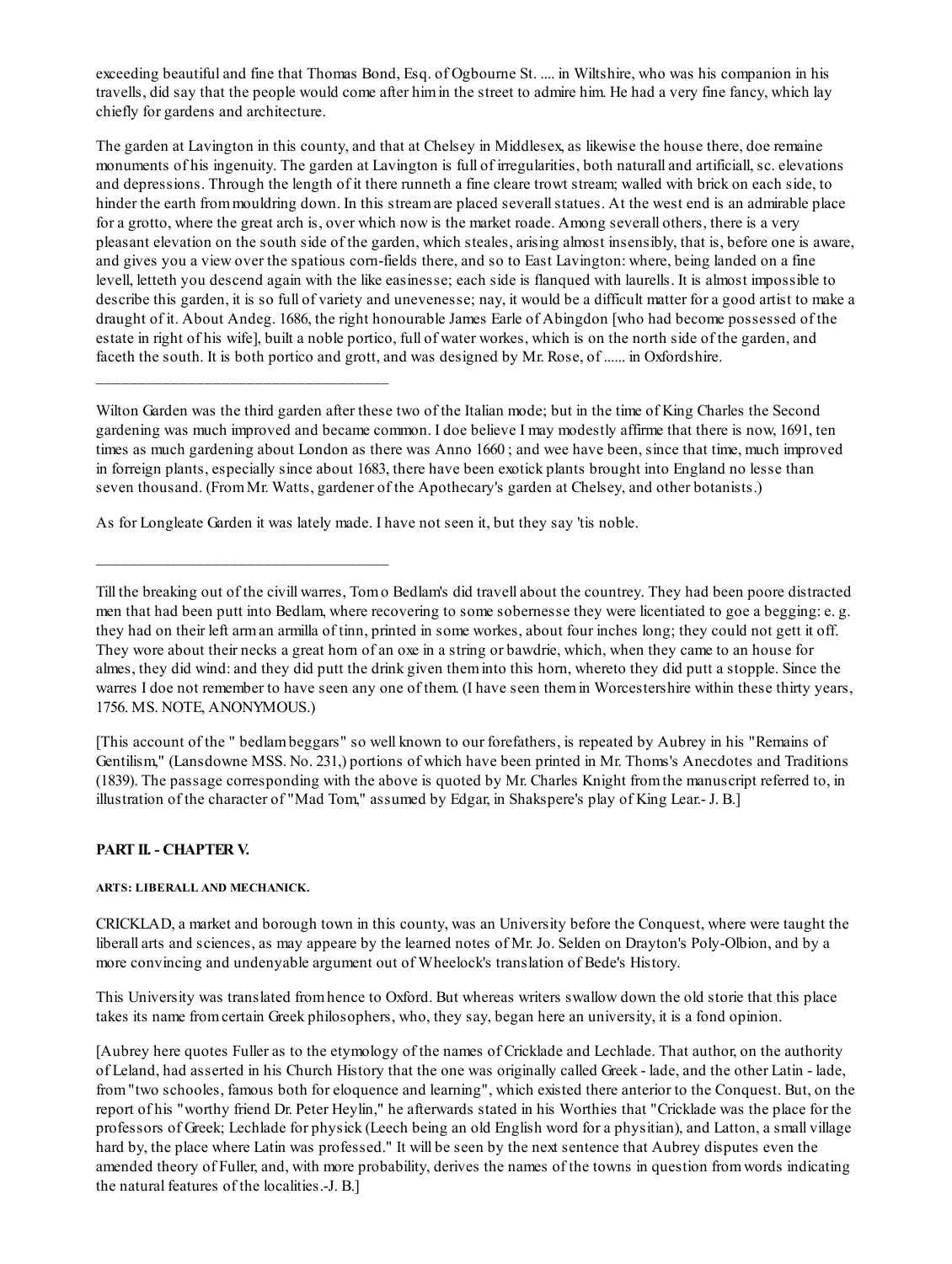But, as the saying is, "Bernardus non vidit omnia". Had the learned Dr. Heylin (that is Hoelin, little Howell) had a little knowledge of his ancestors' Welsh, he would not have made such a stumble, and so forced these etymologies; but would easily have found that Cricklad comes fromkerig, stones; and glad, a country; which two words give a true description of the nature of the country on that side of Cricklad, which is, as wee termit, a stone-brash. Likewise Lechlade, fromllech, plank-stones, or tile-stones. As for Latton, it may very well come fromlaith, which signifies a marsh, and is as much as to say Marshton, as there is a parish thereby called Marston. Hereabout are some few other places which retain their British names with a little disguise.

Without the close of Salisbury, as one comes to the town from Harnham- bridge, opposite to the hospitall, is a hopyard, with a fair high stone wall about it, and the ruines of an old pidgeon house. I doe remember, 1642, and since, more ruines there. This was Collegiumde Valle Scholarum(College de Vaux). It took its name fromVaux, a family. Here was likewise a magister scholarum, and it was in the nature of an university. It was never an endowed college. (FromSeth Ward, Bishop of Sarum.)

[Some historical particulars connected with this scholastic establishment or college will be found in Hatcher's History of Salisbury, pp. 50, 92, 232, &c. The author gives a different etymology of its name to the above. Quoting Mosheim, cent. 13, p. ii. he states that the Professors of Divinity in the University of Paris, in the year 1234, assembled their pupils and fixed their residence in a valley of Champagne, whence they acquired the name of Valli-scholares, or Scholars of the Valley. Mr. Hatcher adds, that the College at Salisbury, which was founded about 1260, derived its name, and probably its system of instruction, from this community in France. - J. B.]

The consistorie of this church (Salisbury) was as eminent for learning as any in England, and the choire had the best method; hence came the saying "secundumusumSarum". Over every stall there was writt "hoc age". These old stalles were taken down about 1671, and now they sitt in the quire undistinguisht, without stalles.

But it was at the Abbey of Malmesbury where learning did most flourish in our parts, and where most writers were bred, as appeares by Pitseus, Baleus, &c.

MECHANICALLARTS.- Cloathing. [See also subsequent chapters on this subject] At Salisbury the best whites of England are made. The city was ever also famous for the manufactures of parchment, razors, cizers, knives, and gloves. Salisbury mault is accounted the best mault, and they drive there a very considerable trade in maulting. Also it is not to be forgotten that the bottle ale of Salisbury (as likewise Wilton, upon the same reason, sc. the nitrous water) is the best bottle ale of this nation.

Malmesbury hath been an ancient cloathing town; where also is a considerable manufacture of gloves and strong waters. Also Troubridge, Calne, and Chippenhamare great cloathing townes.

\_\_\_\_\_\_\_\_\_\_\_\_\_\_\_\_\_\_\_\_\_\_\_\_\_\_\_\_\_\_\_\_\_\_\_

The Devises is famous for making excellent Metheglyn. Mr. Tho. Piers of the Swan did drive a great trade in it. [See ante, p. 68.]

Amesbury is famous for the best tobacco pipes in England; made by .... Gauntlet, who markes the heele of themwith a gauntlet, whence they are called gauntlet pipes. The clay of which they are made is brought fromChiltern in this county. [See ante, p. 35.]

In King James the First's time coarse paper, commonly called whitebrowne paper, was first made in England, especially in Surrey and about Windsor.

At Bemarton near Salisbury is a paper mill, which is now, 1684, about 130 yeares standing, and the first that was erected in this county; and the workmen there told me, 1669, that it was the second paper mill in England. I remember the paper mill at Longdeane, in the parish of Yatton Keynell, was built by Mr. Wyld, a Bristow merchant, 1635. It serves Bristow with brown paper. There is no white paper made in Wiltshire.

At Crokerton, near Warminster, hath been since the restauration (about 1665) a manufacture of felt making, as good, I thinke, as those of Colbec in France. Crokerton hath its denomination fromthe crokery trade there; sc. making of earthen - ware, &c. Crock is the old English word for a pott.

It ought never to be forgott what our ingenious countreyman Sir Christopher Wren proposed to the silke stocking weavers of London, Anno Domini 16-, viz. a way to weave seven paire or nine paire of stockings at once (it must be an odd number). He demanded four hundred pounds for his invention; but the weavers refused it because they were poor; and besides, they sayd it would spoile their trade. Perhaps they did not consider the proverb, that "light gaines, with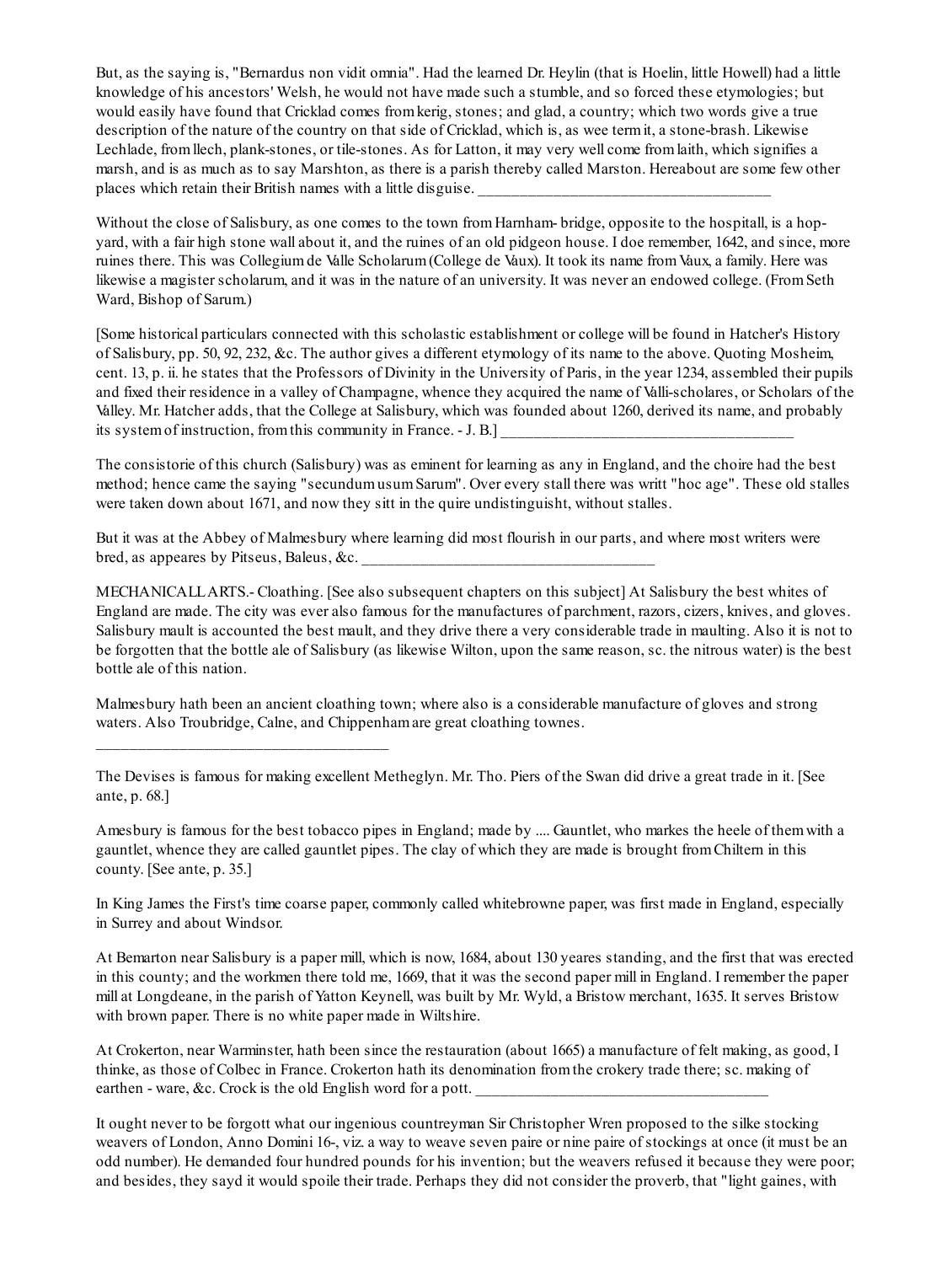quick returnes, make heavy purses." Sir Christopher was so noble, seeing they would not adventure so much money, he breakes the modell of the engine all to pieces before their faces.

[This chapter contains many other remarks on trades, inventions, machinery, &c. similar in character to the above.- J. B.]

### **PART II- CHAPTER VI.**

### **ARCHITECTURE.**

[IN this chapter, the account of Aubrey's visit to Old Sarum, and the traditions connected with the erection of Salisbury Cathedral, although they furnish no new facts of importance, will be read with interest; especially on account of the reference they bear to the enlightened and munificent Bishop Ward. A memoir of that prelate was published by Dr. Walter Pope, in 1697 (8vo); and some further particulars of him, as connected with Salisbury, will be found in Hatcher's valuable History of that City. - J. B.]

THE celebrated antiquity of Stonehenge, as also that stupendious but unheeded antiquity at Aubury, &c. I affirme to have been temples, and built by the Britons. See my Templa Druidum. [The essay referred to was a part of Aubrey's Monumenta Britannica, the manuscript of which has strangely disappeared within the last twenty yeares. I have given an account of its contents in the Memoir of Aubrey, already frequently referred to,(page 87). Aubrey was the first who asserted that Avebury and Stonehenge were temples of the Britons. He was also the first person who wrote any thing about the forms, styles, and varieties of windows, arches, &c. in Church Architecture, and his remarks and opinions on both subjects were judicious, curious, and original. - J. B.]

Here being so much good stone in this countrey, no doubt but that the Romans had here, as well as in other parts, good buildings. But time hath left us no vestigia of their architecture unlesse that little that remains of the castle of Old Sarum, where the mortar is as hard as a stone. This must have been a most august structure, for it is situated upon a hill. When the high walles were standing, flanked at due distances with towers, about seven in all, and the vast keep (arx) in the middle crowned with another high fortification, it must needs afford a most noble view over the plaines.

(The following account I had fromthe right reverend, learned, and industrious Seth Ward, Lord Bishop of Sarum, who had taken the paines to peruse all the old records of the church, that had been clung together and untoucht for perhaps two hundred yeares.) Within this castle of Old Sarum, on the east side, stood the Cathedrall church; the tuft and scite is yet discernable: which being seated so high was so obnoxious to the weather, that when the wind did blow they could not heare the priest say masse. But this was not the only inconvenience. The soldiers of the castle and the priests could never agree; and one day, when they were gone without the castle in procession, the soldiers kept themout all night, or longer. Whereupon the Bishop, being much troubled, cheered themup as well as he could, and told themhe would study to accommodate thembetter. In order thereunto he rode severall times to the Lady Abbesse at Wilton to have bought or exchanged a piece of ground of her ladyship to build a church and houses for the priests. A poor woman at Quidhampton, that was spinning in the street, sayd to one of her neighbours, "I marvell what the matter is that the bishop makes so many visits to my lady; I trow he intends to marry her." Well, the bishop and her ladyship did not conclude about the land, and the bishop dreamt that the Virgin Mary came to him, and brought himto or told himof Merrifield; she would have himbuild his church there and dedicate it to her. Merrifield was a great field or meadow where the city of New Sarumstands, and did belong to the Bishop, as now the whole city belongs to him.

This was about the latter end of King John's reigne, and the first grant or diploma that ever King Henry the Third signed was that for the building of our Ladies church at Salisbury. The Bishop sent for architects from Italy, and they did not onely build that famous structure, and the close, but layd out the streetes of the whole city: which run parallell one to another, and the market-place-square in the middle: whereas in other cities they were built by chance, and at severall times.

I know but one citie besides in England that was designed and layd out at once as this was; and that is Chichester: where, standing at the market-crosse, you may see the four gates of the city. They say there that it was built about the same time that New Salisbury was, and had some of those architects.\* The town of Richelieu was built then by the great Cardinall, when he built his august chasteau there.

\*[Salisbury has little parallelismto its neighbour Chichester, which is of Roman origin: the former being truly English, and perfectly unique in its history and arrangement. Aubrey has omitted to notice the rapid streams of water flowing through each of the principalstreets, which forma remarkable feature of the city. - J. B.]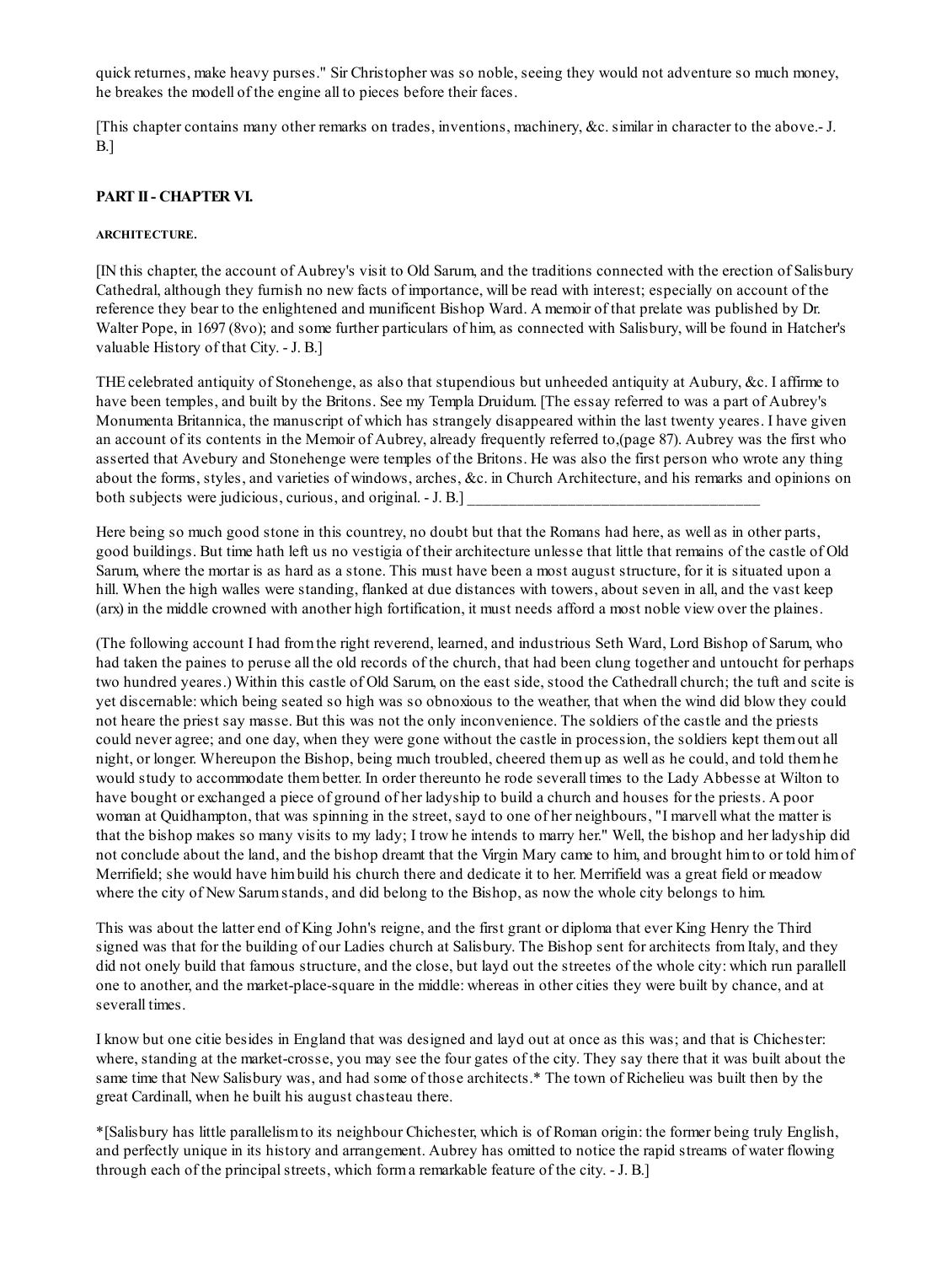Upon the building of this cathedrall and close the castle of Old Sarumwent to wrack, and one may see in the walles of the close abundance of stones, finely carved, that were perhaps part of the church there. After the church and close were built, the citizens had their freestone, &c. fromthence. And in Edward the Sixth's time, the great house of the Earle of Pembroke, at Wilton, was built with the mines of it. About 1660 I was upon it. There was then remaining on the south side some of the walles of the great gate; and on the north side there was some remaines of a bottome of a tower; but the incrustation of freestone was almost all gone: a fellow was then picking at that little that was left. 'Tis like enough by this time they have digged all away.

Salisbury. - Edw. Leigh, Esq. "There is a stately and beautifull minster, with an exceeding high spered steeple, and double crosse aisle on both sides. The windowes of the church, as they reckon them, answer just in number to the dayes; the pillars, great and small, to the houres, of a full yeare; and the gates to the moneths." - ["England Described; or, Observations on the several Counties and Shires thereof, by Edw. Leigh." 1659. 8vo.]

"Mira canam, soles quot continet annus, in una Tamnumerosa ferunt sede fenestra micat. Marmoreaq{ue} capit fusas tot ab arte columnas Comprensus horas quot vagus annus habet. Totq{ue}patent portae, quot mensibus annus abundat, Res mira, et vera, res celebrata fide." - DANIELROGERS.

'Tis strange to see how errour hath crept in upon the people, who believe that the pillars of this church were cast, forsooth, as chandlers make candles; and the like is reported of the pillars of the Temple Church, London, &c.: and not onely the vulgar swallow down the tradition gleb, but severall learned and otherwise understanding persons will not be perswaded to the contrary, and that the art is lost.[Among the rest Fuller, in his Worthies of England, gave currency to this absurd opinion.- J. B.] Nay, all the bishops and churchmen of that church in my remembrance did believe it, till Bishop Ward came, who would not be so imposed on; and the like errour runnes fromgeneration to generation concerning Stoneheng, that the stones there are artificiall. But, to returne to the pillars of this church, they are all reall marble, and shew the graine of the Sussex marble (sc. the little cockles), from whence they were brought. [These pillars are not made of Sussexmarble; but of that kind which is brought froma part of Dorsetshire called the Isle of Purbeck.- J. B.] At every nine foot they are jointed with an ornament or band of iron or copper. This quarrie hath been closed up and forgott time out of mind, and the last yeare, 1680, it was accidentally discovered by felling of an old oake; and it now serves London. (FromMr. Bushnell, the stone-cutter.)

The old tradition is, that this church was "built upon wooll-packs", and doubtlesse there is something in it which is now forgott. I shall endeavour to retrieve and unriddle it by comparison. There is a tower at Rouen in Normandie called the Butter Tower; for when it was built a toll was layd upon all the butter that was brought to Rouen, for and towards the building of this tower; as now there is a [duty] layd upon every chaldron of coales towards the building of St Paul's Church, London:so hereafter they may say that that church was built upon New- Castle coales. In like manner it might be that heretofore, when Salisbury Cathedral was building, which was long before wooll was manufactured in England (the merchants of the staple sent it then in woolpacks beyond sea, to Flanders, &c.), that an imposition might be putt on the Wiltshire wool-packs towards the carrying on of this magnificent structure. There is a saying also that London Bridge was built upon wooll-packs, upon the same account.

The height of Our Lady steeple at Salisbury was never found so little as 400 foot, and never more than 406 foot, by the observations of Thom. Nash, surveyor of the workes of this church: but ColonellJohn Wyndhamdid take the height more accurately, Andeg 1684, by a barometer:sc. the height of the weather-dore of Our Lady Church steeple at Salisbury fromthe ground is 4280 inches. The mercury subsided in that height 42/100 of an inch. He affirms that the height of the said steeple is 404 foot, which he hath tryed severall times; and by the help of his barometer, which is accurately made according to his direction, he will with great facility take the height of any mountain: quod N.B. [Col. Wyndham's measurement has been adopted as correct by most authors who have written on the subject since.- J. B.]

Memorandum. About 1669 or 1670 Bishop Ward invited Sir Christopher Wren to Salisbury, out of curiosity, to survey the church there, as to the steeple, architecture, &c. He was above a weeke about it, and writt a sheet or a sheet and a halfe, an account of it, which he presented to the bishop. I asked the bishop since for it, and he told me he had lent it, to whomhe could not tell, and had no copy of it. 'Tis great pity the paines of so great an artist should be lost. Sir Christopher tells me he hath no copie of it neither.

This year, 1691, Mr. Anth. Wood tells me, he hath gott a transcript of Sir Chr. Wren's paper; which obtain, and insert here. I much doubted I should never have heard of it again.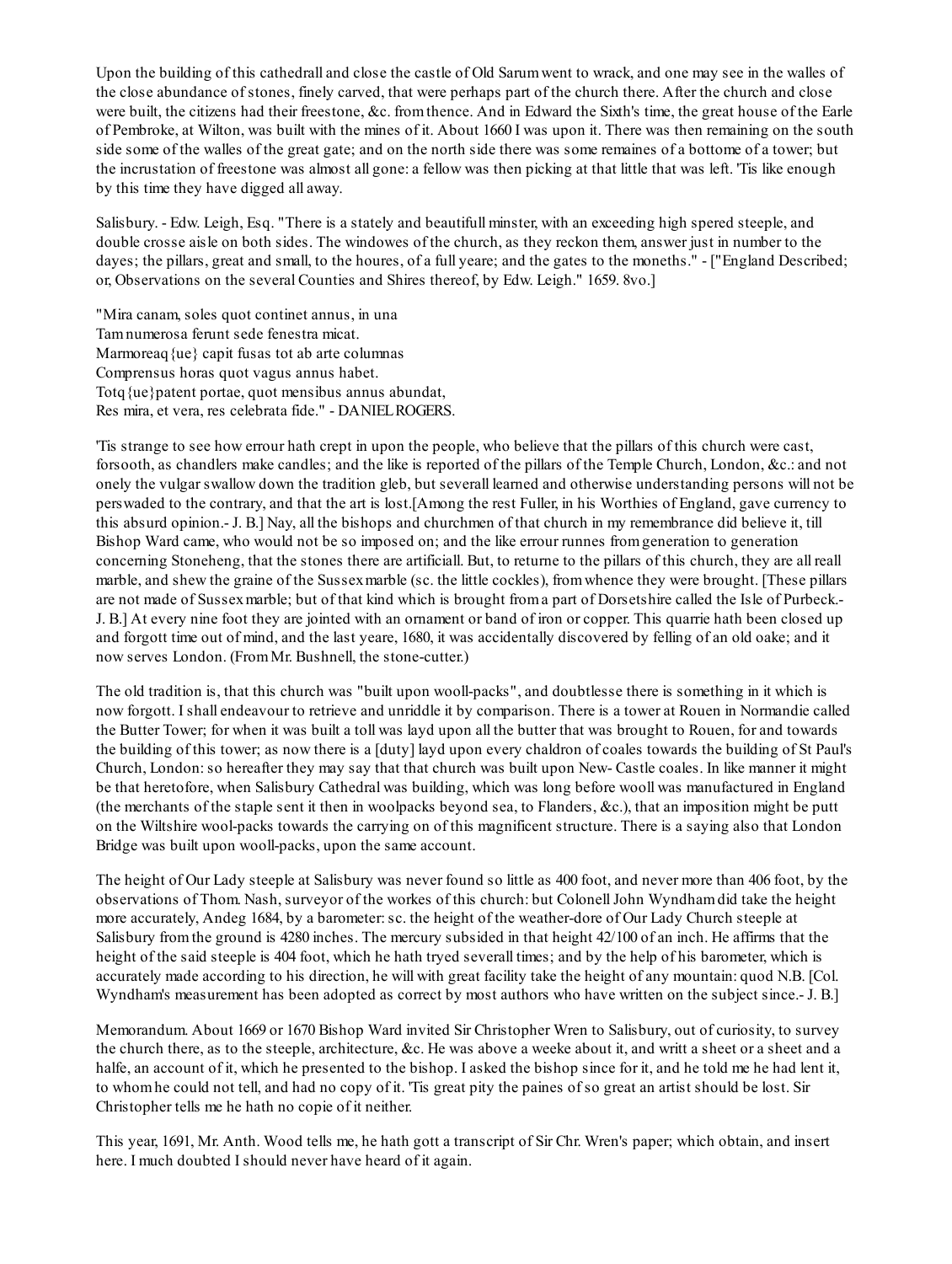[Soon after writing this passage Aubrey probably obtained a copy of Sir Christopher Wren's report, which he has inserted in his original manuscript. It is dated in 1669, and occupies eleven folio pages. In The History and Antiquities of the Cathedral of Salisbury, &c. (1723, 8vo.), it is printed, and described as "An Architectonical Account of this Cathedral", by "an eminent gentleman". Part of the same report was printed in Wren's Parentalia (1750); and a short abstract of it will also be found in Dodsworth's Salisbury Cathedral (written by the late Mr. Hatcher), p. 172. In a communication fromthe last named gentleman in 1841, when he was engaged upon his History of Salisbury, he wrote to me as follows: "I have lately fallen upon what appears to have been Sir C. Wren's original report relative to the cathedral; a very elaborate report on the state of the building in 1691, by a person named Naish; some good observations on the bending of the piers (anonymous); and several estimates and observations made by Price. What I shall do with them I have not yet determined." - J. B.]

Wardour Castle was very strongly built of freestone. I never saw it but when I was a youth; the day after part of it was blown up: and the mortar was so good that one of the little towers reclining on one side did hang together and not fall in peeces. It was called Warder Castle fromthe conserving there the ammunition of the West.

\_\_\_\_\_\_\_\_\_\_\_\_\_\_\_\_\_\_\_\_\_\_\_\_\_\_\_\_\_\_\_\_\_\_\_

\_\_\_\_\_\_\_\_\_\_\_\_\_\_\_\_\_\_\_\_\_\_\_\_\_\_\_\_\_\_\_\_\_\_\_

\_\_\_\_\_\_\_\_\_\_\_\_\_\_\_\_\_\_\_\_\_\_\_\_\_\_\_\_\_\_\_\_\_\_\_

\_\_\_\_\_\_\_\_\_\_\_\_\_\_\_\_\_\_\_\_\_\_\_\_\_\_\_\_\_\_\_\_\_\_\_

Sir WilliamDugdale told me, many years since, that about Henry the Third's time the Pope gave a bull or patents to a company of Italian Freemasons to travell up and down over all Europe to build churches. Fromthose are derived the fraternity of adopted Masons. They are known to one another by certain signes and watch-words: it continues to this day. They have severall lodges in severall counties for their reception, and when any of themfall into decay the brotherhood is to relieve him, &c. The manner of their adoption is very formall, and with an oath of secresy.

Memorandum. This day, May the 18th, being Munday, 1691, after Rogation Sunday, is a great convention at St. Paul's Church of the fraternity of the adopted Masons, where Sir Christopher Wren is to be adopted a brother, and Sir Henry Goodric, of the Tower, and divers others. There have been kings of this sodality.

At Pottern, a great mannour belonging to the Bishop of Sarum, is a very faire strong built church, with a great tower in the middest of the crosse aisle. It is exactly of the same architecture of the cathedrall church at Sarum, and the windowes are painted by the same hand, in that kind of Gothick grotesco. Likewise the church at Kington St. Michael's, and that at Sopworth, are of the same fashion, and built about the same time, sc. with slender marble pillars to the windowes; and just so the church of Glastonbury Abbey, and Westminster Abbey. Likewise the architecture of the church at Bishop's Cannings is the same, and such pillars to the windowes.

At Calne was a fine high steeple which stood upon four pillars in the middle of the church. One of the pillars was faulty, and the churchwardens were dilatory, as is usual in such cases. - Chivers, Esq. of that parish, foreseeing the fall of it, if not prevented, and the great charge they must be at by it, brought down Mr. Inigo Jones to survey it. This was about 1639 or 1640: he gave him30 li. out of his own purse for his paines. Mr. Jones would have underbuilt it for an hundred pounds. About 1645 it fell down, on a Saturday, and also broke down the chancell; the parish have since been at 1,000 li. Charge to make a new heavy tower. Such will be the fate of our steeple at Kington St. Michael; one cannot perswade the parishioners to goe out of their own way. [In another of Aubrey's MSS. (his "Description of North Wiltshire"), is a sketch of the tower and spire of the church of Kington St. Michael, shewing several large and serious cracks in the walls. The spire was blown down in 1703, its neglected state no doubt contributing to its fall. The following manuscript note by James Gilpin, Esq. Recorder of Oxford (who was born at Kington in 1709), may be added, frommy own collections for the history of this, my native parish. "In ye great stormin ye year 1703, ye spire of this church was blown down, and two of ye old bells I remember standing in ye belfry till ye tower was pulled down in 1724, in order to be rebuilt It was rebuilt accordingly, and the bells were then new cast, with ye assistance of Mr. Harington ye Vicar, who gave a new bell, on which his name is inscribed, so as to make a peal of six bells. On these bells are the following inscriptions:- 1. Prosperity to this parish, 1726. 2. Peace and good neighbourhood, 1726. 3. Prosperity to ye Church of England, 1726. 4. WilliamHarington, Vicar. A. R. 1726 (A. R. means AbrahamRudhall, ye bell founder). 5. Has no inscription, but 1726 in gilt figures. 6. Jonathan Power and Robert Hewett, Churchwardens, 1726." - J. B.]

In St. Edmund's church at Salisbury were curious painted glasse windowes, especially in the chancell, where there was

Sir WilliamDugdale told me he finds that painting in glasse came first into England in King John's time. Before the Reformation I believe there was no county or great town in England but had glasse painters. Old ...... Harding, of Blandford in Dorsetshire, where I went to schoole, was the only countrey glasse-painter that ever I knew. Upon play dayes I was wont to visit his shop and furnaces. He dyed about 1643, aged about 83, or more.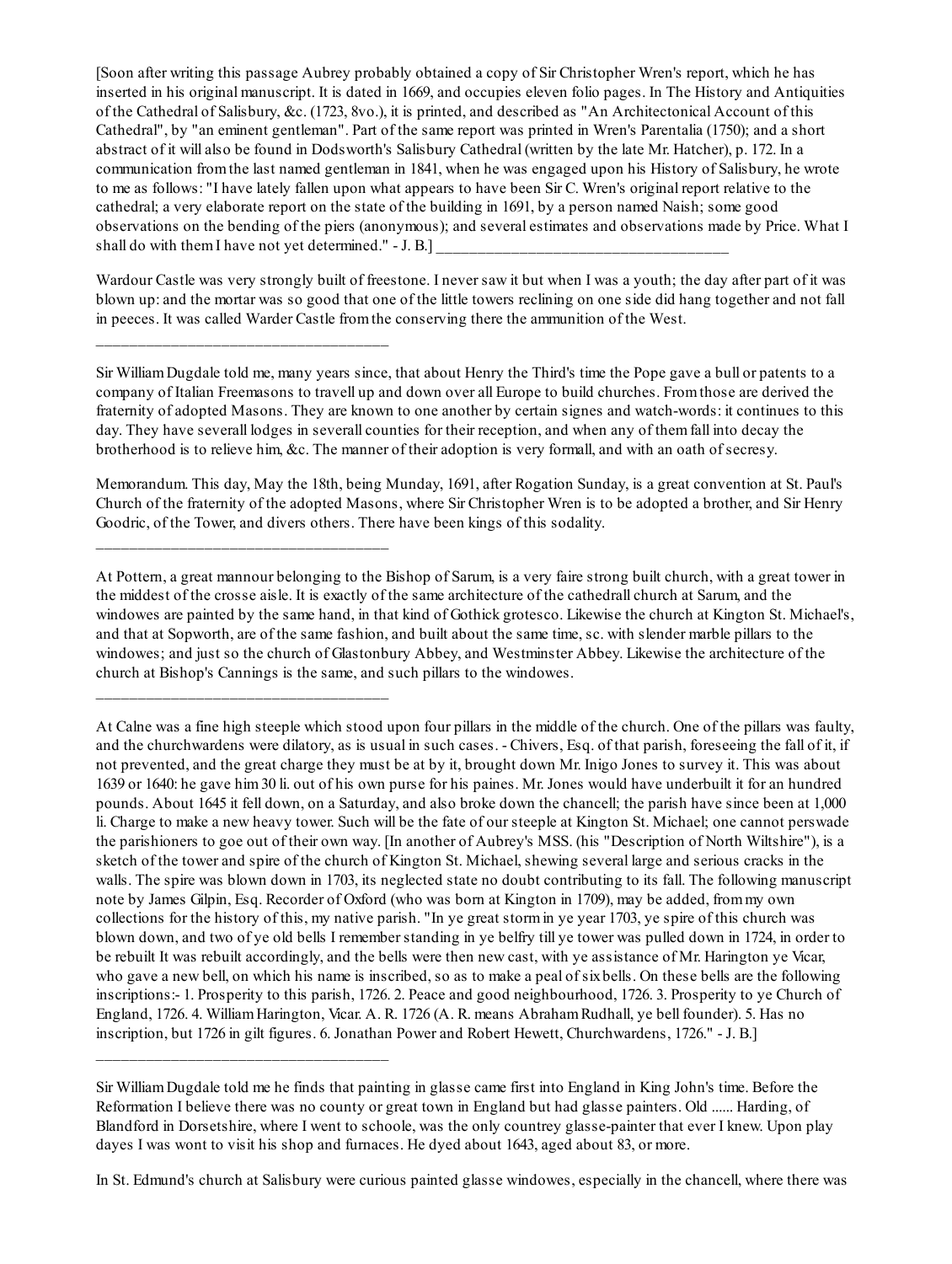one window, I think the east window, of such exquisite worke that Gundamour, the Spanish Ambassadour, did offer some hundreds of pounds for it, if it might have been bought. In one of the windowes was the picture of God the Father, like an old man, which gave offence to H. Shervill, Esq. then Recorder of this city (this was about 1631), who, out of zeale, came and brake some of these windowes, and clambering upon one of the pews to be able to reach high enough, fell down and brake his leg. For this action he was brought into the Starr-Chamber, and had a great fine layd upon him[PS500. J. B.] which, I think, did undoe him. [See a minute and interesting account of Sherfield's offence, and the proceedings at the trial, in Hatcher's History of Salisbury, p. 371-374. - J. B.]

There was, at the Abbey of Malmesbury, a very high spire-steeple, as high almost, they at Malmesbury say, as that of St. Paul's, London; and they further report, that when the steeple fell down the ball of it fell as far as the Griffin Inne.

\_\_\_\_\_\_\_\_\_\_\_\_\_\_\_\_\_\_\_\_\_\_\_\_\_\_\_\_\_\_\_\_\_\_\_

\_\_\_\_\_\_\_\_\_\_\_\_\_\_\_\_\_\_\_\_\_\_\_\_\_\_\_\_\_\_\_\_\_\_\_

The top of the tower of Sutton Benger is very elegant, there is not such another in the county. It much resembles St Walborough's [St. Werburg's] at Bristoll. [The tower of Sutton Benger church, here alluded to, has a large open-work'd pinnacle, rising fromthe centre of the roof; a beautiful and very singular ornament. See the wood-cut in the title-page of the present volume.- J. B.]

The priory of Broadstock was very well built, and with good strong ribbs, as one may conclude by the remaines that are left of it yet standing, which are the cellar, which is strongly vaulted with freestone, and the hall above it. It is the stateliest cellar in Wiltshire. The Hall is spatious, and within that the priour's parlour, wherein is good carving. In the middle of the south side of the hall is a large chimney, over which is a great window, so that the draught of the smoake runnes on each side of the chimney. Above the cellars the hall and parlours are one moietie; the church or, chapell stood on the south side of the hall, under which was a vault, as at St. Faithes under Paules. The very fundations of this fair church are now, 1666, digged up, where I saw severall freestone coffins, having two holes bored in the bottome, and severall capitalls and bases of handsome Gothique pillars. On the west end of the hall was the King's lodgeings, which they say were very noble, and standing about 1588. [Aubrey records some further particulars of Bradenstoke Priory; a short account of which edifice will be found in the third volume of the Beauties of Wiltshire. The Gentleman's Magazine, Nov. 1833, contains a wood-cut and account of this old religious house. See also Bowles's History of Lacock Abbey.-J. B.]

The church of Broad Chalke was dedicated to All-Hallowes, as appeares by the ancient parish booke. The tradition is that it was built by a lawyer, whose picture is in severall of the glasse-windowes yet remaining, kneeling, in a purple gowne or robe, and at the bottome of the windowes this subscription: "Orate pro felicistatu Magistri Sieardi Lenot". This church hath no pillar, and the breadth is thirty and two feete and two inches. Hereabout are no trees now growing that would be long enough to make the crosse beames that doe reach fromside to side. By the fashion of the windowes I doe guesse that it was built in the reigne of King Henry the Sixth. [The church of Broad Chalk is described in Hoare's Modern Wiltshire, Hundred of Chalk, p. 148.]

The market-crosses of Salisbury, Malmesbury, and Trowbridge, are very noble:standing on sixpillars, and well vaulted over with freestone well carved. On every one of these crosses above sayd the crest of Hungerford, the sickles, doth flourish like parietaria or wall-flower, as likewise on most publique buildings in these parts, which witnesse not onely their opulency but munificency. I doe think there is such another crosse at Cricklade, with the coate and crests of Hungerford. Quaere de hoc. [There is not any cross remaining in Trowbridge; and that at Cricklade, in the high street, is merely a single shaft, placed on a base of steps. The one at Salisbury is a plain unadorned building; but that of Malmesbury is a fine ornamented edifice. It is described and illustrated in my "Dictionary of the Architecture and Archaeology of the Middle Ages" $. - J. B.$ 

The Lord Stourton's house at Stourton is very large and very old, but is little considerable as to the architecture. The pavement of the chapell there is of bricks, annealed or painted yellow, with their coat and rebus; sc. a tower and a tunne. These enamelled bricks have not been in use these last hundred yeares. The old paving of Our Lady Church at Salisbury was of such; and the choire of Gloucester church is paved with admirable bricks of this fashion. A little chapell at Merton, in the Earle of Shaftesbury's house, is paved with such tiles, whereon are annealed or enamelled the coate and quarterings of Horsey. It is pity that this fashion is not revived; they are handsome and far more wholesome than marble paving in our could climate, and much cheaper. They have been disused ever since King Edward the Sixth's time. [Aubrey would have rejoiced to witness the success which has attended the revived use of ornamental paving tiles within the last few years. Messrs. Copeland and Garrett, and Mr. Minton, of Stoke- upon-Trent, as well as the Messrs. Chamberlain of Worcester, are engaged in making large numbers of these tiles, which are now extensively employed by church architects. Those individuals have produced tiles equal in excellence and beauty to the ancient specimens.-J.  $B$ .]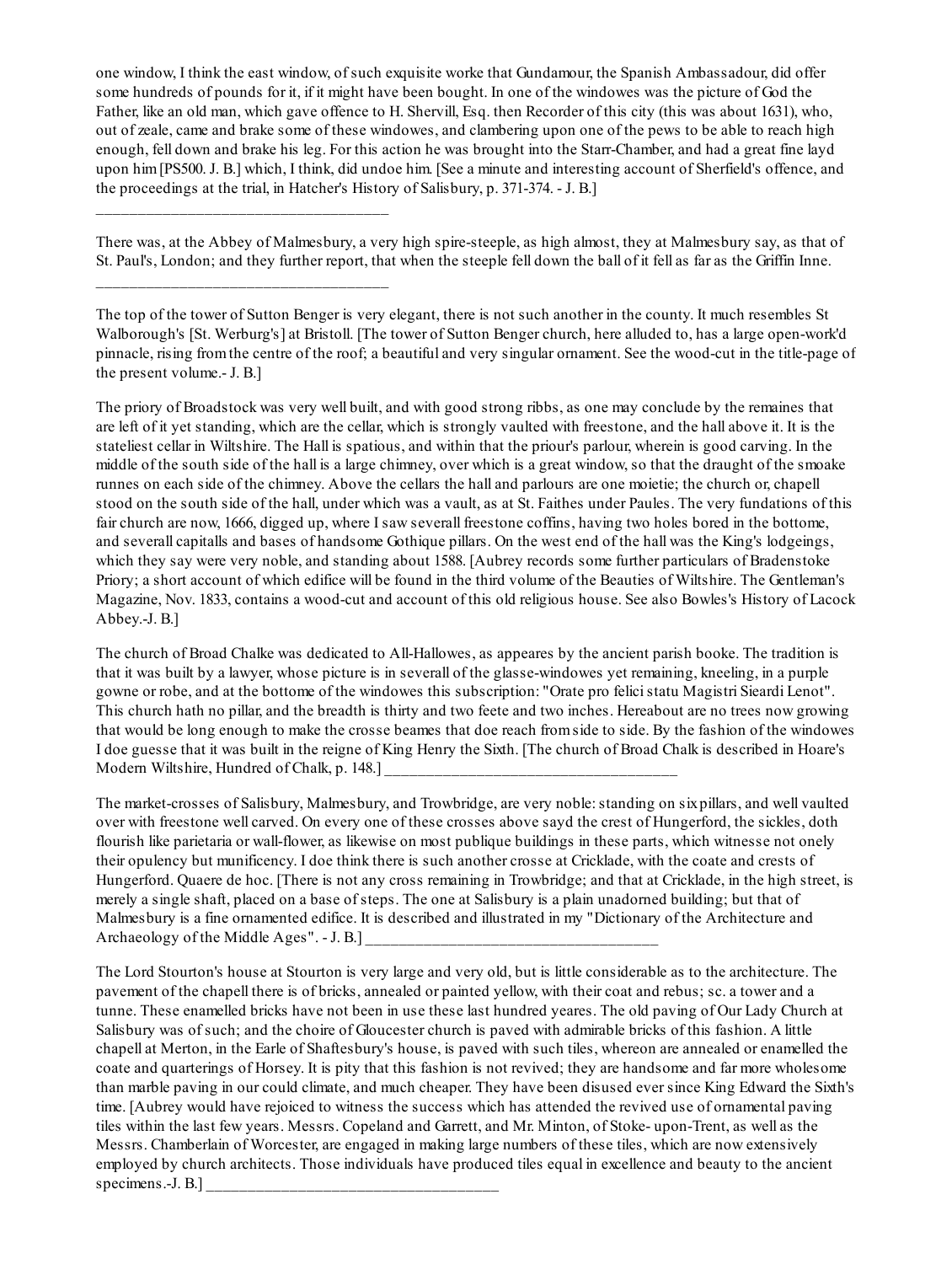Heretofore all gentlemen's houses had fish ponds, and their houses had motes drawn about them, both for strength and for convenience of fish on fasting days.

The architecture of an old English gentleman's house, especially in Wiltshire and thereabout, was a good high strong wall, a gate house, a great hall and parlour, and within the little green court where you come in, stood on one side the barne: they then thought not the noise of the threshold ill musique. This is yet to be seen at severall old houses and seates, e. g. Bradfield, Alderton, Stanton St. Quintin, Yatton-Keynell, &c.

Fallersdowne, vulgo Falston, was built by a Baynton, about perhaps Henry the Fifth. Here was a noble old-fashioned house, with a mote about it and drawbridge, and strong high walles embatteled. They did consist of a layer of freestone and a layer of flints, squared or headed; two towers faced the south, one the east, the other the west end. After the garrison was gonn the mote was filled up, about 1650, and the high wall pulled down and one of the towers. Baynton was attainted about Henry the Sixth. Afterwards the Lord Chief Justice Cheyney had it About the beginning of Queen Elizabeth, ..... Vaughan of Glamorganshire bought it; and about 1649, Sir George Vaughan sold it to Philip Earle of Pembroke.

Longleate House is the most august building in the kingdome. It was built by [Edward] Seymor, Duke of Somerset, Lord Protector,\* tempore Edward VI., who sent for the architects out of Italy. The length is 272 foot, the breadth 172 foot; measured by Mr. Moore, Clericus. It is as high as the Banqueting house at Whitehall, outwardly adorned with Dorick, lonick, and Corinthian pillars. Mr. Dankertz drew a landskip of it, which was engraved. Desire Mr. Rose to gett me a print of it.

\*[This statement is erroneous. Maiden Bradley, which is not far fromLongleat, has been a seat of the noble family of Seymour for many centuries, and they have an old mansion there; but the family never possessed Longleat. The latter estate, on the contrary, was granted by King Henry VIII. to Sir John Horsey, and Edward Earl of Hertford, fromwhomit was purchased by Sir John Thynne, ancestor of its present proprietor, the Marquess of Bath. In 1576, Sir John commenced the splendid mansion at Longleat, which some writers assert was designed by John of Padua. The works were regularly prosecuted during the next twelve years, and completed by the two succeeding owners of the property. See Architectural Antiquities of Great Britain, vol. ii. - J. B.]

Longford House was built by the Lord Georges, after the fashion of one of the King of Swedland's palaces. The figure of it is triangular, and the roomes of state are in the round towers in the angles. These round roomes are adorned with black marble Corinthian pillars, with gilded capitalls and bases. 'Twas sold to the Lord Colraine about 1646. [It now belongs to the Earl of Radnor. Plans, views, and accounts of this mansion, as well as of Longleat and Charlton Houses, are published in the "Architectural Antiquities", vol. ii.-J. B.]

Charlton House was built by the Earl of Suffolk, Lord High Treasurer, about the beginning of King James the First, when architecture was at a low ebbe.

At Broad Chalke is one of the tunablest ring of bells in Wiltshire, which hang advantageously; the river running near the churchyard, which meliorates the sound. Here were but four bells till anno 1616 was added a fifth; and in anno 1659 Sir George Penruddock and I made ourselves church-wardens, or else the fair church had fallen, fromthe niggardlinesse of the churchwardens of mean condition, and then we added the sixth bell.

The great bell at Westminster, in the Clockiar at the New Palace Yard, 36,OOOlib. weight. See Stow's Survey of London, de hoc. It was given by Jo. Montacute, Earle of (Salisbury, I think). Part of the inscription is thus, sc. "...... annis ab acuto monte Johannis."

# **PART II.-CHAPTER VII.**

## **AGRICULTURE.**

[THE late Mr. Thos. Davis, of Longleat, Steward to the Marquess of Bath, drew up an admirable "View of the Agriculture of the County of Wilts", which was printed by the Board of Agriculture in 1794. 8vo. -J. B.]

CONSIDERINGthe distance of place where I now write, London, and the distance of time that I lived in this county, I amnot able to give a satisfactorie account of the husbandry thereof. I will only say of our husbandmen, as Sir Thom.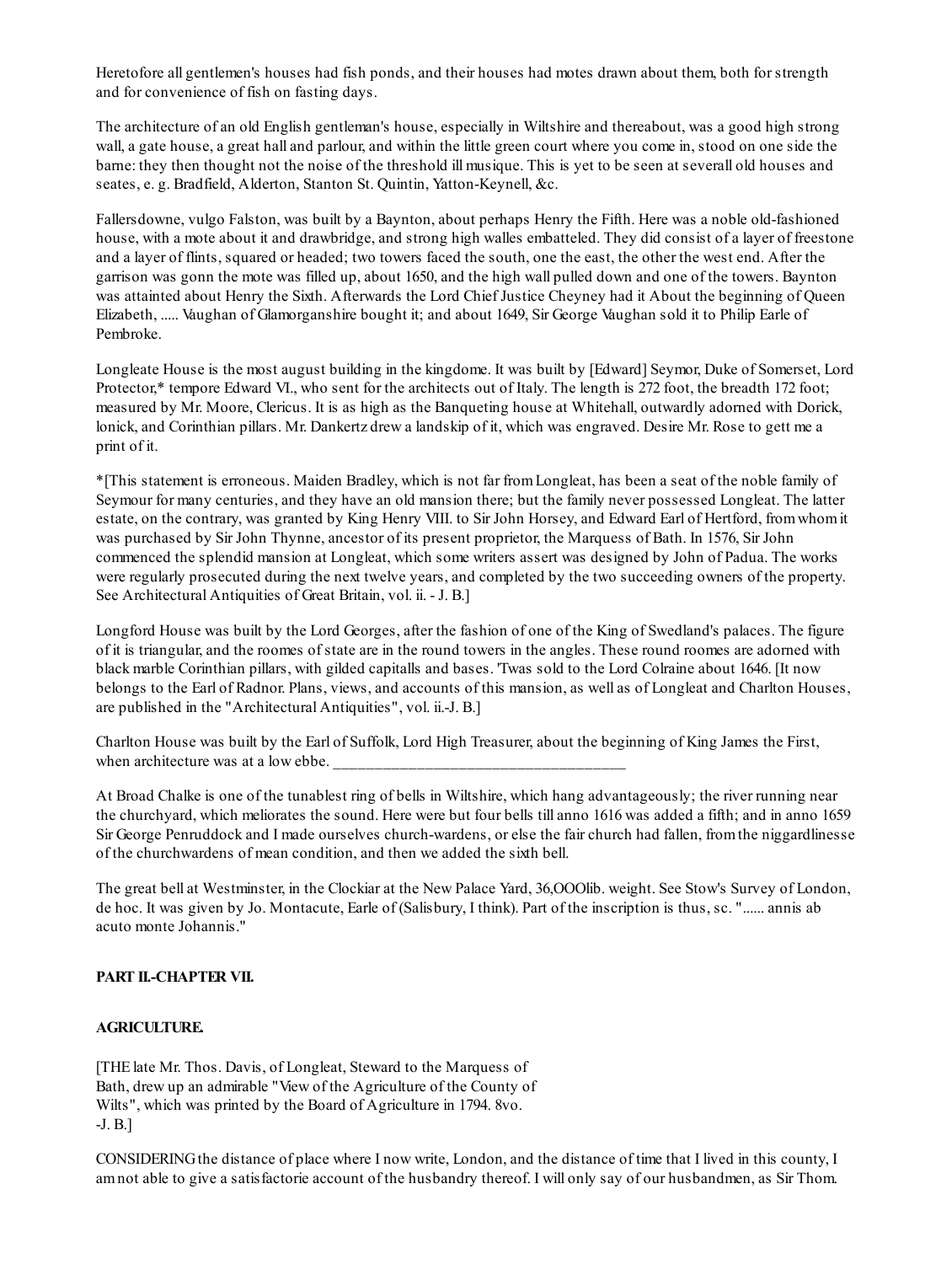Overbury does of the Oxford scholars, that they goe after the fashion; that is, when the fashion is almost out they take it up:so our countrey-men are very late and very unwilling to learne or be brought to new improvements.

[It was scarcely a reproach to the Wiltshire husbandmen to be far behind those of more enlightened counties, when, in the seat of learning, where the mental faculties of the students ought to have been continually exercised and cultivated, and not merely occupied in learning useless Greek and Latin, the "Oxford scholars" followed, rather than led, the fashion. Agricultural societies were then unknown, farmers had little communication with distant districts, and consequently knew nothing of the practice of other places; rents were low, and the same families continued in the farms fromgeneration to generation, pursuing the same routine of Agriculture which their fathers and grandfathers had pursued "time out of mind". In the days of my own boyhood, nearly seventy years ago, I spent some time at a solitary farmhouse in North Wiltshire, with a grandfather and his family, and can remember the various occupations and practices of the persons employed in the dairy, and on the grazing and corn lands. I never saw either a book or newspaper in the house; nor were any accounts of the farming kept. - J. B.]

The Devonshire men were the earliest improvers. I heard Oliver Cromwell, Protector, at dinner at Hampton Court, 1657 or 8, tell the Lord Arundell of Wardour and the Lord Fitzwilliams that he had been in all the counties of England, and that the Devonshire husbandry was the best: and at length we have obtained a good deal of it, which is now well known and need not to be rehearsed. But WilliamScott, of Hedington, a very understanding man in these things, told me that since 1630 the fashion of husbandry in this country had been altered three times over, still refining.

Mr. Bishop, of Merton, first brought into the south of Wiltshire the improvement by burn-beking or Denshiring, about 1639. He learnt it in Flanders; it is very much used in this parish, and their neighbours doe imitate them: they say 'tis good for the father, but naught for the son, by reason it does so weare out the heart of the land.

[The reader will find many observations of this nature, and on analogous subjects, in the manuscript, which it has not been thought desirable to print. Among the rest are several pages fromJohn Norden's "Surveyor's Dialogue", containing advice and directions respecting agriculture, of which Aubrey says, "though they are not of Wiltshire, they will do no hurt here; and, if my countrymen know it not, I wish they might learn". - J. B.]

\_\_\_\_\_\_\_\_\_\_\_\_\_\_\_\_\_\_\_\_\_\_\_\_\_\_\_\_\_\_\_\_\_\_\_

\_\_\_\_\_\_\_\_\_\_\_\_\_\_\_\_\_\_\_\_\_\_\_\_\_\_\_\_\_\_\_\_\_\_\_

The wheate and bread of this county, especially South Wilts, is but indifferent; that of the Vale of White Horse is excellent. King Charles II. when he lay at Salisbury, in his progresse, complained that he found there neither good bread nor good beer. But for the latter, 'twas the fault of the brewer not to boil it well; for the water and the mault there are as good as any in England.

The improvement by cinque-foile, which now spreads much in the stone- brash lands, was first used at North Wraxhall by Nicholas Hall, who came fromDundery in Somersetshire, about the yeare 1650.

George Johnson, Esq. counsellour-at-law, did improve some of his estate at Bowdon-parke, by marling, from6d. an acre to 25sh. He did lay three hundred loades of blew marle upon an acre.

Sir WilliamBasset, of Claverdoun, hath made the best vinyard that I have heard of in England. He sayes that the Navarre grape is the best for our climate, and that the eastern sunn does most comfort the vine, by putting off the cold. Mr. Jo. Ash, of Teffont Ewyas, has a pretty vineyard of about sixacres, made anno 1665. Sir Walter Erneley, Baronet, told me, a little before he died, that he was making one at Stert, I thinke, neer the Devizes.

The improvement of watering meadows began at Wyley, about 1635, about which time, I remember, we began to use themat Chalke. Watering of meadows about Marleburgh and so to Hungerford was, I remember, about 1646, and Mr. John Bayly, of Bishop's Down, near Salisbury, about the same time made his great improvements by watering there by St. Thomas's Bridge. This is as old as the Romans; e.g. Virgil, "Claudite jamrivos, pueri, sat prata biberunt". Mr. Jo. Evelyn told me that out of Varro, Cato, and Columella are to be extracted all good rules of husbandry; and he wishes that a good collection or extraction were made out of them.

INCLOSING.- Anciently, in the hundreds of Malmesbury and Chippenhamwere but few enclosures, and that near houses. The north part of Wiltshire was in those dayes admirable for field-sports. All vast champian fields, as now about Sherston and Marsfield. King Henry the 7 brought in depopulations, and that inclosures; and after the dissolution of the abbeys in Hen. 8 time more inclosing. About 1695 all between Easton Piers and Castle Comb was a campania, like Coteswold, upon which it borders; and then Yatton and Castle Combe did intercommon together. Between these two parishes much hath been enclosed in my remembrance, and every day more and more. I doe remember about 1633 but one enclosure to Chipnam-field, which was at the north end, and by this time I thinke it is all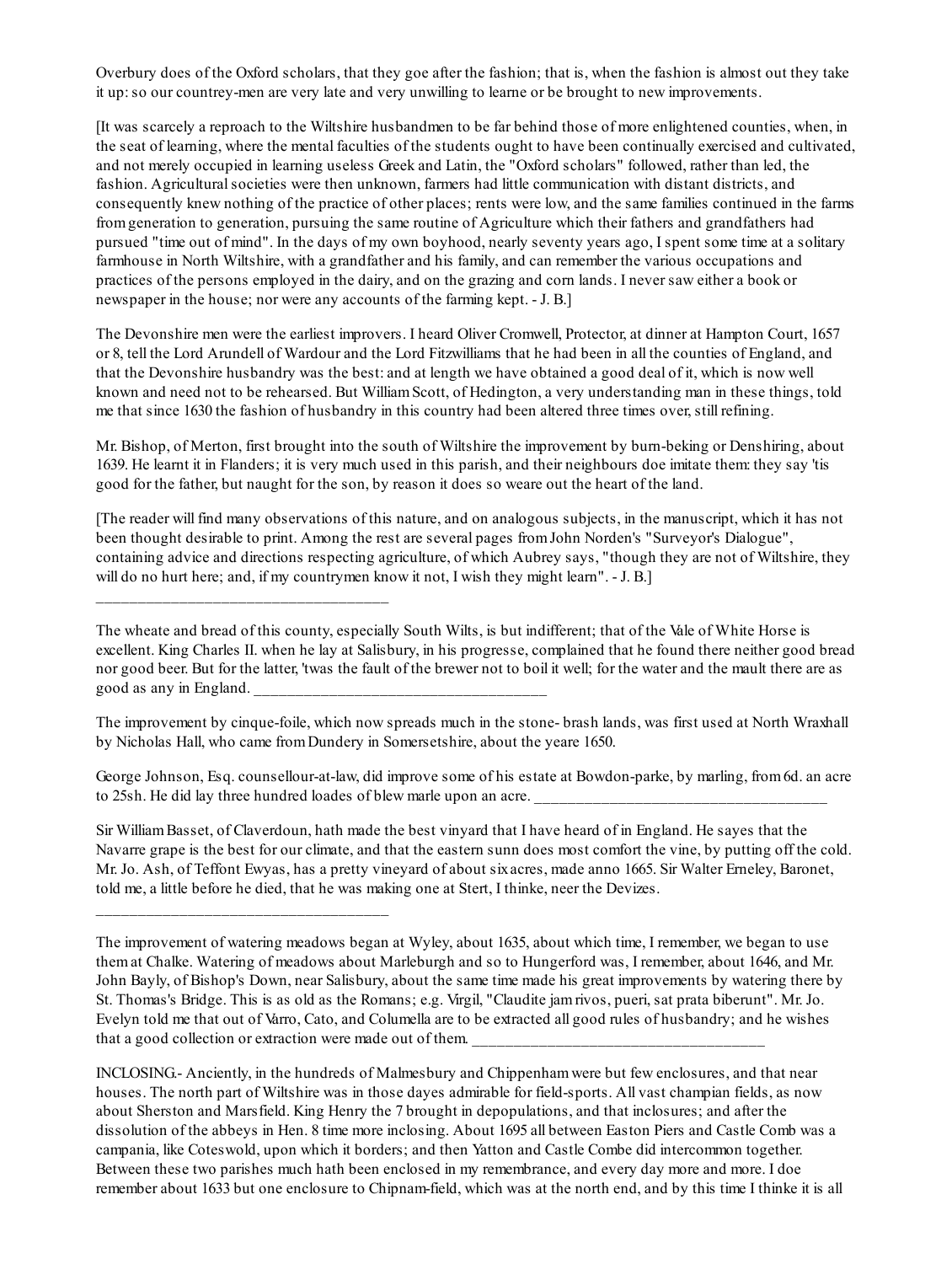inclosed. So all between Kington St. Michael and Dracot Cerne was common field, and the west field of Kington St. Michael between Easton Piers and Haywood was inclosed in 1664. Then were a world of labouring people maintained by the plough, as they were likewise in Northamptonshire. 'Tis observed that the inclosures of Northamptonshire have been unfortunate since, and not one of them have prospered.

Mr. Toogood, of Harcot, has fenced his grounds with crab-tree hedges, which are so thick that no boare can gett through them. Captain Jones, of Newton Tony, did the like on his downes. Their method is thus: they first runne a furrow with the plough, and then they sow the cakes of the crabbes, which they gett at the verjuice mill. It growes very well, and on many of them they doe graffe.

Limeing of ground was not used but about 1595, some time after the comeing in of tobacco. (FromSir Edw. Ford of  $Devon.$ )

Old Mr. Broughton, of Herefordshire, was the man that brought in the husbandry of soap ashes. He living at Bristoll, where much soap is made, and the haven there was like to have been choak't up with it, considering that ground was much meliorated by compost, &c. did undertake this experiment, and having land near the city, did accordingly improve it with soap ashes. I remember the gentleman very well. He dyed about 1650, I believe near 90 yeares old, and was the handsomest, well limbed, strait old man that ever I saw, had a good witt and a graceful elocution. He was the father of Bess Broughton, one of the greatest beauties of her age.

Proverb for apples, peares, hawthorns, quicksetts, oakes:

"Sett themat All-hallow-tyde, and command themto grow; Sett themat Candlemass, and entreat themto grow."

Butter and Cheese. At Pertwood and about Lidyard as good butter is made as any in England, but the cheese is not so good. About Lidyard, in those fatt grounds, in hott weather, the best huswives cannot keep their cheese fromheaving. The art to keep it fromheaving is to putt in cold water. Sowre wood-sere grounds doe yield the best cheese, and such are Cheshire. Bromefield, in the parish of Yatton, is so - sower and wett - and where I had better cheese made than anywhere in all the neighbourhood.

Somerset proverb:

"If you will have a good cheese, and hav'n old, You must turn'n seven times before he is cold."

\_\_\_\_\_\_\_\_\_\_\_\_\_\_\_\_\_\_\_\_\_\_\_\_\_\_\_\_\_\_\_\_\_\_\_

Jo. Shakespeare's wife, of Worplesdowne in Surrey, a North Wiltshire woman, and an excellent huswife, does assure me that she makes as good cheese there as ever she did at Wraxhall or Bitteston, and that it is meerly for want of art that her neighbours doe not make as good; they send their butter to London. So it appeares that, some time or other, when there in the vale of Sussexand Surrey they have the North Wiltshire skill, that halfe the cheese trade of the markets of Tedbury and Marleborough will be spoiled.

Now of late, sc. about 1680, in North Wiltshire, they have altered their fashion fromthinne cheeses about an inch thick, made so for the sake of drying and quick sale, called at London Marleborough cheese, to thick ones, as the Cheshire cheese. At Marleborough and Tedbury the London cheese-mongers doe keep their factors for their trade. [At the close of the last century Reading was the principalseat of the London cheese factors, who visited the different farms in Wiltshire once in each year to purchase the cheese, which was sent in waggons to Reading: often by circuitous routes in order to save the tolls payable on turnpike roads. - J. B.]

Maulting and Brewing. It is certain that Salisbury mault is better than any other in the West; but they have no more skill there than elsewhere. It is the water there is the chiefest cause of its goodnesse: perhaps the nitrousnesse of the maulting floores may something help.

[Aubrey devotes several pages to these subjects. He particularly commends "The History of Malting, or the method of making Malt, practised at Derby, described for R. T. Esq. by J. F. (John Flamsteed), January 1682-3", which was printed in "A Collection of Letters for ye Improvement of Husbandry and Trade", No. 7, Thursday, June 15, 1682. This paper by Flamsteed, which is of considerable length, is inserted by Aubrey in both his manuscripts: a printed copy in the original at Oxford, and a transcript in the Royal Society's fair copy. - J. B.]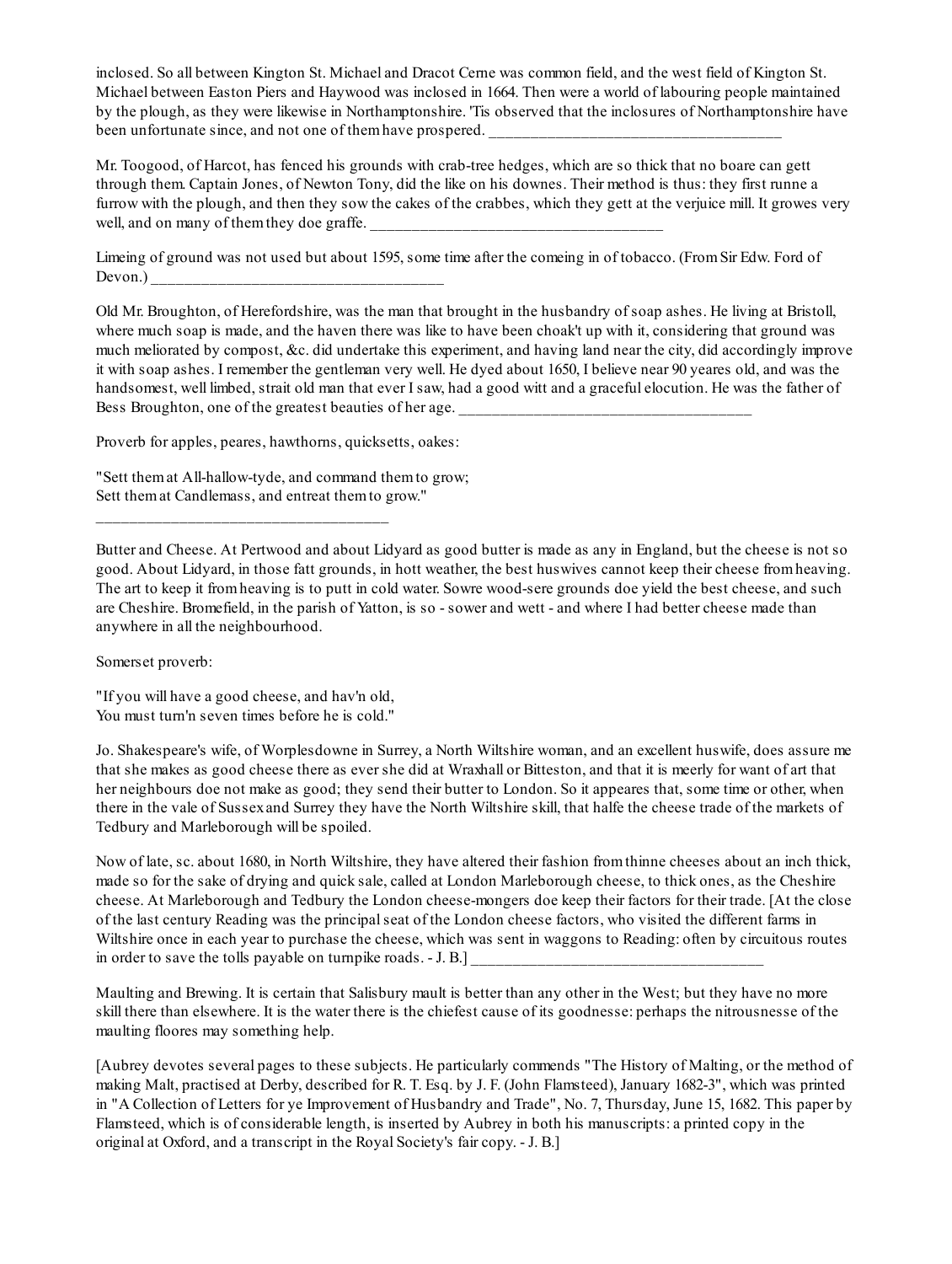It may be objected how came that great astronomer, Mr. John Flamsteed, to know so much the mystery of malsters. Why, his father is a maulster at Derby; and he himself was a maulster, and did drive a trade in it till he was about twenty yeares of age, at what time Sir Jonas Moore invited himto London. [The best memoir of Flamsteed will be found in "An Account of the Rev. John Flamsteed, the first Astronomer Royal, compiled fromhis own manuscripts and other authentic documents never before published. To which is added his British Catalogue of Stars, corrected and enlarged. By Francis Baily, Esq. &c. &c. Printed by order of the Lords Commissioners of the Admiralty. London, 1835". Such is the title of a large quarto volume which my late esteemed friend and neighbour Mr. Baily edited and wrote, con amore; and which contains not only a curious autobiography of the first Astronomer Royal of Great Britain, but numerous letters, documents, and miscellaneous information on the science of astronomy as it was known in Flamsteed's time, and up to the time of the publication of the volume. This work was printed at the expense of the government, and presented to public colleges and societies, to royal and public libraries, and to many persons distinguished in science and literature. Hence it may be regarded as a choice and remarkable literary production. Some curious particulars of Flamsteed's quarrel with Sir Isaac Newton, respecting the printing of his "Historia Coelestis", are given in Mr. Baily's volume, which tend to shew that the latter, in conjunction with Halley and other persons, perseveringly annoyed and injured Flamsteed in various ways, and for a considerable time. Some of the admirers of Newton's moral character having attempted to extenuate his conduct, Mr. Baily published a Supplement to his work, in which he shews that such attempts had completely failed. - J. B.]

## **PART II. - CHAPTER VIII.**

### **THE DOWNES.**

WE now make our ascent to the second elevation or the hill countrey, known by the name of the Downes, or Salisbury Plaines; and they are the most spacious plaines in Europe, and the greatest remaines that I can heare of of the smooth primitive world when it lay all under water.

These downes runne into Hampshire, Berkshire, and Dorsetshire; but as to its extent in this county, it is fromRed-hone, the hill above Urshfont, to Salisbury, north and south, and fromMere to Lurgershall, east and west. The turfe is of a short sweet grasse, good for the sheep, and delightfull to the eye, for its smoothnesse like a bowling green, and pleasant to the traveller; who wants here only variety of objects to make his journey lesse tedious: for here is "nil nisi campus et aer", not a tree, or rarely a bush to shelter one froma shower.

The soile of the downes I take generally to be a white earth or mawme. More south, sc. about Wilton and Chalke, the downes are intermixt with boscages that nothing can be more pleasant, and in the summer time doe excell Arcadia in verdant and rich turfe and moderate aire, but in winter indeed our air is cold and rawe. The innocent lives here of the shepherds doe give us a resemblance of the golden age. Jacob and Esau were shepherds; and Amos, one of the royall family, asserts the same of himself, for he was among the shepherds of Tecua [Tekoa] following that employment. The like, by God's own appointment, prepared Moses for a scepter, as Philo intimates in his life, when he tells us that a shepherd's art is a suitable preparation to a kingdome. The same he mentions in his Life of Joseph, affirming that the care a shepherd has over his cattle very much resembles that which a King hath over his subjects. The same St. Basil, in his Homily de St. Mamme Martyre has, concerning David, who was taken fromfollowing the ewes great with young ones to feed Israel. The Romans, the worthiest and greatest nation in the world, sprang fromshepherds. The augury of the twelve vultures plac't a scepter in Romulus's hand, which held a crook before; and as Ovid sayes:-

"His own small flock each senator did keep."

Lucretius mentions an extraordinary happinesse, and as it were divinity in a shepherd's life: -

"Thro' shepherds' care, and their divine retreats."

And, to speake fromthe very bottome of my heart, not to mention the integrity and innocence of shepherds, upon which so many have insisted and copiously declaimed, methinkes he is much more happy in a wood that at ease contemplates the universe as his own, and in it the sunn and starrs, the pleasing meadows, shades, groves, green banks, stately trees, flowing springs, and the wanton windings of a river, fit objects for quiet innocence, than he that with fire and sword disturbs the world, and measures his possessions by the wast that lies about him.

These plaines doe abound with hares, fallow deer, partridges, and bustards. [The fallow deer and bustards have long since disappeared from these plains; but hares and partridges abound in the vicinity of gentlemen's seats, particularly around Everleigh, Tidworth, Amesbury, Wilbury, Wilton, Earl-Stoke, Clarendon, &c. - Vide ante, p.64. - J. B.] In this tract is ye Earle of Pembroke's noble seat at Wilton; but the Arcadia and the Daphne is about Vernditch and Wilton; and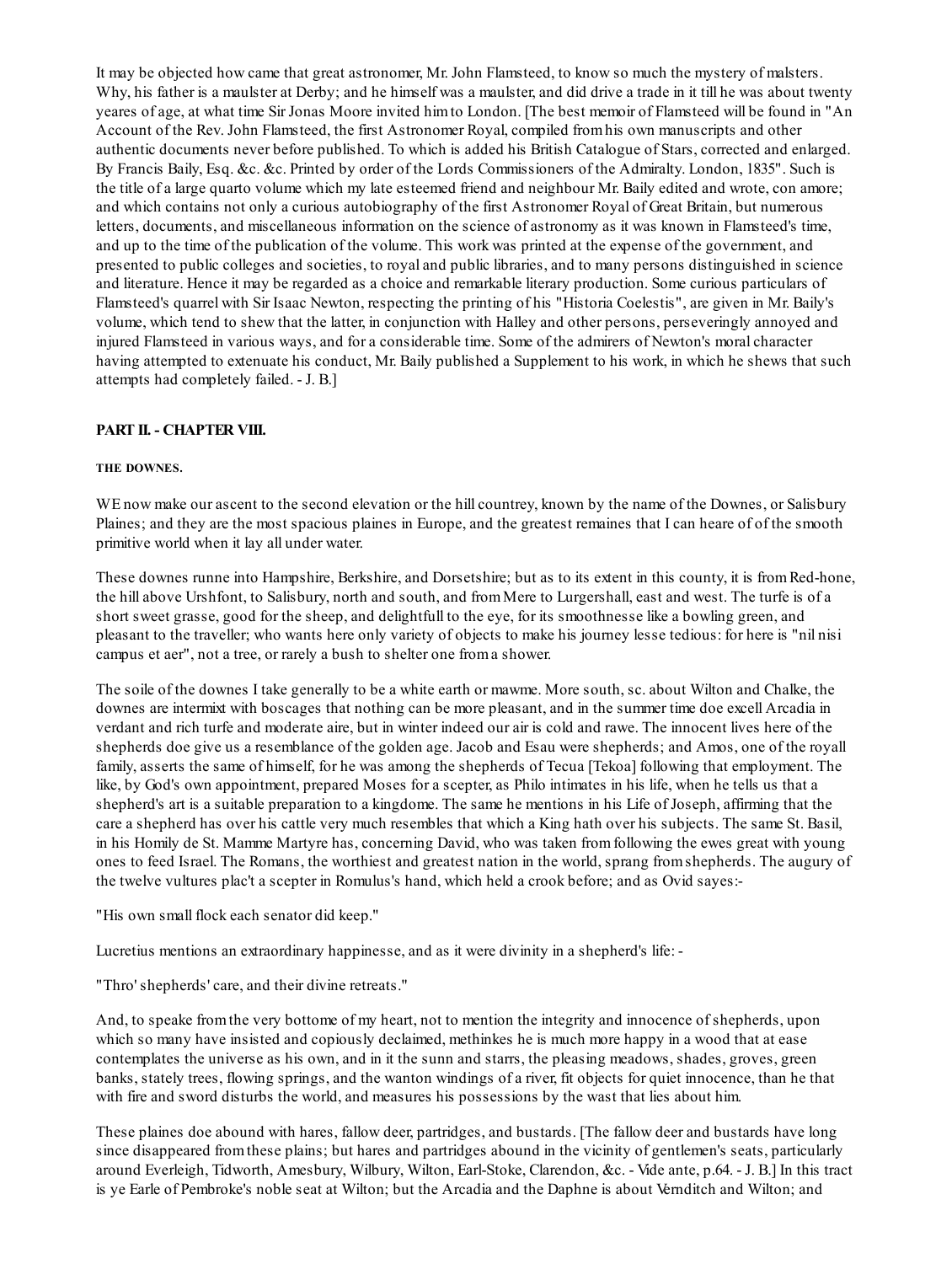these romancy plaines and boscages did no doubt conduce to the hightening of Sir Philip Sydney's phansie. He lived much in these parts, and his most masterly touches of his pastoralls he wrote here upon the spott, where they were conceived. 'Twas about these purlieus that the muses were wont to appeare to Sir Philip Sydney, and where he wrote down their dictates in his table book, though on horseback.\* For those nimble fugitives, except they be presently registred, fly away, and perhaps can never be caught again. But they were never so kind to appeare to me, though I am the usufructuary:+ it seemes they reserve that grace only for the proprietors, to whomthey have continued a constant kindnesse for a succession of generations of the no lesse ingenious than honorable family of the Herberts. These were the places where our Kings and Queens used to divert themselves in the hunting season. Cranbourn Chase, which reaches fromHarnhamBridge, at Salisbury, near to Blandford, was belonging to Roger Mortimer, Earle of March: his seate was at his castle at Cranbourne. If these oakes here were vocall as Dodona's, some of the old dotards (old staggeheaded oakes, so called) could give us an account of the amours and secret whispers between this great Earle and the faire Queen Isabell.

\*I remember some old relations of mine and [other] old men hereabout that have seen Sir Philip doe thus.

+[Aubrey held the manor farmof Broad Chalk under a lease fromthe Earl of Pembroke. - J. B.]

To find the proportion of the downes of this countrey to the vales, I did divide Speed's Mappe of Wiltshire with a paire of cizars, according to the respective hundreds of downes and vale, and I weighed themin a curious ballance of a goldsmith, and the proportion of the hill countrey to the vale is as .... to .... sc. about 3/4 fere.

SHEEP. As to the nature of our Wiltshire sheep, negatively, they are not subject to the shaking; which the Dorsetshire sheep are. Our sheep about Chalke doe never die of the rott. My Cos. Scott does assure me that I may modestly allow a thousand sheep to a tything, one with another. Mr. Rogers was for allowing of two thousand sheep, one with another, to a tything, but my Cosin Scott saies that is too high.

SHEPHERDS. The Britons received their knowledge of agriculture fromthe Romans, and they retain yet many of their customes. The festivalls at sheep-shearing seeme to bee derived fromthe Parilia. In our western parts, I know not what is done in the north, the sheep-masters give no wages to their shepherds, but they have the keeping of so many sheep, pro rata; soe that the shepherds' lambs doe never miscarry. I find that Plautus gives us a hint of this custome amongst the Romans in his time; Asinaria, Act III. scene i. Philenian (Meretrix):

" Etiamopilio, qui pascit (mater) alienas ovis,

\_\_\_\_\_\_\_\_\_\_\_\_\_\_\_\_\_\_\_\_\_\_\_\_\_\_\_\_\_\_\_\_\_\_\_

Aliquani habet peculiaremqua spemsoletur suam.''

Their habit, I believe, (let there be a draught of their habit) is that of the Roman or Arcadian shepherds; as they are delineated in Mr. Mich. Drayton's Poly-olbion; sc. a long white cloake with a very deep cape, which comes halfway down their backs, made of the locks of the sheep. There was a sheep-crooke (vide Virgil's Eclogues, and Theocritus,) a sling, a scrip, their tar-box, a pipe or flute, and their dog. But since 1671, they are grown so luxurious as to neglect their ancient warme and useful fashion, and goe a la mode. T. Randolph in a Pastoralsayes;-

" What clod-pates, Thenot, are our British swaines, How lubber-like they loll upon the plaines." \*

\* [See "Plays and Poems, by Thomas Randolph, M.A." 12mo. 1664, p. 90. The lines quoted are at the commencement of a dialogue between Collen and Thenot; which is described as "an Eglogue on the noble assemblies revived on Cotswold Hills by Mr. Robert Dover". An able criticismof Randolph's works, with extracts, will be found in the sixth volume of the "Retrospective Review". - J. B.]

Before the civill warres I remember many of themmade straw hatts, which I thinke is now left off, and our shepherdesses of late yeares (1680) doe begin to worke point, whereas before they did only knitt coarse stockings. (Instead of the sling they have now a hollow iron or piece of horne, not unlike a shoeing horne, fastened to the other end of the crosier, by wch they take up stones and sling, and keep their flocks in order. The French sheperdesses spin with a rocque. - J. EVELYN.)

Mr. Ferraby, the minister of Bishop's Cannings, was an ingenious man, and an excellent musician, and made severall of his parishioners good musicians, both for vocall and instrumentall musick; they sung the Psalmes in consort to the organ, which Mr. Ferraby procured to be erected.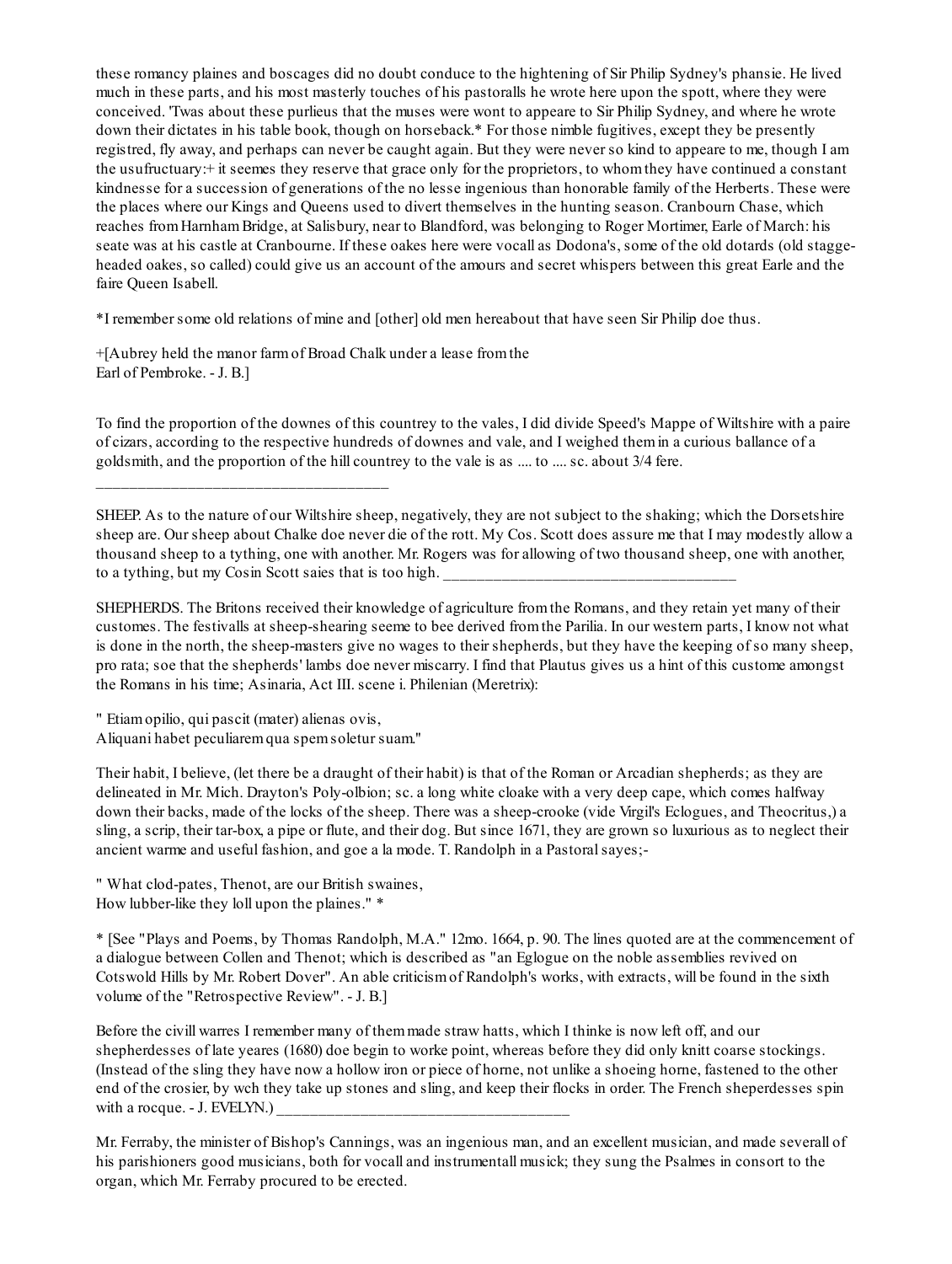When King James the First was in these parts he lay at Sir Edw. Baynton's at Bromham. Mr. Ferraby then entertained his Majesty at the Bush, in Cotefield, with bucoliques of his own making and composing, of four parts; which were sung by his parishioners, who wore frocks and whippes like carters. Whilst his majesty was thus diverted, the eight bells (of which he was the cause) did ring, and the organ was played on for state; and after this musicall entertainment he entertained his Majesty with a foot-ball match of his own parishioners. This parish in those dayes would have challenged all England for musique, foot-ball, and ringing. For this entertainment his Majesty made himone of his chaplains in ordinary.

When Queen Anne+ returned fromBathe, he made an entertainment for her Majesty on Canning's-down, sc. at Shepherds-shard,++ at Wensditch, with a pastorall performed by himself and his parishioners in shepherds' weeds. A copie of his song was printed within a compartment excellently well engraved and designed, with goates, pipes, sheep hooks, cornucopias, &c. [Aubrey has transcribed it into his manuscript. It appears that it was sung as above mentioned on the llth of June 1613; being "voyc't in four parts compleatly musicall"; and we are told that "it was by her Highnesse not only most gratiously accepted and approved, but also bounteously rewarded; and by the right honourable, worshipfull, and the rest of the generall hearers and beholders, worthily applauded". See this also noticed in Wood's "Fasti Oxonienses", under "Ferebe", and in Nichols's Progresses, &c. of King James the First, ii. 668. In this curious chapter, Aubrey has further transcribed "A Dialogue between two Shepherds uttered in a Pastorallshew at Wilton", and written by Sir Philip Sidney. See the Life of Sidney, prefixed to an edition of his Works in three volumes, 8vo, 1725.-J. B.]

+[Anne of Denmark, Queen of James I. was married to that monarch in 1589, and died in 1619.-J. B.]

 $+$ [Shard is a word used in Wiltshire to indicate a gap in a hedge. Ponshard signifies a broken piece of earthenware.-J. B.]

\_\_\_\_\_\_\_\_\_\_\_\_\_\_\_\_\_\_\_\_\_\_\_\_\_\_\_\_\_\_\_\_\_\_\_

# **PART II-CHAPTER IX.**

## **WOOLL.**

[THE author appears to have merely commenced this chapter; which, as it now stands in the manuscript, contains little more than is here printed. The three succeeding chapters are connected in their subjects with the present. - J. B.]

THIS nation is the most famous for the great quantity of wooll of any in the world; and this county hath the most sheep and wooll of any other. The down-wooll is not of the finest of England, but of about the second rate. That of the common-field is the finest.

Quaere, if Castle Comb was not a staple for wooll, or else a very great wooll-market?

Mr. Ludlowe, of the Devises, and his predecessours have been wooll- breakers [brokers] 80 or 90 yeares, and hath promised to assist me.

Quaere, if it would not bee the better way to send our wooll beyond the sea again, as in the time of the staple? For the Dutch and French doe spinn finer, work cheaper, and die better. Our cloathiers combine against the wooll-masters, and keep their spinners but just alive: they steale hedges, spoile coppices, and are trained up as nurseries of sedition and rebellion.

[For a long series of years the clothiers, or manufacturers, and the wool-growers, or landowners, entertained opposite opinions respecting the propriety of exporting wool; and numerous acts of parliament were passed at different times encouraging or restricting its exportation, as either of these conflicting interests happened to prevail for the time with the legislature. The landowners were generally desirous to export their produce, without restriction, to foreign markets, and to limit the importation of competing wool fromabroad. The manufacturers, on the contrary, wished for the free importation of those foreign wools, without an admixture of which the native produce cannot be successfully manufactured; whilst they were anxious to restrain the exportation of British wool, froman absurd fear of injury to their own trade. Some curious particulars of the contest between these parties, and of the history of legislation on the subject, will be found in Porter's Progress of the Nation and McCulloch's Commercial Dictionary and Statistical Account of the British Empire; and more particularly in Bischoff's History of Wool (1842). The wool trade is now free fromeither import or export duties. - J. B.]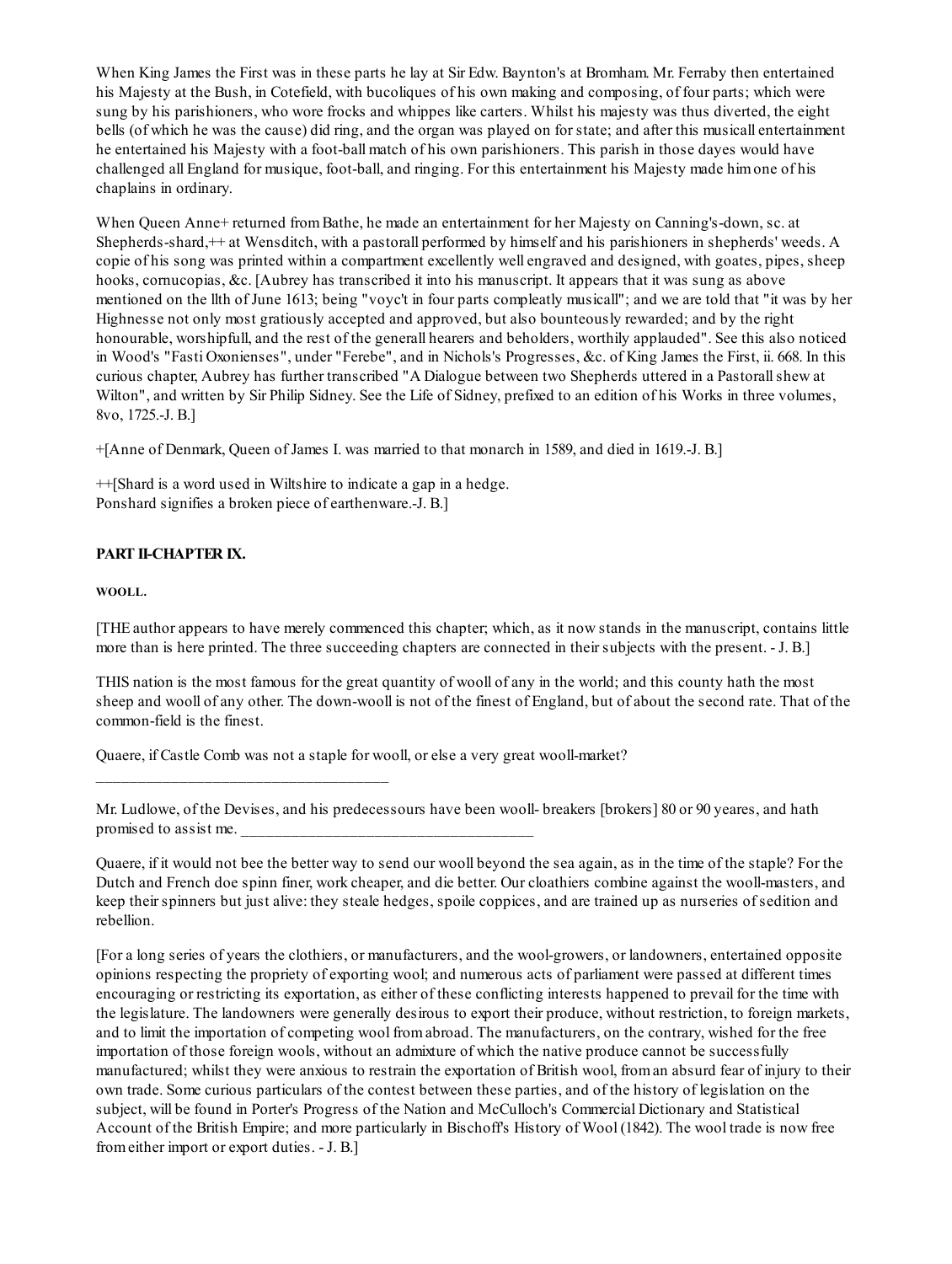## **PART II. - CHAPTER X.**

### **FALLING OF RENTS.**

[AUBREYaddressed to his friend Mr. Francis Lodwyck, merchant of London, a project on the wool trade; proposing, amongst other things, a duty on the importation of Spanish wool, with a view to raise the price of English wool, and consequently the rent of land. (See the Note on this subject in the preceding page.) Mr. Lodwyck's letter in reply, fully discussing the question, may be consulted in Aubrey's manuscript by any one interested in the subject It is inserted in the chapter now under consideration; which contains also a printed pamphlet with the following title:- "A Treatise on Wool, and the Manufacture of it; in a letter to a friend: occasioned upon a discourse concerning the great abatements and low value of lands. Wherein it is shewed how their worth and value may be advanced by the improvement of the manufacture and price of our English wooll. Together with the Presentment of the Grand Jury of the County of Somerset at the General Quarter Sessions begun at Brewton the 13th day of January 1684. London. Printed for William Crooke, at the Green Dragon without Temple Bar. 1685." (Sm. 4to. pp. 32.) - J. B.]

THE falling of rents is a consequence of the decay of the Turky-trade; which is the principall cause of the falling of the price of wooll. Another reason that conduces to the falling of the prices of wooll is our women's wearing so much silk and Indian ware as they doe. By these meanes my farme at Chalke is worse by sixty pounds per annumthan it was before the civill warres.

The gentry living in London, and the dayly concourse of servants out of the country to London, makes servants' wages deare in the countrey, and makes scarcity of labourers.

Sir WilliamPetty told me, that when he was a boy a seeds-man had five pounds per annumwages, and a countrey servant-maid between 30 and 40s. wages. [40s. per ann. to a servant-maid is now, 1743, good wages in Worcestershire.- MS. NOTE, ANONYMOUS.]

Memorandum. Great increase of sanfoine now, in most places fitt for itt; improvements of meadowes by watering; ploughing up of the King's forrests and parkes, &c. But as to all these, as ten thousand pounds is gained in the hill barren countrey, so the vale does lose as much, which brings it to an equation.

The Indians doe worke for a penny a day; so their silkes are exceeding cheap; and rice is sold in India for four pence per bushell.

# **PART II- CHAPTER XL**

\_\_\_\_\_\_\_\_\_\_\_\_\_\_\_\_\_\_\_\_\_\_\_\_\_\_\_\_\_\_\_\_\_\_\_

\_\_\_\_\_\_\_\_\_\_\_\_\_\_\_\_\_\_\_\_\_\_\_\_\_\_\_\_\_\_\_\_\_\_\_

\_\_\_\_\_\_\_\_\_\_\_\_\_\_\_\_\_\_\_\_\_\_\_\_\_\_\_\_\_\_\_\_\_\_\_

## **HISTORIE OF CLOATHING.**

[THE following are the only essential parts of this chapter, which is very short.-J. B.]

KINGEdward the Third first settled the staples of wooll in Flanders. See Hollinshead, Stowe, Speed, and the Statute Book, de hoc.

Staple, "estape", i.e. a market place; so the wooll staple at Westminster, which is now a great market for flesh and fish.

When King Henry the Seventh lived in Flanders with his aunt the Dutchess of Burgundie, he considered that all or most of the wooll that was manufactured there into cloath was brought out of England; and observing what great profit did arise by it, when he came to the crown he sent into Flanders for cloathing manufacturers, whomhe placed in the west, and particularly at Send in Wiltshire, where they built severall good houses yet remaining: I know not any village so remote fromLondon that can shew the like. The cloathing trade did flourish here till about 1580, when they removed to Troubridge, by reason of (I thinke) a plague; but I conjecture the main reason was that the water here was not proper for the fulling and washing of their cloath; for this water, being impregnated with iron, did give the white cloath a yellowish tincture. Mem. In the country hereabout are severall families that still retaine Walloun names, as Goupy, &c.

The best white cloaths in England are made at Salisbury, where the water, running through chalke, becomes very nitrous, and therefore abstersive. These fine cloathes are died black or scarlet, at London or in Holland.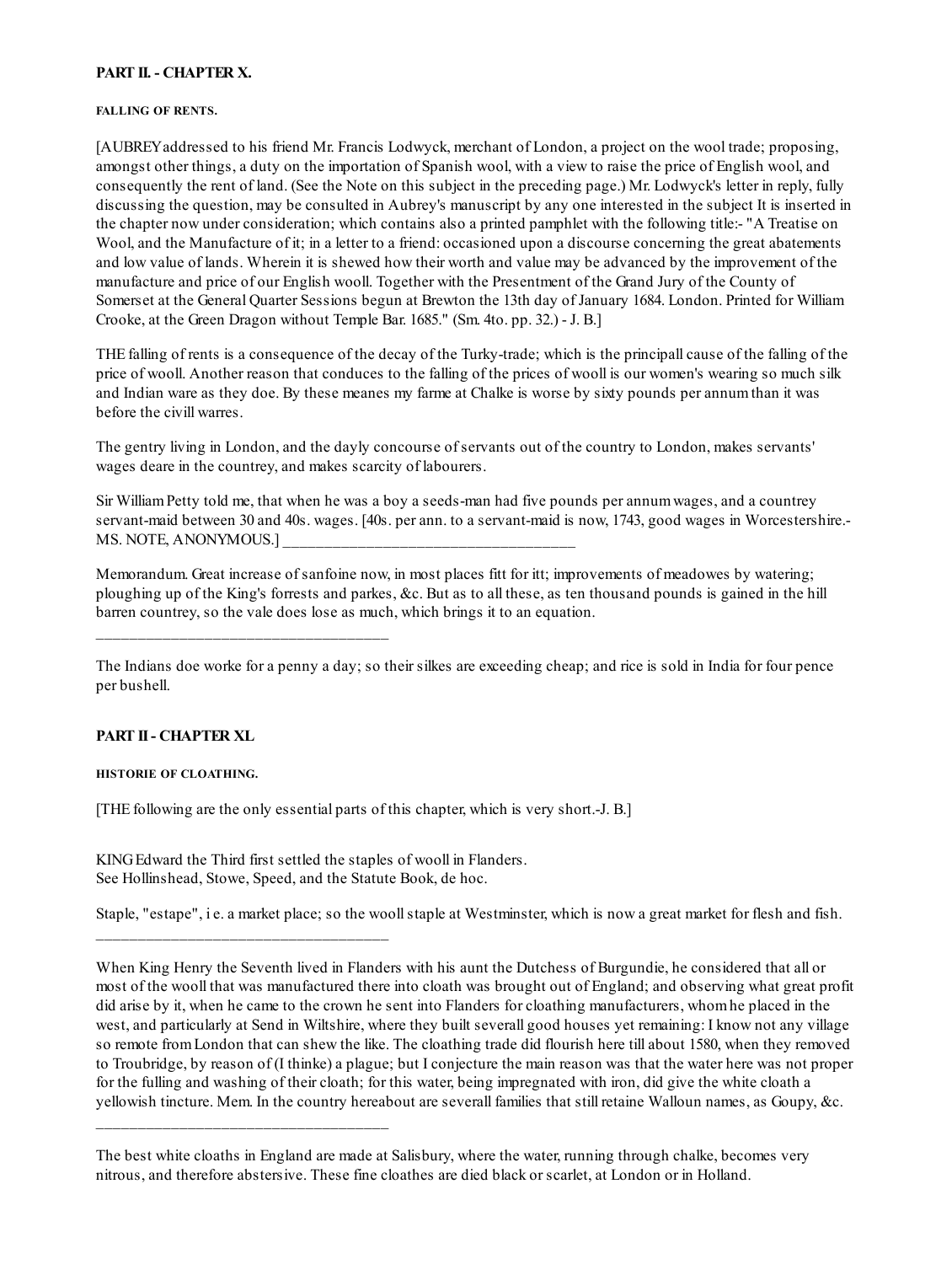Malmesbury, a very neat town, hath a great name for cloathing.

The Art of Cloathing and Dyeing is already donn by Sir William Petty, and is printed in the History of the Royall Society, writt by Dr. Spratt, since Bishop of Rochester.

# **PART II.-CHAPTER XII.**

## **EMINENT CLOATHIERS OF THIS COUNTY.**

[IN this chapter there is a long "Digression of Cloathiers of other Counties," full of curious matter, which is here necessarily omitted. - J. B.]

.. . SUTTON of Salisbury, was an eminent cloathier: what is become of his family I know not.

[John] Hall, I doe believe, was a merchant of the staple, at Salisbury, where he had many houses. His dwelling house, now a taverne (1669), was on the Ditch, where in the glasse windowes are many scutchions of his armes yet remaining, and severall merchant markes. Quaere, if there are not also wooll-sacks in the pannells of glass? [Of this house and family the reader will find many interesting particulars in a volume by my friend the Rev. Edward Duke, of Lake House, near Amesbury. Its title will explain the work, viz. "Prolusiones Historicae; or, Essays Illustrative of the Halle of John Halle, citizen and merchant of Salisbury in the reigns of Henry VI. and Edward IV.; with Notes illustrative and explanatory. By the Rev. Edward Duke, M.A., F.S.A., and L.S. in two vols. 8vo. 1837." (Only one volume has been published.) - J. B.]

The ancestor of Sir WilliamWebb of Odstock, near Salisbury, was a merchant of the staple in Salisbury. As Grevill and Wenman bought all the Coteswold wooll, so did Hall and Webb the wooll of Salisbury plaines; but these families are Roman Catholiques.

The ancestor of Mr. Long, of Rood Ashton, was a very great cloathier. He built great part of that handsome church, as appeares by the inscription there, between 1480 and 1500.

[William] Stump was a wealthy cloathier at Malmesbury, tempore Henrici VIII. His father was the parish clarke of North Nibley, in Gloucestershire, and was a weaver, and at last grew up to be a cloathier. This cloathier at Malmesbury, at the dissolution of the abbeys, bought a great deale of the abbey lands thereabout. When King Henry 8th hunted in Bradon Forest, he gave his majesty and the court a great entertainment at his house (the abbey). The King told himhe was afraid he had undone himself; he replied that his own servants should only want their supper for it. [See this anecdote also in Fuller's Worthies, Wiltshire. - J. B.] Leland sayes that when he was there the dortures and other great roomes were filled with weavers' loomes. [The following is the passage referred to (Leland's Itinerary, vol. ii. p. 27.) "The hole logginges of th' abbay be now longging to one Stumpe, an exceeding rich clothiar, that boute themof the king. This Stumpe was the chef causer and contributor to have th' abbay chirch made a paroch chirch. At this present tyme every corner of the vaste houses of office that belongid to th' abbay be full of lumbes to weeve cloth yn, and this Stumpe entendith to make a strete or 2 for cloathiers in the back vacant ground of the abbay that is withyn the town waulles. There be made now every yere in the town a 3,000 clothes." See "Memorials of the Family of Stumpe", by Mr. J. G. Nichols, in "Collectanea Topographica et Genealogica", vol. vii. - J. B.]

Mr. Paul Methwin of Bradford succeeded his father-in-law in the trade, and was the greatest cloathier of his time (tempore Caroli 2nd). He was a worthy gentleman, and died about 1667. Now (temp. Jacobi II.) Mr. Brewer of Troubridge driveth the greatest trade for medleys of any cloathier in England.

# **PART II.-CHAPTER XIII.**

## **FAIRES AND MARKETTS.**

FAIRES. The most celebrated faire in North Wiltshire for sheep is at Castle Combe, on St. George's Day (23 April), whither sheep-masters doe come as far as from Northamptonshire. Here is a good crosse and market-house; and heretofore was a staple of wooll, as John Scrope, Esq. Lord of this mannour, affirmes to me. The market here now is very inconsiderable. [Part of the cross and market-house remain, but there is not any wool fair, market, or trade at Castle Combe, which is a retired, secluded village, of a romantic character, seated in a narrow valley, with steep acclivities, covered with woods. The house, gardens, &c. of George Poulett Scrope, Esq. M.P., the Lord of the Manor, are peculiar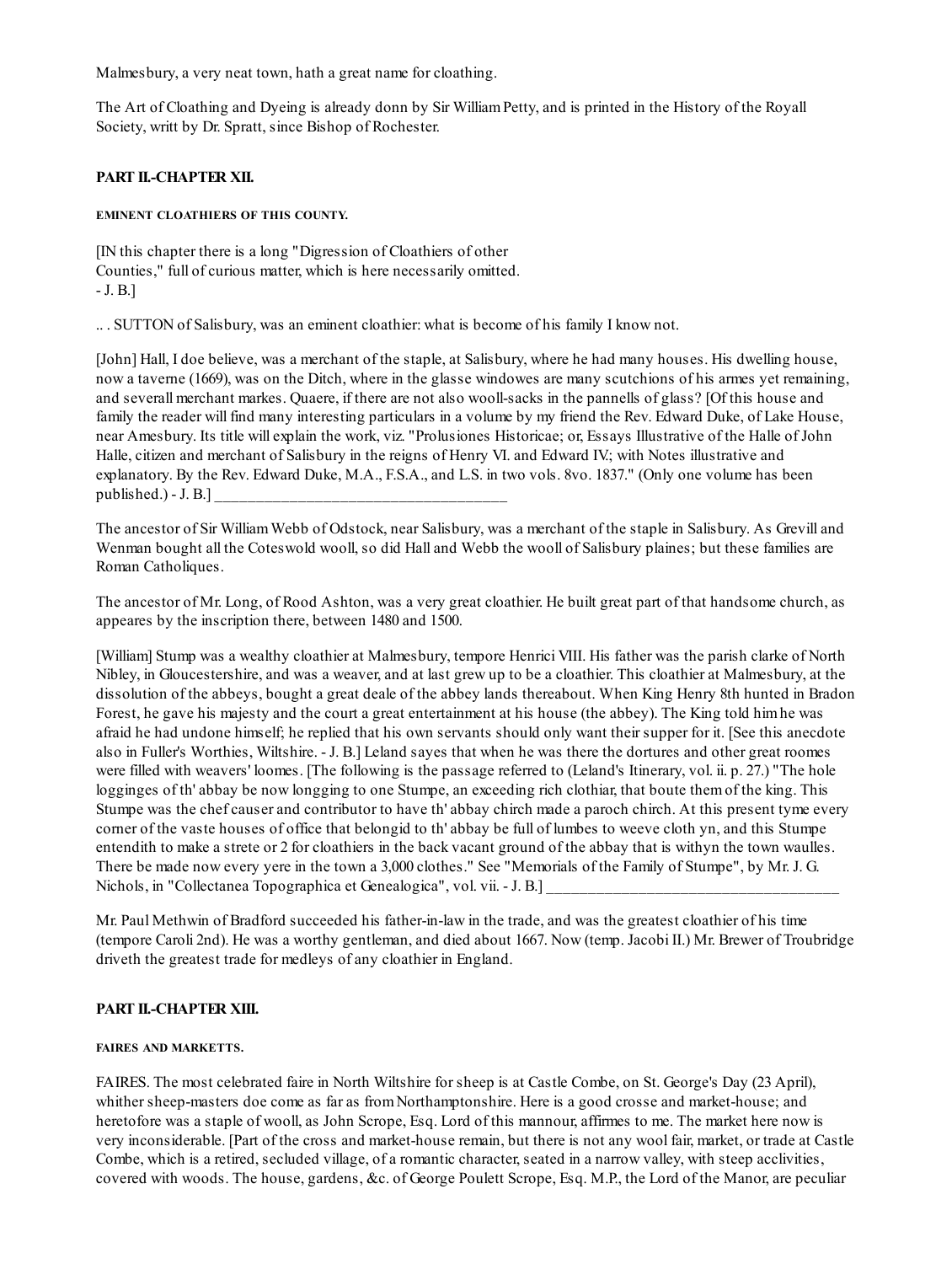features in this scene. - J. B.]

At Wilton is a very noted faire for sheepe, on St. George's Day also; and another on St. Giles's Day, September the first. Graziers, &c. from Buckinghamshire come hither to buy sheep.

Wilton was the head town of the county till Bishop Binghambuilt the Bridge at Harnhamwhich turned away the old Roman way (in the Legier- booke of Wilton called the hethepath, i. e. the army path), and brought the trade to New Sarum, where it hath ever since continued.

At Chilmarke is a good faire for sheep on St. Margaret's day, 20th July.

\_\_\_\_\_\_\_\_\_\_\_\_\_\_\_\_\_\_\_\_\_\_\_\_\_\_\_\_\_\_\_\_\_\_\_

\_\_\_\_\_\_\_\_\_\_\_\_\_\_\_\_\_\_\_\_\_\_\_\_\_\_\_\_\_\_\_\_\_\_\_

\_\_\_\_\_\_\_\_\_\_\_\_\_\_\_\_\_\_\_\_\_\_\_\_\_\_\_\_\_\_\_\_\_\_\_

\_\_\_\_\_\_\_\_\_\_\_\_\_\_\_\_\_\_\_\_\_\_\_\_\_\_\_\_\_\_\_\_\_\_\_

Burford, near Salisbury, a faire on Lammas day; 'tis an eminent faire for wooll and sheep, the eve is for wooll and cheese.

At the city of New Sarumis a very great faire for cloath at Twelf- tyde, called Twelfe Market. In the parish of All-Cannings is St Anne's Hill, vulgarly called Tann Hill, where every yeare on St. Anne's Day (26th July), is kept a great fair within an old camp, called Oldbury.\* The chiefe commodities are sheep, oxen, and fineries. This faire would bee more considerable, but that Bristow Faire happens at the same time.

\* [Aubrey errs in stating "Oldbury Camp" to be on St. Anne's Hill; those places being nearly two miles apart. - J. B.]

At the Devises severall faires; but the greatest is at the Green there, at Michaelmas: it continues about a week.

MARKETTS. - Warminster is exceeding much frequented for a round corn- market on Saturday. Hither come the best teemes of horses, and it is much resorted to by buyers. Good horses for the coach:some of 20li. + It is held to be the greatest corn-market by much in the West of England. My bayliif has assured me that twelve or fourteen score loades of corne on market-dayes are brought thither: the glovers that work in their shops at the towne's end doe tell the carts as they come in; but this market of late yeares has decayed; the reason whereof I had frommy honored friend Henry Millburne, Esq. Recorder of Monmouth. [The reason assigned is, that Mr. Millburne "encouraged badgars" to take corn fromMonmouthshire to Bristol; whereupon the bakers there, finding the Welsh corn was better, and could be more cheaply conveyed to themthan that grown in Wiltshire, forsook Warminster Market. - J. B.]

My bayliff, an ancient servant to our family, assures me that, about 1644, sixquarters of wheat would stand, as they terme it, Hindon Market, which is now perhaps the second best market after Warminster in this county.

I have heard old men say long since that the market at Castle Combe was considerable in the time of the staple: the market day is Munday. Now only some eggs and butter,  $&c$ .

Marleborough Market is Saturday: one of the greatest markets for cheese in the west of England. Here doe reside factors for the cheesemongers of London.

King Edgar granted a charter to Steeple Ashton. [Aubrey has transcribed the charter at length, fromthe original Latin. - J. B.] The towne was burnt about the yeare ....... before which time it was a market-town; but out of the ashes of this sprang up the market at Lavington, which flourisheth still. [Lavington market has long been discontinued in consequence of its vicinity to the Devizes, which has superior business attractions.-J. B.]

At Highworth was the greatest market, on Wednesday, for fatt cattle in our county, which was furnished by the rich vale; and the Oxford butchers furnished themselves here. In the late civill warres it being made a garrison for the King, the graziers, to avoid the rudeness of the souldiers, quitted that market, and went to Swindon, four miles distant, where the market on Munday continues still, which before was a petty, inconsiderable one. Also, the plague was at Highworth before the late warres, which was very prejudiciall to the market there; by reason whereof all the countrey sent their cattle to Swindown market, as they did before to Highworth.

Devises. - On Thursday a very plentifull market of every thing: but the best for fish in the county. They bring fish from Poole hither, which is sent from hence to Oxford.

[At this place in Aubrey's manuscript is another "digression"; being "Remarks taken fromHenry Milburne, Esq.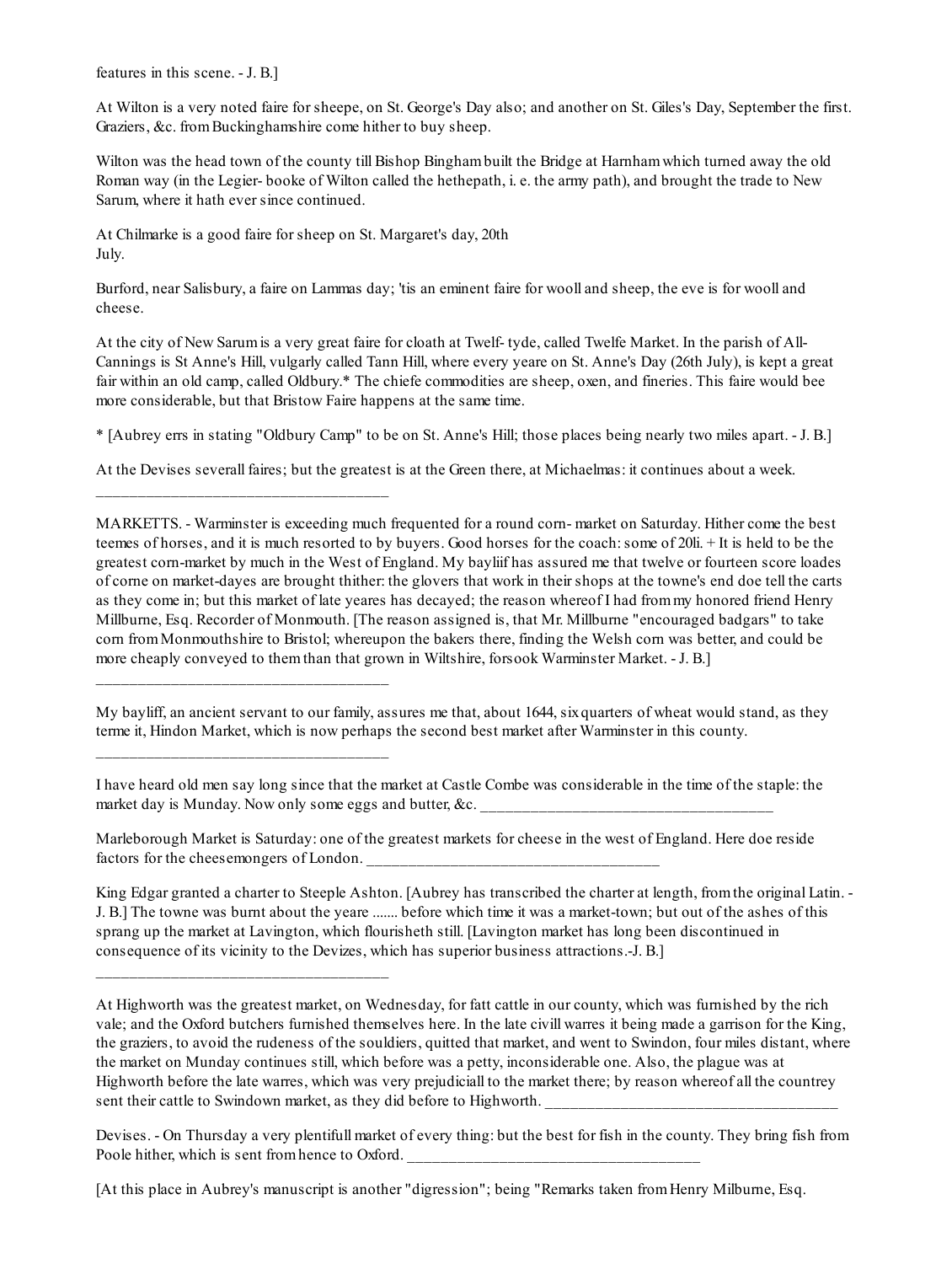# **PART 1I.-CHAPTER XIV.**

#### **OF HAWKS AND HAWKING.**

[A PAPER "Of Hawkes and Falconry, ancient and modern", is here transcribed fromSir Thomas Browne's Miscellanies, (8vo. 1684.) It describes at considerable length (fromthe works of Symmachus, Albertus Magnus, Demetrius Constantinopolitanus, and others), the various rules which were acted upon in their times, with regard to the food and medicine of hawks; and it also narrates some historical particulars of the once popular sport of hawking.-J. B.]

QUAERE, Sir James Long of this subject, for he understands it as well as any gentleman in this nation, and desire him to write his marginall notes.

[FromSir James Long, Dracot.] Memorandum. Between the years 1630 and 1634 Henry Poole, of Cyrencester, Esquire (since Sir Henry Poole, Baronet), lost a falcon flying at Brook, in the spring of the year, about three a'clock in the afternoon; and he had a falconer in Norway at that time to take hawks for him, who discovered this falcon, upon the stand fromwhence he was took at first, the next day in the evening. This flight must be 600 miles at least.

Dame Julian Barnes, in her book of Hunting and Hawking, says that the hawk's bells must be in proportion to the hawk, and they are to be equiponderant, otherwise they will give the hawk an unequall ballast: and as to their sound they are to differ by a semitone, which will make themheard better than if they were unisons.

\_\_\_\_\_\_\_\_\_\_\_\_\_\_\_\_\_\_\_\_\_\_\_\_\_\_\_\_\_\_\_\_\_\_\_

Williamof Malmesbury sayes that, anno Domini 900, tempore Regis Alfredi, hawking was first used. Coteswold is a very fine countrey for this sport, especially before they began to enclose about Malmesbury, Newton, &c. It is a princely sport, and no doubt the novelty, together with the delight, and the conveniency of this countrey, did make King Athelstan much use it. I was wont to admire to behold King Athelstan's figure in his monument at Malmesbury Abbey Church, with a falconer's glove on his right hand, with a knobbe or tassel to put under his girdle, as the falconers use still; but this chronologicall advertisement cleares it. [The effigy on the monument here referred to, as well as the monument itself, have no reference to Athelstan, as they are of a style and character some hundreds of years subsequent to that monarch's decease. If there were any tomb to Athelstan it would have been placed near the high altar in the Presbytery, and very different in formand decoration to the altar tomb and statue here mentioned, which are at the east end of the south aisle of the nave.- J. B.] Sir George Marshal of Cole Park, a-quarry to King James First, had no more manners or humanity than to have his body buried under this tombe. The Welsh did King Athelstan homage at the city of Hereford, and covenanted yearly payment of 20li. gold, of silver 300, oxen 2,500, besides hunting dogges and hawkes. He dyed anno Domini 941, and was buried with many trophies at Malmesbury. His lawes are extant to this day among the lawes of other Saxon kings.

# **PART II.-CHAPTER XV.**

## **THE RACE.**

HENRYEarle of Pembroke [1570-1601] instituted Salisbury Race;\* which hath since continued very famous, and beneficiall to the city. He gave ..... pounds to the corporation of Sarumto provide every yeare, in the first Thursday after Mid-Lent Sunday, a silver bell [see note below], of ...... value; which, about 1630, was turned into a silver cup of the same value. This race is of two sorts: the greater, fourteen miles, beginnes at Whitesheet and ends on Harnham-hill, which is very seldom runn, not once perhaps in twenty yeares. The shorter begins at a place called the Start, at the end of the edge of the north downe of the farme of Broad Chalke, and ends at the standing at the hare-warren, built by William Earle of Pembroke, and is four miles from the Start.

\*[In the civic archives of Salisbury, under the date of 1585, is the following memorandum:- "These two years, in March, there was a race run with horses at the farthest three miles fromSarum, at the which were divers noble personages, and the Earl of Cumberland won the golden bell, which was valued at 501. and better, the which earl is to bring the same again next year, which he promised to do, upon his honour, to the mayor of this city". See Hatcher's History of Salisbury, p. 294. In the Appendixto that volume is a copy of an Indenture, made in 1654, between the Mayor and Commonalty of the city and Sir Edward Baynton of Bromham, relative to the race-cup. It recites that Henry Earl of Pembroke in his lifetime gave a golden bell, to be run for yearly, "at the place then used and accustomed for horse races, upon the downe or plaine leading from New Sarum towards the towne of Shaston [Shaftesbury], in the county of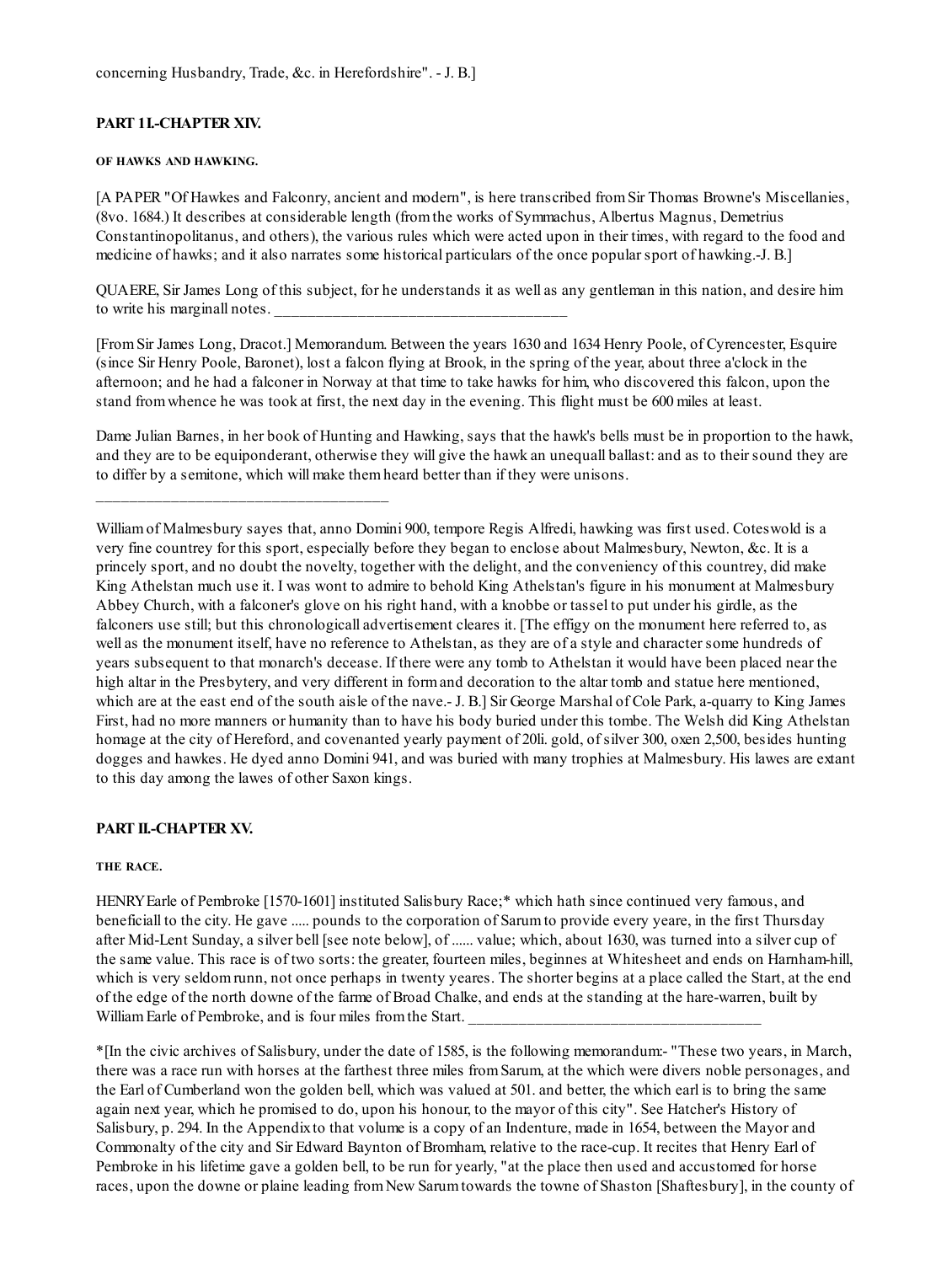Dorset". This would imply that the nobleman referred to was not the founder of Salisbury Races. - J. B.]

It is certain that Peacock used to runn the four-miles course in five minutes and a little more; and Dalavillsince came but little short of him. Peacock was first Sir Thomas Thynne's of Long-leate; who valued himat 1,000 pounds. Philip Earle of Pembrock gave 51i. but to have a sight of him: at last his lordship had him; I thinke by gift. Peacock was a bastard barb. He was the most beautifull horse ever seen in this last age, and was as fleet as handsome. He dyed about 1650.

"Here lies the man whose horse did gaine The bell in race on Salisbury plaine; Reader, I know not whether needs it, You or your horse rather to reade it."

\_\_\_\_\_\_\_\_\_\_\_\_\_\_\_\_\_\_\_\_\_\_\_\_\_\_\_\_\_\_\_\_\_\_\_

At Everly is another race. Quaere, if the Earle of Abington hath not set up another?

Stobball-play is peculiar to North Wilts, North Gloucestershire, and a little part of Somerset near Bath. They smite a ball, stuffed very hard with quills and covered with soale leather, with a staffe, commonly made of withy, about 3 [feet] and a halfe long. Colerne-downe is the place so famous and so frequented for stobball-playing. The turfe is very fine, and the rock (freestone) is within an inch and a halfe of the surface, which gives the ballso quick a rebound. A stobball-ball is of about four inches diameter, and as hard as a stone. I doe not heare that this game is used anywhere in England but in this part of Wiltshire and Gloucestershire adjoining.

# **PART II.-CHAPTER XVI.**

### **OF THE NUMBER OF ATTORNIES IN THIS COUNTIE NOW AND HERETOFORE.**

[A STATUTE was passed in the reign of Edward I. which gave the first authority to suitors in the courts of law to prosecute or defend by attorney; and the number of attorneys afterwards increased so rapidly that severalstatutes were passed in the reigns of Henry IV. Henry VI. and Elizabeth, for limiting their number. One of these (33 Hen. VI. c. 7) states that not long before there were only sixor eight attorneys in Norfolk and Suffolk, and that their increase to twenty-four was to the vexation and prejudice of those counties; and it therefore enacts that for the future there shall be only sixin Norfolk, sixin Suffolk, and two in Norwich. (Penny Cycle, art. Attorney.) Aubrey adopts the inference that strife and dissension were promoted by the increase of attorneys; which he accordingly laments as a serious evil. He quotes at some length froma treatise "About Actions for Slander and Arbitrements, what words are actionable in the law, and what not", &c. by John March, of Gray's Inn, Barrister (London, 1674, 8vo.); wherein the great increase of actions for slander is shewn, by reference to old law books. The author urges the propriety of checking such actions as much as possible, and quaintly observes, "as I cannot balk that observation of that learned Chief Justice (Wray), who sayes that in our old bookes actions for scandal are very rare; so I will here close with this one word: though the tongues of men be set on fire, I know no reason wherefore the law should be used as bellows". Aubrey remarks upon this:- "The true and intrinsic reason why actions of the case were so rare in those times above mentioned, was by reason that men's consciences were kept cleane and in awe by confession"; and he concludes the chapter with an extract from"Europae Speculum", by Sir Edwin Sandys, Knight, (1637,) in which the advantages and disadvantages of auricular confession are discussed. - J. B.]

ME. BAYNHAM, of Cold Ashton, in Gloucestershire, bred an attorney, sayes, that an hundred yeares since there were in the county of Gloucester but four attorneys, and now (1689) no fewer than three hundred attorneys and sollicitors; and Dr. Guydot, Physician, of Bath, sayes that they report that anciently there was but one attorney in Somerset, and he was so poor that he went a'foot to London; and now they swarme there like locusts.

Fabian Philips tells me (1683) that about sixty-nine yeares since there were but two attorneys in Worcestershire, sc. Langston and Dowdeswell; and they be now in every market towne, and goe to marketts; and he believes there are a hundred.

In Henry 6th time (q. if not in Hen. 7?) there was a complaint to the Parliament by the Norfolk people that whereas formerly there were in that county but five or sixattorneys, that now they are exceedingly encreased, and that they went to markets and bred contention. The judges were ordered to rectify this grievance, but they fell asleep and never awak't since. - Vide the Parliament Roll. [See the above note. In page 12 (ante) Aubrey states that the Norfolk people are the "most litigious" of any in England. - J. B.] 'Tis thought that in England there are at this time near three thousand;\* but there is a rule in hawking, the more spaniells the more game. They doe now rule and governe the lawyers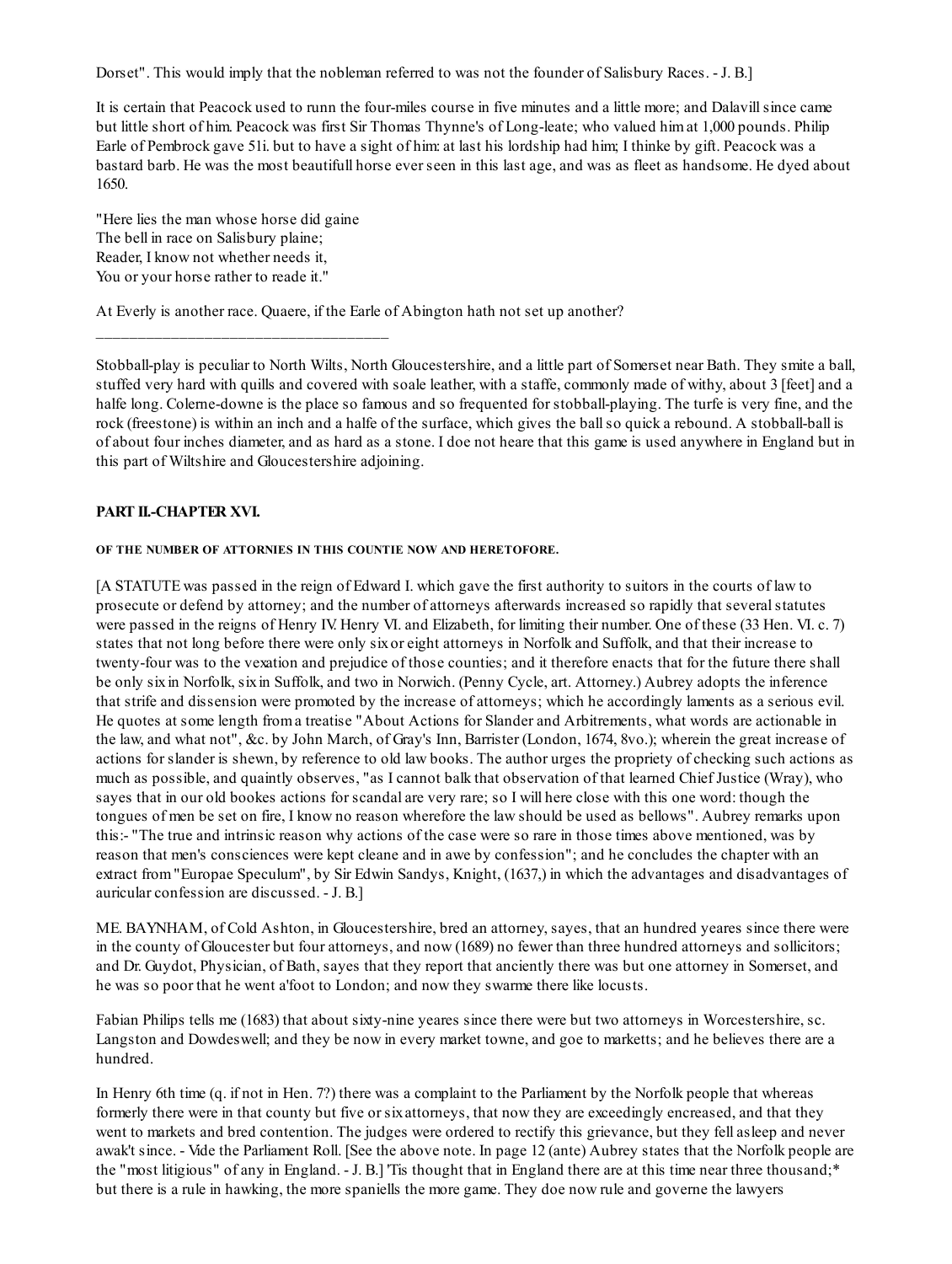[barristers] and judges. They will take a hundred pounds with a clarke.

\*[There are now upwards of three thousand attorneys in practice in the metropolis alone, to whomthe celebrated remark of Alderman Beckford to King George the Third may be justly applied, with the substitution of another word for "the Crown", - "the influence of lawyers has increased, is increasing, and ought to be diminished." - J. B.]

# **PART II.-CHAPTER XVII.**

## **OF FATALITIES OF FAMILIES AND PLACES.**

[NEARLYthe whole of this chapter, with some additions, is included under the head of "Local Fatality" in Aubrey's Miscellanies. 12mo. 1696.-J. B.]

"Omniumrerumest vicissitudo". Families, and also places, have their fatalities,

"Fors sua cuiq' loco est." OVID, PAST. lib. iv.

This verse putts me in mind of severall places in this countie that are or have been fortunate to their owners, or e contra.

The Gawens of Norrington, in the parish of Alvideston, continued in this place four hundred fifty and odd yeares. They had also an estate in Broad Chalke, which was, perhaps, of as great antiquity. On the south downe of the farme of Broad Chalke is a little barrow called Gawen's-barrow, which must bee before ecclesiastical lawes were established. [Aubrey quotes a few lines fromthe "Squire's Tale" in Chaucer, where Gawain, nephew to King Arthur, is alluded to.-J. B.] \_\_\_\_\_\_\_\_\_\_\_\_\_\_\_\_\_\_\_\_\_\_\_\_\_\_\_\_\_\_\_\_\_\_\_

The Scropes of Castle-Comb have been there ever since the time of King Richard the Second. The Lord Chancellor Scrope gave this mannour to his third son; they have continued there ever since, and enjoy the old land (about 800li per annum), and the estate is neither augmented nor diminished all this time, neither doth the family spred.

The Powers of Stanton St. Quintin had that farme in lease about three hundred yeares. It did belong to the abbey of Cyrencester.

The Lytes had Easton Piers in lease and in inheritance 249 yeares; sc. fromHenry 6th. About 1572 Mr. Th. Lyte, my mother's grandfather, purchased the inheritance of the greatest part of this place, a part whereof descended to me by my mother Debora, the daughter and heire of Mr. Isaac Lyte. I sold it in 1669 to Francis Hill, who sold it to Mr. Sherwin, who hath left it to a daughter and heir. Thos. Lyte's father had 800li. per annum in leases: viz. all Easton, except Cromwell's farm (20li), and the farmes of Dedmerton and Sopworth.

The Longs are now the most flourishing and numerous family in this county, and next to themthe Ashes; but the latter are strangers, and came in but about 1642, or since.

Contrarywise there are severall places unlucky to the possessors. Easton Piers hath had sixowners since the reigne of Henry 7th, where I myself had a share to act my part; and one part of it called Lyte's Kitchin hath been sold four times over since 1630.

'Tis certain that there are some houses lucky and some that are unlucky; e.g. a handsome brick house on the south side of Clarkenwell churchyard hath been so unlucky for at least these forty yeares that it is seldomtenanted; nobody at last would adventure to take it. Also a handsome house in Holbourne that looked into the fields, the tenants of it did not prosper; about six, one after another.

# **PART II.-CHAPTER XVIII.**

## **ACCIDENTS.**

["ACCIDENTS" was a termused in astrology, in the generalsense of remarkable events or occurrences. Froma curious collection of Aubrey's memoranda I have selected a few of the most interesting and most apposite to Wiltshire. Several of the anecdotes in this chapter will be found in Aubrey's Miscellanies, 12mo. 1696. J. B.]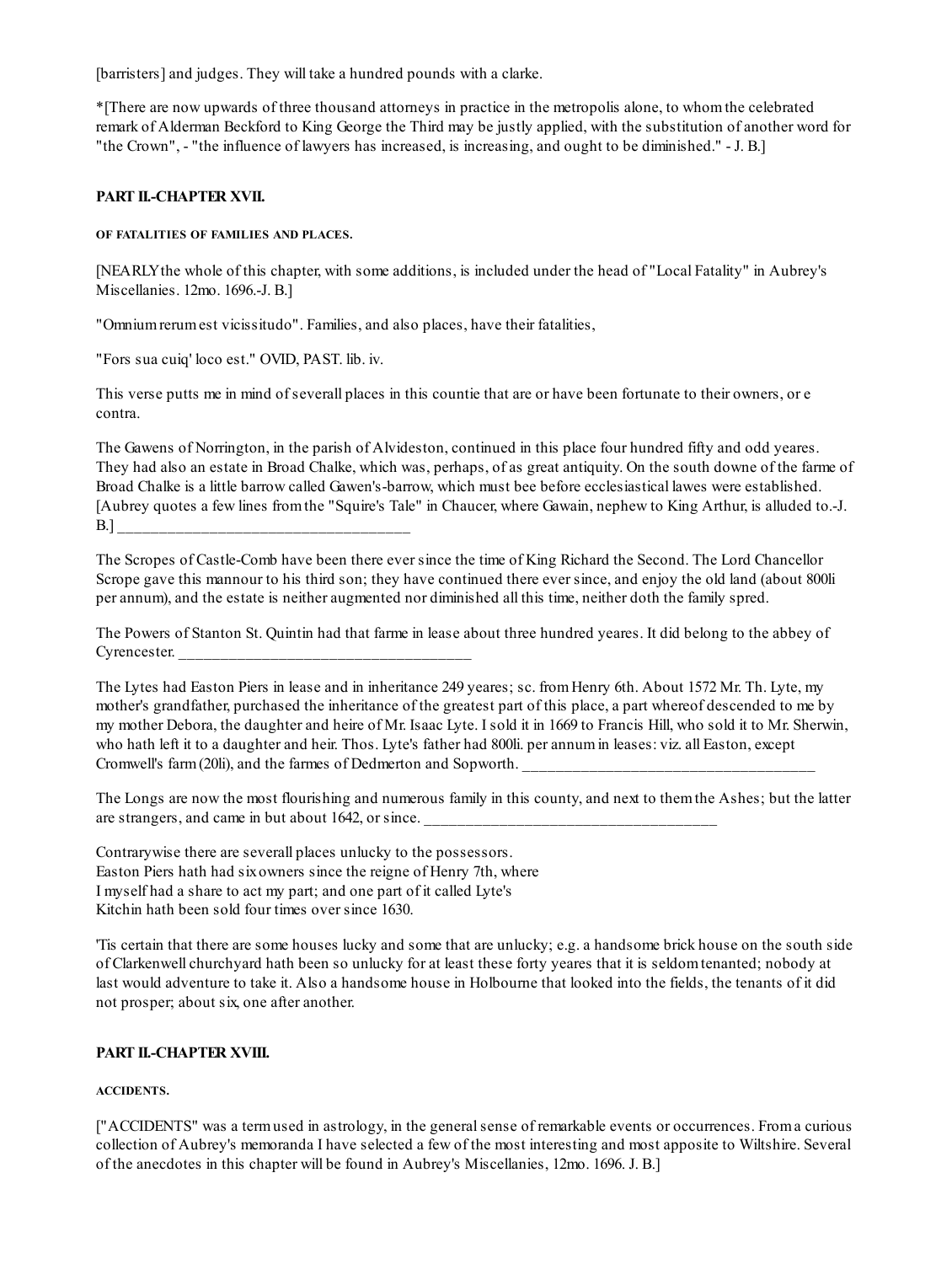IN the reigne of King James 1st, as boyes were at play in Amesbury- street, it thundred and lightened. One of the boyes wore a little dagger by his side, which was melted in the scabbard, and the scabbard not hurt. This dagger Edward Earle of Hertford kept amongst his rarities. I have forgott if the boy was killed. (Fromold Mr. Bowman and Mr. Gauntlett)

The long street, Marleborough, was burned down to the ground in five houres, and the greatnesse of the fire encreased the wind. This was in 165-. This account I had fromThomas Henshaw, Esq. who was an eye- witness as he was on his journey to London.

["Marlborough has often suffered by fire; particularly in the year 1690. Soon afterwards the town obtained an act of Parliament to prohibit the covering of houses with thatch." Beauties of Wiltshire, vol. ii. p. 177. A pamphlet was published in 1653 (12mo.) with the following title:- "Take heed in time; or, a briefe relation of many harmes that have of late been done by fire in Marlborough and other places. Written by L. P." - J. B.]

In the gallery at Wilton hangs, under the picture of the first William Earl of Pembroke, the picture of a little reddish picked-nose dog (none of the prettiest) that his lordship loved. The dog starved himself after his master's death.

\_\_\_\_\_\_\_\_\_\_\_\_\_\_\_\_\_\_\_\_\_\_\_\_\_\_\_\_\_\_\_\_\_\_\_

\_\_\_\_\_\_\_\_\_\_\_\_\_\_\_\_\_\_\_\_\_\_\_\_\_\_\_\_\_\_\_\_\_\_\_

Dr. Ralph Bathurst, Dean of Wells, and one of the chaplains to King Charles 1st, who is no superstitious man, protested to me that the curing of the King's evill by the touch of the King doth puzzle his philosophie: for whether they were of the house of Yorke or Lancaster it did. 'Tis true indeed there are prayers read at the touching, but neither the King minds themnor the chaplains. Some confidently report that James Duke of Monmouth did it.

Imposture. - Richard Heydock, M.D., quondamfellow of New College in Oxford, was an ingenious and a learned person, but much against the hierarchie of the Church of England. He had a device to gaine proselytes, by preaching in his dreame; which was much noised abroad, and talked of as a miracle. But King James 1st being at Salisbury went to heare him. He observed that his harrangue was very methodicall, and that he did but counterfeit a sleep. He surprised the doctor by drawing his sword, and swearing, "God's waunes, I will cut off his head"; at which the doctor startled and pretended to awake; and so the cheat was detected.

One M{istress} Katharine Waldron, a gentlewoman of good family, waited on Sir Francis Seymor's lady, of Marleborough. Shee pretended to be bewitched by a certain woman, and had acquired such a strange habit that she would endure exquisite torments, as to have pinnes thrust into her flesh, nay under her nailes. These tricks of hers were about the time when King James wrote his Demonologie. His Majesty being in these parts, went to see her in one of her fitts. Shee lay on a bed, and the King saw her endure the torments aforesayd. The room, as it is easily to be believed, was full of company. His Majesty gave a sodain pluck to her coates, and tos't themover her head; which surprise made her immediately start, and detected the cheate.

[Speaking of the trial of AimBodenham, who was executed at Salisbury as a witch in 1653, Aubrey says:-] Mr. Anthony Ettrick, of the Middle Temple, a very judicious gentleman, was a curious observer of the whole triall, and was not satisfied. The crowd of spectators made such a noise that the judge [Chief Baron Wild] could not heare the prisoner, nor the prisoner the judge; but the words were handed fromone to the other by Mr. R. Chandler, and sometimes not truly reported. This memorable triall was printed about 165-. 4to. [See full particulars in Hatcher's History of Salisbury, p.  $418. - J. B.$ 

In the time of King Charles II. the drumming at the house of Mr. Monpesson, of Tydworth, made a great talke over England, of which Mr. Joseph Glanvill, Rector of Bath, hath largely writt; to which I refer the reader. But as he was an ingenious person, so I suspect he was a little too credulous; for Sir Ralph Bankes and Mr. Anthony Ettrick lay there together one night out of curiosity, to be satisfied. They did heare sometimes knockings; and if they said "Devill, knock so many knocks"; so many knocks would be answered. But Mr. Ettrick sometimes whispered the words, and there was then no returne: but he should have spoke in Latin or French for the detection of this.

Another time Sir Christopher Wren lay there. He could see no strange things, but sometimes he should heare a drumming, as one may drumwith one's hand upon wainscot; but he observed that this drumming was only when a certain maid-servant was in the next room: the partitions of the rooms are by borden-brasse, as wee call it. But all these remarked that the Devill kept no very unseasonable houres: it seldome knock't after 12 at night, or before 6 in the morning.

[In Hoare's Modern Wiltshire, (Hundred of Amesbury,) p. 92, is a narrative, quoted fromGlanvil, of the nocturnal disturbances in the house of Mr. Mompesson at North Tidworth, Wilts, in the year 1661, which excited considerable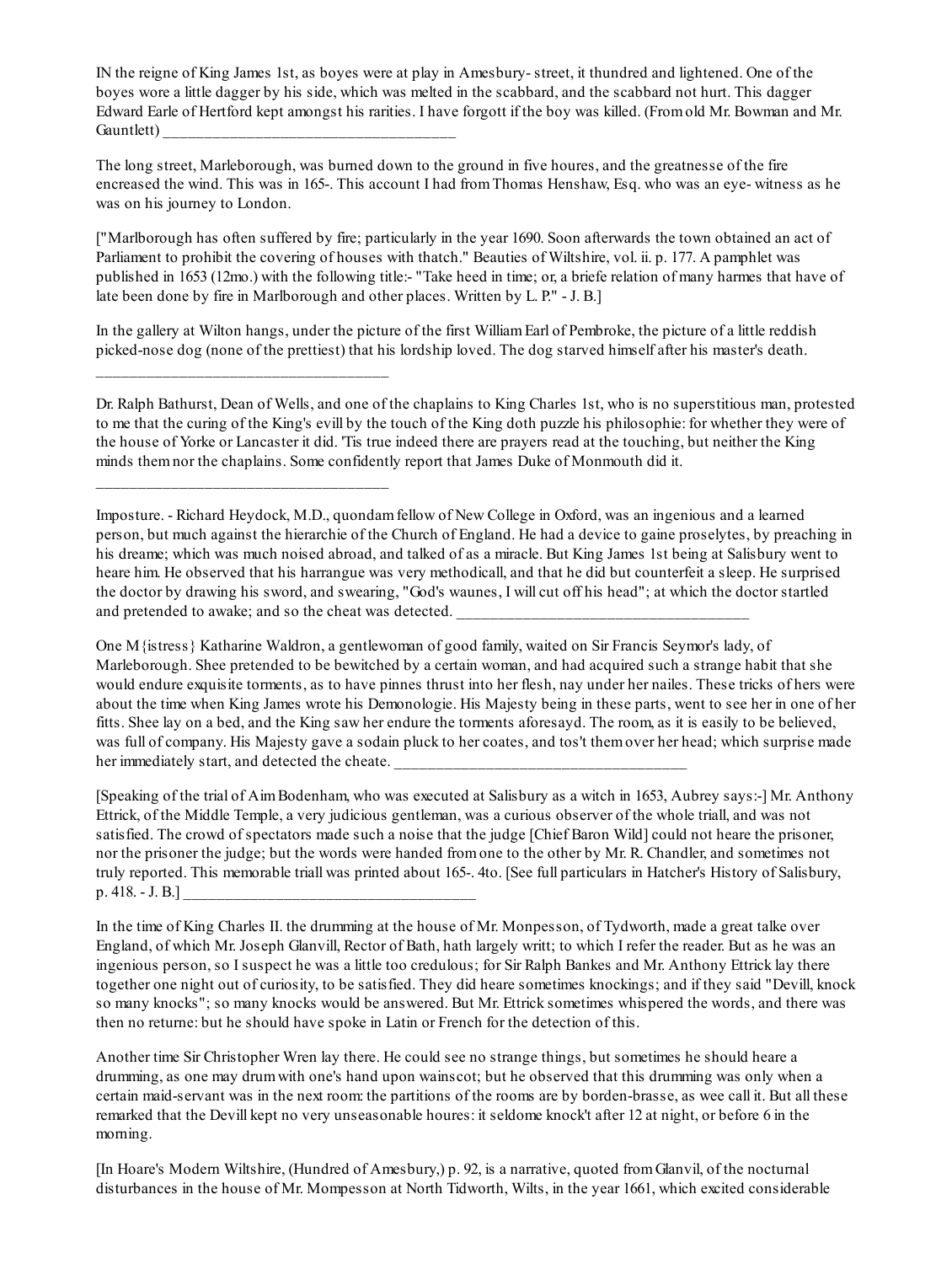interest at the time, and led to the publication of several pamphlets on the subject. The book by Mr. Glanvil, referred to by Aubrey, is called "A blow at modern Sadducism; or Philosophical considerations touching the being of Witches and Witchcraft; with an account of the Demon of Tedworth." Lond. 1666, 4to. There are other editions in folio and 8vo. in 1667 and 1668. Addison founded his comedy of "The Drummer, or the Haunted House," on this occurrence. - J. B.]

About 167- there was a cabal of witches detected at Malmsbury. They ere examined by Sir James Long of Draycot-Cerne, and by himcommitted to Salisbury Gaol. I think there were seven or eight old women hanged. There were odd things sworne against them, as the strange manner of the dyeing of H. Denny's horse, and of flying in the aire on a staffe. These examinations Sir James hath fairly written in a book which he promised to give to the Royall Societie.

At Salisbury a phantome appeared to Dr. Turbervill's sister severall times, and it discovered to her a writing or deed of settlement that was hid behind the wainscot

Phantomes. - Though I myselfe never saw any such things, yet I will not conclude that there is no truth at all in these reports. I believe that extraordinarily there have been such apparitions; but where one is true a hundred are figments. There is a lecherie in lyeing and imposeing on the credulous; and the imagination of fearfull people is to admiration: e.g. Not long after the cave at Bathford was discovered (where the opus tessellatumwas found), one of Mr. Skreen's ploughboyes lyeing asleep near to the mouth of the cave, a gentleman in a boate on the river Avon, which runnes hard by, played on his flajolet. The boy apprehended the musique to be in the cave, and ran away in a lamentable fright, and his fearfull phancy made himbelieve he saw spirits in the cave. This Mr. Skreen told me, and that the neighbourhood are so confident of the truth of this, that there is no undeceiving of them.

# **PART II.-CHAPTER XIX.**

\_\_\_\_\_\_\_\_\_\_\_\_\_\_\_\_\_\_\_\_\_\_\_\_\_\_\_\_\_\_\_\_\_\_\_

\_\_\_\_\_\_\_\_\_\_\_\_\_\_\_\_\_\_\_\_\_\_\_\_\_\_\_\_\_\_\_\_\_\_\_

**SEATES.**

[This chapter comprises only a few scattered notes; of which the following are specimens. -J. B.]

I TAKE Merton to be the best seated for healthy aire, &c., and sports, of any place in this county. The soile is gravelly and pebbly.

Ivy Church, adjoining to Clarendon Parke, a grove of elms, and prospect over the city of Salisbury and the adjacent parts. The right honorable Mary, Countess of Pembroke, much delighted in this place.

At Longford is a noble house that was built by Lord Georges, who married a Swedish lady. [See before, p. 102. Sir Thomas Gorges was the second husband of Helena dowager Marchioness of Northampton, daughter of Wolfgang Snachenburg, of Sweden: see Hoare's Modern Wiltshire, Hundred of Cawden, p. 31.-J. B.]

Little-coat, in the parish of Rammysbury, is a very great house. It was Sir Thomas Dayrell's, who was tryed for his life for burning a child, being accessory. It is now Sir Jo. Popham's, Lord Chief Justice. [The murder here alluded to is said to have been committed in Littlecot-house. The strange and mysterious story connected with it is recorded in a note to Scott's poemof "Rokeby," and also in the account of Wiltshire, in the Beauties of England. - J. B.]

Longleat, the dwelling place of the Thynnes, a very fair, neat, elegant house, in a foulsoile. It is true Roman architecture, adorned on the outside with three orders of pillars, Dorique, Ionique, and Corinthian.

Tocknam[Tottenham] Parke, a seate of the Duke of Somerset, is a most parkely ground, and a romancey place. Severall walkes of trees planted of great length. Here is a new complete pile of good architecture. It is in the parish of Great Bedwin. [The domain comprises the whole extent of Savernake Forest. - J. B.]

Wardour Castle, the seate of the Lord Arundell, was kept by Col. Ludlow: a part of it was blown up by Sir F. Dodington in 1644 or 1645. Here was a red-deer parke and a fallow-deer parke. [Some of the ruins of the old castle still remain. The present mansion, belonging to the Arundell family of Wardour, was erected about seventy years ago. - J. B.]

Knighton Wood, the Earle of Pembroke's, is an exceeding pleasant place, both for the variety of high wood and lawnes,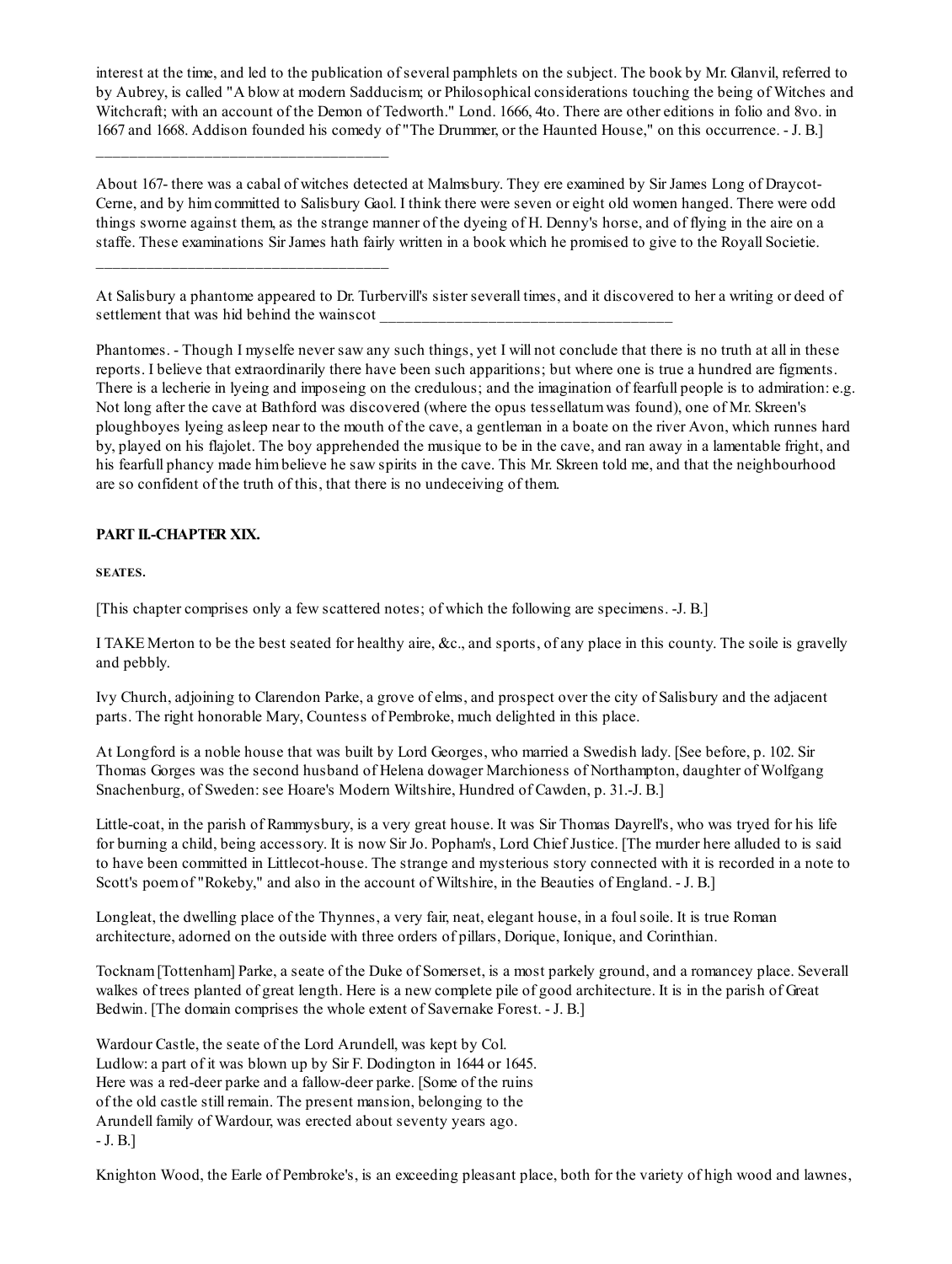as well as deer, as also the prospect over the New Forest to the sea, and the whole length of the Isle of Wight It is a desk-like elevation, and faces the south, and in my conceit it would be the noblest situation for a grand building that this countrey doth afford.

# **PART II.-CHAPTER XX.**

## **DRAUGHTS OF THE SEATES AND PROSPECTS.**

[I HAVE thought it desirable to print the concluding Chapter of Aubrey's work verbatim. It is merely a list of remarkable buildings and views, which he wished to be drawn and engraved, for the illustration of his work. The names attached to each subject are those of persons whomhe thought likely to incur the expence of the plates, for publication; and his own name being affixed to two of themshews that he was willing to contribute. It is impossible not to concur in his closing observations on this subject, or to avoid an expression of regret that he was not enabled to publish such a "glorious volume" of engravings as would have been formed by those here enumerated. - J. B.]

MYWISH. - AN APPENDIX. "Multorummanibus grande levatur onus."-Ovid.

## **ADVICE TO THE PAINTER OR GRAVER.**

1. Our Ladies Church at Salisbury; the view without, and in perspective within: and a mappe of the city. - Bishop Ward. And of Old SarumfromHarnhamhill. - (Sir Hugh Speke gave to the Monasticon Angliae the prospect of Salisbury Church, excellently well done by Mr. Hollar. Quaere, who hath the plate? I doe believe, my Lady Speke.)

2. Prospect of Malmesbury Abbey; and also (3) of the Town, and (4) a Mappe of the Town. - Mr. Wharton, &c.- Sir James Long. (Take the true latitude and longitude of Malmesbury.)

- 5. And also King Athelston's tombe. [See ante, p. 116.]
- 6. Prospect of the borough of Chippenham. Duke of Somerset.
- 7. The Castle at Marleborough, and the prospect of the
- 8. Town. D. of Somerset.
- 9. The Ruines of Lurgershall Castle. Sir George Brown.
- 10. Bradstock Priorie. James, Earle of Abingdon.
- 11. Wardour Castle. The Lord Arundel of Wardour.
- 12. Lacock Abbey. Sir Jo. Talbot.
- 13. Priory St. Maries, juxta Kington St. Michael.
- 14. Ivy Church.
- 15. Sturton House. The Lord Sturton.

16. Wilton House, and (17) Garden:sc. fromthe House and fromRowlingdon Parke. The garden was heretofore drawn by Mr. Solomon de Caus, the architect, that was the surveyor of it, and engraved [ante, p. 86]; but the plates were burnt in the Fire of London. - E. of Pembrok

18. Longleate House and Garden. - I have seen a print of the house: it was engraved after Mr. Dankertz' painting. Quaere, Mr. Thompson, the printseller, for it? Perhaps he hath the plates. - Lord Weymouth. (Desire Mr. Beech, the Lord Weymouth's steward, to enquire what is become of the copper plate that was engraved after Mr. Dankertz' painting of this house; also enquire of Mr. Rose, my Lord's surveyor, for it).

19. Longford House. - Lord Colraine. (Engraved by Thacker. Quaere, my Lord Colraine, if he hath the plate or a copie.)

20. The Duke of Beauford's house at Amesbury. - His Grace.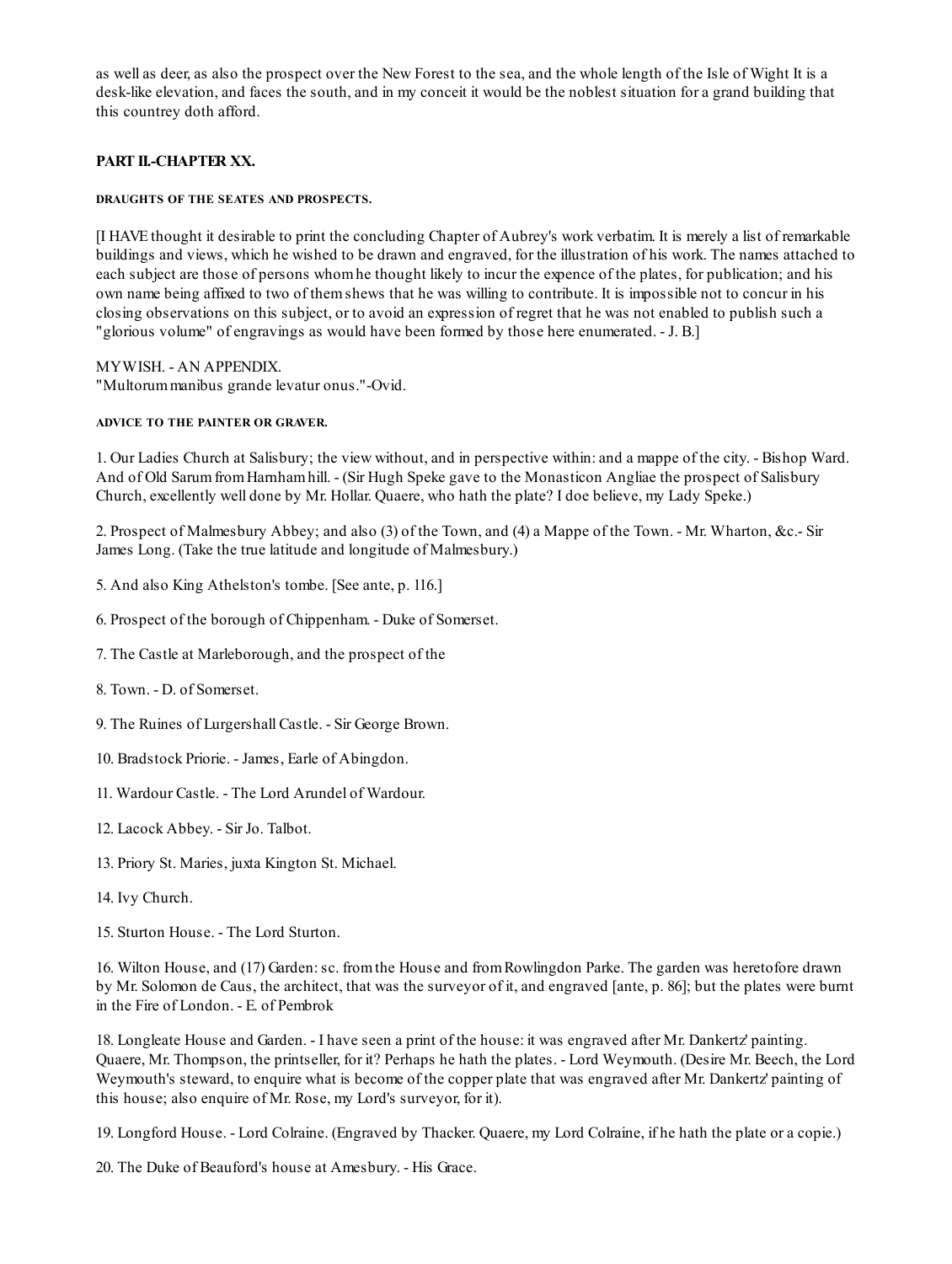- 21. TocknamParke House. E. of Alesbury.
- 22. Funthill House. Mr. Cottington.
- 23. Charlton House. Earle of Barkshire.
- 24. Lavington House and Garden. Earle of Abingdon.
- 25. Mr. Hall's house at Bradford. J. Hall, Esq.
- 26. Lidyard-Tregoze House and Scite. Sir Walter St. John.
- 27. Sir John Wyld's House at Compton Basset. Sir Jo. Wyld.
- 28. Ramesbury House. Sir Wm. Jones, Attorney-General.

# **HOUSES OF LESSER NOTE.**

29. Edington House. - .... Lewis, Esq.

30. Sir Jo. Evelyn's House at Deane. - Earle of Kingston.

31. Dracot-Cerne House. - Sir James Long, Baronet.

32. CoshamHouse. - .... Kent, Esq.

33. LakhamHouse. - .... Montague, Esq.

34. CadnamHouse. - Sir George Hungerford.

The Mannour House of Kington St. Michael. - .... Laford.

The Mannour House at .....- Sir Henry Coker.

GretenhamHouse. - George Ayliff, Esq.

## **PROSPECTS.**

1. FromNewnton (Mr. Poole's garden-house) is an admirable prospect. It takes in Malmesbury, &c. and terminates with the blew hills of Salisbury plaines. 'Tis the best in Wiltshire.- MadamEstcourt, or Earle of Kent.

2. FromColern Tower, or Marsfield downe, eastwards; which takes in Bradstock Priory, severalsteeples and parkes, and extends to Salisbury plaine. - D. of Beauford, or Marq. of Worcester.

3. Fromthe garret at Easton Piers, a delicate prospect. - J. Aubrey.

4. FromBradstock Priory, over the rich green tuff-taffety vale to Cyrencester, Malmesbury, Marsfield, Colern, Mendiphills; and Coteswold bounds the north horizon. - Earle of Abingdon.

5. FromBowdon Lodge, a noble prospect of the north part of Wilts. - Hen. Baynton, Esq.

6. FromSpy Park, westward. - Hen. Baynton, Esq.

7. FromWestbury Hill to the vale below, northward. - Lord Norris.

8. Fromthe south downe of the farme of Broad Chalke one sees over Vernditch, Merton, and the New Forest, to the sea; and all the Isle of Wight, and to Portland. - J. Aubrey. (Memorandum. A quarter of a mile or lesse fromhence is Knighton Ashes, which is a sea marke, which came into this prospect. The Needles, at the west end of the Isle of Wight, beare from it south and by east; but try its bearings exactly.)

9. FromKnoll Hill, a vast prospect every way. - The Lord Weymouth.